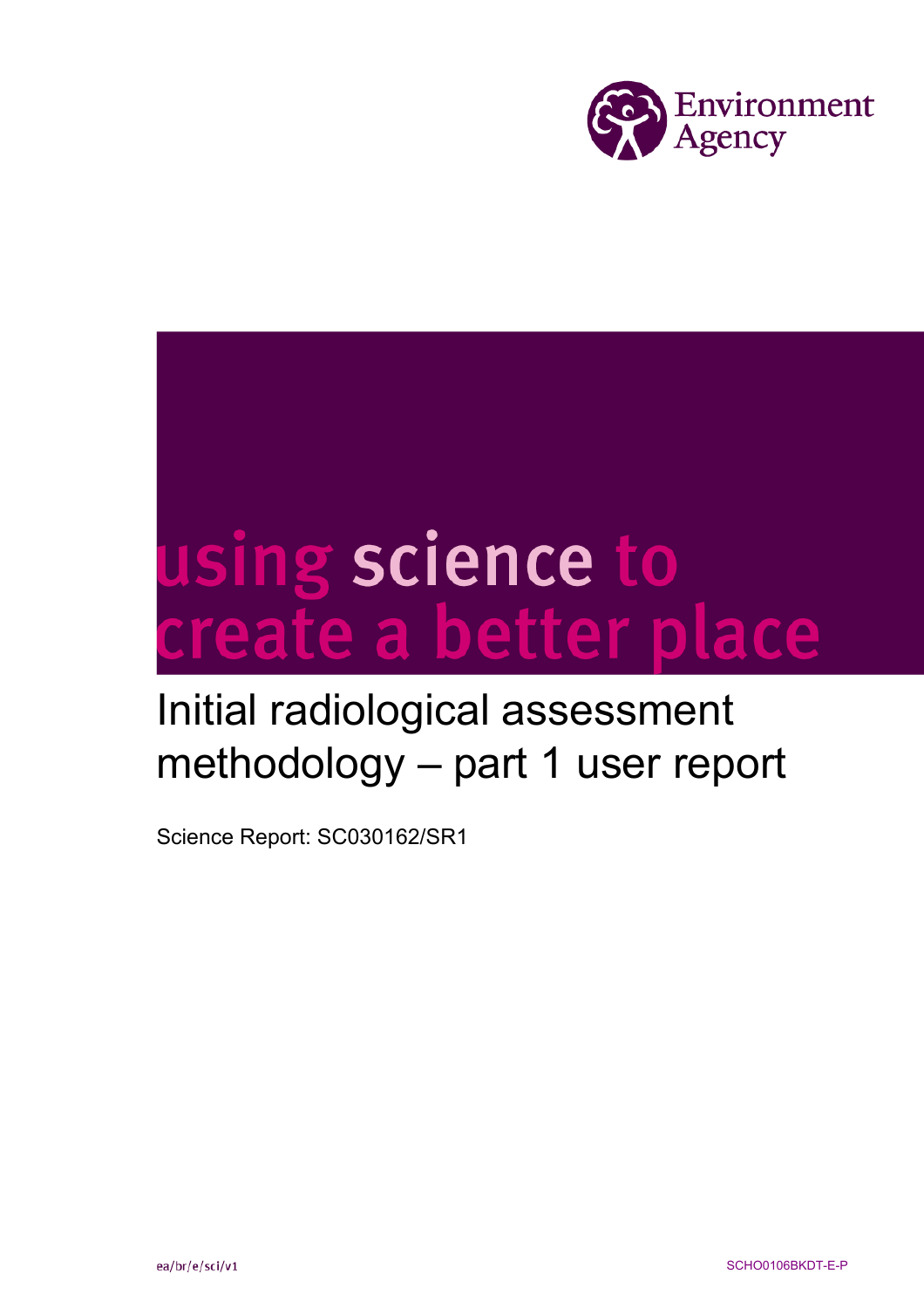The Environment Agency is the leading public body protecting and improving the environment in England and Wales.

It's our job to make sure that air, land and water are looked after by everyone in today's society, so that tomorrow's generations inherit a cleaner, healthier world.

Our work includes tackling flooding and pollution incidents, reducing industry's impacts on the environment, cleaning up rivers, coastal waters and contaminated land, and improving wildlife habitats.

This report is the result of research commissioned and funded by the Environment Agency's Science Programme.

#### **Published by:**

Environment Agency, Rio House, Waterside Drive, Aztec West, Almondsbury, Bristol, BS32 4UD Tel: 01454 624400 Fax: 01454 624409 www.environment-agency.gov.uk

ISBN: 1844325423

© Environment Agency May 2006

All rights reserved. This document may be reproduced with prior permission of the Environment Agency.

The views expressed in this document are not necessarily those of the Environment Agency.

This report is printed on Cyclus Print, a 100% recycled stock, which is 100% post consumer waste and is totally chlorine free. Water used is treated and in most cases returned to source in better condition than removed.

Further copies of this report are available from: The Environment Agency's National Customer Contact Centre by emailing enquiries@environment-agency.gov.uk or by telephoning 08708 506506.

**Author(s):** R W Allott, B Lambers and J G Titley

**Dissemination Status:** Publicly available

**Keywords:** Radiological assessment, dose

**Research Contractor:** Serco Assurance, Harwell International Business Centre, Harwell Oxfordshire, OX11 0QJ. Tel: +44 (0)1635 280373

**Environment Agency's Project Manager:** Rob Allott, National Monitoring & Assessment

**Science Project Number:** SC030162

**Product Code**: SCHO0106BKDT-E-P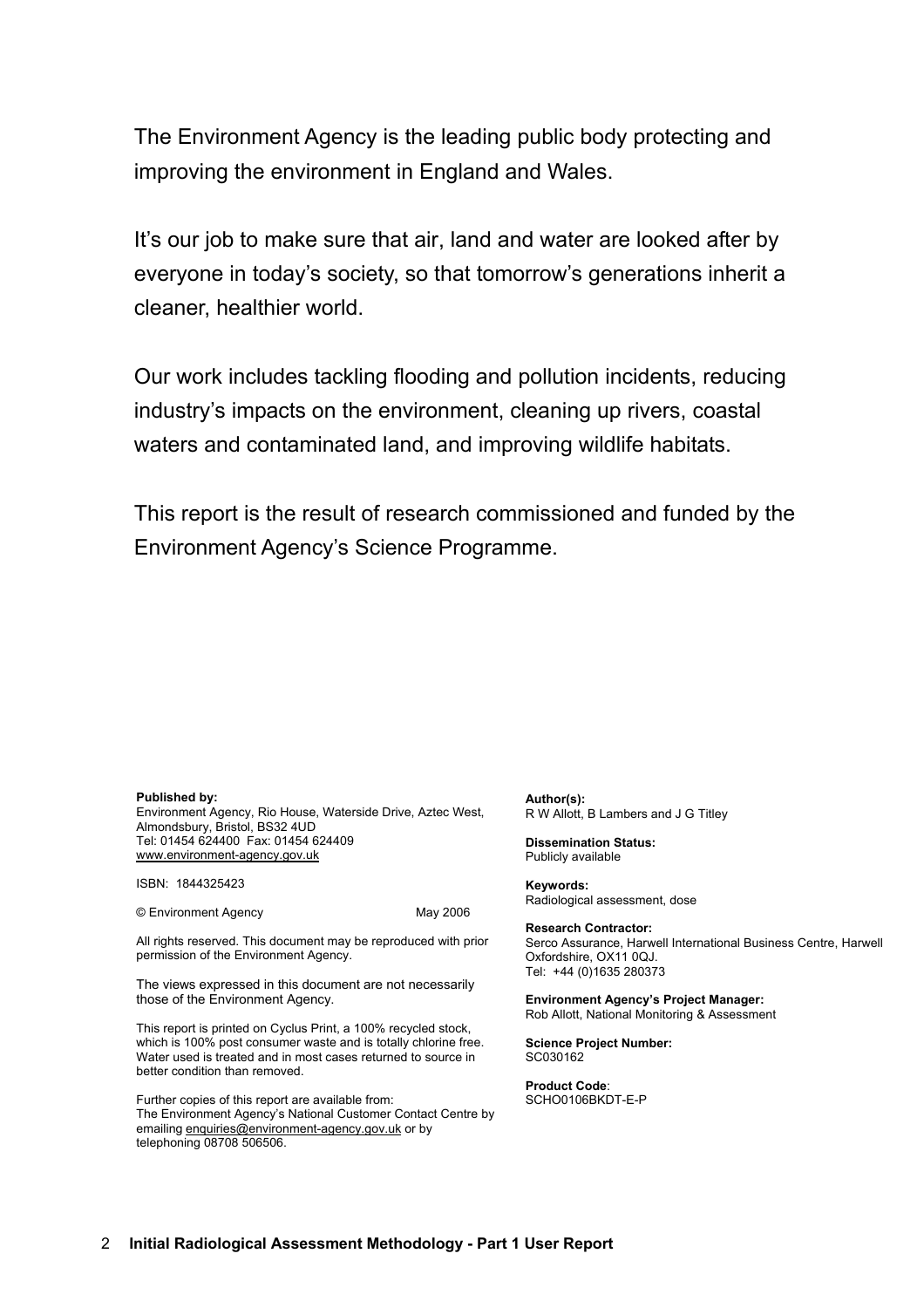# Science at the Environment Agency

Science underpins the work of the Environment Agency. It provides an up-to-date understanding of the world about us and helps us to develop monitoring tools and techniques to manage our environment as efficiently and effectively as possible.

The work of the Environment Agency's Science Group is a key ingredient in the partnership between research, policy and operations that enables the Environment Agency to protect and restore our environment.

The science programme focuses on five main areas of activity:

- **Setting the agenda,** by identifying where strategic science can inform our evidence-based policies, advisory and regulatory roles;
- **Funding science,** by supporting programmes, projects and people in response to long-term strategic needs, medium-term policy priorities and shorter-term operational requirements;
- **Managing science,** by ensuring that our programmes and projects are fit for purpose and executed according to international scientific standards**;**
- **Carrying out science**, by undertaking research either by contracting it out to research organisations and consultancies or by doing it ourselves;
- **Delivering information, advice, tools and techniques,** by making appropriate products available to our policy and operations staff.

Steve Killeen

Steve Killeen

**Head of Science**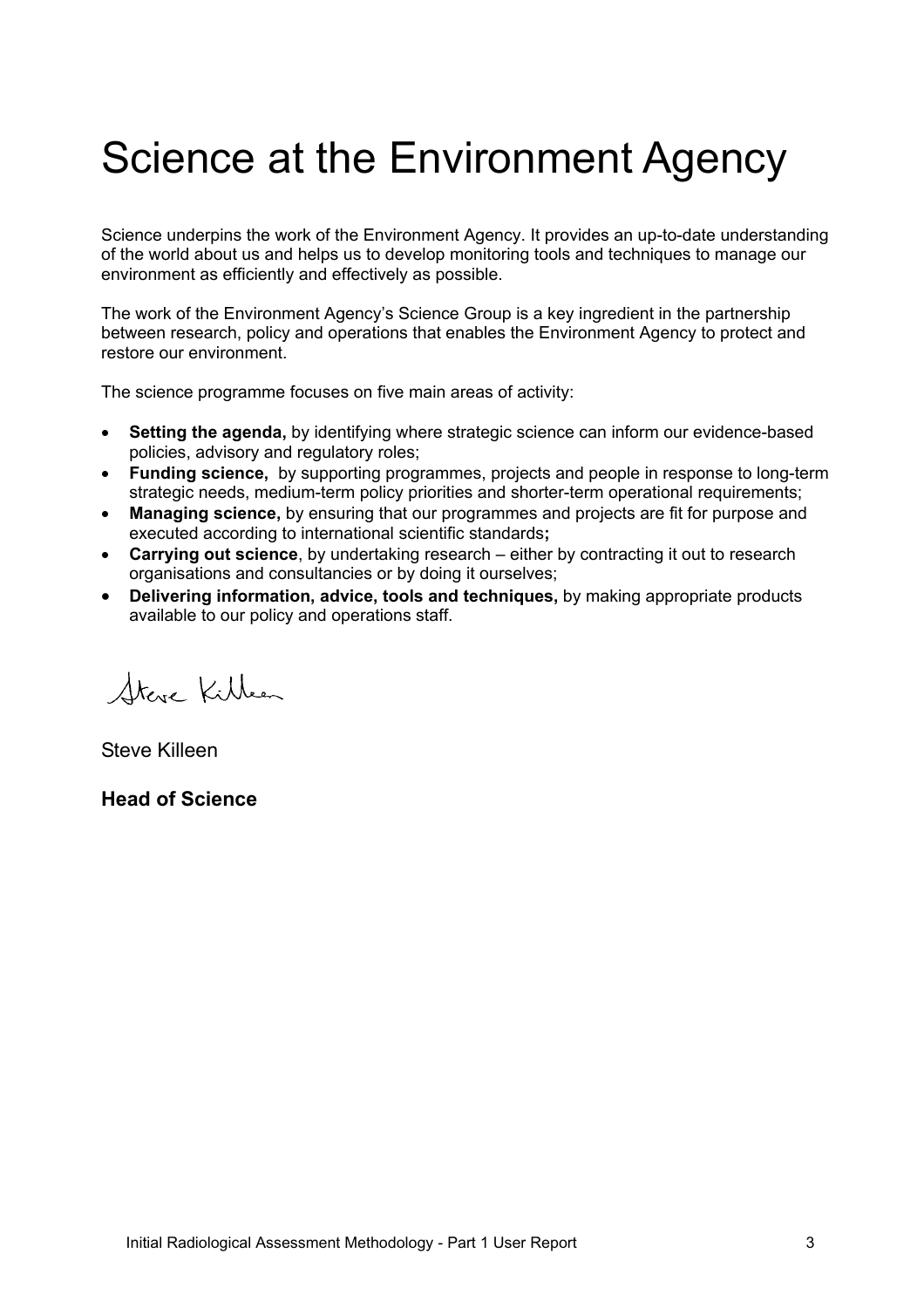# Executive summary

The Radioactive Substances Act 1993 (RSA 93) provides the framework for controlling the generation and disposal of solid, liquid and gaseous radioactive waste so as to protect the public and the environment. In particular, RSA 93 requires prior authorisation for the disposal or discharge of radioactive waste to the environment. The UK Environment Agencies are required to ensure that doses to critical groups of the public do not exceed specified dose constraints, as part of the process of authorising such disposals or discharges.

The Environment Agency, Scottish Environment Protection Agency and the Department of Environment in Northern Ireland in collaboration with the Food Standards Agency and National Radiological Protection Board (now Health Protection Agency) have developed and published principles and guidance for the prospective assessment of public doses. A staged approach to the assessment of critical group doses for authorisation purposes is recommended, the first stage consisting of a simple and cautious assessment of the critical group dose (initial radiological assessment).

This document describes an initial radiological assessment methodology which may be used by the Environment Agencies and applicants for RSA 93 authorisations. The methodology allows assessment of the release of 100 radionuclides via the following routes:

- air;
- estuary/coastal water;
- river/stream;
- public sewer.

Doses can be calculated for seven different groups of the public and to four age groups (including the fetus), who may receive doses as a result of discharges to these release routes.

The methodology is based on dose per unit release (DPUR) data, which are combined with authorisation limits to calculate doses to members of the public. This document contains all the DPUR data required to carry out initial assessment calculations, and guidance on how to apply them, together with some example assessments.

The key assumptions which have been used to calculate DPUR data for this initial radiological assessment methodology are described in the accompanying report 'Methods and Input Data for an Initial Radiological Assessment Methodology'. In that report, the methods used are described in full detail and all input data and intermediate output data used to derive the DPUR data are listed.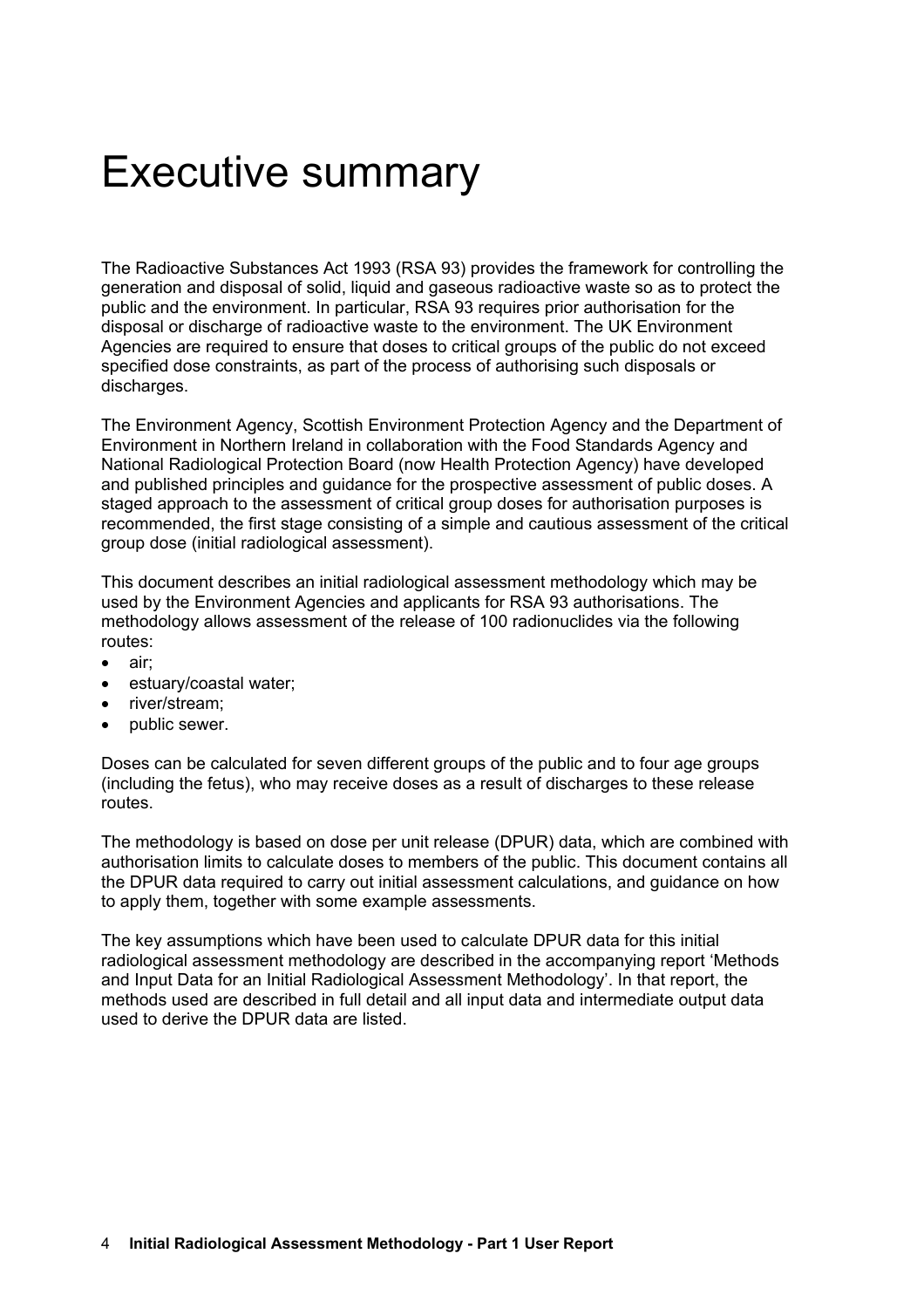# **Contents**

|                                    | <b>Executive Summary</b>                                             | 4  |  |  |
|------------------------------------|----------------------------------------------------------------------|----|--|--|
| 1                                  | <b>Introduction</b>                                                  | 6  |  |  |
| $\mathbf{2}$                       | Purpose and scope of initial radiological assessment methodology     | 7  |  |  |
| 3                                  | Overview of initial radiological assessment methodology              | 8  |  |  |
| 3.1                                | Releases to air                                                      | 8  |  |  |
| 3.2                                | Releases to estuary or coastal water                                 | 9  |  |  |
| 3.3                                | Releases to river                                                    | 10 |  |  |
| 3.4                                | Releases to sewer                                                    | 10 |  |  |
| 4                                  | Guidance on using the initial radiological assessment methodology    | 12 |  |  |
| 4.1                                | Stage 1 - Initial radiological assessment using default data         | 12 |  |  |
| 4.2                                | Stage 2 – Initial radiological assessment using refined data         | 13 |  |  |
| 4.3                                | Stage 3 – Determine need for a site-specific radiological assessment | 14 |  |  |
| 5                                  | Worked examples of initial assessment methodology                    | 17 |  |  |
| 6                                  | <b>Summary and conclusions</b>                                       | 18 |  |  |
|                                    | <b>References</b>                                                    | 19 |  |  |
|                                    | <b>List of abbreviations</b>                                         | 20 |  |  |
| <b>Tables</b>                      |                                                                      | 21 |  |  |
|                                    | <b>Figures</b>                                                       | 45 |  |  |
|                                    | Appendix A How to use dose per unit release values                   | 48 |  |  |
|                                    | Stage 1 - Initial assessment using default data                      | 48 |  |  |
|                                    | Stage 2 - Initial assessment using refined data                      | 53 |  |  |
| <b>Appendix B Worked examples</b>  |                                                                      |    |  |  |
|                                    | Example 1: A hospital in the Thames Valley                           | 58 |  |  |
|                                    | Example 2: A university research department                          | 64 |  |  |
| Example 3: A nuclear power station |                                                                      |    |  |  |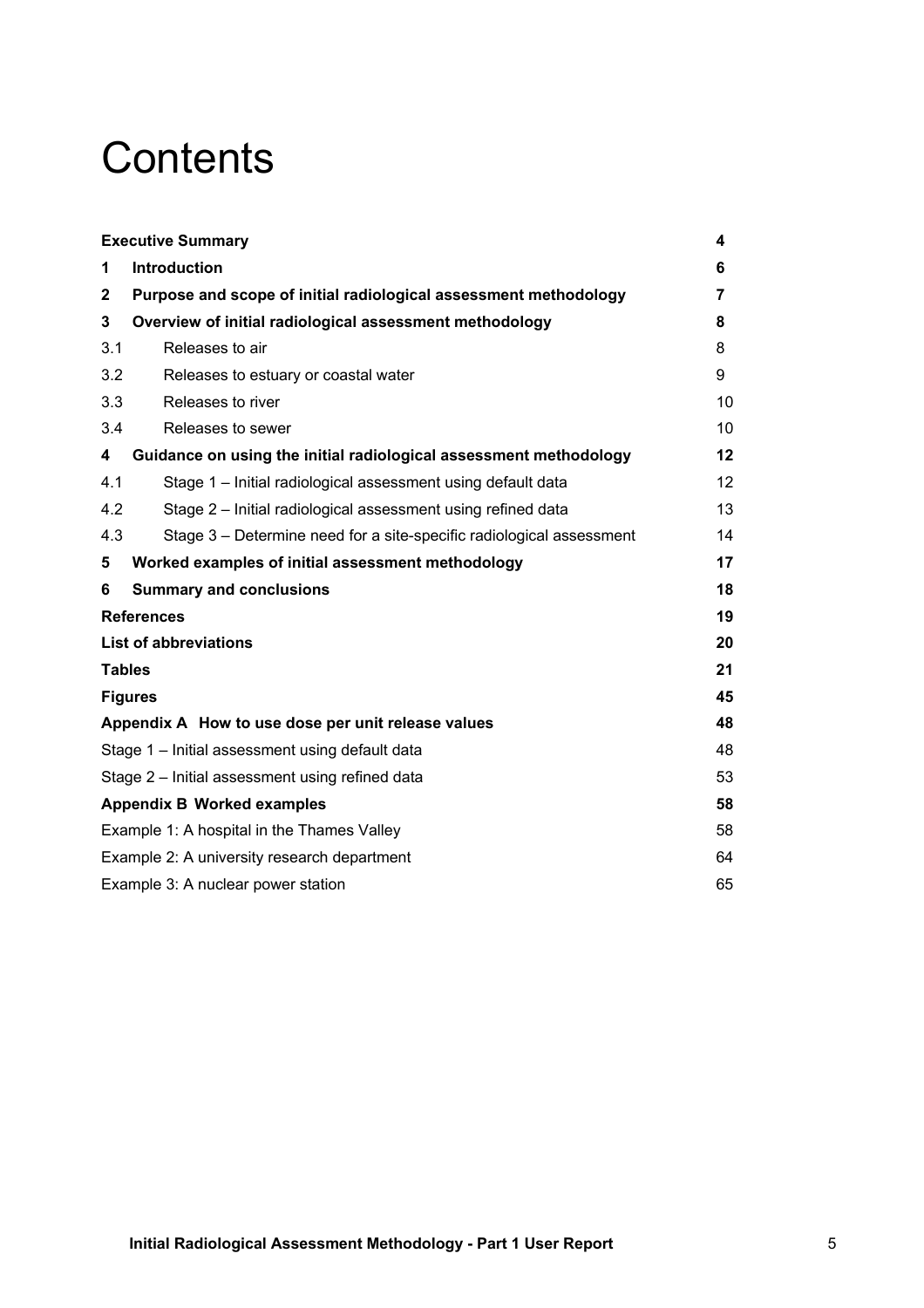# 1 Introduction

The Radioactive Substances Act 1993 (RSA 93) provides the framework for controlling the generation and disposal of solid, liquid and gaseous radioactive waste so as to protect the public and the environment. In particular, RSA 93 requires prior authorisation for the disposal or discharge of radioactive waste to the environment. Responsibility for granting an authorisation rests with the Environment Agency in England and Wales, the Scottish Environment Protection Agency (SEPA) in Scotland and the Department of Environment in Northern Ireland.

The Euratom Basic Safety Standards (BSS) Directive 1996 [1] requires member states, as part of the planning process for licensing practices subject to the Directive (i.e. practices involving a risk from ionising radiation), to ensure that specified dose limits are not exceeded.

Directions on the Environment Agency and Scottish Environment Protection Agency (SEPA) [2,3] require these Environment Agencies to ensure that doses to reference groups of the public do not exceed specified dose constraints, in discharging their functions in relation to the disposal of radioactive waste under RSA 93. There is equivalent legislation for Northern Ireland [4].

The Environment Agency, Scottish Environment Protection Agency and the Department of Environment in Northern Ireland in collaboration with the Food Standards Agency and National Radiological Protection Board (now Health Protection Agency – HPA) have developed and published principles and guidance for the prospective assessment of public doses [5]. A staged approach to the assessment of critical group doses for authorisation purposes is recommended, as shown in Figure 1. The first stage consists of a simple and cautious assessment of the critical group dose rate (initial radiological assessment). If the resulting effective dose rate is less than 20 µSv/y then no further assessment would be warranted for the purpose of authorising the discharge of radioactive waste to the environment. Further investigation using more realistic data should be undertaken when effective dose rates exceed 20 µSv/y, in particular if a regulatory decision is dependent on the outcome of the assessment.

This document describes an initial radiological assessment methodology which may be used by the Environment Agencies and applicants for RSA 93 authorisations. The initial methodology enables decisions to be taken on when a more detailed assessment is required as shown in Figure 1 (i.e. including detailed source and site assessment; shortterm release assessment, collective dose assessment and variability and uncertainty assessments).

The key assumptions which have been used to calculate dose per unit release (DPUR) data for this initial radiological assessment methodology are described in the accompanying report 'Methods and Input Data for an Initial Radiological Assessment Methodology' [6]. In that report the methods used are described in full detail and all input data and intermediate output data used to derive the DPUR data are listed.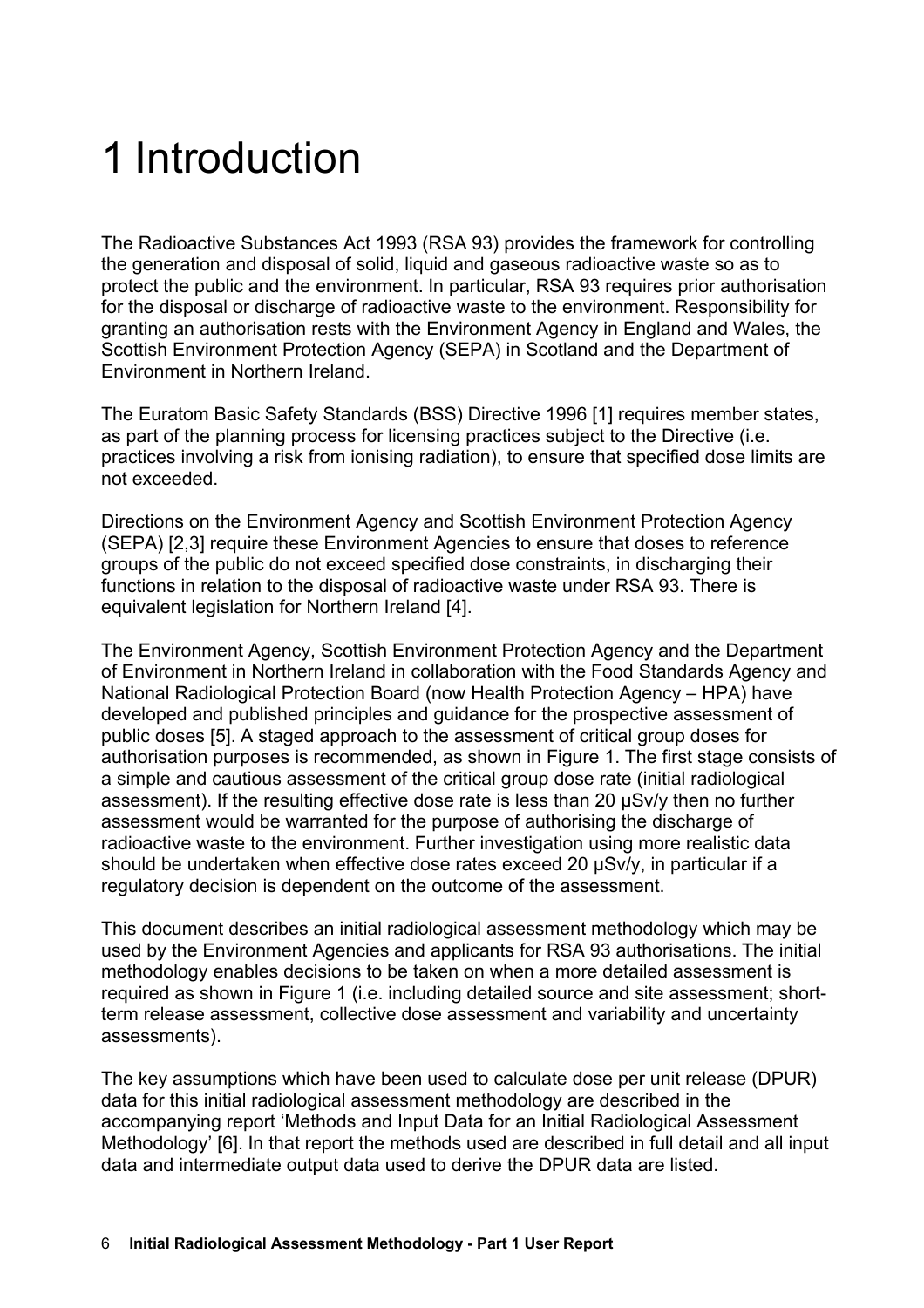# 2 Purpose and scope of initial radiological assessment methodology

The purpose of the initial radiological assessment methodology is to:

- provide a system for undertaking an initial cautious prospective assessment of the dose arising from sources of radioactive waste discharges to the environment;
- identify those sources of discharges for which a more detailed assessment should be undertaken.

The purpose of this report is to:

- present all the data necessary to undertake initial assessments;
- provide guidance on how to carry out initial assessments;
- provide guidance for refining the initial assessment to make it more realistic;
- illustrate the initial assessment method with some example calculations.

The methodology can be applied to all premises which are authorised by the Environment Agency under RSA 93 to discharge radioactive waste to the environment:

- to air:
- to estuary/coastal water;
- to river;
- to public sewer (and then on to river and estuary).

The methodology does not apply to the disposal of radioactive waste to land or discharges to lakes.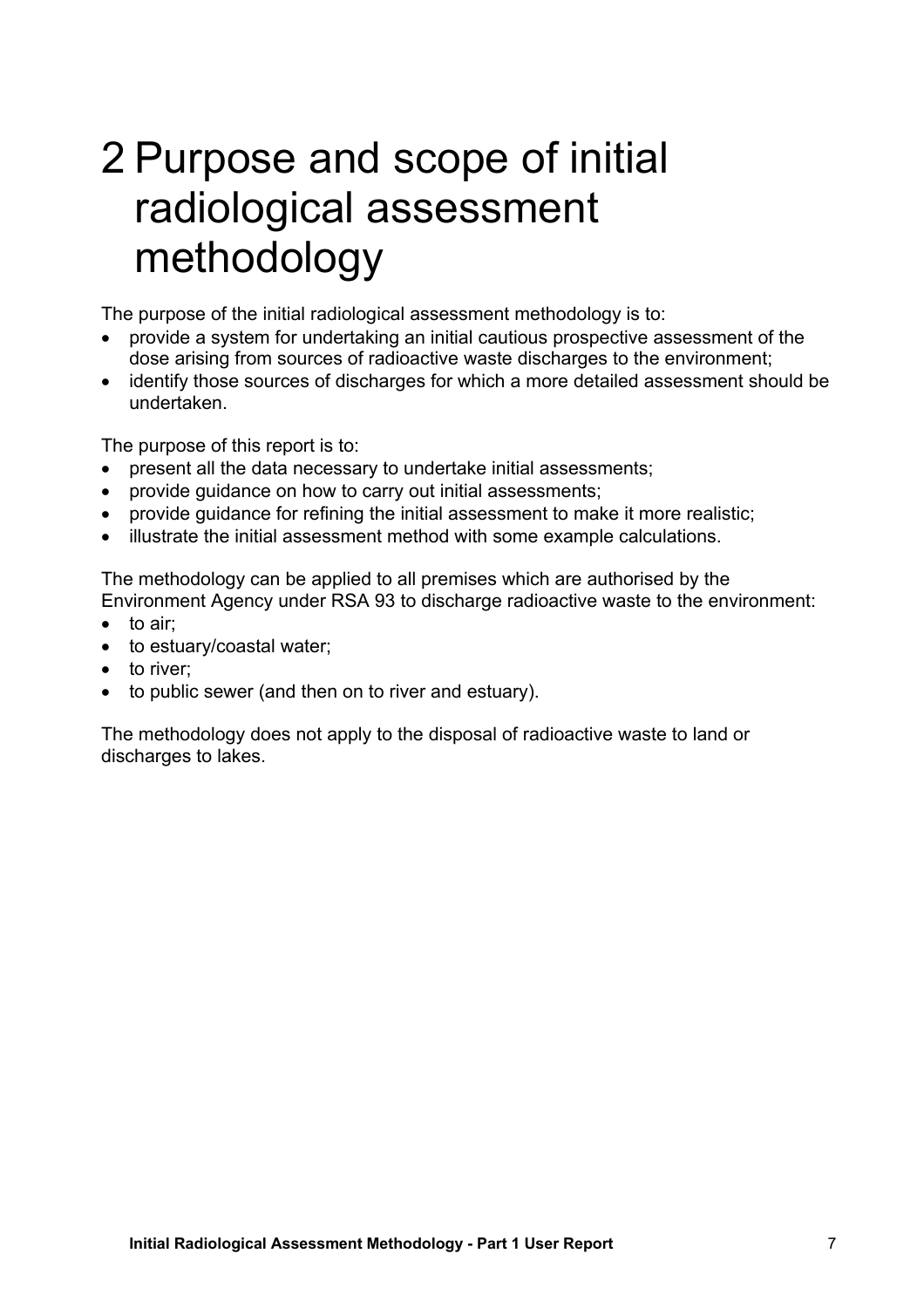# 3 Overview of initial radiological assessment methodology

The methodology is based on the simple use of dose per unit release (DPUR) values for different radionuclides, release routes (e.g. to air, water, sewer) and exposure pathways (e.g. external dose from deposited radionuclides). DPUR factors have been derived for the four discharge scenarios (discharges to air, estuary/coastal water, river and sewer), 100 radionuclides and seven exposure groups, including a total of 41 exposure pathways. Four age groups have been considered, including the fetus. The term offspring has been used to collectively denote the embryo, fetus and newborn child [7]. The doses assessed by this methodology are the doses for the worst age group of offspring, infant, child or adult. Table 1 lists the radionuclides included for each discharge scenario.

The DPUR values are then multiplied by the actual or proposed authorised limits to calculate the initial dose. Some scaling can be applied to take account of site-specific dispersion conditions arising during releases to air (different release heights), releases to river (river flow), releases to estuary (water exchange rate) and releases to sewer (raw sewage input rate).

The assessment calculations have followed a conventional critical group approach as described in EC guidance [8] and the approach is similar to the calculations used to define Generalised Derived Constraints (GDC) [9, 10]. It should be noted that the endpoint for GDCs is different, being the annual release that would give rise to a dose of 300 µSv/y.

The assumptions which have been used to calculate DPUR factors for the initial radiological assessment methodology are generally cautious and are described in the accompanying report 'Methods and Input Data for an Initial Radiological Assessment Methodology' [6]. In that report, the methods used are described in full detail and all input data and intermediate output data used to derive the DPUR values are listed.

The methodology does require that significant direct external radiation doses from a site using radioactive substances are included. However, DPUR factors are not appropriate for this exposure pathway. Rather, direct radiation doses would be determined by measurement.

## 3.1 Releases to air

The exposure group for releases to air and relevant exposure pathways is:

Local resident family

- Inhalation of radionuclides in the effluent plume
- External irradiation from radionuclides in the effluent plume and deposited to the ground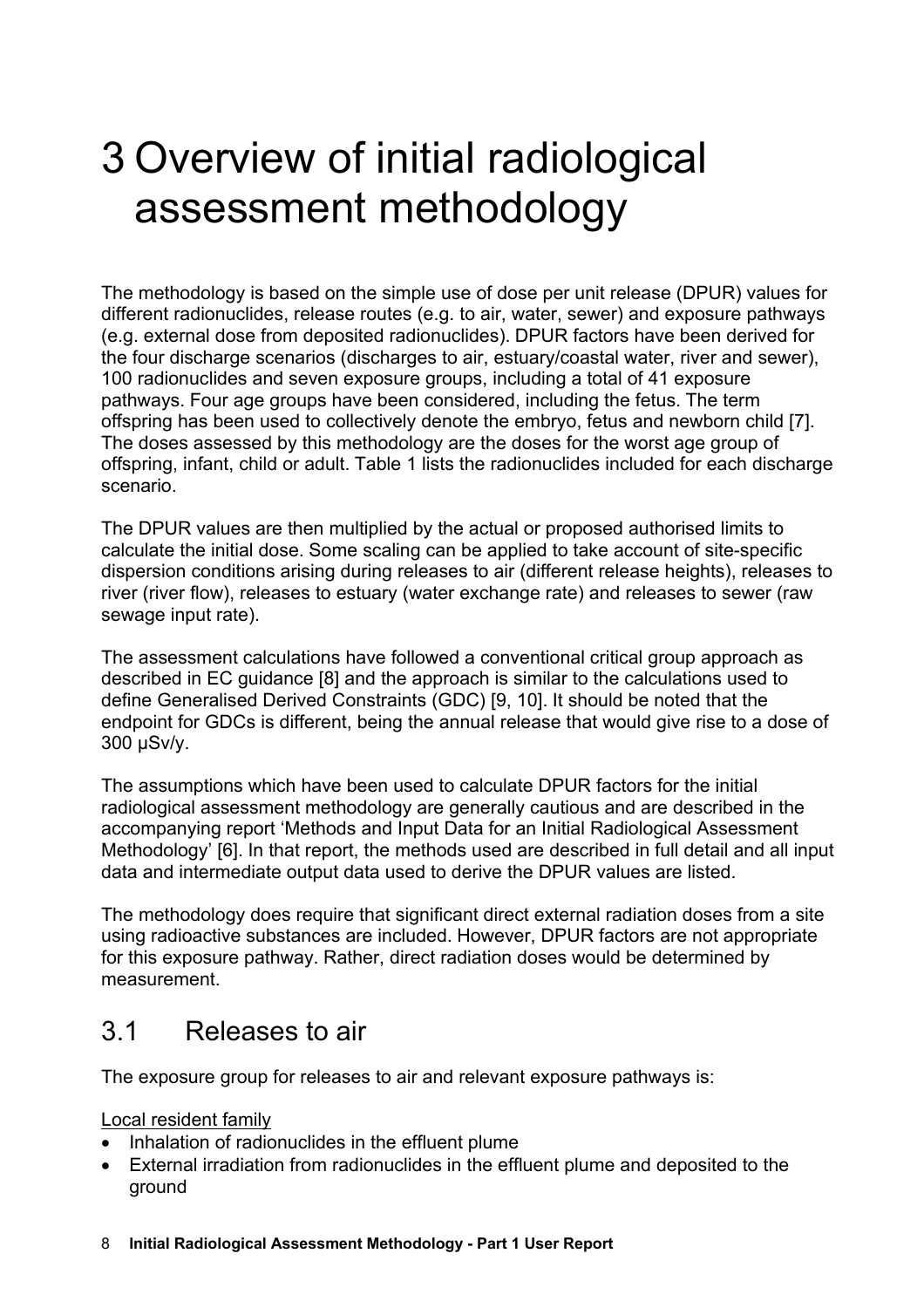• Consumption of terrestrial food incorporating radionuclides deposited to the ground

The detailed calculations to derive the DPUR factors for a local resident are provided in reference [6]. Key assumptions in the calculations are that the release is at ground level, the local resident is assumed to be located at a distance of 100 m from the release point and food is produced at a distance of 500 m from the release point.

The summary DPUR factors for local residents are shown in Table 2.

A scaling factor may be applied, if the release point is higher than ground level (see Figure 2). There are separate scaling factors for the inhalation and external dose pathways and the food pathway. This is because the location of exposure of the local habitant is assumed to be nearer the release point than the location where they source their food. See Section 4 for guidance on applying the methodology.

## 3.2 Releases to estuary or coastal water

The exposure group for releases to an estuary or coastal water and relevant exposure pathways is:

#### Fisherman family

- External irradiation from radionuclides deposited in shore sediments
- Consumption of seafood incorporating radionuclides

The detailed calculations to derive the DPUR factors for a fisherman are provided in reference [6]. A key assumption in the calculation of the DPUR factors is that all shellfish and 50% of the fish are caught from a 'local compartment', which might be the estuary or a theoretical box along the coast. The other 50% of the fish are assumed to be caught in the adjacent regional compartment. The minimum exchange rate for most large estuaries and coastal areas, particularly on the west coast of Britain (where tidal height changes are greater), is likely to be 100  $m^3/s$ . However, for small estuaries, particularly on the east cost of Britain, a default exchange rate of 30  $m^3/s$  may be more appropriate. For example, the Seaton channel part of the Tees Estuary, with a surface area of 375,000  $m<sup>2</sup>$ , an average tidal height change of 3.45 m and a tidal cycle of 43,200 s, has an exchange rate of 30  $\text{m}^3\text{/s}$ .

The summary DPUR factors for the fisherman family are shown in Table 3 for a default exchange rate of 100  $m^3/s$ . The DPUR factors should be multiplied by a factor of 3.3 if a default exchange rate of 30  $m^3/s$  is appropriate (e.g. for a small estuary).

The assessment can be refined by applying a different water exchange rate. Typical exchange rates for different estuaries and coastal water are shown in Table 4. See Section 4 for guidance on applying the methodology.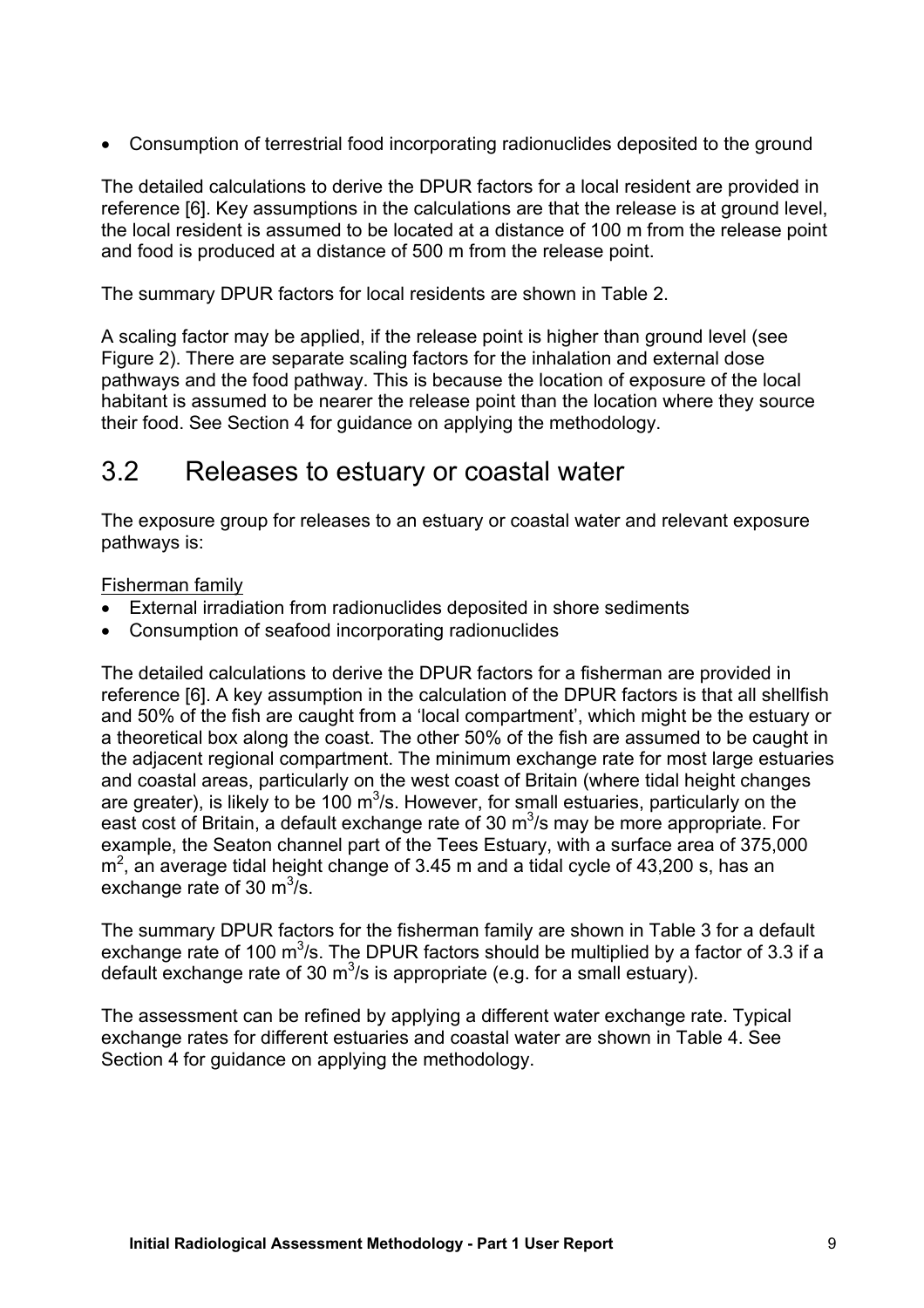## 3.3 Releases to river

The exposure groups for releases to river and relevant exposure pathways are:

Angler family

- External irradiation from radionuclides deposited in bank sediments
- Consumption of freshwater fish incorporating radionuclides
- Consumption of drinking water containing radionuclides

Irrigated food consumer family

• Consumption of terrestrial food irrigated with river water and incorporating radionuclides

The detailed calculations to derive the DPUR factors for the exposure groups affected by releases to river are provided in reference [6]. Key assumptions in the calculation of the DPUR factors are that the river has a flow rate of 1  $m^3/s$  and that fish are caught and drinking water abstracted close to the release point into the river.

The summary DPUR factors for the angler and irrigated food consumer families are shown in Tables 5 and 6, respectively.

The DPUR factors may be scaled by dividing by the known river flow rate ( $m^3/s$ ), subject to a recommended maximum river flow rate of 100  $\mathrm{m}^3$ /s. See Section 4 for guidance on applying the methodology.

## 3.4 Releases to sewer

The exposure groups for releases to public sewer and relevant exposure pathways are:

Sewage treatment workers (adults only)

- External irradiation from radionuclides in raw sewage and sludge
- Inadvertent inhalation and ingestion of raw sewage and sludge containing radionuclides

Farming family living on land conditioned with sewage sludge

- Consumption of food produced on land conditioned with sludge and incorporating radionuclides
- External irradiation from radionuclides in sludge conditioned soil
- Inadvertent inhalation and ingestion of sludge conditioned soil

#### Children playing in brook which receives treated effluent from sewage works (children only)

- External irradiation from radionuclides deposited in bank sediments
- Inadvertent consumption of water and sediment containing radionuclides

#### Angler family (river receives treated effluent from sewage works)

- External irradiation from radionuclides deposited in bank sediments
- Consumption of freshwater fish incorporating radionuclides
- 10 **Initial Radiological Assessment Methodology Part 1 User Report**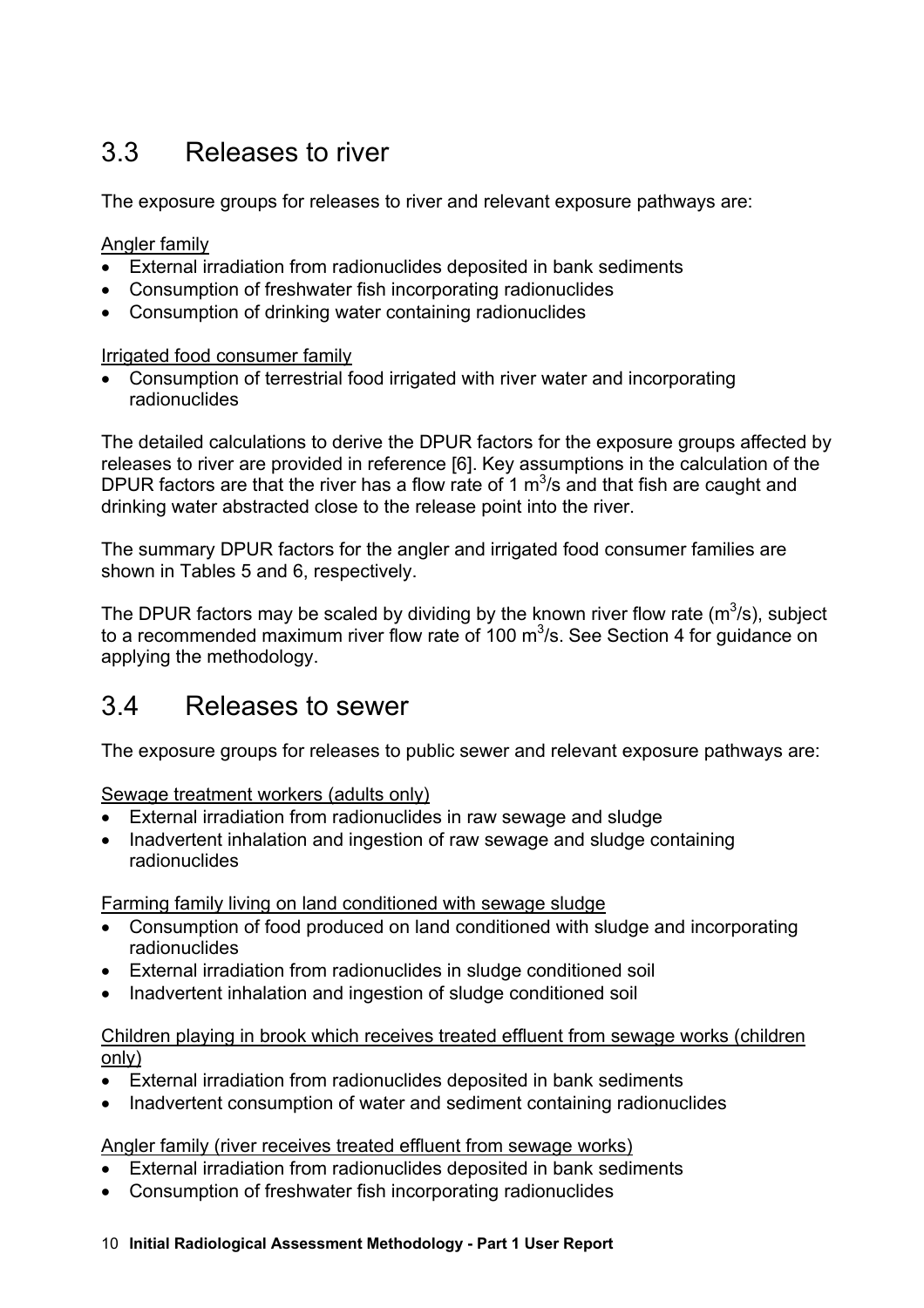• Consumption of water containing radionuclides

Irrigated food consumer family (river receives treated effluent from sewage works)

• Consumption of terrestrial food irrigated with river water and incorporating radionuclides

Fisherman family (estuary/coastal water receives treated effluent from sewage works, typically via a river)

- External irradiation from radionuclides deposited in sediments
- Consumption of fish incorporating radionuclides

The detailed calculations to derive the DPUR factors for the exposure groups affected by releases to sewer are provided in reference [6]. Key assumptions are that the flow of raw sewage into the sewage treatment works (STW) is only 60  $m^3/d$  and that sludge is used to condition pasture which is used for milk and meat production and soil which is used for vegetable production. The default water flow rate in a brook receiving treated effluent from a sewage treatment works is assumed to be 0.1  $\mathrm{m}^3$ /s. Assumptions for the angler family, irrigated food consumer and fisherman family are as described in the previous sections.

The summary DPUR factors for sewage treatment workers, members of the farming family living on sludge conditioned land and children playing in a brook are shown in Tables 7, 8 and 9, respectively.

Dose assessments for the sewage treatment workers and the farming family living on land conditioned with sewage sludge may be refined by scaling by the known input rate of raw sewage into the sewage treatment works compared to the default of 60  $\text{m}^3$ /d. The DPUR factors for a child playing in a brook may be scaled for different water flow rates, compared to the default flow rate of 0.1  $m^3/s$ . See Section 4 for guidance on applying the methodology.

The DPUR factors for the angler family, irrigated food consumer and fisherman family are those provided in Tables 3, 5 and 6. However, the DPUR factors for these groups need to be scaled by a factor to take account of losses to sludge and radioactive decay through the sewage treatment works (Table 10). Revised assessments may be undertaken to take account of different river flow rates and local compartment exchange rates as noted in the previous sections. See Section 4 for guidance on applying the methodology.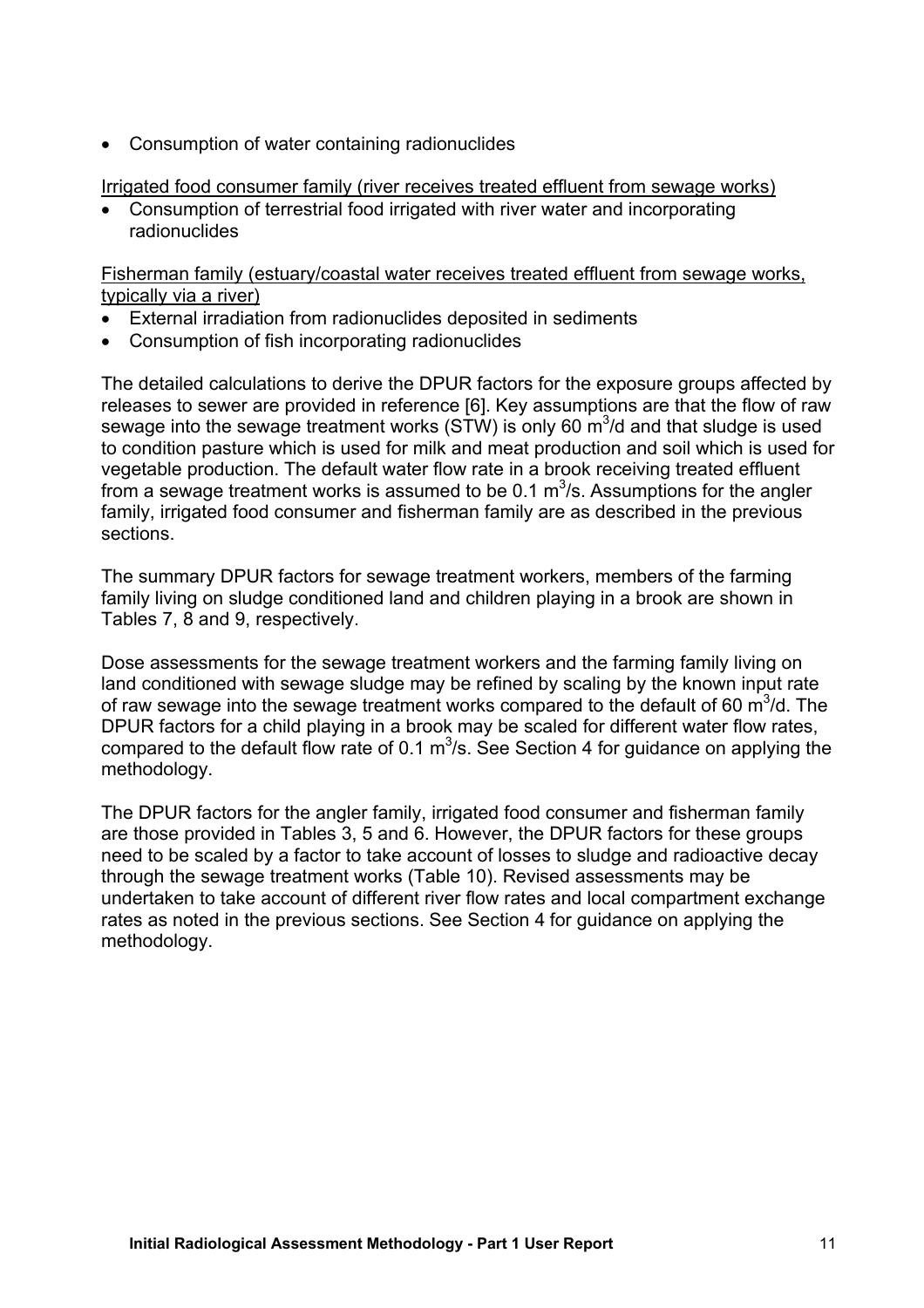# 4 Guidance on using the initial radiological assessment methodology

Users of this initial radiological assessment methodology should apply it in the following three main stages:

- *Stage 1* Initial radiological assessment using default data. If assessed dose is > 20 µSv/y, then proceed to Stage 2.
- *Stage 2* Initial radiological assessment using refined data. If assessed dose is > 20 µSv/y, then proceed to Stage 3.
- *Stage 3* Determine need for separate site-specific assessment.

## 4.1 Stage 1 – Initial radiological assessment using default data

The first stage of the assessment methodology is to use the unmodified DPUR data with the default assumptions. The steps are as follows:

- *Establish the source term* Specific information on the releases to air, estuary/coastal water, river and sewer expressed on an annual basis (i.e. Bq/y) are required. This may be in the form of current annual limits, the proposed limits or recent annual discharge returns. In some cases radionuclide-specific information may not be available, and the discharges may be expressed as other radionuclides, other beta/gamma, etc. In these cases, the mostappropriate representative radionuclide should be selected. Default radionuclides that can be used for other alpha and other beta/gamma categories are given in Table 11.
- *Calculate doses for releases to air, estuary/coastal water, river and sewer* Multiply the total DPUR factors in Tables 2, 3, 5, 6, 7, 8 and 9 by the source term (Bq/y) using the Stage 1 pro formas in Appendix A to guide the calculations. Factors in Table 10 should be used to take account of losses through a sewage treatment works when assessing the doses to angler and irrigated food consumer families as a result of releases to sewer, as shown in the Stage 1 pro formas in Appendix A. Multiply the fisherman family DPUR factors by 3.3 if the release is to a small estuary, particularly on the east coast of Britain.
- *Check for direct radiation doses* If direct radiation exposure of the public from sources on the site is known to occur (e.g. dose rate at site boundary above background) an assessment of direct radiation dose should be made.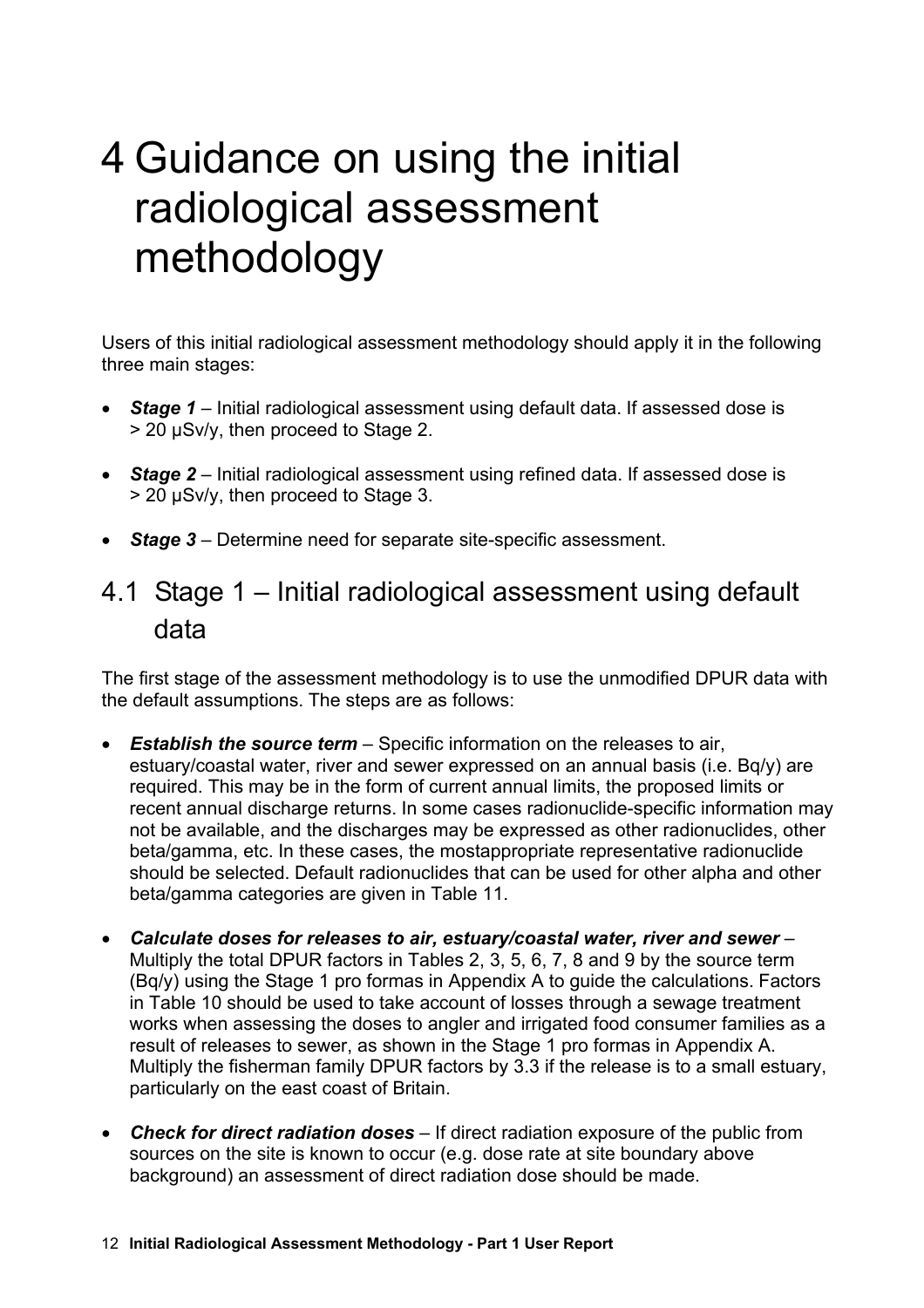• *Calculate total dose* – Where discharges occur by more than one route (e.g. to air and to sewer) and/or direct radiation exposure occurs from one site/premises, an initial assessment of total dose from all the discharges/exposures should be made by summing the initial assessment doses calculated for each discharge route and direct radiation. See Stage 1 pro forma in Appendix A.

If the total dose is less than or equal to 20 µSv/y, then no further assessment is necessary. Otherwise, proceed to Stage 2.

## 4.2 Stage 2 – Initial radiological assessment using refined data

The main refinement that can be made is to take account of local dispersion in the air or water:

- *Air* The initial assessment using default data assumes a ground-level release. Stacks may discharge to the atmosphere well above ground level. A graph of dispersion scaling factors is provided in Figure 2 for releases to air to take account of different release heights. One scaling factor can be applied to the inhalation and external radiation exposure pathways while another scaling factor is applied to the food consumption exposure pathways. There are separate scaling factors for these pathways, because the location of exposure of the local habitant is assumed to be nearer the release point than the location where they source their food. See Stage 2 pro forma in Appendix A to guide calculations.
- Estuary/coastal water A default water exchange of 100 m<sup>3</sup>/s is assumed. Other site-specific data can be entered (see Table 4 for example exchange rates). Higher exchange rates will reduce the assessed dose. See Stage 2 pro forma in Appendix A to guide calculations.
- **River** A low default flow rate of 1  $m^3$ /s is assumed. Other site-specific flow rate data can be entered, subject to a recommended maximum river flow rate of 100  $m^3/s$ . Higher volumetric flow will reduce the assessed dose. See Stage 2 pro forma in Appendix A to guide calculations.
- Sewer A very low default flow rate of 60 m<sup>3</sup>/d is assumed. Other site-specific data can be entered. Higher volumetric flow will reduce the assessed dose. Site-specific dispersion data can also be entered for onward releases to a brook, river and estuary/coastal water. See Stage 2 pro forma in Appendix A to guide calculations.

A further refinement is to review how realistic any use of the generic other alpha and other beta/gamma categories has been. The radionuclides listed in Table 11 result in the highest doses in each category. It might be appropriate to substitute them with different radionuclides if the typical mix of radionuclides that are normally discharged is known.

If the total doses have been assessed from the sum of initial assessment results from more than one discharge route/mode and/or direct radiation exposure from one site, consideration should be given as to whether to refine the assessment by determining whether it is realistic to assume that a group exposed to one mode of discharge may also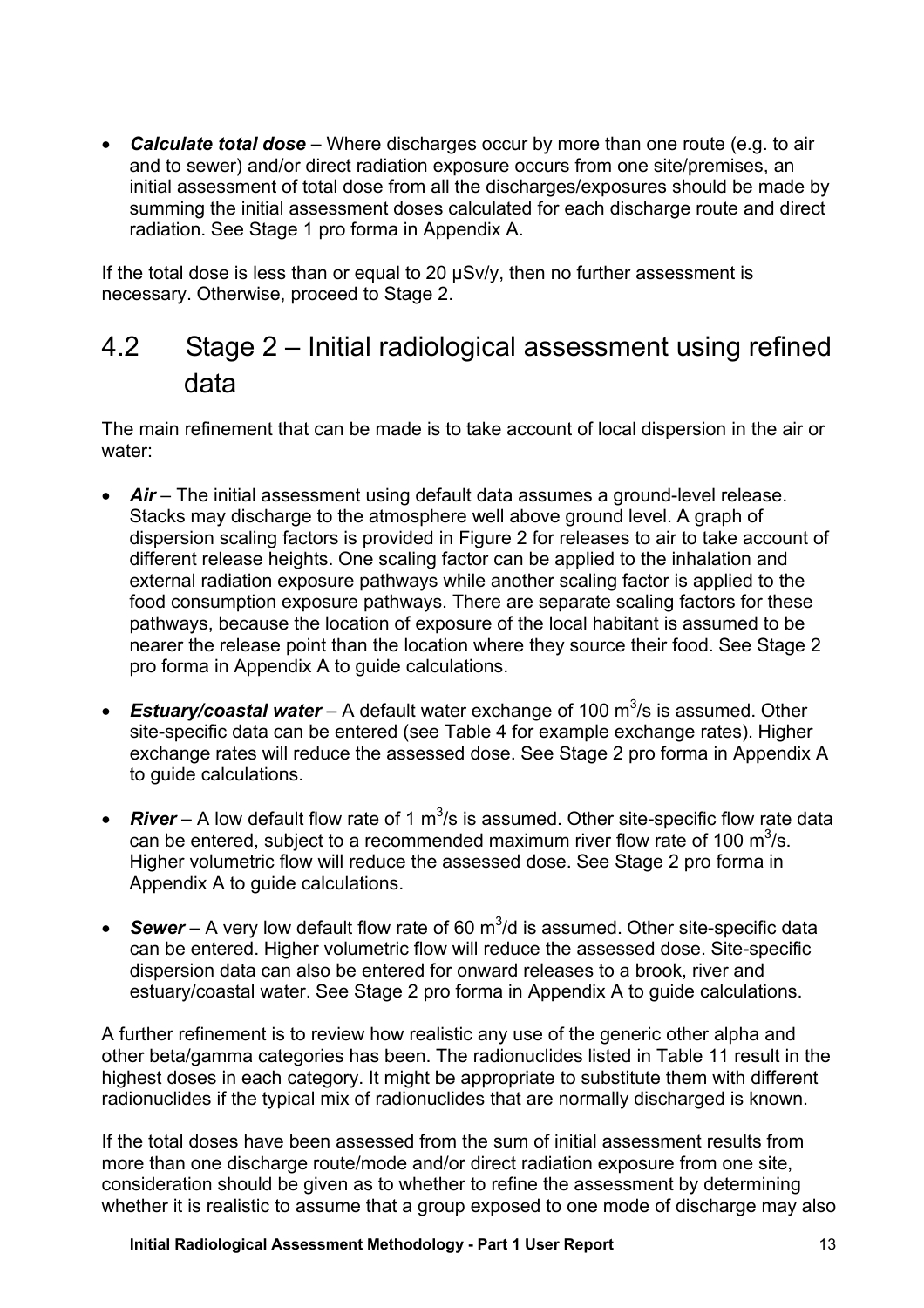be exposed to another discharge mode and/or direct radiation and whether, therefore, the initial dose assessment results should be considered separately.

In the initial assessment system, exposure to atmospheric discharges at the nearest dwelling and food production point is assumed to be at a few hundred metres from the discharge point. If direct radiation exposure occurs, the highest direct radiation exposure is also likely to occur close to the site (within a few hundred metres). Therefore, where atmospheric discharges occur and direct radiation is important, the exposed group may be common and the estimated doses can be added.

In the initial assessment system, the location where aqueous discharges reach the environment has not been specified. However, unless liquid discharges reach the environment close to the site (within a few hundred metres) then overlap between groups exposed to atmospheric discharges (and/or direct radiation) and liquid discharges is less likely. In these cases, where a Stage 2 assessment is carried out it may be appropriate to consider two separate groups: one for liquid discharges and one for discharges to atmosphere and direct radiation.

If the total dose from the Stage 2 assessment is less than or equal to 20 µSv/y, then no further assessment is necessary. Otherwise, the Environment Agency guidance states that there is a need to proceed to Stage 3 [5].

## 4.3 Stage 3 – Determine need for a site-specific radiological assessment

Having assessed the dose as greater than 20 µSv/y, one refinement which can be undertaken is to calculate the doses for each age group, using the age-specific DPUR factors in Reference [6]. The DPUR factors presented in the user guide are the highest DPUR factors for each radionuclide, regardless of age group, and thus may overestimate the dose to a specific age group.

A site-specific radiological assessment should be undertaken if the total dose remains greater than 20 µSv/y and the advice of a competent radiological assessor should normally be sought. It may be possible to show that the initial radiological assessment methodology has provided a realistic estimate of the dose. Alternatively, more detailed DPUR data are provided in the supporting report [6] to this user guide, which may be used to provide a more realistic site-specific assessment. There will still be a need to ensure that short-term release doses, collective doses and uncertainty and variability are adequately addressed (see Figure 1 and Reference [5]).

The following steps should be undertaken:

• *Review release and disposal routes* – Identify location of release points (e.g. to air and to river) and location of habitation, water abstraction points and access points along river. Identify disposal route for sewage sludge (e.g. disposal to land, incineration, land reclamation).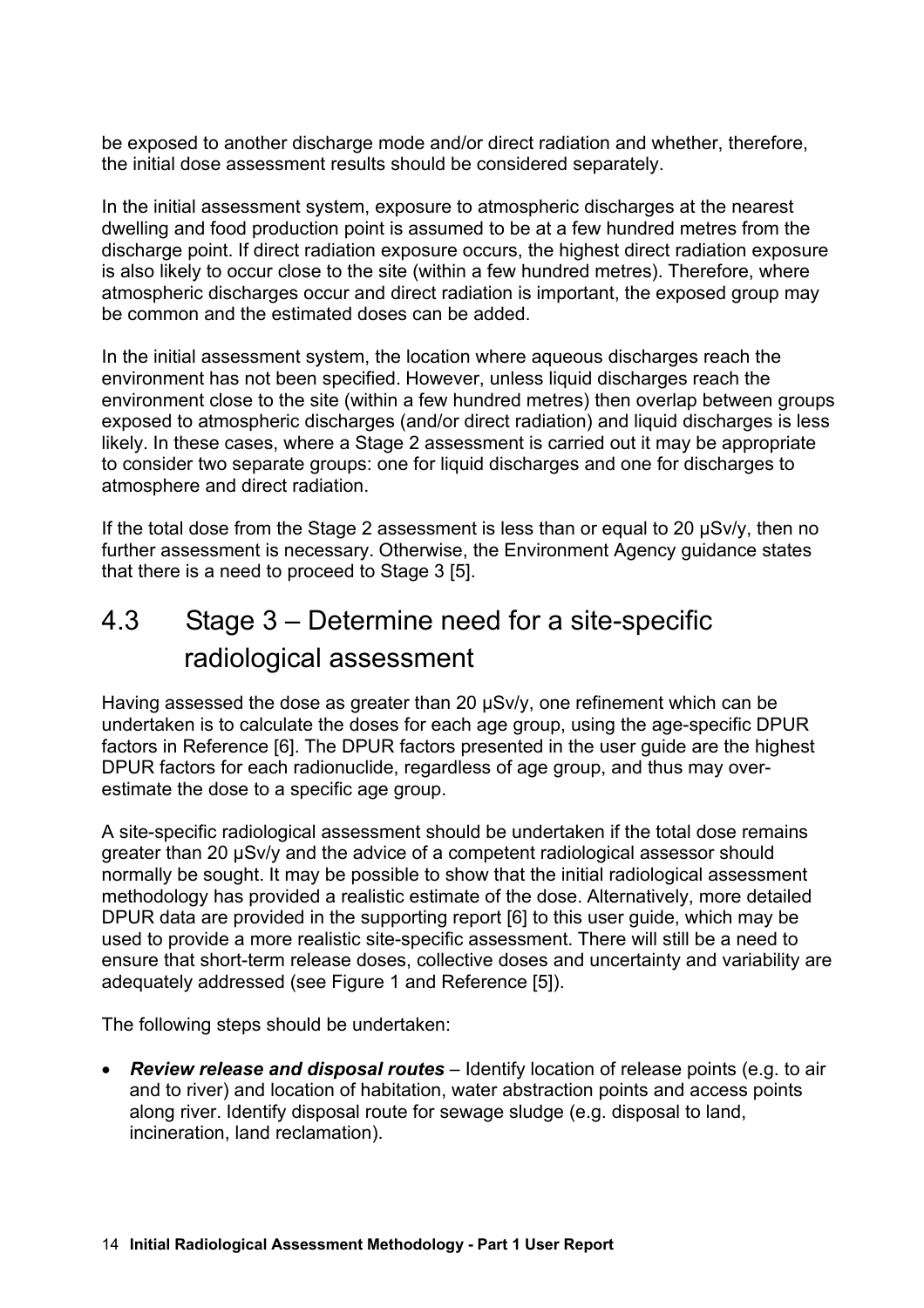- *Review dispersion in the environment* Site-specific air dispersion modelling may be undertaken, in particular to take account of realistic annual weather conditions, and the effect of buildings and the local terrain.
- *Review exposure pathways* Identify the realistic exposure pathways for the radionuclides, in particular the types of food being produced (e.g. milk, meat products, 'wild' meat, fruit and vegetables, fish farming, watercress, etc.).
- *Review likely exposure groups and their habits* Identify those people who might be exposed via the above exposure pathways and obtain any available data on their habits (e.g. food consumption rates, occupancy times). If necessary, commission surveys of their habits.

Once more detailed site-specific information is obtained, the example refinements provided in Table 12 will help determine whether the initial radiological assessment methodology may be used to make the assessment more site specific and realistic.

The initial radiological assessment methodology is based around exposure pathways and groups which are likely to be the worst affected for a particular discharge route. If one of these exposure pathways or groups is found not to be present, then it is important to decide whether doses not yet considered (i.e. from other exposure pathways and to other exposure groups) need to be assessed.

The initial radiological assessment methodology assumes that all food types are eaten at critical consumption rates (e.g. higher than average consumption rates). It is usual practice to assume that only two food types are eaten at critical rates and other food types are eaten at average rates [5]. A site-specific assessment would take this into account and the initial radiological assessment methodology cannot be easily refined to address this cautious assumption. However, in reality one or two food types will usually dominate the dose and reducing other food types to average consumption rates will not make much difference to the total dose.

The Health Protection Agency provides guidance for small users to undertake separate detailed assessments [11].

Situations where a separate site-specific assessment will be required are as follows:

- *Sludge disposal routes* Sludge disposed of by a route other than conditioning of soil on farmland or incineration of sludge (e.g. disposal to landfill or land reclamation).
- *Different food types produced and consumed* Food types other than those included in the calculation of DPUR factors are found to be produced in the vicinity of the discharge (e.g. watercress).
- *Other exposure groups* Dose assessments for other groups of the public (e.g. swimmers) are required.

Factors which may influence the amount of effort expended on undertaking a sitespecific assessment are as follows: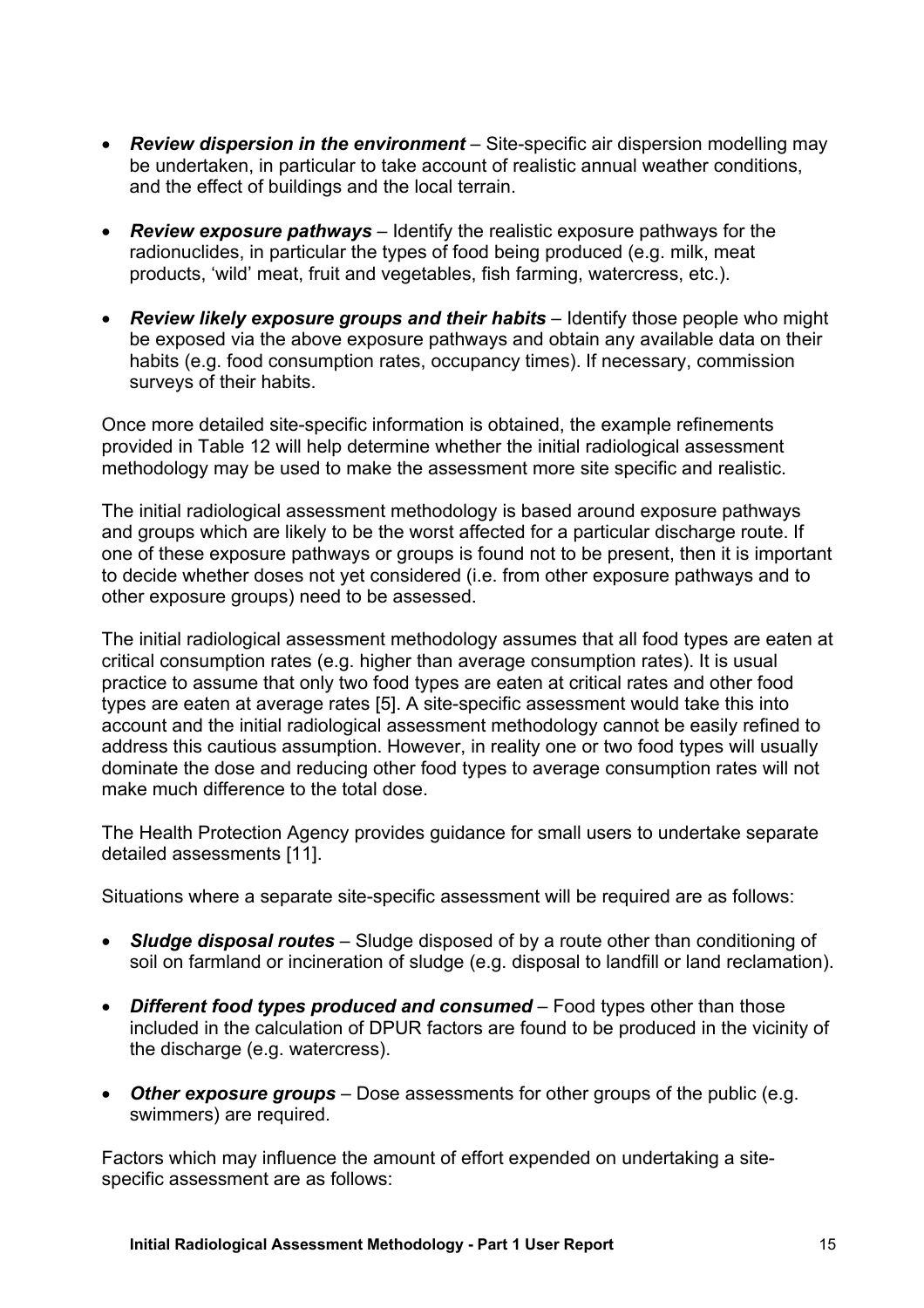- How close the assessed dose is to 300 µSv/y.
- Whether the discharges giving rise to the dose have already been constrained by best practicable means (BPM) and doses are as low as reasonably achievable (ALARA), social and economic factors taken into account.
- Whether there is a need to present a realistic assessment to stakeholders rather than a generic and probably cautious assessment. This is likely to be the case for nuclear sites.
- Whether there are discharges from other premises/sites to the receiving environment (e.g. sewer) and the total dose from all the discharges > 300 µSv/y (particularly so if the total dose  $> 1,000 \mu Sv/y$ ).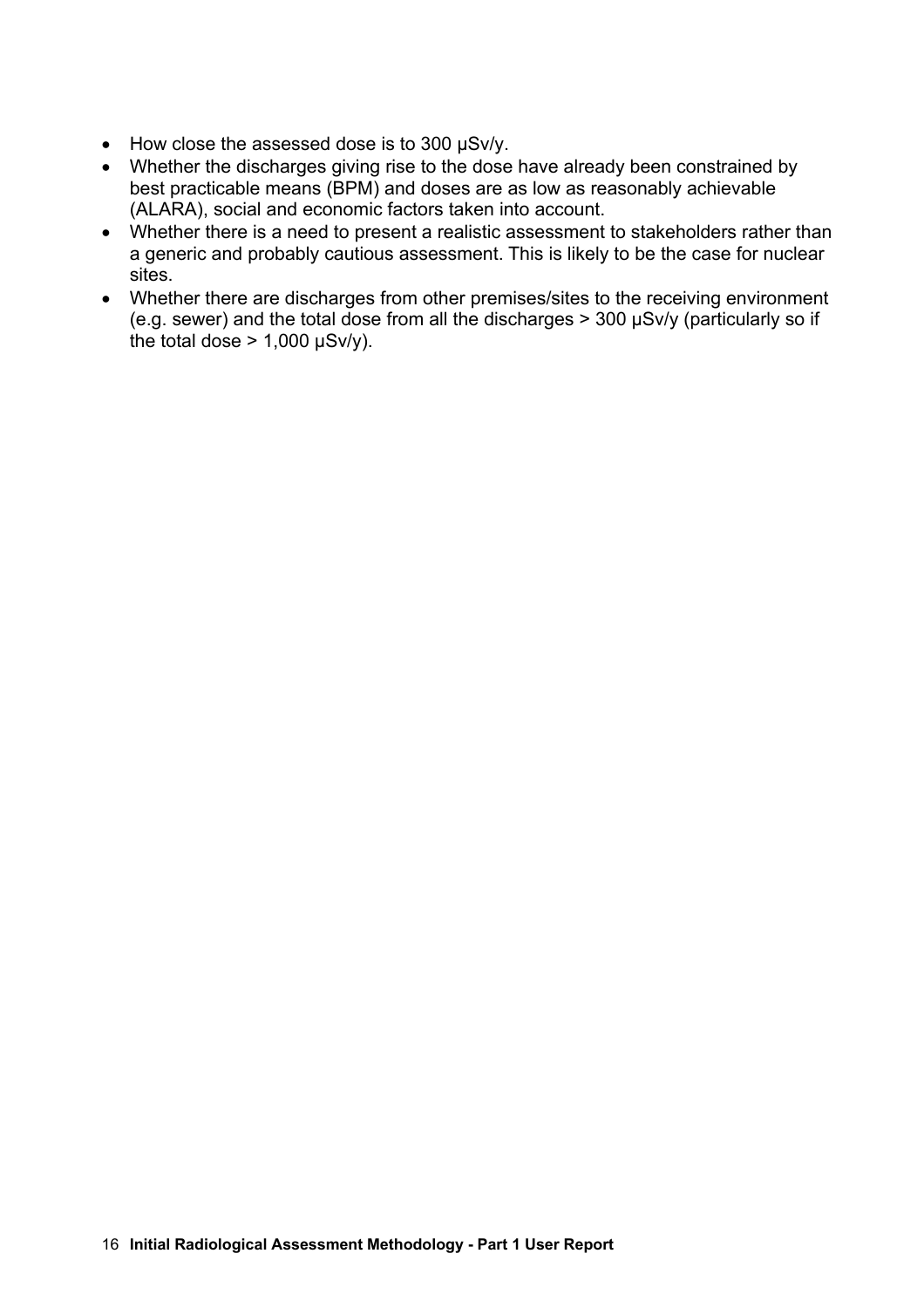# 5 Worked examples of initial assessment methodology

Several worked examples of the application of the initial radiological assessment methodology are provided in Appendix B.

For the first example a hospital in the Thames Valley, which has an incinerator permitted to discharge 420 MBq/month (5.04 GBq/y) of carbon-14 to air and an authorisation permitting the discharge of 120 GBq/month (1.44 TBq/y) of iodine-131 to sewer, was considered. The first stage of the initial assessment, using default DPUR data, showed a dose of 0.34  $\mu$ Sv/y from the release to air and 22,000  $\mu$ Sv/y to adult sewage workers from the release to sewer. As a result, a refined assessment was carried out for the release to sewer. For the Stage 2 assessment site-specific flow rates for the sewage treatment works and the water bodies receiving liquid effluent from the sewage treatment works were applied. After the Stage 2 assessment the highest dose was for children playing in the brook at 82 µSv/y. The second highest dose was 62 µSv/y to the angler family and the third highest 43 µSv/y to the sewage treatment workers. As these doses are all still greater than 20  $\mu$ Sv/y, it is necessary to consider a separate detailed sitespecific assessment (Stage 3).

For the second example a research department in a large university, which is seeking an authorisation to discharge radionuclides to air, was considered. The following discharge limits are to be included: 2 MBq/month (24 MBq/y) of tritium, 4.2 MBq/month (50.4 MBq/y) of carbon-14, 4.2 MBq/month (50.4 MBq/y) of sulphur-35, 1.5 MBq/month (18 MBq/y) of iodine-125 and 260 MBq/month (3.12 GBq/y) of iodine-131. The first stage of the initial assessment resulted in a total dose for the local resident family from releases to air of 14 uSv/y, which is below 20 uSv/y. As a result, no further assessments should be warranted.

For the third example a nuclear power station, which is licensed, under authorisation, to discharge radionuclides to air and to sea, was assessed. The following rolling 12-month limits for discharges to air are included in the authorisation: 6 TBq of tritium, 5 TBq of carbon-14, 160 GBq of sulphur-35, 60 TBq of argon-41, 5 GBq of iodine-131 and 1 GBq of 'beta particulates', here represented by cobalt-60. The following rolling 12-month limits for discharges to sea are included: 1.2 PBq of tritium, 3 TBq of sulphur-35, 30 GBq of cobalt-60 and 300 GBq of 'other', here represented by caesium-137. The first stage of the initial assessment, using default DPUR data, resulted in a dose of 590  $\mu$ Sv/y for releases to air and 130  $\mu$ Sv/y for releases to sea. Adding the contribution from direct radiation, of 19  $\mu$ Sv/y, this resulted in a total dose of 739  $\mu$ Sv/y. As this is greater than 20 µSv/y, a refined Stage 2 assessment was undertaken, for both the releases to atmosphere and the coastal environment. A site-specific effective stack height was applied to the atmospheric discharges and a site-specific water exchange rate for the local compartment was applied to the coastal assessment. This resulted in a maximum dose to the exposure groups of 100 µSv/y. As this is still greater than 20 µSv/y, it is necessary to consider a separate detailed site-specific assessment (Stage 3).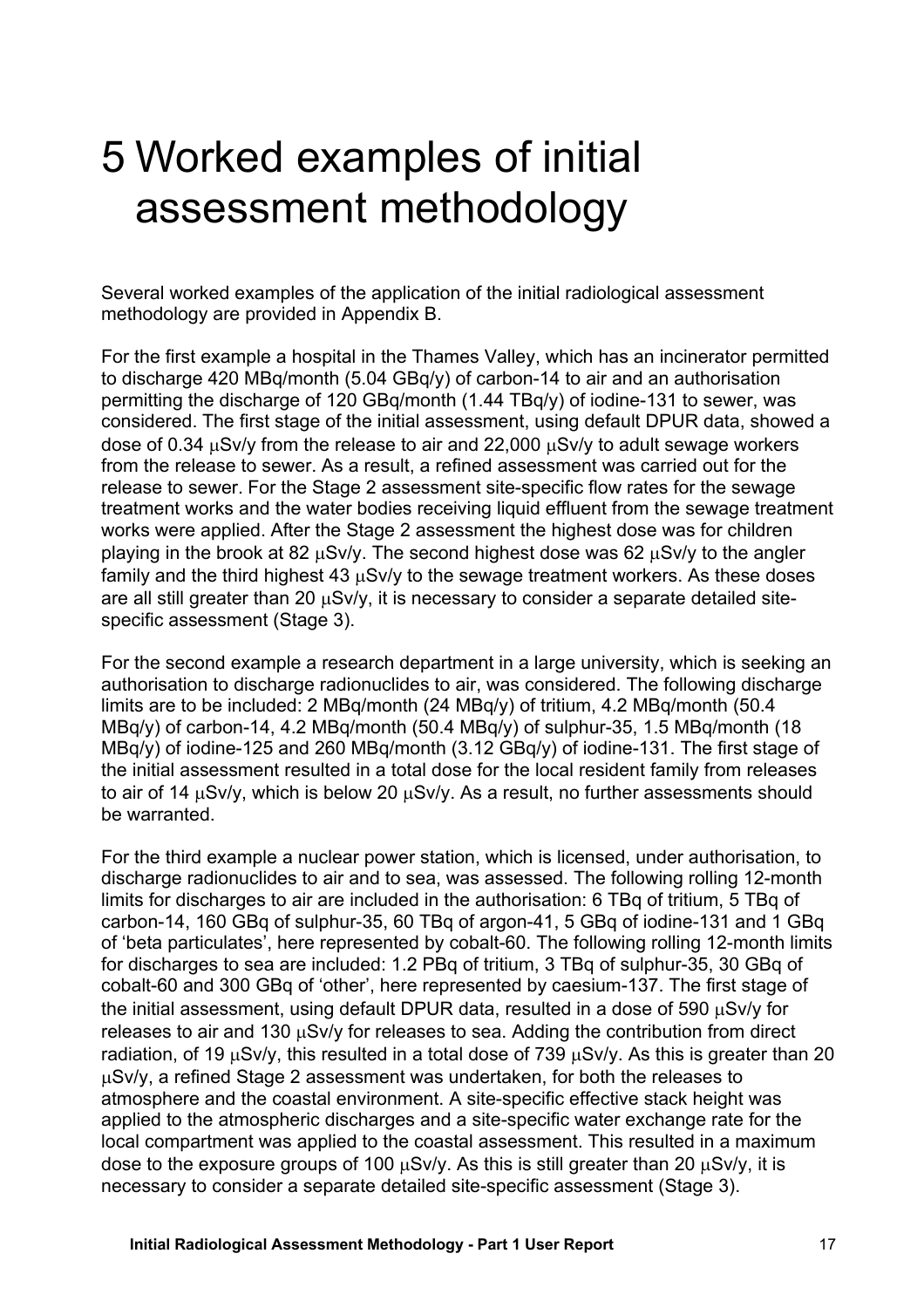# 6 Summary and conclusions

Prospective radiological assessments are required to assess the dose to members of the public arising from authorised discharges of radioactive waste to the environment. The Environment Agency, the Scottish Environment Protection Agency and the Department of Environment, Northern Ireland, in collaboration with the Food Standards Agency and National Radiological Protection Board (now Health Protection Agency) have developed and published principles and guidance for the prospective assessment of public doses. This guidance recommends that the first step in undertaking a prospective assessment would be to carry out an initial radiological assessment using simple generic assumptions. If the resultant dose exceeded 20 µSv/y, then a more detailed assessment, using site-specific assumptions, should be undertaken.

An initial radiological assessment methodology has been developed based on the use of DPUR data which have been derived using generic assumptions. The methodology provides for the inclusion of some site-specific information to make the assessment more realistic, this being local factors affecting dispersion in air or water. The key assumptions underlying the methodology, together with all input and intermediate data, are presented in the accompanying report 'Methods and Input Data for an Initial Radiological Assessment Methodology' [6].

Guidance has been provided on using the initial radiological assessment methodology and will allow those assessing doses from authorised releases of radioactive substances to the environment to identify when a separate site-specific detailed assessment is required.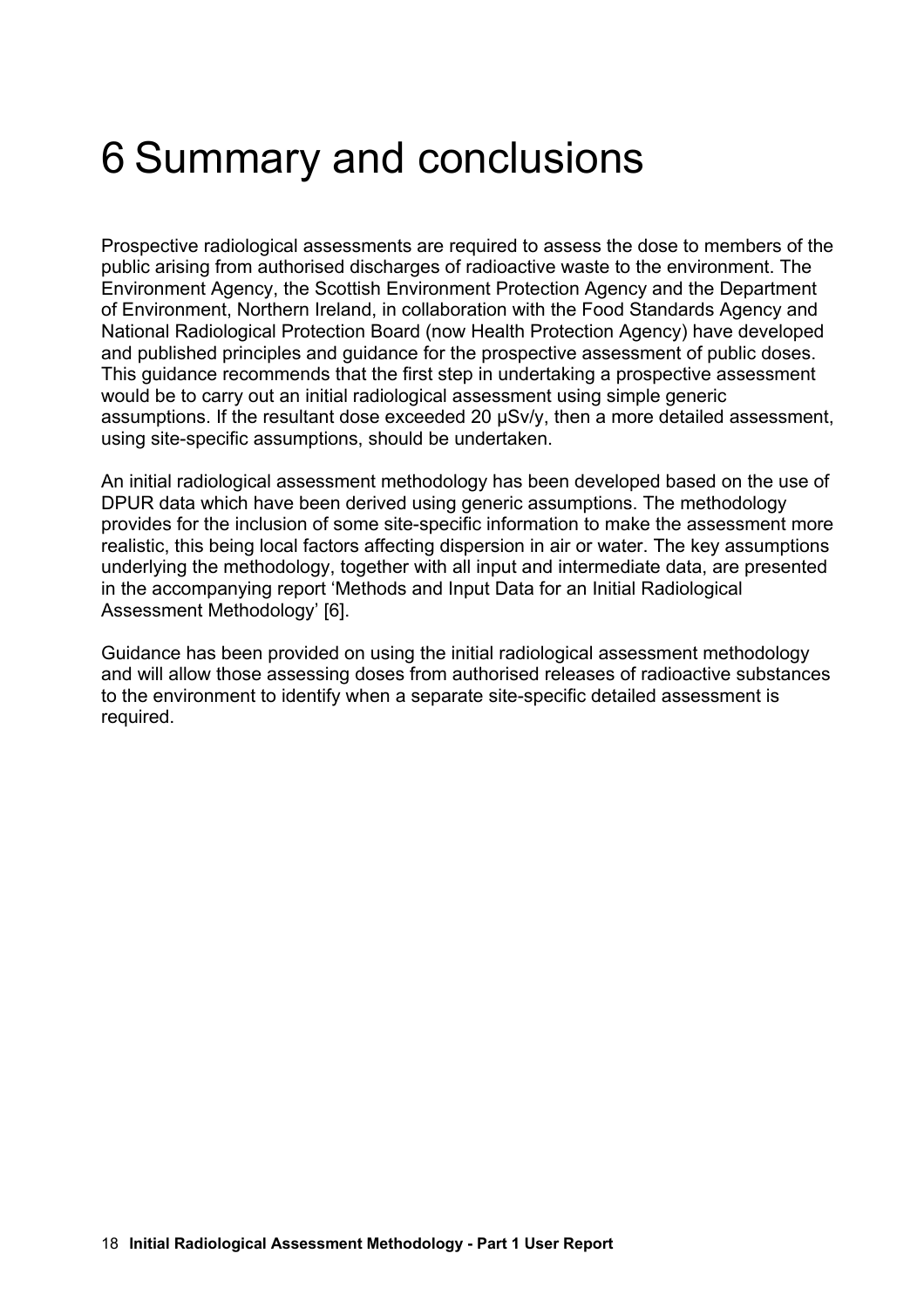# References

- 1 Council Directive 96/29/Euratom of 13 May 1996. Laying Down Basic Safety Standards for the Protection of the Health of Workers and the General Public Against the Dangers Arising from Ionizing Radiation. Official Journal of the European Communities, L159, Volume 39, 29 June 1996.
- 2 The Radioactive Substances (Basic Safety Standards) (England and Wales) Direction 2000.
- 3 The Radioactive Substances (Basic Safety Standards) (Scotland) Direction 2000.
- 4 The Radioactive Substances (Basic Safety Standards) (Northern Ireland) Regulations.
- 5 Environment Agency, Scottish Environment Protection Agency, Northern Ireland Department of Environment, National Radiological Protection Board and Food Standards Agency (2002). Authorisation of Discharges of Radioactive Waste to the Environment: Principles for the Assessment of Prospective Public Doses. [http://publications.environment-agency.gov.uk/pdf/PMHO1202BKLH-e-e.pdf.](http://publications.environment-agency.gov.uk/pdf/PMHO1202BKLH-e-e.pdf)
- 6 Lambers, B and Thorne, M C (2006). Initial Radiological Assessment Methodology – Part 2 Methods and Input Data. Environment Agency Science Report, SC030162/SR Part 2.
- 7 ICRP (2001). Doses to the Embryo and Fetus from Intakes of Radionuclides by the Mother. ICRP Publication 88. Ann. ICRP 31 (1–3).
- 8 Simmonds, J R, Lawson, G and Mayall, A (1995). Methodology for Assessing the Radiological Consequences of Routine Releases of Radionuclides to the Environment. European Commission, Luxembourg, EUR 15760 EN, Radiation Protection 72.
- 9 Titley, J G, Attwood, C A and Simmonds, J R (2000). Generalised Derived Constraints for Radioisotopes of Strontium, Ruthenium, Iodine, Caesium, Plutonium, Americium and Curium. Doc NRPB, 11(2), 1–41.
- 10 Harvey, M P and Simmonds, J R (2002). Generalised Derived Constraints for Radioisotopes of Polonium, Lead, Radium and Uranium. Doc NRPB, 13(2), 1– 38.
- 11 McDonnell C E (2004). Radiological Assessments for Small Users. NRPB W-63.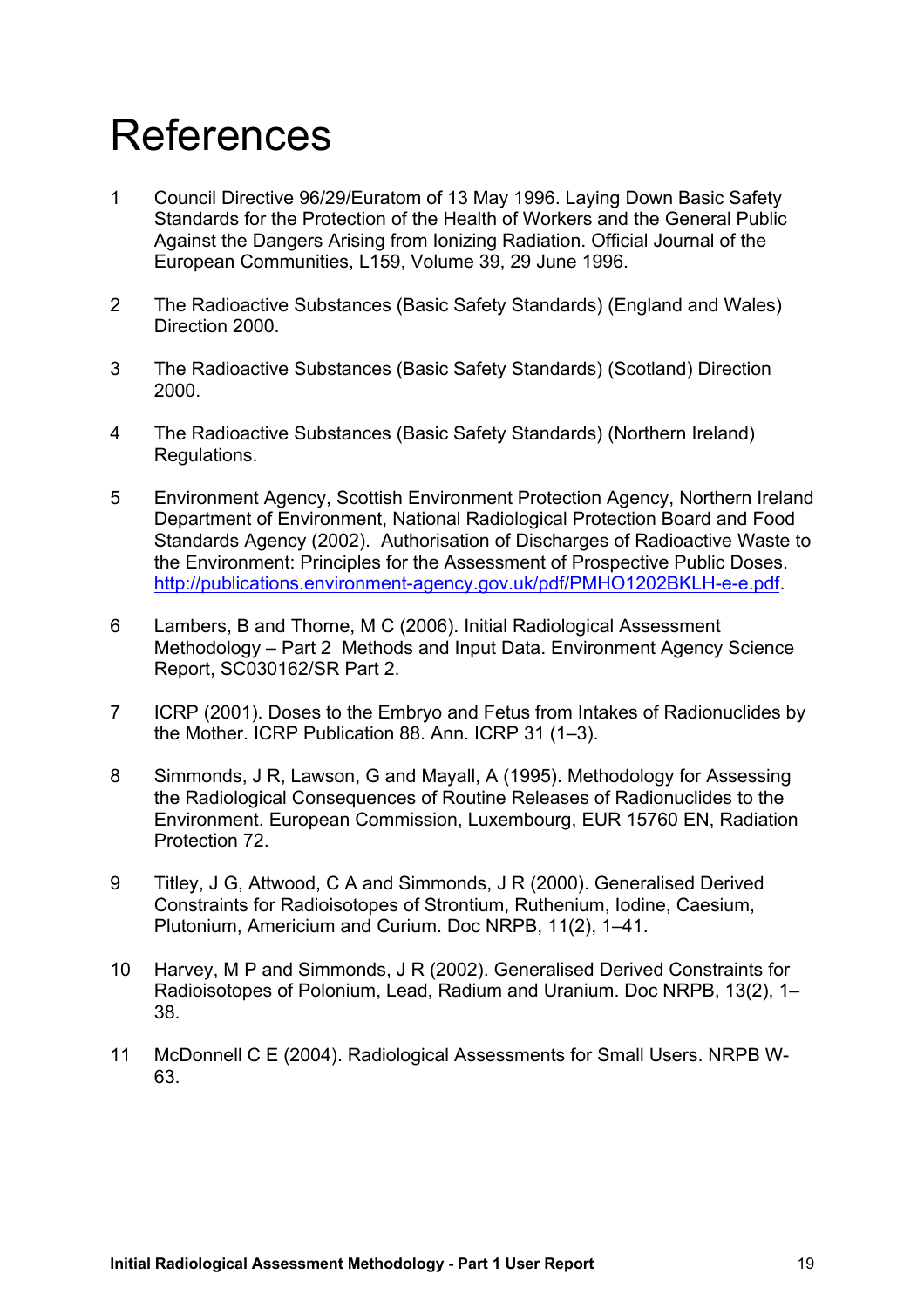# List of abbreviations

| Bq            | <b>Becquerel</b>                              |
|---------------|-----------------------------------------------|
| <b>DPUR</b>   | dose per unit release                         |
| <b>GDC</b>    | <b>Generalised Derived Constraints</b>        |
| <b>HPA</b>    | <b>Health Protection Agency</b>               |
| <b>NRPB</b>   | <b>National Radiological Protection Board</b> |
| <b>RSA 93</b> | Radioactive Substances Act 1993               |
| <b>SEPA</b>   | <b>Scottish Environment Protection Agency</b> |
| <b>STW</b>    | sewage treatment works                        |
| Sv            | Sievert                                       |
|               |                                               |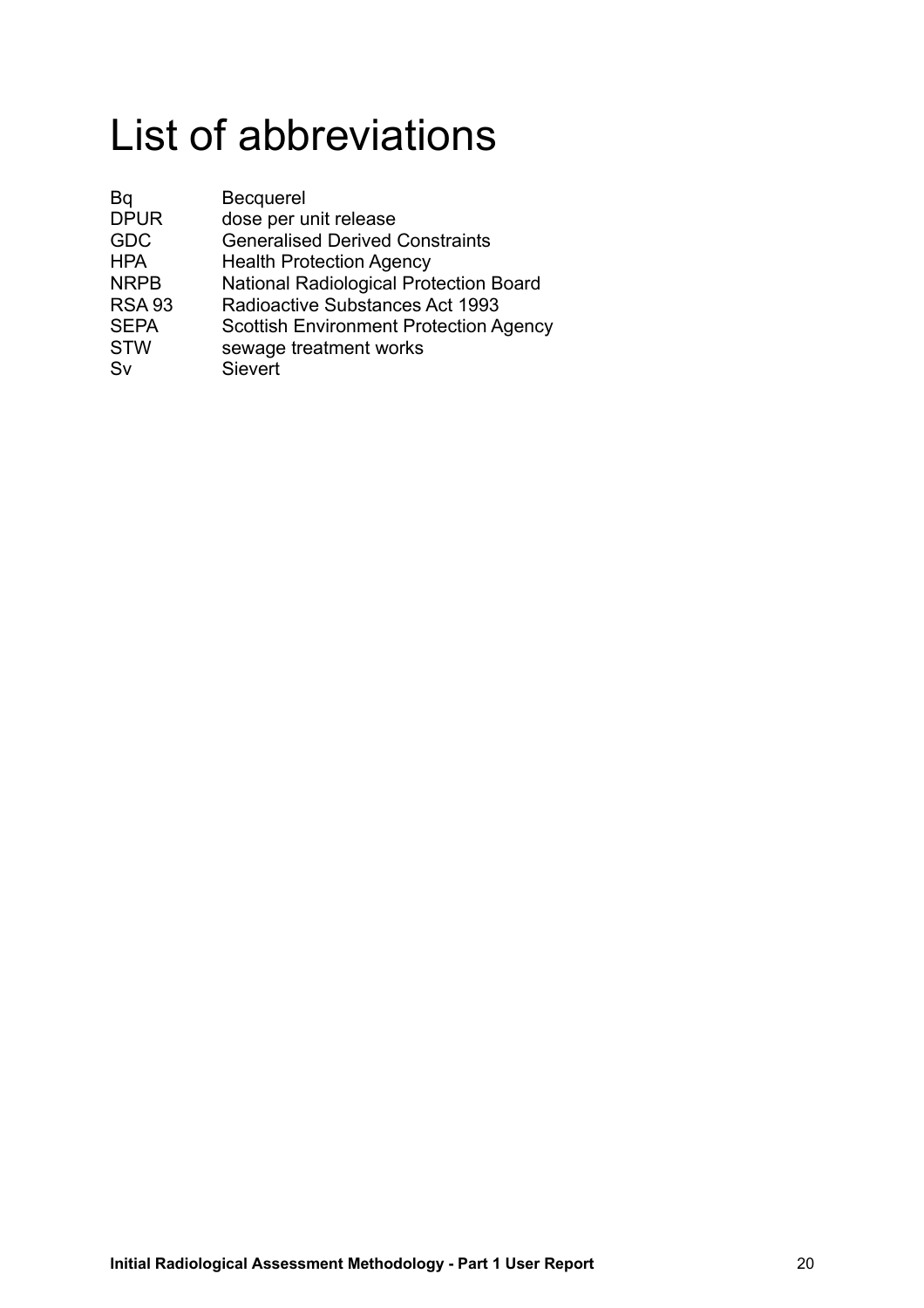## **Tables**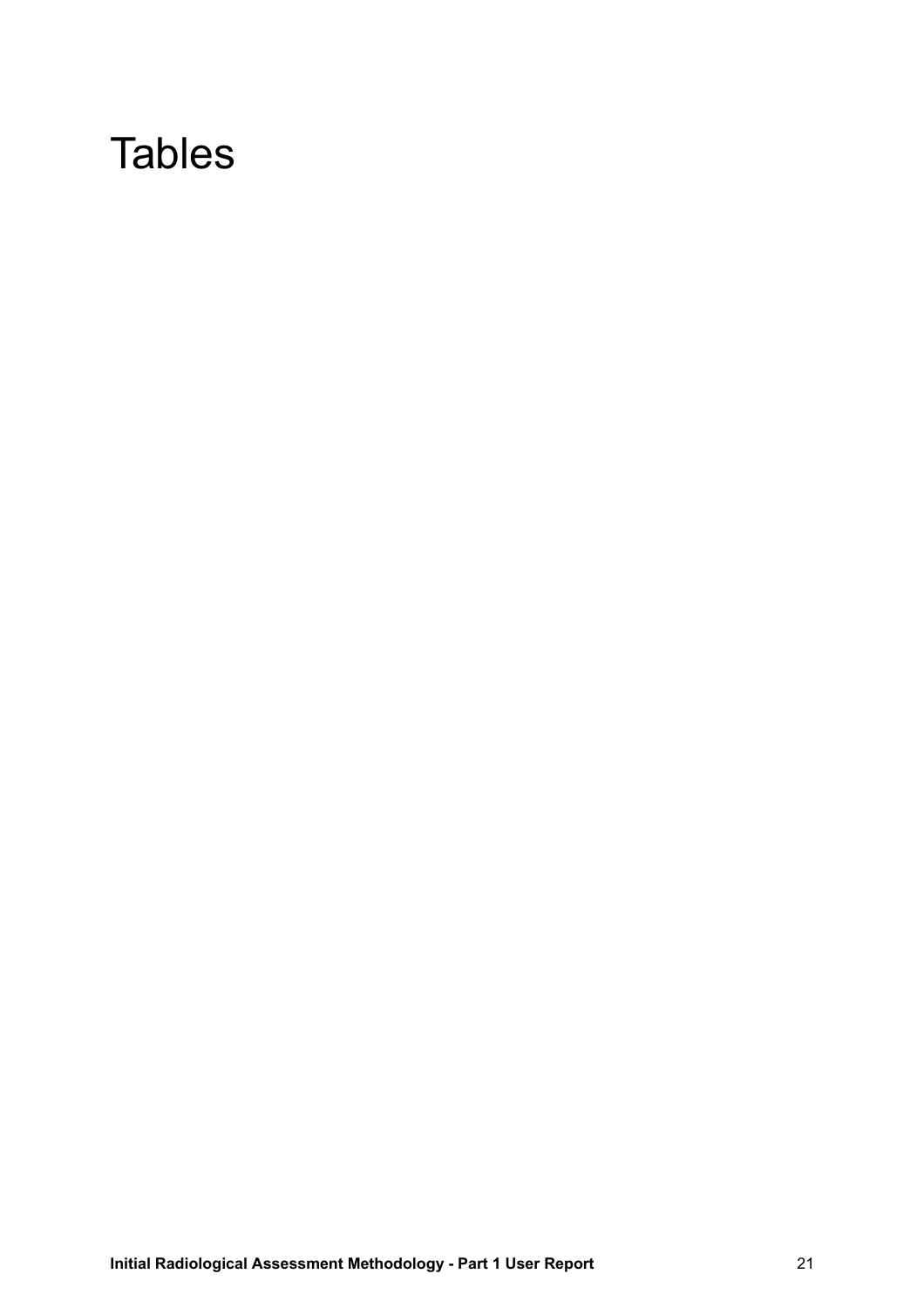| Radionuclide        | <b>Half-life</b> | Release to air | <b>Release to</b><br>estuary/coastal<br>water | <b>Release to river</b> | <b>Release to</b><br>public sewer |
|---------------------|------------------|----------------|-----------------------------------------------|-------------------------|-----------------------------------|
| $H-3$               | 12.35 y          | ✓              | ✓                                             | ✓                       | ✓                                 |
| H-3 organic         | 12.35 y          | ✓              | ✓                                             |                         | ✓                                 |
| $C-11$              | 20.38 m          | ✓              | not considered                                | not considered          | ✓                                 |
| $C-14$              | 5,730 y          | ✓              | $\checkmark$                                  | $\checkmark$            | ✓                                 |
| $N-13$              | 9.965 m          | ✓              | gas                                           | gas                     | gas                               |
| $O-15$              | 122.24 s         | ✓              | gas                                           | gas                     | gas                               |
| $F-18$              | 109.77 m         | ✓              | not considered                                | not considered          | $\checkmark$                      |
| Na-22               | 2.602y           | ✓              | ✓                                             | ✓                       | ✓                                 |
| Na-24               | 15h              | ✓              | ✓                                             | ✓                       | ✓                                 |
| $P-32$              | 14.29 d          | ✓              | $\checkmark$                                  | ✓                       | ✓                                 |
| P-33                | 25.4 d           | ✓              | ✓                                             | ✓                       | ✓                                 |
| $S-35$              | 87.44 d          | ✓              | ✓                                             | ✓                       | ✓                                 |
| CI-36               | 301,000 y        | ✓              | ✓                                             | ✓                       | ✓                                 |
| Ar-41               | 1.827 h          | ✓              | gas                                           | gas                     | gas                               |
| Ca-45               | 163 d            | ✓              | $\checkmark$                                  | $\checkmark$            | $\checkmark$                      |
| Ca-47               | 4.53 d           | ✓              | ✓                                             | ✓                       | ✓                                 |
| $V-48$              | 16.238 d         | ✓              | ✓                                             | ✓                       | ✓                                 |
| Cr-51               | 27.704 d         | ✓              | ✓                                             | ✓                       | ✓                                 |
| Mn-52               | 5.591 d          | ✓              | ✓                                             | ✓                       | $\checkmark$                      |
| Mn-54               | 312.5 d          | ✓              | ✓                                             |                         | ✓                                 |
| Mn-56               | 2.5785 h         | ✓              | not considered                                | not considered          | ✓                                 |
| Fe-55               | 2.7y             | ✓              | ✓                                             | ✓                       | ✓                                 |
| Fe-59               | 44.529 d         | ✓              | $\checkmark$                                  | ✓                       | ✓                                 |
| Co-56               | 78.76 d          | ✓              | $\checkmark$                                  | ✓                       | ✓                                 |
| Co-57               | 270.9 d          | ✓              | ✓                                             | ✓                       | ✓                                 |
| Co-58               | 70.8 d           | ✓              | ✓                                             | ✓                       | ✓                                 |
| Co-60               | 5.271 y          | ✓              | ✓                                             | ✓                       | ✓                                 |
| Ni-63               |                  | ✓              | ✓                                             | ✓                       | ✓                                 |
| $Zn-65$             | 96 y<br>243.9 d  | ✓              | ✓                                             | ✓                       | ✓                                 |
|                     |                  | ✓              | ✓                                             | ✓                       | ✓                                 |
| Ga-67               | 78.26 h          | ✓              | ✓                                             | ✓                       |                                   |
| Se-75               | 119.8 d          | ✓              | ✓                                             |                         | ✓<br>✓                            |
| <b>Br-82</b>        | 35.3 h           |                |                                               |                         |                                   |
| <b>Kr-79</b>        | 35 h             |                | gas                                           | gas                     | gas                               |
| Kr-81m              | 13s              | ✓<br>✓         | gas                                           | gas                     | gas                               |
| <b>Kr-85</b>        | 10.72 y          | ✓              | gas                                           | gas                     | gas                               |
| <b>Kr-85m</b>       | 4.48 h           |                | gas                                           | gas                     | gas                               |
| <b>Rb-82</b>        | 1.3 <sub>m</sub> | ✓              | not considered                                | not considered          | ✓                                 |
| <b>Rb-83</b>        | 86.2 d           | ✓              | $\checkmark$                                  | ✓<br>✓                  | ✓                                 |
| <b>Sr-89</b>        | 50.5 d           | ✓              | ✓                                             |                         | ✓                                 |
| <b>Sr-90</b>        | 29.12 y          | ✓              | ✓                                             | ✓                       | ✓                                 |
| $Y-90$              | 64 h             | ✓              | ✓                                             | ✓                       | ✓                                 |
| $Zr-95$             | 63.98 d          | ✓              | ✓                                             | ✓                       | ✓                                 |
| <b>Nb-95</b>        | 35.2 d           | ✓              | $\checkmark$                                  | ✓                       | ✓                                 |
| Mo-99               | 66 h             | ✓              | $\checkmark$                                  | ✓                       | ✓                                 |
| Tc-99               | 213,000 y        | ✓              | ✓                                             | ✓                       | ✓                                 |
| Tc-99m              | 6.02h            | ✓              | ✓                                             | ✓                       | ✓                                 |
| Ru-103              | 39.28 d          | ✓              | ✓                                             | ✓                       | ✓                                 |
| <b>Ru-106</b>       | 368.2 d          | ✓              | ✓                                             | ✓                       | ✓                                 |
| Ag-110m<br>$In-111$ | 249.9 d<br>2.83d | ✓<br>✓         | ✓<br>✓                                        | ✓<br>$\checkmark$       | ✓<br>✓                            |

### **Table 1 Radionuclides considered in the initial assessment methodology**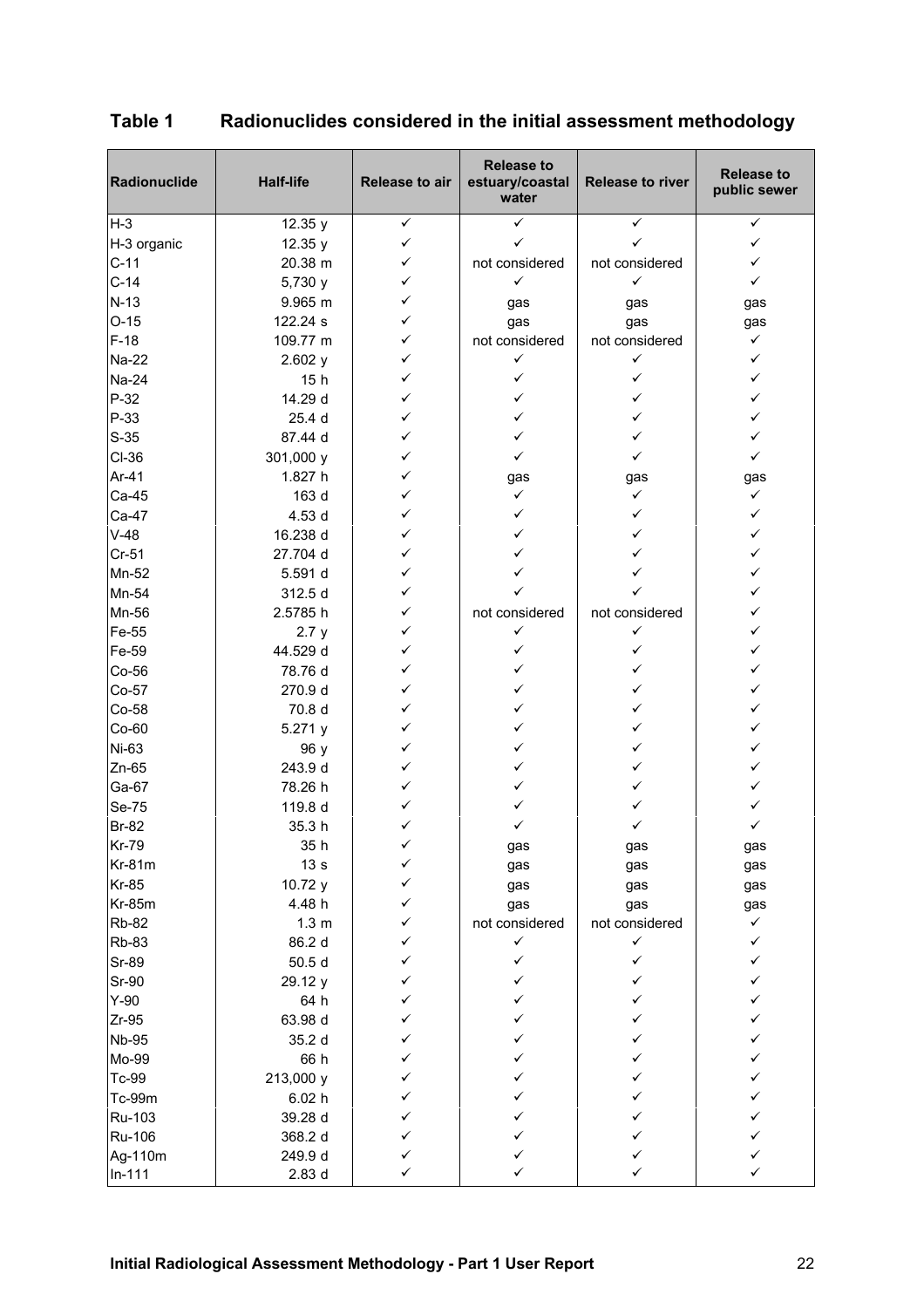| Radionuclide  | <b>Half-life</b>  | Release to air | <b>Release to</b><br>estuary/coastal<br>water | Release to river | <b>Release to</b><br>public sewer |
|---------------|-------------------|----------------|-----------------------------------------------|------------------|-----------------------------------|
| $In-113m$     | 1.658 h           | $\checkmark$   | not considered                                | not considered   | ✓                                 |
| Sb-125        | 2.77y             | ✓              | ✓                                             | ✓                | ✓                                 |
| $I-123$       | 13.2 h            | ✓              | ✓                                             | ✓                | ✓                                 |
| $I-125$       | 60.14 d           | ✓              | ✓                                             |                  | ✓                                 |
| $I-129$       | 1.57E+07 y        | ✓              | ✓                                             |                  | ✓                                 |
| $I-131$       | 8.04 d            | ✓              | ✓                                             |                  | ✓                                 |
| $I-132$       | 2.3h              | ✓              | not considered                                | not considered   | ✓                                 |
| $I-133$       | 20.8 h            | ✓              | ✓                                             | ✓                | ✓                                 |
| $I-134$       | 52.6 m            | ✓              | not considered                                | not considered   | ✓                                 |
| $I-135$       | 6.61h             | ✓              | ✓                                             | $\checkmark$     | ✓                                 |
| Xe-133        | 5.245 d           | ✓              | gas                                           | gas              | gas                               |
| Cs-134        | 2.062y            | ✓              | $\checkmark$                                  | ✓                | $\checkmark$                      |
| Cs-136        | 13.1 <sub>d</sub> | ✓              | $\checkmark$                                  | ✓                | ✓                                 |
| Cs-137        | 30y               | ✓              | ✓                                             | ✓                | ✓                                 |
| Ba-140        | 12.74 d           | ✓              | ✓                                             | ✓                | ✓                                 |
| La-140        | 40.272 h          | ✓              | ✓                                             | ✓                | ✓                                 |
| Ce-141        | 32.501 d          | ✓              | ✓                                             | ✓                | ✓                                 |
| Ce-144        | 284.3 d           | ✓              | ✓                                             | ✓                | ✓                                 |
| Pm-147        | 2.6234y           | ✓              | ✓                                             | ✓                | ✓                                 |
| Sm-153        | 46.7 h            | ✓              | ✓                                             | ✓                | ✓                                 |
| Eu-152        | 13.33 y           | ✓              | ✓                                             | ✓                | ✓                                 |
| Eu-154        | 8.8y              | ✓              | ✓                                             | ✓                | ✓                                 |
| Eu-155        | 4.96 y            | ✓              | ✓                                             | ✓                | ✓                                 |
| Er-169        | 9.3 <sub>d</sub>  | ✓              | ✓                                             | ✓                | ✓                                 |
| Lu-177        | 6.71 d            | ✓              | $\checkmark$                                  | ✓                | ✓                                 |
| Au-198        | 2.696 d           | ✓              | ✓                                             | ✓                | ✓                                 |
| TI-201        | 3.044 d           | ✓              | ✓                                             | ✓                | ✓                                 |
| Pb-210        | 22.3 y            | ✓              | ✓                                             | ✓                | ✓                                 |
| Po-210        | 138.38 d          | ✓              | $\checkmark$                                  | ✓                | ✓                                 |
| Rn-222        | 3.8235 d          | ✓              | gas                                           | gas              | gas                               |
| Ra-223        | 11.434 d          | ✓              | ✓                                             | ✓                | ✓                                 |
| Ra-226        | 1,600y            | ✓              | ✓                                             |                  |                                   |
| Th-230        | 77,000 y          |                |                                               |                  |                                   |
| Th-232        | 1.405E+10 y       | ✓              | ✓                                             | ✓                | ✓                                 |
| Th-234        | 24.1 d            | ✓              | ✓                                             |                  | ✓                                 |
| $U-234$       | 244,500 y         | ✓              | ✓                                             |                  | ✓                                 |
| $U-235$       | 7.038E+08 y       | ✓              | $\checkmark$                                  | ✓                | ✓                                 |
| U-238         | 4.468E+09 y       | ✓              | ✓                                             | ✓                | ✓                                 |
| <b>Np-237</b> | 2.14E+06 y        | ✓              | ✓                                             | ✓                | ✓                                 |
| Pu-238        | 87.74 y           | ✓              | ✓                                             | ✓                | ✓                                 |
| Pu-239        | 24,065 y          | ✓              | ✓                                             | ✓                | ✓                                 |
| Pu-240        | 6,537 y           | ✓              | ✓                                             | ✓                | ✓                                 |
| Pu-241        | 14.4 y            | ✓              | ✓                                             | ✓                | ✓                                 |
| Pu-242        | 376,300 y         | ✓              | ✓                                             | ✓                | ✓                                 |
| Am-241        | 432.2 y           | ✓              | ✓                                             | ✓                | ✓                                 |
| Am-242        | 16.02 h           | ✓              | ✓                                             | ✓                | ✓                                 |
| Am-243        | 7,380 y           | ✓              | ✓                                             |                  | ✓                                 |
| Cm-242        | 162.8 d           | ✓              | ✓                                             |                  | ✓                                 |
| Cm-243        | 28.5 y            | ✓              | ✓                                             | ✓                | ✓                                 |
| Cm-244        | 18.11 y           | ✓              | ✓                                             | ✓                | ✓                                 |

#### **Table 1 continued**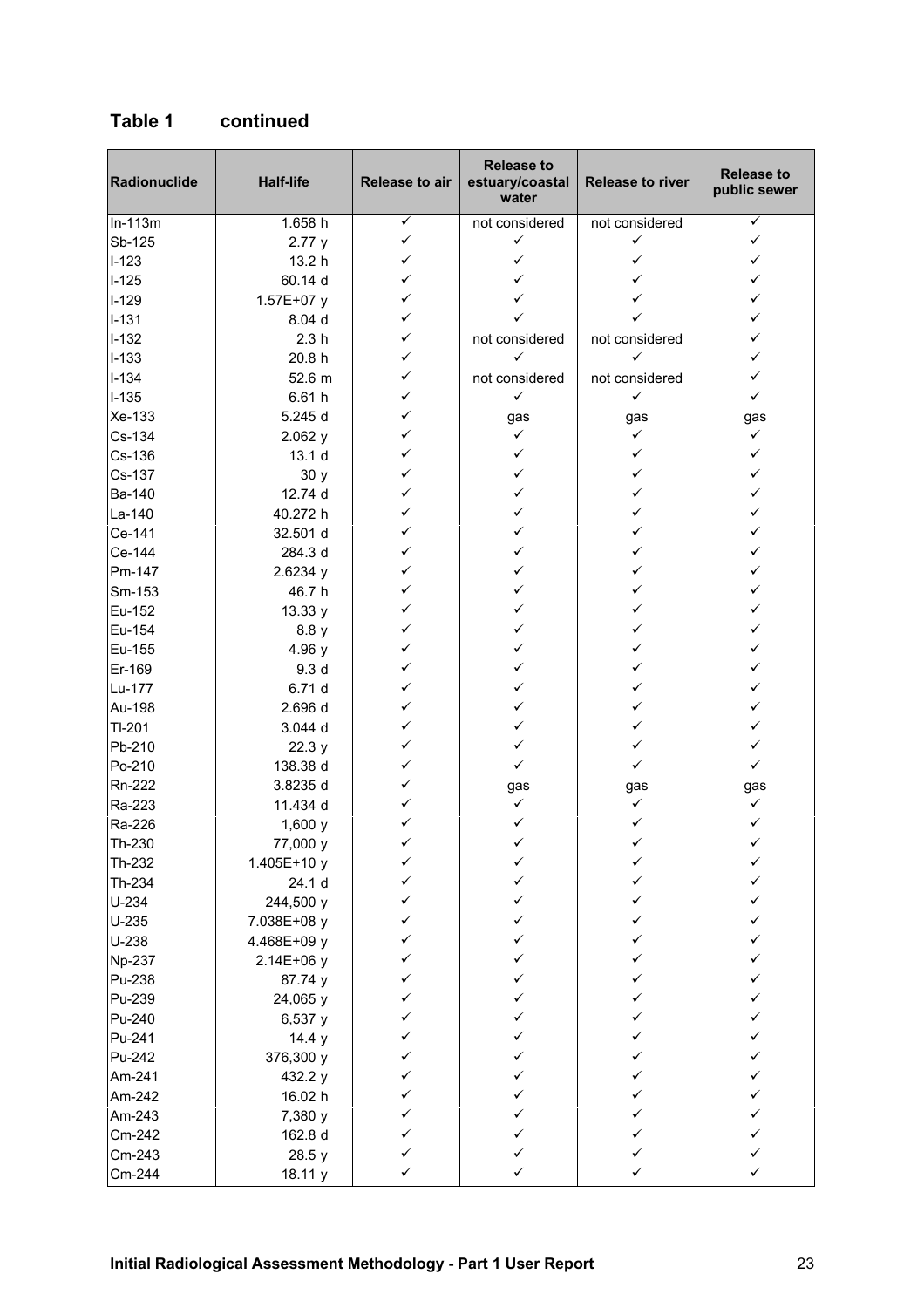|              | DPUR for worst age group local resident family<br>(µSv/y per Bq/y of discharge to atmosphere)* |                                               |                                  |                   |           |  |
|--------------|------------------------------------------------------------------------------------------------|-----------------------------------------------|----------------------------------|-------------------|-----------|--|
| Radionuclide | <b>Terrestrial food</b><br>consumption<br><b>DPUR</b>                                          | <b>External</b><br>irradiation<br><b>DPUR</b> | <b>Inhalation</b><br><b>DPUR</b> | <b>Total DPUR</b> | Age group |  |
| $H-3$        | 2.7E-13                                                                                        | $0.0E + 00$                                   | 6.9E-13                          | 9.6E-13           | Offspring |  |
| H-3 organic  | 5.7E-13                                                                                        | $0.0E + 00$                                   | 1.4E-12                          | 1.9E-12           | Offspring |  |
| $C-11$       | $0.0E + 00$                                                                                    | 2.4E-12                                       | 4.0E-13                          | 2.8E-12           | Adult     |  |
| $C-14$       | 3.3E-11                                                                                        | 6.4E-17                                       | 3.5E-11                          | 6.8E-11           | Infant    |  |
| $N-13$       | $0.0E + 00$                                                                                    | 2.4E-12                                       | $0.0E + 00$                      | $2.4E-12$         | Adult     |  |
| $O-15$       | $0.0E + 00$                                                                                    | $2.1E-12$                                     | $0.0E + 00$                      | $2.1E-12$         | Adult     |  |
| $F-18$       | $0.0E + 00$                                                                                    | $2.7E-12$                                     | $1.3E-12$                        | 4.0E-12           | Adult     |  |
| Na-22        | 9.9E-11                                                                                        | 6.0E-09                                       | 2.9E-11                          | 6.1E-09           | Adult     |  |
| Na-24        | 6.6E-14                                                                                        | 2.0E-11                                       | $6.1E-12$                        | 2.6E-11           | Adult     |  |
| $P-32$       | 8.8E-10                                                                                        | 2.8E-14                                       | $1.4E-10$                        | 1.0E-09           | Offspring |  |
| P-33         | 2.6E-12                                                                                        | 4.6E-16                                       | 3.3E-11                          | 3.5E-11           | Child     |  |
| $S-35$       | 6.0E-11                                                                                        | 7.6E-17                                       | 2.4E-11                          | 8.4E-11           | Infant    |  |
| CI-36        | 1.8E-09                                                                                        | 7.9E-13                                       | 1.4E-10                          | 2.0E-09           | Infant    |  |
| Ar-41        | $0.0E + 00$                                                                                    | $3.2E-12$                                     | $0.0E + 00$                      | $3.2E-12$         | Adult     |  |
| Ca-45        | $3.7E-12$                                                                                      | 4.8E-16                                       | $6.1E-11$                        | 6.5E-11           | Child     |  |
| Ca-47        | 8.8E-13                                                                                        | $2.1E-11$                                     | 4.3E-11                          | 6.5E-11           | Adult     |  |
| $V-48$       | 1.6E-12                                                                                        | 1.9E-10                                       | 5.4E-11                          | 2.5E-10           | Adult     |  |
| $Cr-51$      | $1.3E-13$                                                                                      | 3.5E-12                                       | 8.3E-13                          | 4.5E-12           | Adult     |  |
| Mn-52        | 5.9E-12                                                                                        | 8.4E-11                                       | $3.1E-11$                        | $1.2E-10$         | Adult     |  |
| Mn-54        | 2.8E-11                                                                                        | $9.1E-10$                                     | 3.4E-11                          | 9.7E-10           | Adult     |  |
| Mn-56        | $0.0E + 00$                                                                                    | 5.0E-12                                       | $2.7E-12$                        | 7.7E-12           | Adult     |  |
| Fe-55        | $5.1E-11$                                                                                      | 2.7E-15                                       | 7.5E-12                          | 5.8E-11           | Infant    |  |
| Fe-59        | 1.6E-11                                                                                        | 2.0E-10                                       | 8.3E-11                          | 3.0E-10           | Adult     |  |
| $Co-56$      | 1.6E-11                                                                                        | 1.0E-09                                       | $1.1E-10$                        | 1.1E-09           | Adult     |  |
| Co-57        | $2.1E-12$                                                                                      | 1.0E-10                                       | $1.2E-11$                        | $1.2E-10$         | Adult     |  |
| Co-58        | 4.4E-12                                                                                        | 2.7E-10                                       | 3.6E-11                          | $3.1E-10$         | Adult     |  |
| $Co-60$      | 5.3E-11                                                                                        | 1.1E-08                                       | $2.2E-10$                        | 1.2E-08           | Adult     |  |
| Ni-63        | 1.8E-12                                                                                        | $0.0E + 00$                                   | 1.0E-11                          | $1.2E-11$         | Infant    |  |
| $Zn-65$      | 1.0E-09                                                                                        | 1.7E-10                                       | 3.5E-11                          | 1.2E-09           | Infant    |  |
| Ga-67        | 5.7E-14                                                                                        | 2.3E-12                                       | 5.4E-12                          | 7.7E-12           | Adult     |  |
| Se-75        | 1.1E-09                                                                                        | 6.0E-11                                       | $3.2E-11$                        | 1.2E-09           | Infant    |  |
| Br-82        | 6.7E-11                                                                                        | 8.3E-12                                       | 1.6E-11                          | $9.1E-11$         | Infant    |  |
| <b>Kr-79</b> | $0.0E + 00$                                                                                    | 5.9E-13                                       | $0.0E + 00$                      | 5.9E-13           | Adult     |  |
| $Kr-81m$     | $0.0E + 00$                                                                                    | 8.3E-14                                       | $0.0E + 00$                      | 8.3E-14           | Adult     |  |
| Kr-85        | $0.0E + 00$                                                                                    | 1.3E-14                                       | $0.0E + 00$                      | $1.3E-14$         | Adult     |  |
| $Kr-85m$     | $0.0E + 00$                                                                                    | 3.6E-13                                       | $0.0E + 00$                      | 3.6E-13           | Adult     |  |
| <b>Rb-82</b> | $0.0E + 00$                                                                                    | 2.2E-12                                       | 3.6E-14                          | 2.2E-12           | Adult     |  |
| <b>Rb-83</b> | 3.4E-11                                                                                        | 1.7E-10                                       | $1.5E-11$                        | 2.2E-10           | Adult     |  |
| Sr-89        | 2.2E-11                                                                                        | 1.6E-14                                       | $1.3E-10$                        | 1.5E-10           | Infant    |  |
| Sr-90        | 6.4E-10                                                                                        | $3.2E-15$                                     | 8.0E-10                          | 1.4E-09           | Child     |  |
| $Y-90$       | $1.2E-12$                                                                                      | 1.9E-14                                       | 4.7E-11                          | 4.8E-11           | Infant    |  |
| $Zr-95$      | $1.2E-12$                                                                                      | 3.7E-10                                       | $1.1E-10$                        | 4.8E-10           | Adult     |  |
| Nb-95        | 6.3E-13                                                                                        | $1.1E-10$                                     | $3.4E-11$                        | $1.4E-10$         | Adult     |  |
| Mo-99        | 1.5E-12                                                                                        | 7.3E-13                                       | 2.4E-11                          | 2.6E-11           | Infant    |  |
| Tc-99        | 7.4E-09                                                                                        | 7.1E-16                                       | 7.0E-11                          | 7.4E-09           | Infant    |  |
| Tc-99m       | 7.7E-15                                                                                        | 3.9E-13                                       | 4.3E-13                          | 8.3E-13           | Adult     |  |

#### **Table 2 Dose per unit release factors for local resident family – atmospheric release scenario**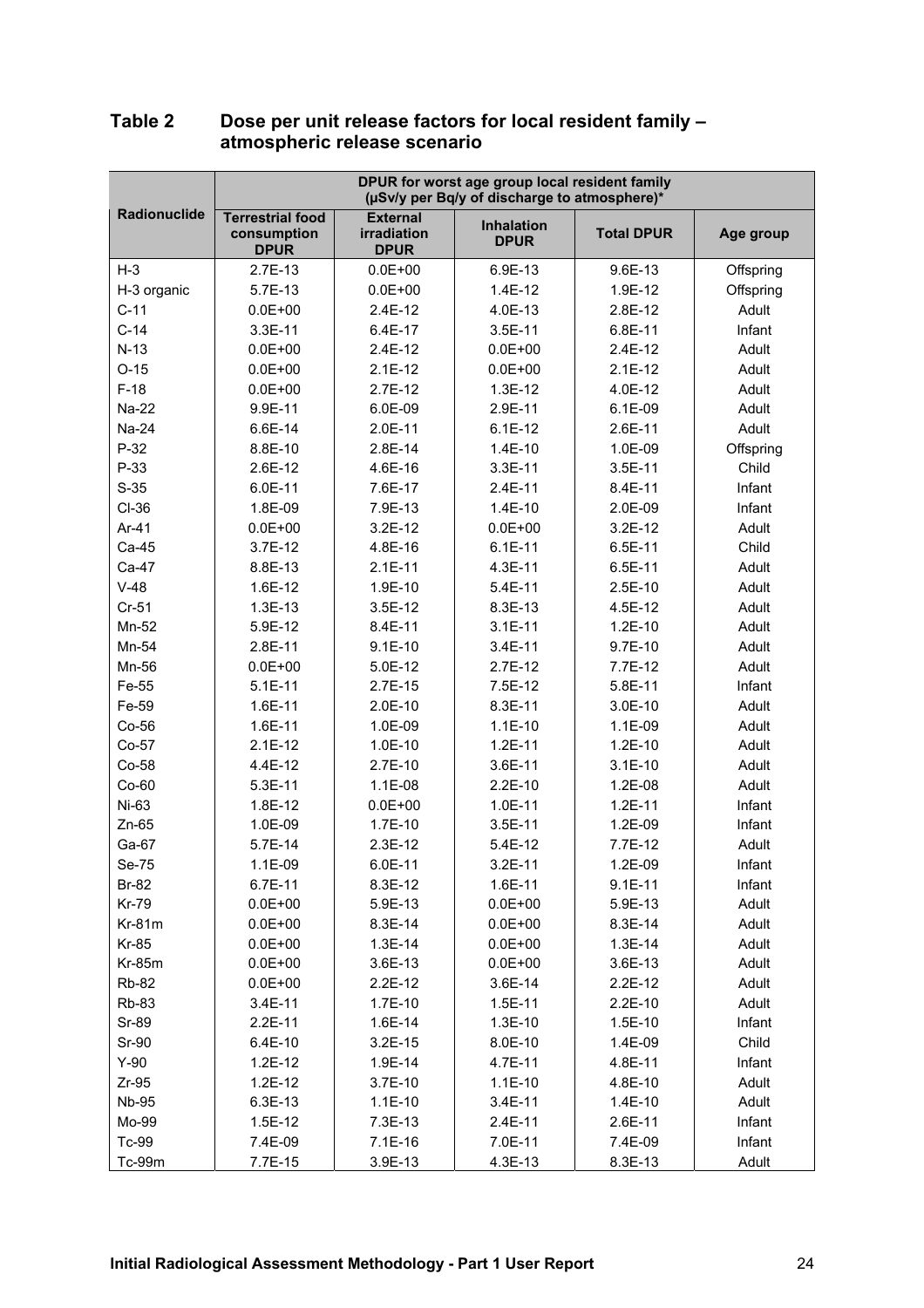| DPUR for worst age group local resident family<br>(µSv/y per Bq/y of discharge to atmosphere)* |                                                       |                                               |                                  |                   |           |
|------------------------------------------------------------------------------------------------|-------------------------------------------------------|-----------------------------------------------|----------------------------------|-------------------|-----------|
| Radionuclide                                                                                   | <b>Terrestrial food</b><br>consumption<br><b>DPUR</b> | <b>External</b><br>irradiation<br><b>DPUR</b> | <b>Inhalation</b><br><b>DPUR</b> | <b>Total DPUR</b> | Age group |
| Ru-103                                                                                         | 7.7E-13                                               | 7.5E-11                                       | 5.4E-11                          | $1.3E-10$         | Adult     |
| Ru-106                                                                                         | $1.1E-11$                                             | 2.6E-10                                       | 6.3E-10                          | 9.0E-10           | Adult     |
| Ag-110m                                                                                        | $3.1E-10$                                             | 2.4E-09                                       | $1.7E-10$                        | 2.9E-09           | Adult     |
| $In-111$                                                                                       | 8.7E-14                                               | $5.2E-12$                                     | $5.2E-12$                        | $1.0E-11$         | Adult     |
| $In-113m$                                                                                      | $0.0E + 00$                                           | 6.6E-13                                       | 4.5E-13                          | $1.1E-12$         | Adult     |
| Sb-125                                                                                         | 1.9E-11                                               | 1.2E-09                                       | $1.1E-10$                        | 1.4E-09           | Adult     |
| $I-123$                                                                                        | 1.4E-12                                               | $1.2E-12$                                     | 4.2E-12                          | 6.8E-12           | Infant    |
| $I-125$                                                                                        | 2.9E-09                                               | 7.2E-12                                       | $1.2E-10$                        | 3.1E-09           | Infant    |
| $I-129$                                                                                        | 2.8E-08                                               | $1.2E-10$                                     | 4.6E-10                          | 2.9E-08           | Infant    |
| $I - 131$                                                                                      | 4.1E-09                                               | 3.8E-11                                       | 3.9E-10                          | 4.5E-09           | Infant    |
| $I-132$                                                                                        | $0.0E + 00$                                           | $1.3E-11$                                     | $2.1E-12$                        | $1.5E-11$         | Adult     |
| $I-133$                                                                                        | $7.2E-11$                                             | 7.6E-12                                       | 9.7E-11                          | 1.8E-10           | Infant    |
| $I - 134$                                                                                      | $0.0E + 00$                                           | 9.8E-12                                       | 1.0E-12                          | $1.1E-11$         | Adult     |
| $I-135$                                                                                        | 1.9E-12                                               | 7.8E-12                                       | 2.0E-11                          | 3.0E-11           | Infant    |
| Xe-133                                                                                         | $0.0E + 00$                                           | 7.0E-14                                       | $0.0E + 00$                      | 7.0E-14           | Adult     |
| Cs-134                                                                                         | 4.7E-10                                               | 3.6E-09                                       | $1.5E-10$                        | 4.2E-09           | Adult     |
| Cs-136                                                                                         | 1.9E-11                                               | $1.2E-10$                                     | $2.7E-11$                        | 1.6E-10           | Adult     |
| Cs-137                                                                                         | 3.8E-10                                               | 6.5E-09                                       | 1.0E-10                          | 7.0E-09           | Adult     |
| Ba-140                                                                                         | 2.8E-12                                               | $1.2E-10$                                     | $1.1E-10$                        | 2.4E-10           | Adult     |
| La-140                                                                                         | 3.3E-13                                               | $2.1E-11$                                     | 2.5E-11                          | 4.6E-11           | Adult     |
| Ce-141                                                                                         | 8.0E-13                                               | 8.9E-12                                       | 7.2E-11                          | 8.2E-11           | Adult     |
| Ce-144                                                                                         | 2.4E-11                                               | 1.6E-11                                       | 8.6E-10                          | 9.0E-10           | Infant    |
| Pm-147                                                                                         | $5.2E-13$                                             | 9.8E-15                                       | $1.1E-10$                        | $1.1E-10$         | Adult     |
| Sm-153                                                                                         | $1.3E-13$                                             | 2.4E-13                                       | 1.6E-11                          | 1.6E-11           | Child     |
| Eu-152                                                                                         | 4.0E-12                                               | 9.0E-09                                       | 9.4E-10                          | 9.9E-09           | Adult     |
| Eu-154                                                                                         | $5.2E-12$                                             | 7.8E-09                                       | 1.2E-09                          | 9.0E-09           | Adult     |
| Eu-155                                                                                         | 7.3E-13                                               | 1.9E-10                                       | $1.5E-10$                        | 3.4E-10           | Adult     |
| Er-169                                                                                         | $2.3E-13$                                             | 9.4E-16                                       | 2.3E-11                          | 2.4E-11           | Child     |
| Lu-177                                                                                         | $2.5E-13$                                             | 9.5E-13                                       | 2.7E-11                          | 2.8E-11           | Adult     |
| Au-198                                                                                         | $7.1E-13$                                             | 2.0E-12                                       | 2.4E-11                          | 2.6E-11           | Infant    |
| TI-201                                                                                         | 5.8E-13                                               | 3.9E-13                                       | 1.8E-12                          | 2.7E-12           | Infant    |
| Pb-210                                                                                         | 5.7E-09                                               | 3.2E-12                                       | 2.3E-08                          | 2.9E-08           | Child     |
| Po-210                                                                                         | 1.6E-08                                               | $2.2E-15$                                     | 7.2E-08                          | 8.8E-08           | Child     |
| Rn-222                                                                                         | $0.0E + 00$                                           | 4.5E-16                                       | $2.4E-10$                        | $2.4E-10$         | Infant    |
| Ra-223                                                                                         | 9.5E-11                                               | $1.3E-11$                                     | 1.7E-07                          | 1.7E-07           | Adult     |
| Ra-226                                                                                         | 1.9E-09                                               | 2.7E-08                                       | 7.9E-08                          | $1.1E-07$         | Adult     |
| Th-230                                                                                         | 3.5E-10                                               | 2.0E-10                                       | 3.1E-07                          | 3.1E-07           | Adult     |
| Th-232                                                                                         | 3.9E-10                                               | 6.9E-08                                       | 5.6E-07                          | 6.3E-07           | Adult     |
| Th-234                                                                                         | 2.9E-12                                               | 1.8E-12                                       | $1.7E-10$                        | 1.8E-10           | Adult     |
| $U-234$                                                                                        | 1.4E-10                                               | $1.2E-12$                                     | 7.9E-08                          | 7.9E-08           | Adult     |
| $U-235$                                                                                        | $1.3E-10$                                             | 2.0E-09                                       | 7.0E-08                          | 7.2E-08           | Adult     |
| U-238                                                                                          | 1.3E-10                                               | 3.2E-10                                       | 6.5E-08                          | 6.6E-08           | Adult     |
| Np-237                                                                                         | 4.4E-10                                               | 2.9E-09                                       | 5.2E-07                          | 5.2E-07           | Adult     |
| Pu-238                                                                                         | 6.0E-10                                               | 4.4E-13                                       | 1.0E-06                          | 1.0E-06           | Adult     |
| Pu-239                                                                                         | 6.6E-10                                               | 7.0E-13                                       | 1.1E-06                          | 1.1E-06           | Adult     |
| Pu-240                                                                                         | 6.6E-10                                               | 5.6E-13                                       | 1.1E-06                          | 1.1E-06           | Adult     |
| Pu-241                                                                                         | $1.2E-11$                                             | 1.6E-12                                       | 2.0E-08                          | 2.0E-08           | Adult     |
| Pu-242                                                                                         | $6.3E-10$                                             | 8.7E-12                                       | 1.1E-06                          | 1.1E-06           | Adult     |

## **Table 2 continued**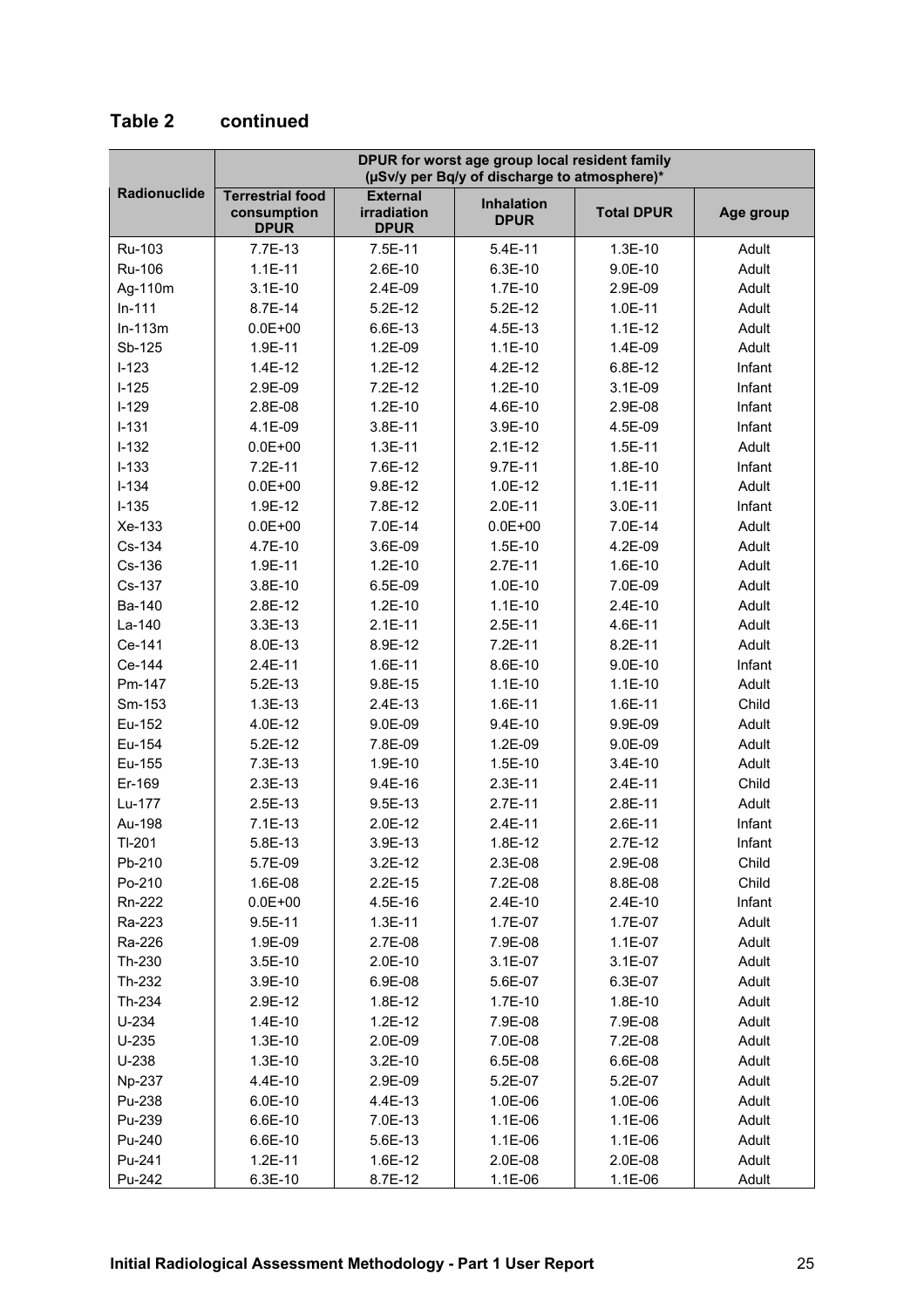#### **Table 2 continued**

|                     |                                                       |                                               | DPUR for worst age group local resident family<br>(µSv/y per Bq/y of discharge to atmosphere)* |                   |           |
|---------------------|-------------------------------------------------------|-----------------------------------------------|------------------------------------------------------------------------------------------------|-------------------|-----------|
| <b>Radionuclide</b> | <b>Terrestrial food</b><br>consumption<br><b>DPUR</b> | <b>External</b><br>irradiation<br><b>DPUR</b> | <b>Inhalation</b><br><b>DPUR</b>                                                               | <b>Total DPUR</b> | Age group |
| Am-241              | $5.7E-10$                                             | $1.3E-10$                                     | $9.4E - 07$                                                                                    | $9.4E - 07$       | Adult     |
| Am-242              | $1.9F-14$                                             | $6.4F-14$                                     | $3.8E-10$                                                                                      | $3.8E-10$         | Adult     |
| Am-243              | $5.7E-10$                                             | $2.4E-09$                                     | $9.2E - 07$                                                                                    | $9.2E-07$         | Adult     |
| $Cm-242$            | 1.8F-11                                               | $6.7E-14$                                     | $1.2F - 07$                                                                                    | $1.2E - 07$       | Adult     |
| Cm-243              | $3.8E - 10$                                           | $1.1E-09$                                     | 7.0E-07                                                                                        | 7.0E-07           | Adult     |
| Cm-244              | $3.0E-10$                                             | 1.9E-12                                       | $6.1E-07$                                                                                      | 6.1E-07           | Adult     |

\*For a release at ground level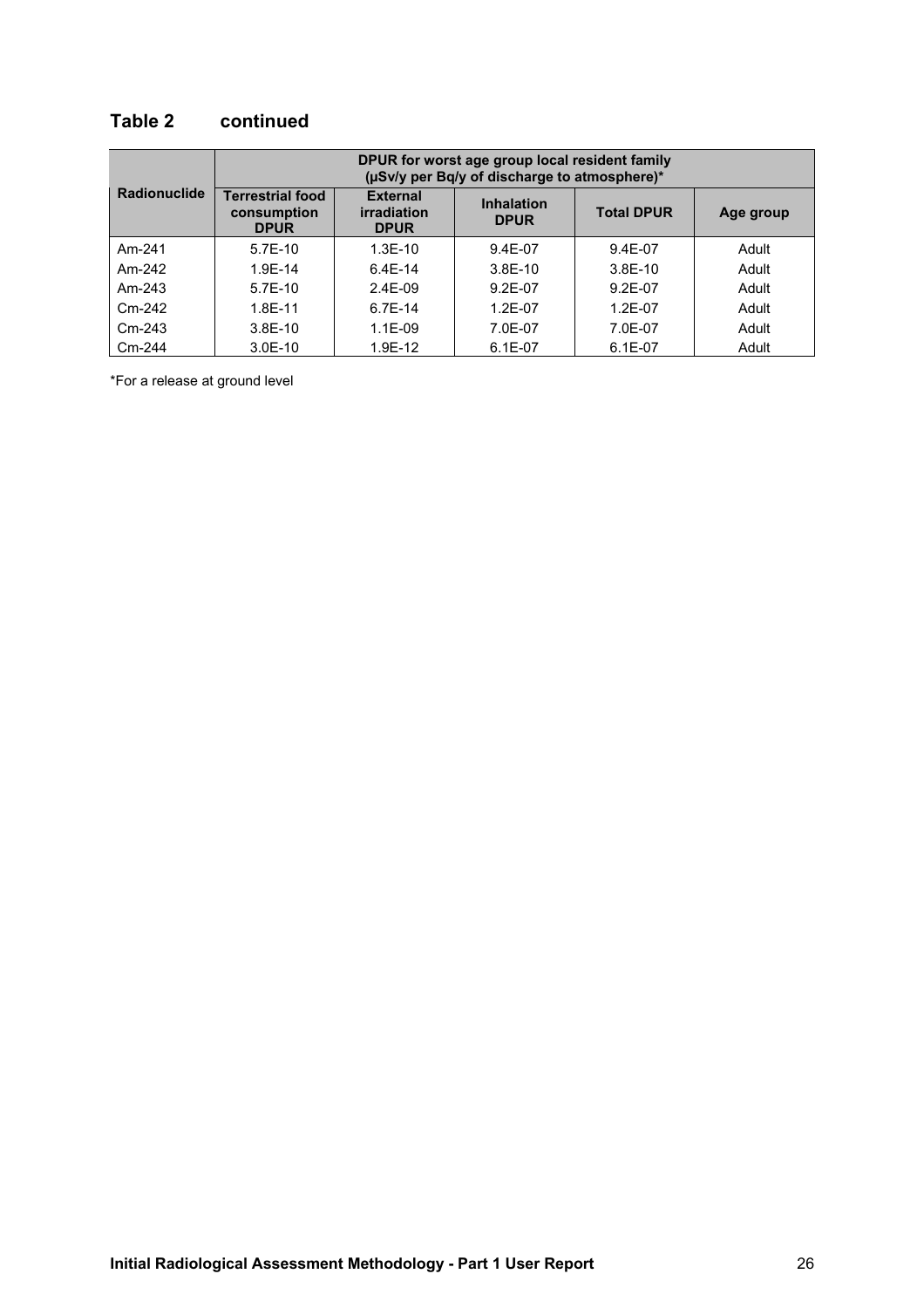|                     | DPUR for worst age group fisherman family<br>(µSv/y per Bq/y of discharge to estuary/coastal water)*+ |                                              |                   |           |  |  |  |
|---------------------|-------------------------------------------------------------------------------------------------------|----------------------------------------------|-------------------|-----------|--|--|--|
| <b>Radionuclide</b> | <b>External</b><br>irradiation<br><b>DPUR</b>                                                         | <b>Seafood</b><br>consumption<br><b>DPUR</b> | <b>Total DPUR</b> | Age group |  |  |  |
| $H-3$               | $0.0E + 00$                                                                                           | 8.9E-16                                      | 8.9E-16           | Offspring |  |  |  |
| H-3 organic         | $0.0E + 00$                                                                                           | 3.7E-11                                      | 3.7E-11           | Offspring |  |  |  |
| $C-14$              | 1.6E-16                                                                                               | 4.6E-10                                      | 4.6E-10           | Offspring |  |  |  |
| Na-22               | 1.4E-13                                                                                               | 5.9E-14                                      | 2.0E-13           | Adult     |  |  |  |
| Na-24               | 2.7E-16                                                                                               | 5.7E-16                                      | 8.3E-16           | Adult     |  |  |  |
| $P-32$              | 1.3E-17                                                                                               | 6.8E-09                                      | 6.8E-09           | Offspring |  |  |  |
| $P-33$              | 6.8E-20                                                                                               | 1.6E-09                                      | 1.6E-09           | Offspring |  |  |  |
| $S-35$              | 8.4E-20                                                                                               | 7.9E-15                                      | 7.9E-15           | Offspring |  |  |  |
| $CI-36$             | $3.1E-17$                                                                                             | 1.6E-15                                      | 1.6E-15           | Adult     |  |  |  |
| Ca-45               | 1.9E-17                                                                                               | 6.7E-13                                      | 6.7E-13           | Offspring |  |  |  |
| Ca-47               | $2.3E-14$                                                                                             | 2.3E-13                                      | $2.5E-13$         | Offspring |  |  |  |
| $V-48$              | 3.6E-11                                                                                               | 6.2E-13                                      | 3.7E-11           | Adult     |  |  |  |
| $Cr-51$             | 3.7E-13                                                                                               | 2.3E-13                                      | 6.0E-13           | Adult     |  |  |  |
| Mn-52               | $1.2E-11$                                                                                             | 7.9E-12                                      | 2.0E-11           | Adult     |  |  |  |
| Mn-54               | $2.2E-10$                                                                                             | 5.0E-12                                      | $2.3E-10$         | Adult     |  |  |  |
| Fe-55               | $0.0E + 00$                                                                                           | 3.0E-13                                      | 3.0E-13           | Adult     |  |  |  |
| Fe-59               | 4.7E-11                                                                                               | 1.5E-12                                      | 4.9E-11           | Adult     |  |  |  |
| $Co-56$             | $2.3E-10$                                                                                             | 5.0E-11                                      | 2.8E-10           | Adult     |  |  |  |
| $Co-57$             | 1.9E-11                                                                                               | 4.4E-12                                      | 2.3E-11           | Adult     |  |  |  |
| Co-58               | 5.4E-11                                                                                               | 1.5E-11                                      | 6.9E-11           | Adult     |  |  |  |
| $Co-60$             | 2.7E-09                                                                                               | 7.5E-11                                      | 2.8E-09           | Adult     |  |  |  |
| Ni-63               | $0.0E + 00$                                                                                           | 3.6E-12                                      | 3.6E-12           | Adult     |  |  |  |
| Zn-65               | 8.0E-11                                                                                               | 3.3E-09                                      | 3.4E-09           | Adult     |  |  |  |
| Ga-67               | 5.9E-16                                                                                               | $1.1E-12$                                    | $1.1E-12$         | Adult     |  |  |  |
| Se-75               | 2.6E-12                                                                                               | 6.4E-10                                      | $6.4E-10$         | Adult     |  |  |  |
| <b>Br-82</b>        | $9.2E-16$                                                                                             | 1.5E-14                                      | $1.5E-14$         | Adult     |  |  |  |
| Rb-83               | $2.3E-13$                                                                                             | 3.2E-12                                      | 3.4E-12           | Adult     |  |  |  |
| <b>Sr-89</b>        | 4.0E-17                                                                                               | $1.5E-12$                                    | 1.5E-12           | Offspring |  |  |  |
| Sr-90               | 1.0E-15                                                                                               | $6.1E-12$                                    | $6.1E-12$         | Offspring |  |  |  |
| $Y-90$              | 8.4E-15                                                                                               | 6.5E-13                                      | 6.6E-13           | Adult     |  |  |  |
| $Zr-95$             | 8.6E-11                                                                                               | 6.5E-13                                      | 8.7E-11           | Adult     |  |  |  |
| Nb-95               | $2.2E-11$                                                                                             | $2.0E-13$                                    | $2.2E-11$         | Adult     |  |  |  |
| Mo-99               | 3.9E-15                                                                                               | $2.1E-13$                                    | 2.2E-13           | Adult     |  |  |  |
| Tc-99               | 1.0E-16                                                                                               | 7.0E-12                                      | 7.0E-12           | Adult     |  |  |  |
| Tc-99m              | 1.8E-18                                                                                               | $7.2E-15$                                    | 7.2E-15           | Adult     |  |  |  |
| Ru-103              | 7.6E-12                                                                                               | $1.2E-12$                                    | 8.8E-12           | Adult     |  |  |  |
| Ru-106              | $3.5E-11$                                                                                             | $1.3E-11$                                    | 4.8E-11           | Adult     |  |  |  |
| Ag-110m             | $1.2E-10$                                                                                             | 3.9E-09                                      | 4.0E-09           | Adult     |  |  |  |
| $In-111$            | 1.8E-13                                                                                               | 6.0E-12                                      | $6.1E-12$         | Adult     |  |  |  |
| Sb-125              | 1.5E-11                                                                                               | $1.5E-11$                                    | 2.9E-11           | Adult     |  |  |  |
| $I-123$             | 7.7E-18                                                                                               | 3.0E-15                                      | 3.0E-15           | Adult     |  |  |  |
| $I-125$             | $2.1E-16$                                                                                             | 3.0E-12                                      | 3.0E-12           | Adult     |  |  |  |
| $I-129$             | 5.4E-15                                                                                               | 2.5E-11                                      | $2.5E-11$         | Adult     |  |  |  |
| $I-131$             | $2.5E-15$                                                                                             | $2.5E-12$                                    | $2.5E-12$         | Adult     |  |  |  |
| $I-133$             | 8.8E-17                                                                                               | 9.4E-14                                      | 9.4E-14           | Adult     |  |  |  |
| $I-135$             | 2.6E-17                                                                                               | 6.9E-15                                      | 7.0E-15           | Adult     |  |  |  |

#### **Table 3 Dose per unit release factors for fisherman family – coastal release scenario**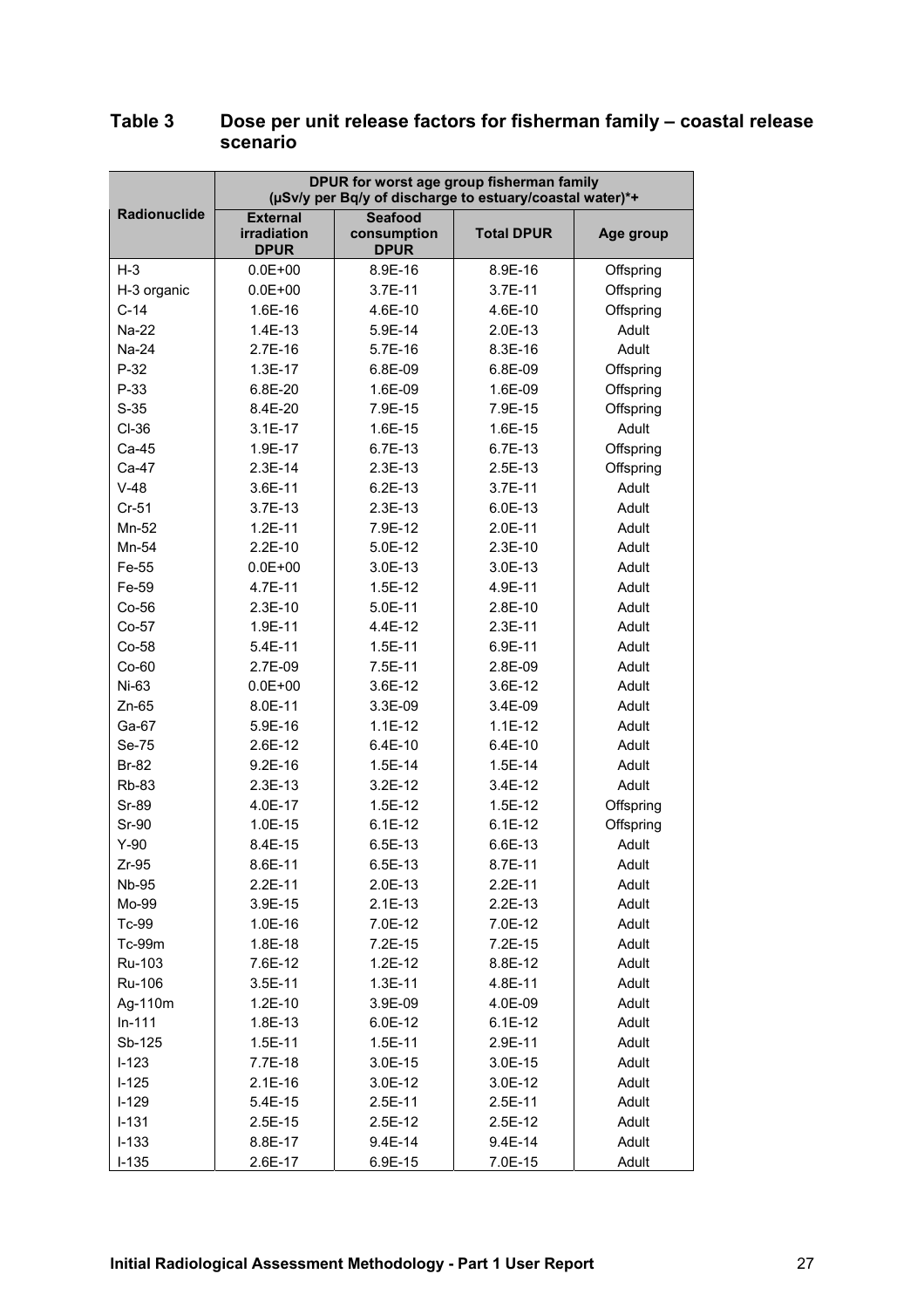|              | DPUR for worst age group fisherman family<br>(µSv/y per Bq/y of discharge to estuary/coastal water)*+ |                                              |                   |           |  |  |  |
|--------------|-------------------------------------------------------------------------------------------------------|----------------------------------------------|-------------------|-----------|--|--|--|
| Radionuclide | <b>External</b><br>irradiation<br><b>DPUR</b>                                                         | <b>Seafood</b><br>consumption<br><b>DPUR</b> | <b>Total DPUR</b> | Age group |  |  |  |
| Cs-134       | 8.4E-11                                                                                               | 4.0E-11                                      | $1.2E-10$         | Adult     |  |  |  |
| Cs-136       | 1.6E-12                                                                                               | 3.9E-12                                      | 5.5E-12           | Adult     |  |  |  |
| Cs-137       | $1.2E-10$                                                                                             | 2.8E-11                                      | $1.5E-10$         | Adult     |  |  |  |
| Ba-140       | 4.6E-12                                                                                               | $3.5E-13$                                    | 5.0E-12           | Adult     |  |  |  |
| La-140       | $1.3E-12$                                                                                             | 1.8E-13                                      | $1.5E-12$         | Adult     |  |  |  |
| Ce-141       | 1.6E-12                                                                                               | 1.6E-13                                      | $1.7E-12$         | Adult     |  |  |  |
| Ce-144       | 1.4E-11                                                                                               | $1.3E-12$                                    | $1.5E-11$         | Adult     |  |  |  |
| Pm-147       | 6.0E-15                                                                                               | 3.8E-13                                      | 3.9E-13           | Adult     |  |  |  |
| Sm-153       | 1.9E-14                                                                                               | $2.7E-13$                                    | 2.9E-13           | Adult     |  |  |  |
| Eu-152       | 2.2E-09                                                                                               | $2.2E-12$                                    | 2.2E-09           | Adult     |  |  |  |
| Eu-154       | 2.0E-09                                                                                               | $3.1E-12$                                    | 2.0E-09           | Adult     |  |  |  |
| Eu-155       | 3.7E-11                                                                                               | 4.8E-13                                      | 3.7E-11           | Adult     |  |  |  |
| Er-169       | $1.5E-16$                                                                                             | 7.0E-14                                      | 7.0E-14           | Adult     |  |  |  |
| Lu-177       | $1.2E-13$                                                                                             | $9.1E-14$                                    | $2.1E-13$         | Adult     |  |  |  |
| Au-198       | 4.6E-13                                                                                               | 8.4E-14                                      | 5.4E-13           | Adult     |  |  |  |
| $TI-201$     | $1.5E-14$                                                                                             | $2.5E-12$                                    | 2.5E-12           | Adult     |  |  |  |
| Pb-210       | $2.5E-12$                                                                                             | 1.9E-07                                      | 1.9E-07           | Adult     |  |  |  |
| Po-210       | $9.1E-17$                                                                                             | 5.4E-10                                      | 5.4E-10           | Adult     |  |  |  |
| Ra-223       | 5.4E-13                                                                                               | 1.6E-10                                      | 1.6E-10           | Adult     |  |  |  |
| Ra-226       | 2.6E-10                                                                                               | 8.6E-10                                      | 1.1E-09           | Offspring |  |  |  |
| Th-230       | 3.0E-11                                                                                               | 7.5E-11                                      | $1.1E-10$         | Adult     |  |  |  |
| Th-232       | 5.1E-09                                                                                               | 1.6E-09                                      | 6.7E-09           | Adult     |  |  |  |
| Th-234       | 4.2E-11                                                                                               | 8.6E-13                                      | 4.3E-11           | Adult     |  |  |  |
| $U-234$      | 4.9E-15                                                                                               | $1.3E-11$                                    | $1.3E-11$         | Adult     |  |  |  |
| $U-235$      | 9.6E-12                                                                                               | $1.3E-11$                                    | 2.2E-11           | Adult     |  |  |  |
| $U-238$      | 1.8E-12                                                                                               | $1.2E-11$                                    | 1.4E-11           | Adult     |  |  |  |
| Np-237       | $1.4E-11$                                                                                             | $3.5E-10$                                    | 3.6E-10           | Adult     |  |  |  |
| Pu-238       | 5.0E-14                                                                                               | 1.6E-09                                      | 1.6E-09           | Adult     |  |  |  |
| Pu-239       | $1.2E-13$                                                                                             | 1.7E-09                                      | 1.7E-09           | Adult     |  |  |  |
| Pu-240       | 5.3E-14                                                                                               | 1.7E-09                                      | 1.7E-09           | Adult     |  |  |  |
| Pu-241       | 2.4E-13                                                                                               | 3.2E-11                                      | 3.2E-11           | Adult     |  |  |  |
| Pu-242       | 4.7E-14                                                                                               | 1.6E-09                                      | 1.6E-09           | Adult     |  |  |  |
| Am-241       | 2.5E-11                                                                                               | 4.6E-11                                      | $7.1E-11$         | Adult     |  |  |  |
| Am-242       | $9.6E-16$                                                                                             | 1.0E-14                                      | $1.1E-14$         | Adult     |  |  |  |
| Am-243       | 5.3E-10                                                                                               | 4.6E-11                                      | 5.8E-10           | Adult     |  |  |  |
| Cm-242       | 3.9E-15                                                                                               | 2.9E-12                                      | 2.9E-12           | Adult     |  |  |  |
| Cm-243       | 2.6E-10                                                                                               | $3.4E-11$                                    | $3.0E-10$         | Adult     |  |  |  |
| Cm-244       | 4.0E-14                                                                                               | 2.7E-11                                      | 2.7E-11           | Adult     |  |  |  |

**Table 3 continued**

\*For a water exchange rate of 100 m<sup>3</sup>/s

+The factors in this table should be multiplied by factors in Table 10 when assessing doses as a result of releases to sewer, to take account of losses during transit through the sewage treatment works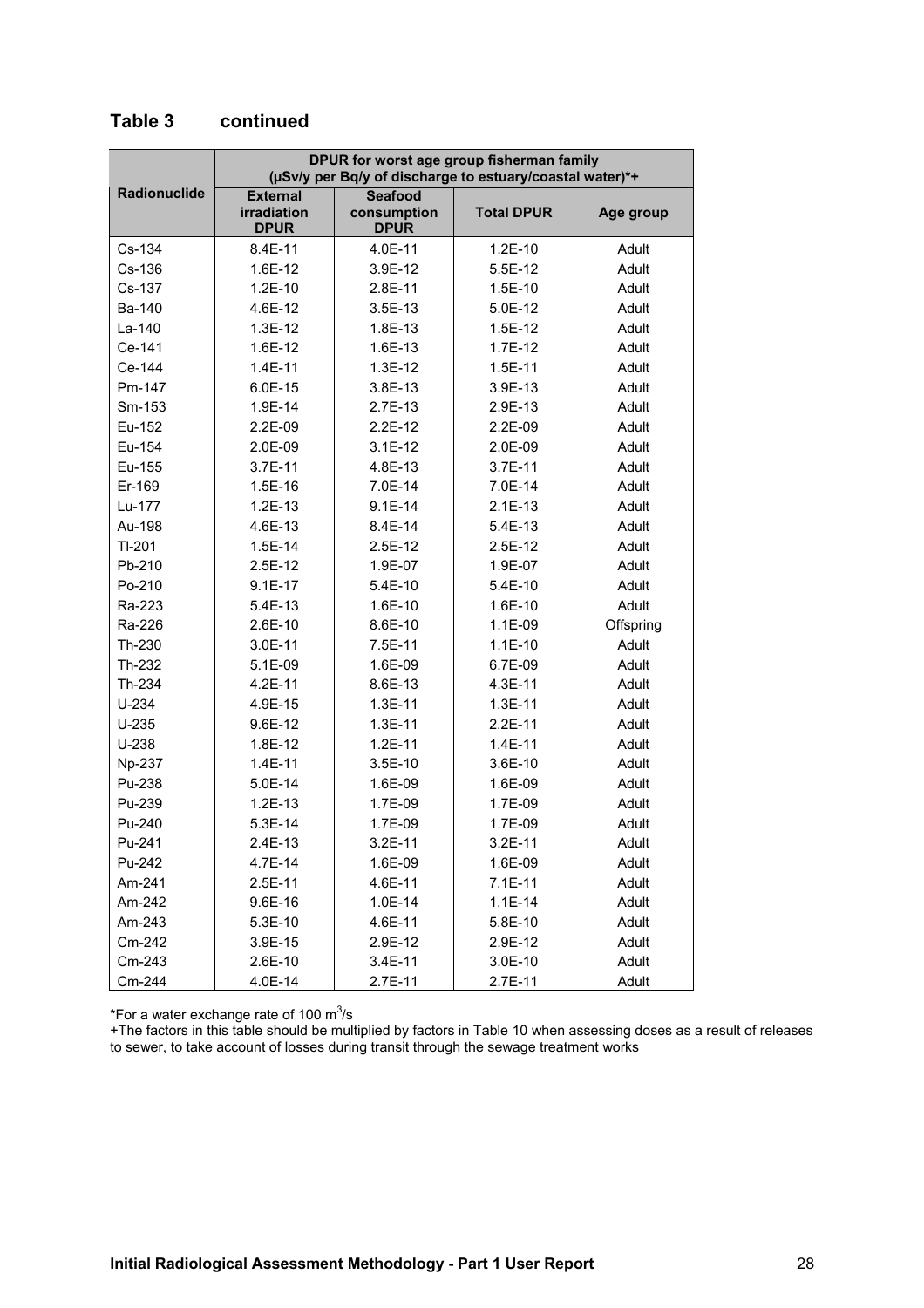## **Table 4 Typical exchange rates for estuary/coastal water**

| <b>Estuary or coastal water</b> | Volumetric exchange (m <sup>3</sup> /s) |
|---------------------------------|-----------------------------------------|
| Hartlepool Bay                  | 130                                     |
| Inner Tidal Thames              | 380                                     |
| Suffolk coast                   | 350                                     |
| Weymouth Bay                    | 1,300                                   |
| Upper Severn Estuary            | 130                                     |
| <b>Bristol Channel</b>          | 3,200                                   |
| North Wales coast               | 1,300                                   |
| <b>Ribble Estuary</b>           | 130                                     |
| Morecambe Bay                   | 250                                     |
| Cumbrian coast                  | 2.500                                   |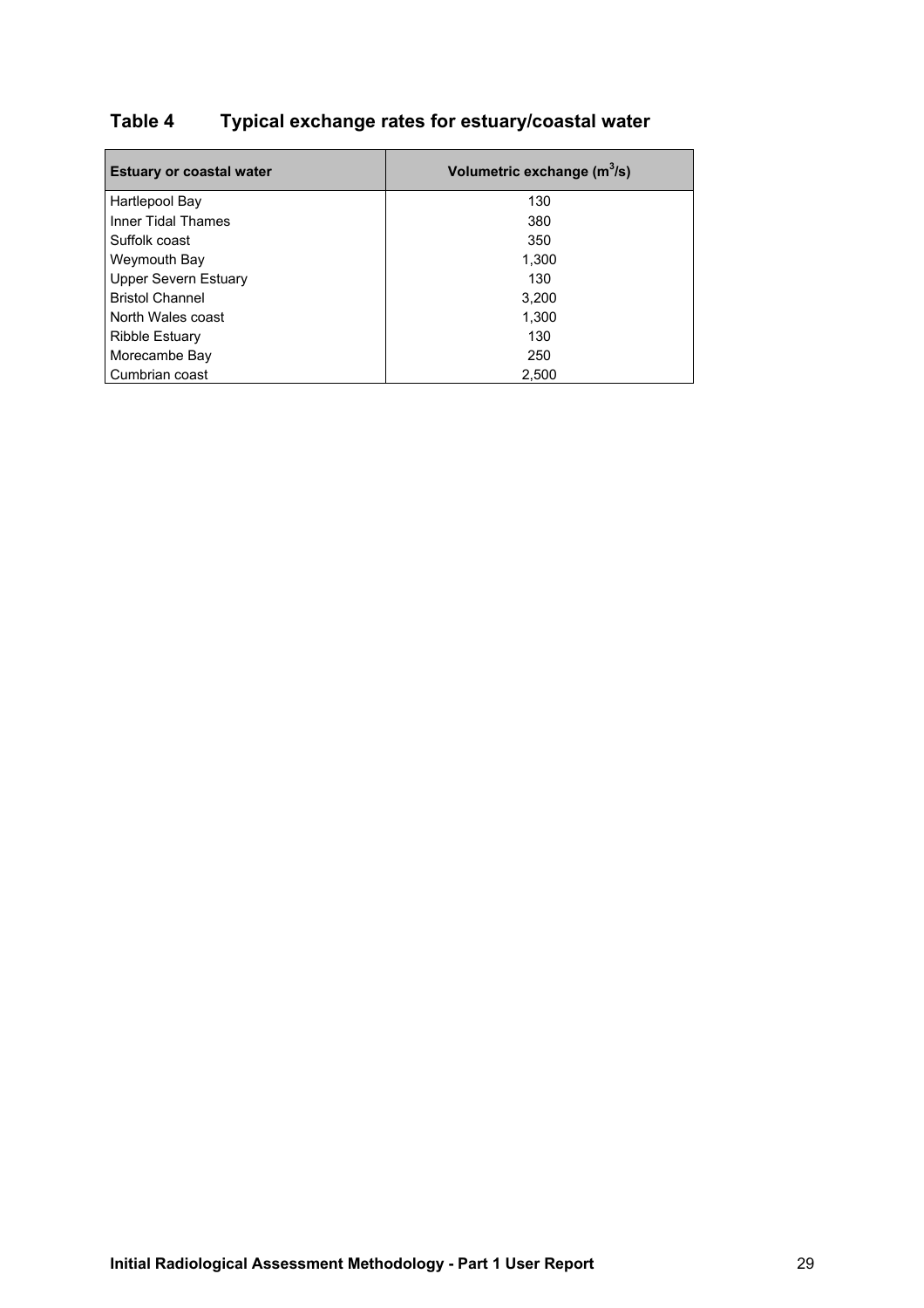|              | DPUR for worst age group angler family<br>(µSv/y per Bq/y of discharge to river)*+ |                            |                            |                   |           |  |
|--------------|------------------------------------------------------------------------------------|----------------------------|----------------------------|-------------------|-----------|--|
| Radionuclide | <b>Fish</b>                                                                        | <b>External</b>            | <b>Drinking water</b>      |                   |           |  |
|              | consumption<br><b>DPUR</b>                                                         | irradiation<br><b>DPUR</b> | consumption<br><b>DPUR</b> | <b>Total DPUR</b> | Age group |  |
| $H-3$        | $1.7E-14$                                                                          | $0.0E + 00$                | 5.8E-13                    | 6.0E-13           | Offspring |  |
| H-3 organic  | 8.8E-10                                                                            | $0.0E + 00$                | $1.2E-12$                  | 8.8E-10           | Offspring |  |
| $C-14$       | 1.0E-08                                                                            | 3.9E-15                    | $1.4E-11$                  | 1.0E-08           | Offspring |  |
| Na-22        | $9.5E-12$                                                                          | 4.5E-13                    | $1.2E-10$                  | $1.3E-10$         | Infant    |  |
| Na-24        | $1.5E-12$                                                                          | 1.5E-13                    | 1.9E-11                    | $2.1E-11$         | Infant    |  |
| $P-32$       | 1.4E-07                                                                            | 3.8E-12                    | 4.3E-10                    | 1.5E-07           | Offspring |  |
| P-33         | 2.9E-08                                                                            | 9.4E-15                    | 8.7E-11                    | 2.9E-08           | Offspring |  |
| $S-35$       | 2.3E-11                                                                            | $6.2E-15$                  | 3.4E-12                    | 2.6E-11           | Offspring |  |
| $CI-36$      | 1.0E-11                                                                            | $0.0E + 00$                | $5.2E-11$                  | $6.2E-11$         | Infant    |  |
| Ca-45        | $2.0E-10$                                                                          | 1.9E-14                    | 1.5E-10                    | 3.4E-10           | Offspring |  |
| Ca-47        | 1.8E-10                                                                            | 4.6E-10                    | 1.3E-10                    | 7.7E-10           | Offspring |  |
| $V-48$       | 3.8E-08                                                                            | 3.4E-10                    | 3.8E-11                    | 3.8E-08           | Adult     |  |
| $Cr-51$      | 4.8E-13                                                                            | $3.2E-10$                  | 3.6E-13                    | $3.2E-10$         | Adult     |  |
| Mn-52        | 3.3E-11                                                                            | 1.1E-08                    | 9.8E-12                    | 1.1E-08           | Adult     |  |
| Mn-54        | $1.3E-11$                                                                          | 1.4E-08                    | 3.9E-12                    | 1.4E-08           | Adult     |  |
| Fe-55        | $1.2E-11$                                                                          | $0.0E + 00$                | 8.1E-12                    | 2.0E-11           | Child     |  |
| Fe-59        | 7.6E-11                                                                            | 9.4E-09                    | 2.3E-11                    | 9.5E-09           | Adult     |  |
| $Co-56$      | 2.4E-10                                                                            | 4.4E-08                    | 2.4E-11                    | 4.4E-08           | Adult     |  |
| Co-57        | 2.0E-11                                                                            | 8.9E-10                    | 2.0E-12                    | $9.1E-10$         | Adult     |  |
| Co-58        | 7.0E-11                                                                            | 1.1E-08                    | 7.0E-12                    | 1.1E-08           | Adult     |  |
| $Co-60$      | $3.2E-10$                                                                          | 3.0E-08                    | $3.2E-11$                  | 3.0E-08           | Adult     |  |
| Ni-63        | 4.8E-12                                                                            | $0.0E + 00$                | 1.4E-12                    | $6.2E-12$         | Adult     |  |
| Zn-65        | 1.2E-08                                                                            | 6.5E-10                    | $7.1E-11$                  | 1.2E-08           | Adult     |  |
| Ga-67        | 4.8E-11                                                                            | 6.5E-12                    | 3.6E-12                    | 5.8E-11           | Adult     |  |
| Se-75        | $3.1E-10$                                                                          | 3.4E-10                    | 4.7E-11                    | 7.0E-10           | Adult     |  |
| <b>Br-82</b> | 1.4E-10                                                                            | $0.0E + 00$                | $1.0E-11$                  | $1.5E-10$         | Adult     |  |
| <b>Rb-83</b> | 1.6E-09                                                                            | 3.6E-09                    | 2.4E-11                    | 5.2E-09           | Adult     |  |
| Sr-89        | 4.1E-10                                                                            | 5.4E-12                    | $2.1E-10$                  | 6.3E-10           | Offspring |  |
| Sr-90        | 1.5E-09                                                                            | $1.4E-11$                  | 7.3E-10                    | 2.2E-09           | Offspring |  |
| $Y-90$       | $1.3E-11$                                                                          | 4.6E-13                    | $1.4E-10$                  | 1.5E-10           | Infant    |  |
| $Zr-95$      | 4.5E-11                                                                            | 2.5E-08                    | 4.5E-12                    | 2.5E-08           | Adult     |  |
| Nb-95        | $1.1E-10$                                                                          | 8.6E-11                    | $1.1E-11$                  | $2.1E-10$         | Adult     |  |
| Mo-99        | 3.6E-12                                                                            | 5.4E-11                    | $1.1E-11$                  | 6.8E-11           | Adult     |  |
| Tc-99        | 2.3E-12                                                                            | 1.3E-16                    | 3.9E-11                    | 4.1E-11           | Infant    |  |
| Tc-99m       | $2.1E-13$                                                                          | $5.2E-12$                  | 4.1E-13                    | 5.8E-12           | Adult     |  |
| Ru-103       | 3.4E-12                                                                            | 2.6E-09                    | 1.0E-11                    | 2.6E-09           | Adult     |  |
| Ru-106       | 3.3E-11                                                                            | 1.3E-09                    | 9.9E-11                    | 1.4E-09           | Adult     |  |
| Ag-110m      | 4.0E-12                                                                            | 6.3E-10                    | 5.3E-11                    | 6.8E-10           | Adult     |  |
| $In-111$     | $3.1E-10$                                                                          | 1.4E-09                    | $9.2E-13$                  | 1.7E-09           | Adult     |  |
| Sb-125       | 6.8E-13                                                                            | $2.2E-10$                  | 2.0E-11                    | $2.4E-10$         | Adult     |  |
| $I-123$      | 5.2E-12                                                                            | 9.6E-12                    | 3.9E-12                    | 1.9E-11           | Adult     |  |
| $I-125$      | 3.7E-10                                                                            | 6.9E-13                    | 2.8E-10                    | 6.6E-10           | Adult     |  |
| $I-129$      | 2.7E-09                                                                            | 5.5E-13                    | 2.1E-09                    | 4.8E-09           | Adult     |  |
| $I-131$      | $2.2E-10$                                                                          | 7.5E-13                    | 1.5E-09                    | 1.7E-09           | Infant    |  |
| $I-133$      | 5.5E-11                                                                            | 1.2E-12                    | 3.6E-10                    | 4.1E-10           | Infant    |  |
| $I-135$      | $2.3E-11$                                                                          | $1.0E-10$                  | $1.7E-11$                  | 1.4E-10           | Adult     |  |

#### **Table 5 Dose per unit release factors for angler family – river release scenario**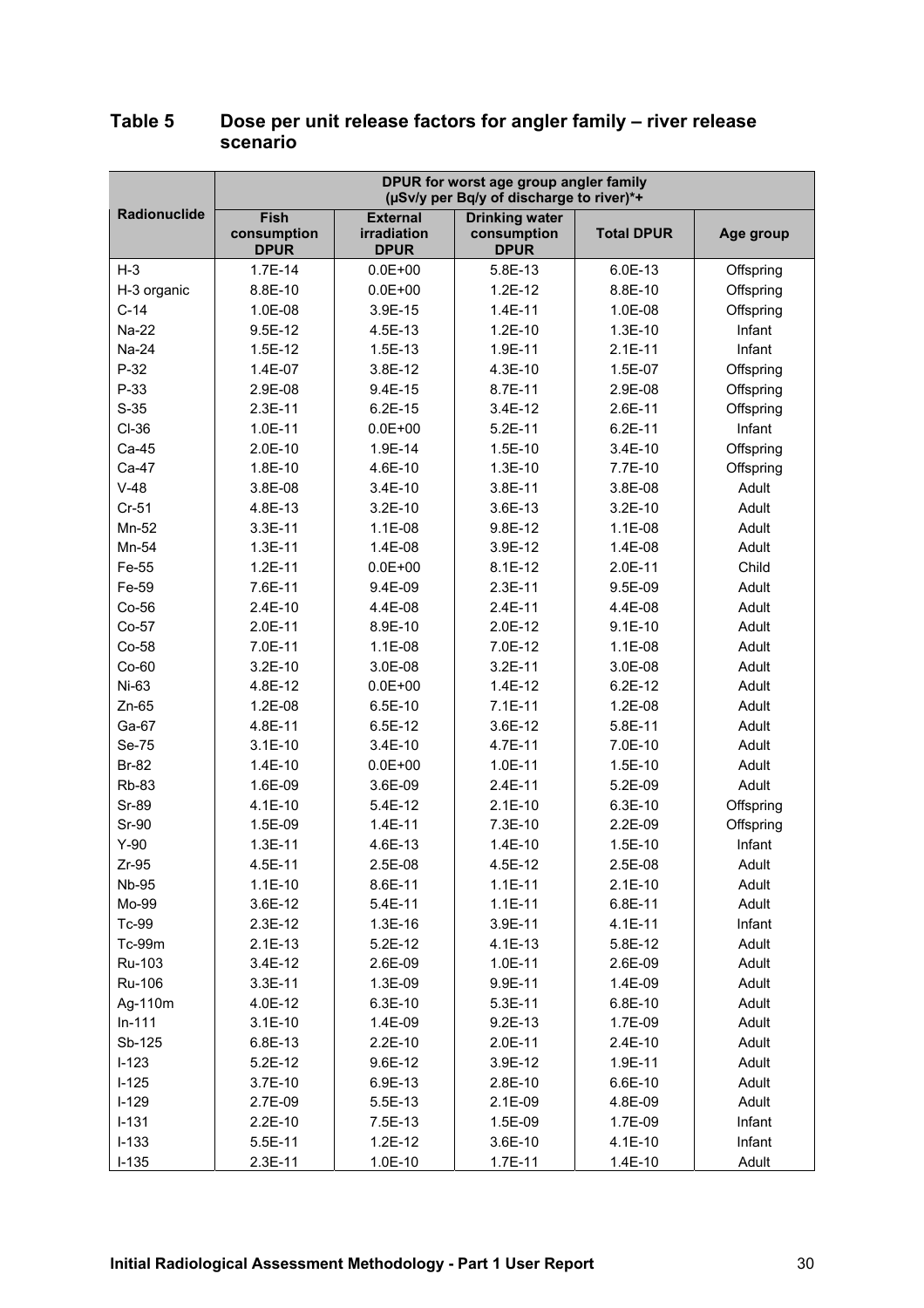|               |                                           |                                               | DPUR for worst age group angler family<br>(µSv/y per Bq/y of discharge to river)*+ |                   |           |
|---------------|-------------------------------------------|-----------------------------------------------|------------------------------------------------------------------------------------|-------------------|-----------|
| Radionuclide  | <b>Fish</b><br>consumption<br><b>DPUR</b> | <b>External</b><br>irradiation<br><b>DPUR</b> | <b>Drinking water</b><br>consumption<br><b>DPUR</b>                                | <b>Total DPUR</b> | Age group |
| Cs-134        | 2.2E-08                                   | 3.2E-09                                       | 3.3E-10                                                                            | 2.5E-08           | Adult     |
| Cs-136        | 3.5E-09                                   | 8.6E-10                                       | $5.2E-11$                                                                          | 4.4E-09           | Adult     |
| Cs-137        | 1.5E-08                                   | 1.1E-09                                       | $2.2E-10$                                                                          | 1.6E-08           | Adult     |
| Ba-140        | 5.3E-12                                   | 2.1E-09                                       | 4.0E-11                                                                            | 2.2E-09           | Adult     |
| La-140        | $2.0E-12$                                 | 6.0E-09                                       | $1.5E-11$                                                                          | 6.0E-09           | Adult     |
| Ce-141        | 5.4E-12                                   | $6.8E-10$                                     | $5.4E-12$                                                                          | 6.9E-10           | Adult     |
| Ce-144        | 4.0E-11                                   | 7.7E-10                                       | 4.0E-11                                                                            | 8.5E-10           | Adult     |
| Pm-147        | 1.4E-12                                   | 1.0E-15                                       | $1.3E-11$                                                                          | $1.4E-11$         | Infant    |
| Sm-153        | 5.6E-12                                   | $1.2E-10$                                     | 5.6E-12                                                                            | $1.3E-10$         | Adult     |
| Eu-152        | 8.9E-12                                   | 1.6E-08                                       | $1.1E-11$                                                                          | 1.6E-08           | Adult     |
| Eu-154        | $1.3E-11$                                 | 1.7E-08                                       | $1.5E-11$                                                                          | 1.7E-08           | Adult     |
| Eu-155        | $2.0E-12$                                 | 3.8E-10                                       | $2.4E-12$                                                                          | 3.8E-10           | Adult     |
| Er-169        | 8.9E-13                                   | 3.5E-15                                       | $9.2E-12$                                                                          | $1.0E-11$         | Infant    |
| Lu-177        | 4.0E-12                                   | 8.7E-11                                       | 4.0E-12                                                                            | 9.5E-11           | Adult     |
| Au-198        | 7.6E-12                                   | 1.1E-09                                       | 7.6E-12                                                                            | 1.1E-09           | Adult     |
| TI-201        | 3.0E-10                                   | 1.7E-10                                       | 9.0E-13                                                                            | 4.7E-10           | Adult     |
| Pb-210        | 9.8E-08                                   | 7.3E-12                                       | 9.8E-09                                                                            | 1.1E-07           | Adult     |
| Po-210        | 1.0E-08                                   | $1.5E-15$                                     | 5.4E-08                                                                            | 6.5E-08           | Infant    |
| Ra-223        | 1.7E-09                                   | 5.3E-12                                       | 8.8E-09                                                                            | 1.1E-08           | Infant    |
| Ra-226        | 9.5E-09                                   | 1.0E-09                                       | 5.7E-09                                                                            | 1.6E-08           | Offspring |
| Th-230        | 8.9E-09                                   | 1.4E-12                                       | 2.7E-09                                                                            | 1.2E-08           | Adult     |
| Th-232        | 9.7E-09                                   | 2.0E-08                                       | 2.9E-09                                                                            | 3.3E-08           | Adult     |
| Th-234        | 1.4E-10                                   | 1.8E-10                                       | 4.3E-11                                                                            | 3.7E-10           | Adult     |
| $U-234$       | 1.5E-09                                   | 3.4E-15                                       | 9.3E-10                                                                            | 2.5E-09           | Adult     |
| $U-235$       | 1.5E-09                                   | 6.7E-12                                       | 8.9E-10                                                                            | 2.4E-09           | Adult     |
| $U-238$       | 1.4E-09                                   | 1.4E-12                                       | 8.5E-10                                                                            | 2.3E-09           | Adult     |
| <b>Np-237</b> | 2.1E-09                                   | 2.0E-12                                       | 2.1E-09                                                                            | 4.2E-09           | Adult     |
| Pu-238        | 1.2E-09                                   | 3.8E-13                                       | 7.3E-10                                                                            | 1.9E-09           | Adult     |
| Pu-239        | 1.3E-09                                   | 8.6E-13                                       | 7.9E-10                                                                            | 2.1E-09           | Adult     |
| Pu-240        | 1.3E-09                                   | 3.7E-13                                       | 7.9E-10                                                                            | 2.1E-09           | Adult     |
| Pu-241        | 2.5E-11                                   | 1.7E-14                                       | $1.5E-11$                                                                          | 4.1E-11           | Adult     |
| Pu-242        | 1.3E-09                                   | $3.2E-13$                                     | 7.6E-10                                                                            | 2.0E-09           | Adult     |
| Am-241        | 6.0E-09                                   | 1.4E-10                                       | 1.8E-10                                                                            | 6.4E-09           | Adult     |
| Am-242        | $9.1E-12$                                 | $5.2E-11$                                     | 2.7E-13                                                                            | $6.2E-11$         | Adult     |
| Am-243        | 6.0E-09                                   | 3.0E-09                                       | 1.8E-10                                                                            | 9.2E-09           | Adult     |
| Cm-242        | 2.9E-12                                   | 1.4E-14                                       | 3.0E-11                                                                            | 3.3E-11           | Infant    |
| Cm-243        | $1.1E-10$                                 | 2.0E-09                                       | 1.4E-10                                                                            | 2.2E-09           | Adult     |
| Cm-244        | $9.1E-11$                                 | $3.3E-13$                                     | $1.1E-10$                                                                          | 2.0E-10           | Adult     |

#### **Table 5 continued**

\*For a river flow rate of 1  $m^3/s$ 

+The factors in this table should be multiplied by factors in Table 10 when assessing doses as a result of releases to sewer, to take account of losses during transit through the sewage treatment works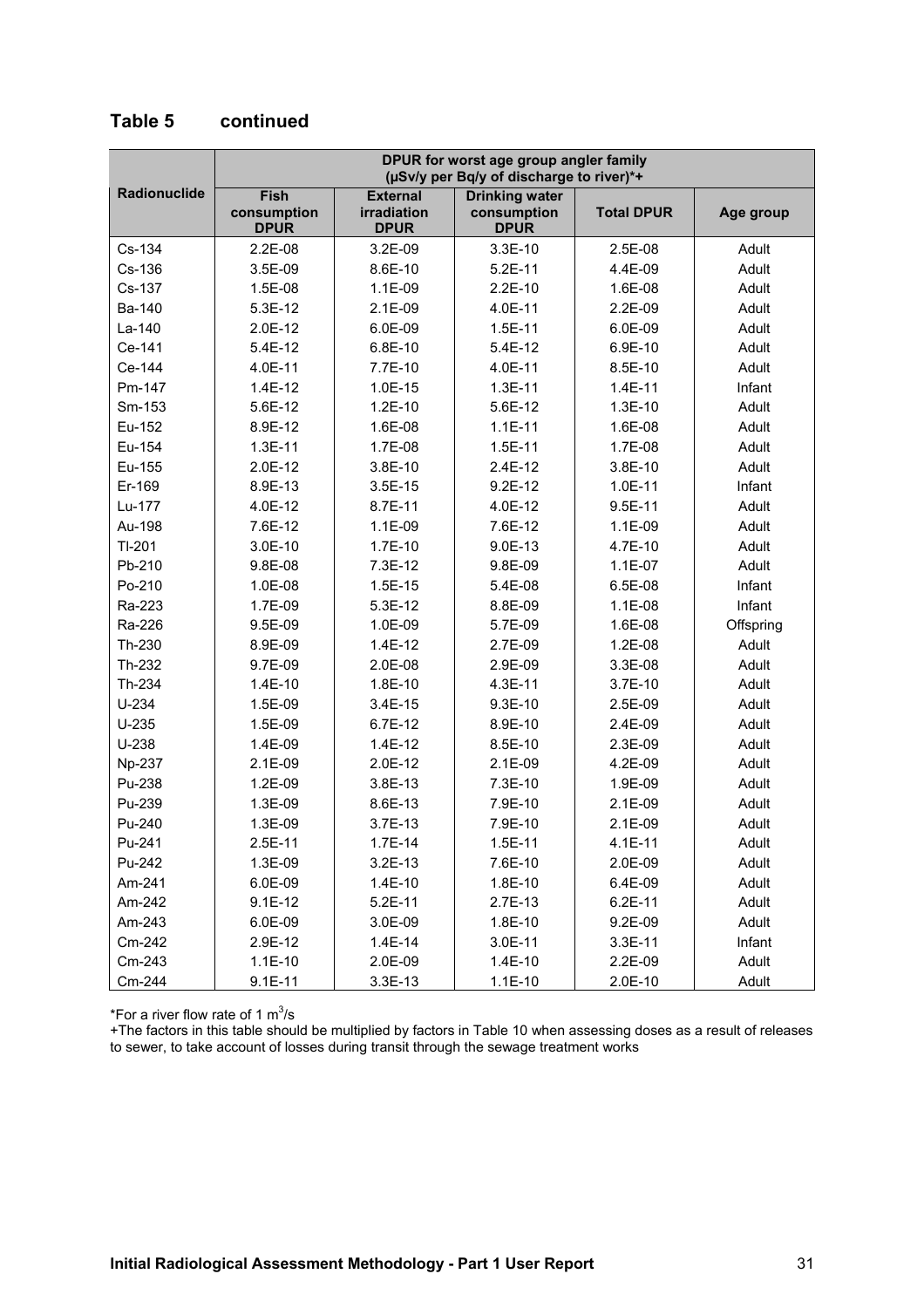|                 | DPUR for worst age group irrigated food consumer<br>family (µSv/y per Bq/y of discharge to river)*+ |                      |                  |
|-----------------|-----------------------------------------------------------------------------------------------------|----------------------|------------------|
| Radionuclide    | <b>Terrestrial food</b><br>consumption<br><b>DPUR</b>                                               | <b>Total DPUR</b>    | Age group        |
| $H-3$           | 4.4E-14                                                                                             | 4.4E-14              | Offspring        |
| H-3 organic     | $2.1E-14$                                                                                           | $2.1E-14$            | Offspring        |
| $C-14$          | 4.8E-11                                                                                             | 4.8E-11              | Offspring        |
| Na-22           | 1.6E-11                                                                                             | 1.6E-11              | Infant           |
| Na-24           | 4.8E-14                                                                                             | 4.8E-14              | Infant           |
| $P-32$          | 1.8E-10                                                                                             | 1.8E-10              | Offspring        |
| $P-33$          | 8.0E-12                                                                                             | 8.0E-12              | Offspring        |
| $S-35$          | 7.5E-13                                                                                             | 7.5E-13              | Infant           |
| CI-36           | $3.1E-10$                                                                                           | $3.1E-10$            | Infant           |
| Ca-45           | 1.0E-11                                                                                             | 1.0E-11              | Offspring        |
| Ca-47           | 2.0E-12                                                                                             | 2.0E-12              | Offspring        |
| $V-48$          | 1.4E-12                                                                                             | 1.4E-12              | Infant           |
| $Cr-51$         | 2.9E-14                                                                                             | 2.9E-14              | Infant           |
| Mn-52           | 6.0E-13                                                                                             | 6.0E-13              | Infant           |
| Mn-54           | 8.8E-13                                                                                             | 8.8E-13              | Infant           |
| Fe-55           | 5.5E-13                                                                                             | 5.5E-13              | Infant           |
| Fe-59           | $2.3E-12$                                                                                           | 2.3E-12              | Infant           |
| Co-56           | 3.0E-12                                                                                             | 3.0E-12              | Infant           |
| Co-57           | 3.6E-13                                                                                             | 3.6E-13              | Infant           |
| Co-58           | 8.6E-13                                                                                             | 8.6E-13              | Infant           |
| $Co-60$         | 9.5E-12                                                                                             | 9.5E-12              | Infant           |
| Ni-63           | $1.2E-12$                                                                                           | 1.2E-12              | Infant           |
| $Zn-65$         | 8.1E-12                                                                                             | $8.1E-12$            | Infant           |
| Ga-67           | 5.4E-14                                                                                             | 5.4E-14              | Infant           |
| Se-75           | $1.3E-11$                                                                                           | 1.3E-11              | Infant           |
| <b>Br-82</b>    | 1.2E-13                                                                                             | 1.2E-13              | Infant           |
| <b>Rb-83</b>    | 6.6E-12                                                                                             | 6.6E-12              | Infant           |
| Sr-89           | 1.0E-11                                                                                             | 1.0E-11              | Offspring        |
| Sr-90           | 3.0E-10                                                                                             | 3.0E-10              | Offspring        |
|                 |                                                                                                     |                      |                  |
| $Y-90$<br>Zr-95 | 7.6E-13<br>$1.1E-12$                                                                                | 7.6E-13<br>$1.1E-12$ | Infant<br>Infant |
|                 |                                                                                                     |                      |                  |
| Nb-95           | 5.3E-13                                                                                             | 5.3E-13              | Infant           |
| Mo-99           | 1.4E-13                                                                                             | 1.4E-13              | Infant           |
| Tc-99           | 7.4E-10                                                                                             | 7.4E-10              | Infant           |
| Tc-99m          | $1.3E-15$                                                                                           | 1.3E-15              | Infant           |
| Ru-103          | 6.5E-13                                                                                             | 6.5E-13              | Infant           |
| Ru-106          | 9.3E-12                                                                                             | $9.3E-12$            | Infant           |
| Ag-110m         | 4.3E-12                                                                                             | 4.3E-12              | Infant           |
| $In-111$        | 6.8E-14                                                                                             | 6.8E-14              | Infant           |
| Sb-125          | 1.6E-12                                                                                             | 1.6E-12              | Infant           |
| $I-123$         | 3.5E-14                                                                                             | $3.5E-14$            | Infant           |
| $I-125$         | 4.3E-11                                                                                             | 4.3E-11              | Child            |
| $I-129$         | 7.2E-10                                                                                             | 7.2E-10              | Child            |
| $I-131$         | 3.8E-11                                                                                             | 3.8E-11              | Infant           |
| $I-133$         | 1.2E-12                                                                                             | 1.2E-12              | Infant           |
| $I-135$         | 8.3E-14                                                                                             | 8.3E-14              | Infant           |

#### **Table 6 Dose per unit release factors for irrigated food consumer family – river release scenario**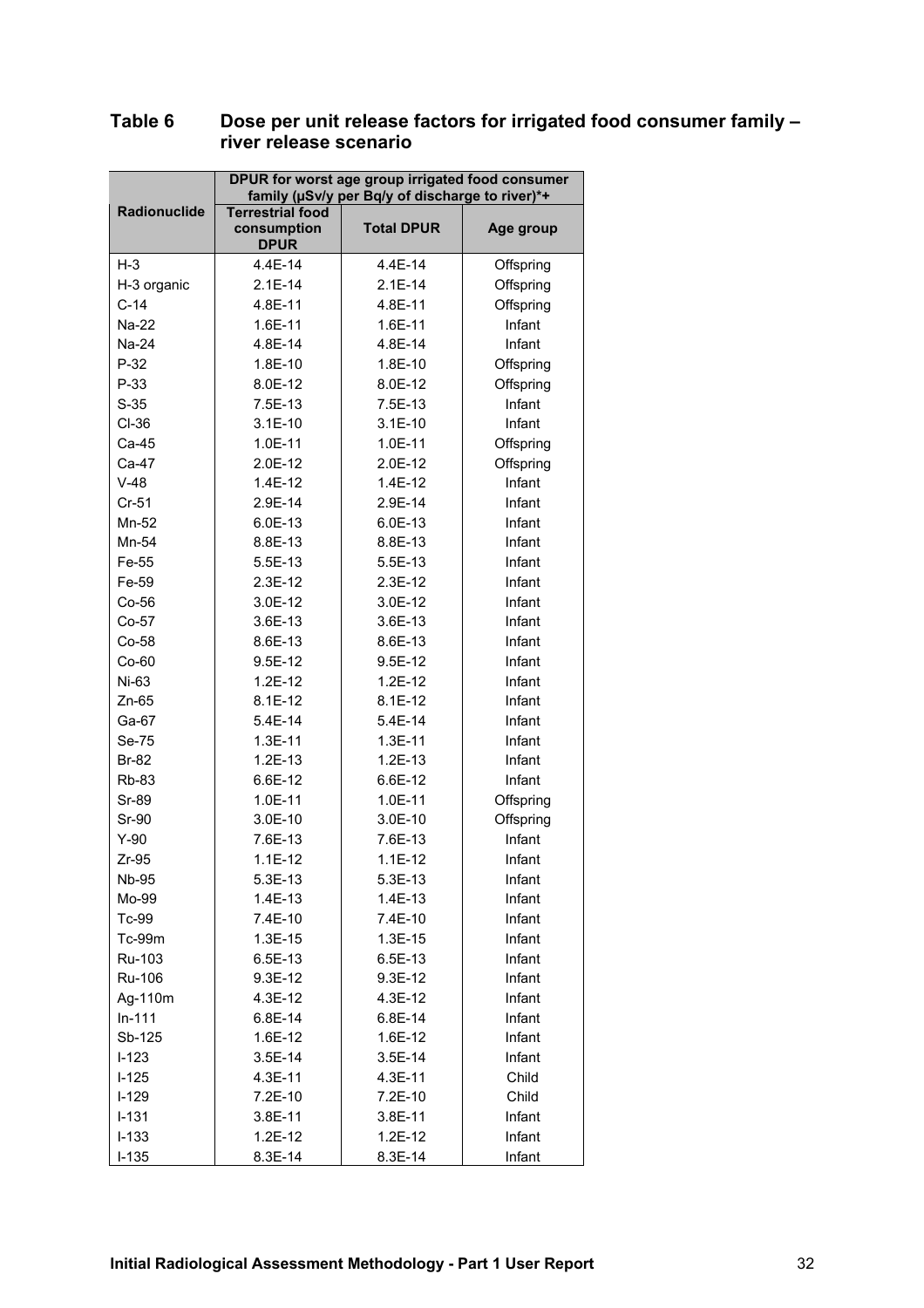|              | DPUR for worst age group irrigated food consumer<br>family (µSv/y per Bq/y of discharge to river)*+ |                   |           |  |
|--------------|-----------------------------------------------------------------------------------------------------|-------------------|-----------|--|
| Radionuclide | <b>Terrestrial food</b><br>consumption<br><b>DPUR</b>                                               | <b>Total DPUR</b> | Age group |  |
| Cs-134       | 6.0E-11                                                                                             | 6.0E-11           | Adult     |  |
| Cs-136       | 3.0E-12                                                                                             | 3.0E-12           | Adult     |  |
| Cs-137       | 4.6E-11                                                                                             | 4.6E-11           | Adult     |  |
| Ba-140       | 2.0E-12                                                                                             | 2.0E-12           | Infant    |  |
| La-140       | 3.3E-13                                                                                             | $3.3E-13$         | Infant    |  |
| Ce-141       | 6.9E-13                                                                                             | 6.9E-13           | Infant    |  |
| Ce-144       | $7.1E-12$                                                                                           | $7.1E-12$         | Infant    |  |
| Pm-147       | 3.8E-13                                                                                             | 3.8E-13           | Infant    |  |
| Sm-153       | 1.3E-13                                                                                             | $1.3E-13$         | Infant    |  |
| Eu-152       | 2.3E-12                                                                                             | 2.3E-12           | Infant    |  |
| Eu-154       | 3.2E-12                                                                                             | 3.2E-12           | Infant    |  |
| Eu-155       | 4.9E-13                                                                                             | 4.9E-13           | Infant    |  |
| Er-169       | $2.2E-13$                                                                                           | $2.2E-13$         | Infant    |  |
| Lu-177       | 2.5E-13                                                                                             | 2.5E-13           | Infant    |  |
| Au-198       | 2.3E-13                                                                                             | 2.3E-13           | Infant    |  |
| TI-201       | 5.0E-14                                                                                             | 5.0E-14           | Infant    |  |
| Pb-210       | 3.2E-09                                                                                             | 3.2E-09           | Infant    |  |
| Po-210       | 7.5E-09                                                                                             | 7.5E-09           | Infant    |  |
| Ra-223       | 1.2E-10                                                                                             | $1.2E-10$         | Infant    |  |
| Ra-226       | 1.9E-09                                                                                             | 1.9E-09           | Child     |  |
| Th-230       | 2.3E-10                                                                                             | $2.3E-10$         | Adult     |  |
| Th-232       | $2.5E-10$                                                                                           | $2.5E-10$         | Adult     |  |
| Th-234       | $3.1E-12$                                                                                           | $3.1E-12$         | Infant    |  |
| $U-234$      | $6.1E-11$                                                                                           | $6.1E-11$         | Adult     |  |
| $U-235$      | 5.9E-11                                                                                             | 5.9E-11           | Adult     |  |
| $U-238$      | 5.6E-11                                                                                             | 5.6E-11           | Adult     |  |
| Np-237       | 1.7E-10                                                                                             | $1.7E-10$         | Adult     |  |
| Pu-238       | $2.1E-10$                                                                                           | $2.1E-10$         | Adult     |  |
| Pu-239       | 2.3E-10                                                                                             | $2.3E-10$         | Adult     |  |
| Pu-240       | 2.3E-10                                                                                             | 2.3E-10           | Adult     |  |
| Pu-241       | 4.4E-12                                                                                             | 4.4E-12           | Adult     |  |
| Pu-242       | $2.2E-10$                                                                                           | $2.2E-10$         | Adult     |  |
| Am-241       | 1.9E-10                                                                                             | 1.9E-10           | Adult     |  |
| Am-242       | 2.0E-14                                                                                             | 2.0E-14           | Infant    |  |
| Am-243       | 1.9E-10                                                                                             | 1.9E-10           | Adult     |  |
| Cm-242       | $1.3E-11$                                                                                           | $1.3E-11$         | Infant    |  |
| Cm-243       | 1.4E-10                                                                                             | 1.4E-10           | Adult     |  |
| Cm-244       | $1.1E-10$                                                                                           | $1.1E-10$         | Adult     |  |

#### **Table 6 continued**

\*For a river flow rate of 1  $m^3/s$ 

+The factors in this table should be multiplied by factors in Table 10 when assessing doses as a result of releases to sewer, to take account of losses during transit through the sewage treatment works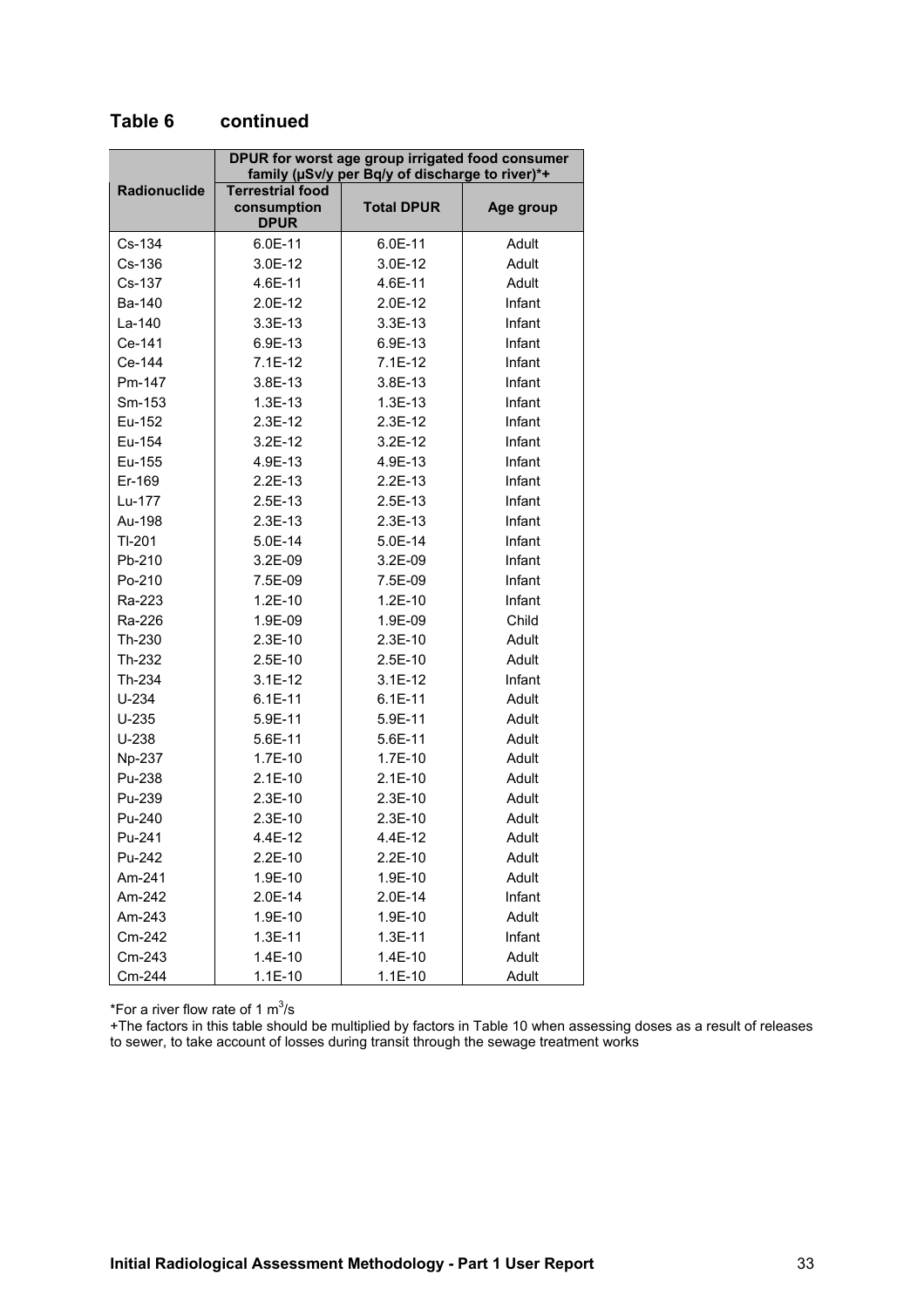|              | DPUR for worst age group sewage treatment workers<br>(µSv/y per Bq/y of discharge to sewer)* |                                                        |                   |           |
|--------------|----------------------------------------------------------------------------------------------|--------------------------------------------------------|-------------------|-----------|
| Radionuclide | <b>External</b><br><b>irradiation</b><br><b>DPUR</b>                                         | <b>Inadvertent</b><br>ingestion and<br>inhalation DPUR | <b>Total DPUR</b> | Age group |
| $H-3$        | $0.0E + 00$                                                                                  | 3.8E-14                                                | 3.8E-14           | Adult     |
| H-3 organic  | $0.0E + 00$                                                                                  | 8.8E-14                                                | 8.8E-14           | Adult     |
| $C-11$       | 4.3E-10                                                                                      | 3.0E-16                                                | 4.3E-10           | Adult     |
| $C-14$       | 1.4E-13                                                                                      | $1.3E-12$                                              | 1.4E-12           | Adult     |
| $F-18$       | 2.2E-09                                                                                      | $3.2E-15$                                              | 2.2E-09           | Adult     |
| Na-22        | 1.2E-07                                                                                      | 4.7E-12                                                | 1.2E-07           | Adult     |
| Na-24        | 4.8E-08                                                                                      | $1.2E-13$                                              | 4.8E-08           | Adult     |
| $P-32$       | 6.7E-10                                                                                      | $1.3E-11$                                              | 6.9E-10           | Adult     |
| $P-33$       | $2.1E-12$                                                                                    | 1.9E-12                                                | 4.0E-12           | Adult     |
| $S-35$       | 1.0E-13                                                                                      | $2.2E-13$                                              | 3.3E-13           | Adult     |
| CI-36        | 2.3E-11                                                                                      | 1.6E-12                                                | 2.4E-11           | Adult     |
| Ca-45        | 2.9E-12                                                                                      | 6.9E-12                                                | 9.8E-12           | Adult     |
| Ca-47        | 1.1E-07                                                                                      | 4.1E-12                                                | 1.1E-07           | Adult     |
| $V-48$       | 6.8E-07                                                                                      | $1.3E-11$                                              | 6.8E-07           | Adult     |
| $Cr-51$      | 7.7E-09                                                                                      | 3.0E-13                                                | 7.7E-09           | Adult     |
| Mn-52        | 2.5E-07                                                                                      | 3.6E-12                                                | 2.5E-07           | Adult     |
| Mn-54        | 1.8E-07                                                                                      | 4.4E-12                                                | 1.8E-07           | Adult     |
| Mn-56        | 7.5E-09                                                                                      | 2.9E-14                                                | 7.5E-09           | Adult     |
| Fe-55        | $0.0E + 00$                                                                                  | 3.6E-12                                                | 3.6E-12           | Adult     |
| Fe-59        | 3.9E-07                                                                                      | 1.6E-11                                                | 3.9E-07           | Adult     |
| $Co-56$      | 1.2E-06                                                                                      | $2.2E-11$                                              | 1.2E-06           | Adult     |
| $Co-57$      | 2.6E-08                                                                                      | 2.0E-12                                                | 2.6E-08           | Adult     |
| Co-58        | 2.9E-07                                                                                      | 6.5E-12                                                | 2.9E-07           | Adult     |
| $Co-60$      | 8.9E-07                                                                                      | 3.4E-11                                                | 8.9E-07           | Adult     |
| Ni-63        | $0.0E + 00$                                                                                  | 9.7E-13                                                | 9.7E-13           | Adult     |
| $Zn-65$      | 1.3E-07                                                                                      | 2.3E-11                                                | 1.3E-07           | Adult     |
| Ga-67        | 8.7E-09                                                                                      | 4.1E-13                                                | 8.7E-09           | Adult     |
| Se-75        | 6.3E-08                                                                                      | 1.5E-11                                                | 6.3E-08           | Adult     |
| <b>Br-82</b> | 3.7E-08                                                                                      | $2.1E-13$                                              | 3.7E-08           | Adult     |
| <b>Rb-82</b> | 4.3E-11                                                                                      | 5.5E-20                                                | 4.3E-11           | Adult     |
| <b>Rb-83</b> | 1.4E-07                                                                                      | 1.6E-11                                                | 1.4E-07           | Adult     |
| Sr-89        | 1.2E-10                                                                                      | 3.5E-12                                                | 1.2E-10           | Adult     |
| Sr-90        | 3.7E-10                                                                                      | 4.3E-11                                                | 4.1E-10           | Adult     |
| $Y-90$       | 1.2E-10                                                                                      | 1.3E-12                                                | 1.2E-10           | Adult     |
| $Zr-95$      | 2.4E-07                                                                                      | 9.8E-12                                                | 2.4E-07           | Adult     |
| <b>Nb-95</b> | 1.3E-07                                                                                      | 2.9E-12                                                | 1.3E-07           | Adult     |
| Mo-99        | 3.8E-09                                                                                      | 3.0E-13                                                | 3.8E-09           | Adult     |
| Tc-99        | 9.9E-13                                                                                      | $1.1E-12$                                              | $2.1E-12$         | Adult     |
| Tc-99m       | 5.5E-10                                                                                      | 4.0E-15                                                | 5.5E-10           | Adult     |
| Ru-103       | 2.0E-08                                                                                      | 9.8E-13                                                | 2.0E-08           | Adult     |
| Ru-106       | 1.1E-08                                                                                      | $1.1E-11$                                              | 1.1E-08           | Adult     |
| Ag-110m      | 1.0E-06                                                                                      | 3.0E-11                                                | 1.0E-06           | Adult     |
| $In-111$     | 2.1E-08                                                                                      | 5.4E-13                                                | 2.1E-08           | Adult     |
| $In-113m$    | 7.5E-10                                                                                      | 2.6E-15                                                | 7.5E-10           | Adult     |
| Sb-125       | 1.3E-07                                                                                      | $1.1E-11$                                              | 1.3E-07           | Adult     |
| $I-123$      | 1.2E-09                                                                                      | 6.4E-14                                                | 1.2E-09           | Adult     |
| $I-125$      | 1.7E-10                                                                                      | 3.5E-11                                                | 2.0E-10           | Adult     |

#### **Table 7 Dose per unit release factors for sewage treatment workers – sewage release scenario**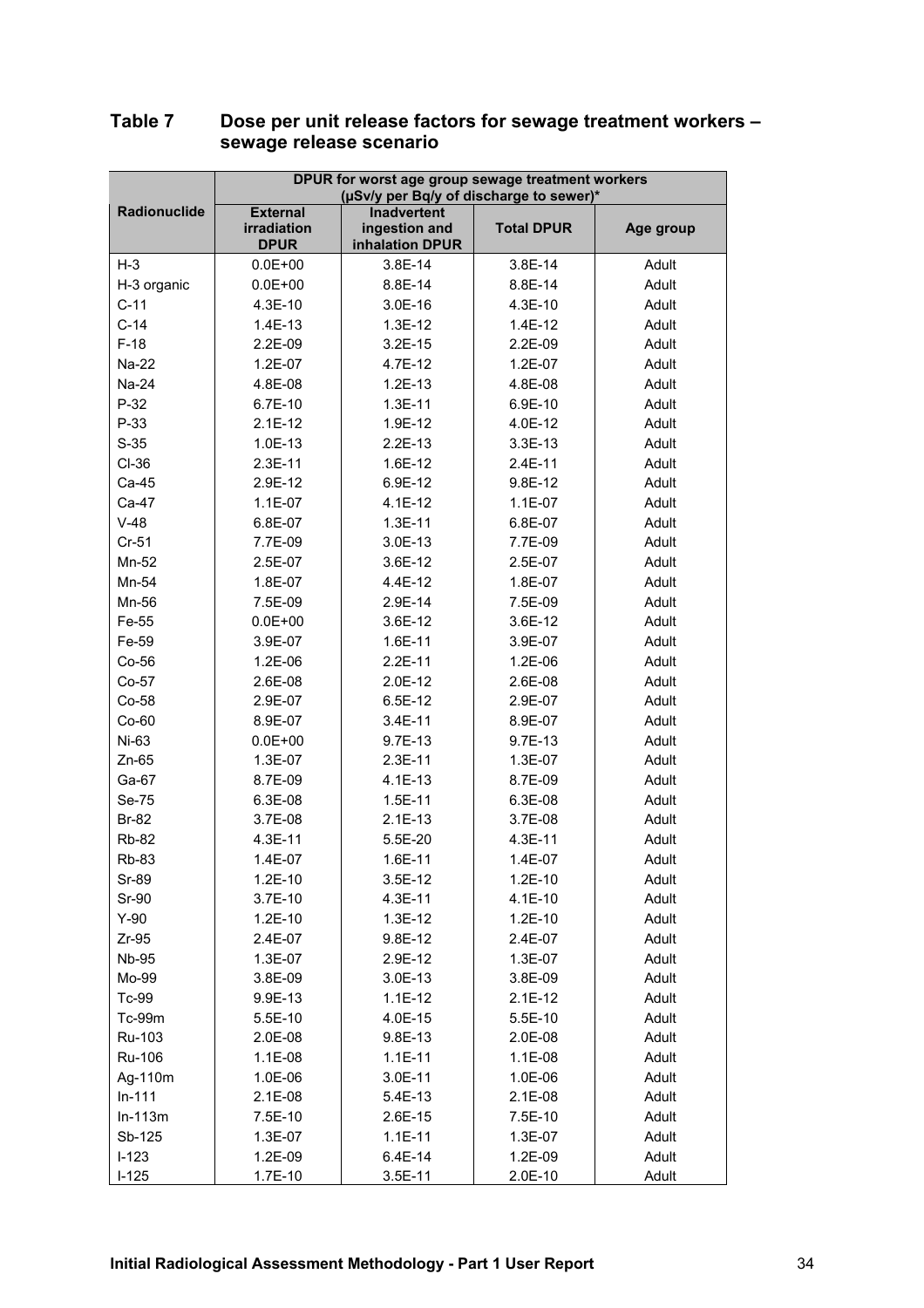|              | DPUR for worst age group sewage treatment workers<br>(µSv/y per Bq/y of discharge to sewer)* |                                                        |                   |           |
|--------------|----------------------------------------------------------------------------------------------|--------------------------------------------------------|-------------------|-----------|
| Radionuclide | <b>External</b><br>irradiation<br><b>DPUR</b>                                                | <b>Inadvertent</b><br>ingestion and<br>inhalation DPUR | <b>Total DPUR</b> | Age group |
| $I-129$      | 1.5E-10                                                                                      | 2.9E-10                                                | 4.4E-10           | Adult     |
| $I - 131$    | 1.5E-08                                                                                      | 2.7E-11                                                | 1.5E-08           | Adult     |
| $I-132$      | 7.0E-09                                                                                      | 2.5E-14                                                | 7.0E-09           | Adult     |
| $I - 133$    | 7.8E-09                                                                                      | 1.6E-12                                                | 7.8E-09           | Adult     |
| $I-134$      | 3.2E-09                                                                                      | 3.7E-15                                                | 3.2E-09           | Adult     |
| $I-135$      | 1.2E-08                                                                                      | 1.9E-13                                                | 1.2E-08           | Adult     |
| Cs-134       | 2.0E-07                                                                                      | $7.1E-11$                                              | 2.0E-07           | Adult     |
| Cs-136       | 1.7E-07                                                                                      | 6.5E-12                                                | 1.7E-07           | Adult     |
| Cs-137       | 7.4E-08                                                                                      | 4.9E-11                                                | 7.4E-08           | Adult     |
| Ba-140       | 8.7E-08                                                                                      | 2.5E-12                                                | 8.7E-08           | Adult     |
| La-140       | 3.5E-08                                                                                      | 8.1E-13                                                | 3.5E-08           | Adult     |
| Ce-141       | 8.3E-09                                                                                      | $3.7E-12$                                              | 8.3E-09           | Adult     |
| Ce-144       | 1.2E-08                                                                                      | 3.5E-11                                                | 1.2E-08           | Adult     |
| Pm-147       | 1.6E-12                                                                                      | $2.3E-12$                                              | 3.8E-12           | Adult     |
| Sm-153       | 7.7E-10                                                                                      | 6.7E-13                                                | 7.7E-10           | Adult     |
| Eu-152       | 2.5E-07                                                                                      | $1.4E-11$                                              | 2.5E-07           | Adult     |
| Eu-154       | 2.7E-07                                                                                      | 2.0E-11                                                | 2.7E-07           | Adult     |
| Eu-155       | 6.0E-09                                                                                      | 2.9E-12                                                | 6.0E-09           | Adult     |
| Er-169       | $2.1E-12$                                                                                    | $1.1E-12$                                              | $3.1E-12$         | Adult     |
| Lu-177       | 2.0E-09                                                                                      | $1.2E-12$                                              | 2.0E-09           | Adult     |
| Au-198       | 1.5E-08                                                                                      | $1.1E-12$                                              | 1.5E-08           | Adult     |
| TI-201       | 1.9E-09                                                                                      | $1.2E-13$                                              | 1.9E-09           | Adult     |
| Pb-210       | 4.9E-10                                                                                      | 7.6E-09                                                | 8.0E-09           | Adult     |
| Po-210       | 3.0E-12                                                                                      | 1.3E-08                                                | 1.3E-08           | Adult     |
| Ra-223       | 2.0E-07                                                                                      | 8.6E-10                                                | 2.0E-07           | Adult     |
| Ra-226       | 3.9E-07                                                                                      | 2.2E-09                                                | 4.0E-07           | Adult     |
| Th-230       | 7.0E-11                                                                                      | 5.8E-09                                                | 5.8E-09           | Adult     |
| Th-232       | 3.0E-11                                                                                      | 8.8E-09                                                | 8.8E-09           | Adult     |
| Th-234       | 6.5E-09                                                                                      | 2.7E-11                                                | 6.5E-09           | Adult     |
| $U-234$      | $3.1E-12$                                                                                    | $2.0E-10$                                              | $2.0E-10$         | Adult     |
| $U-235$      | 6.3E-09                                                                                      | 1.8E-10                                                | 6.5E-09           | Adult     |
| $U-238$      | 1.3E-09                                                                                      | 1.7E-10                                                | 1.5E-09           | Adult     |
| Np-237       | 2.6E-09                                                                                      | 4.0E-09                                                | 6.6E-09           | Adult     |
| Pu-238       | 4.3E-12                                                                                      | 8.0E-09                                                | 8.0E-09           | Adult     |
| Pu-239       | 9.8E-12                                                                                      | 8.7E-09                                                | 8.7E-09           | Adult     |
| Pu-240       | 4.2E-12                                                                                      | 8.7E-09                                                | 8.7E-09           | Adult     |
| Pu-241       | 2.0E-13                                                                                      | 1.6E-10                                                | 1.6E-10           | Adult     |
| Pu-242       | 3.7E-12                                                                                      | 8.4E-09                                                | 8.4E-09           | Adult     |
| Am-241       | 2.4E-09                                                                                      | 1.3E-08                                                | 1.5E-08           | Adult     |
| Am-242       | 1.7E-10                                                                                      | 4.3E-13                                                | 1.7E-10           | Adult     |
| Am-243       | 5.3E-08                                                                                      | 1.3E-08                                                | 6.6E-08           | Adult     |
| Cm-242       | 7.9E-12                                                                                      | 1.4E-09                                                | 1.4E-09           | Adult     |
| Cm-243       | 3.5E-08                                                                                      | 9.4E-09                                                | 4.4E-08           | Adult     |
| Cm-244       | 5.8E-12                                                                                      | 8.1E-09                                                | 8.1E-09           | Adult     |

#### **Table 7 continued**

\*For a raw sewage flow rate into the sewage treatment works of 60  $\mathrm{m}^3$ /d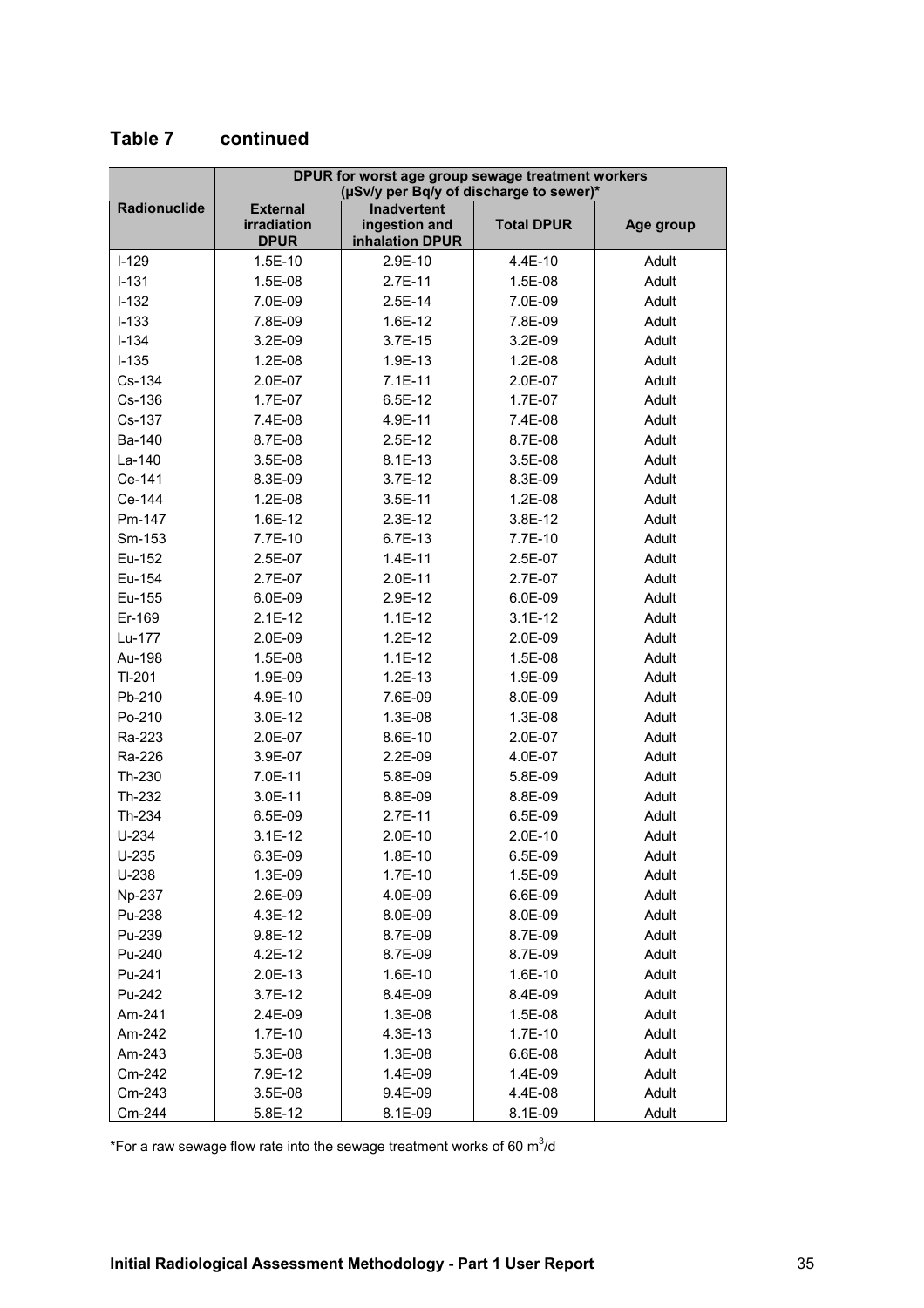|              | DPUR for worst age group farming family<br>(µSv/y per Bq/y of discharge to sewer)* |                                                      |                                                                  |                   |           |
|--------------|------------------------------------------------------------------------------------|------------------------------------------------------|------------------------------------------------------------------|-------------------|-----------|
| Radionuclide | <b>Terrestrial food</b><br>consumption<br><b>DPUR</b>                              | <b>External</b><br><b>irradiation</b><br><b>DPUR</b> | <b>Inadvertent</b><br>ingestion and<br>inhalation<br><b>DPUR</b> | <b>Total DPUR</b> | Age group |
| $H-3$        | $5.1E-11$                                                                          | $0.0E + 00$                                          | 6.5E-18                                                          | $5.1E-11$         | Infant    |
| H-3 organic  | 6.9E-12                                                                            | $0.0E + 00$                                          | 1.6E-17                                                          | 6.9E-12           | Infant    |
| $C-14$       | 8.5E-08                                                                            | 2.7E-13                                              | $9.4E-15$                                                        | 8.5E-08           | Offspring |
| <b>Na-22</b> | 2.5E-08                                                                            | 1.1E-06                                              | 4.2E-13                                                          | 1.1E-06           | Adult     |
| $P-32$       | 1.0E-07                                                                            | 1.0E-10                                              | 1.5E-13                                                          | 1.0E-07           | Offspring |
| $P-33$       | 1.1E-07                                                                            | 8.1E-13                                              | 3.6E-14                                                          | 1.1E-07           | Offspring |
| $S-35$       | 1.3E-08                                                                            | 4.7E-14                                              | $1.1E-14$                                                        | 1.3E-08           | Infant    |
| $CI-36$      | 1.4E-06                                                                            | 1.5E-10                                              | $1.2E-12$                                                        | 1.4E-06           | Infant    |
| Ca-45        | 2.6E-08                                                                            | $9.1E-12$                                            | 6.8E-13                                                          | 2.6E-08           | Offspring |
| Ca-47        | 4.1E-13                                                                            | 6.6E-10                                              | 3.4E-16                                                          | 6.6E-10           | Offspring |
| $V-48$       | 6.0E-13                                                                            | 1.3E-07                                              | 5.7E-14                                                          | 1.3E-07           | Adult     |
| $Cr-51$      | 1.4E-12                                                                            | 3.4E-09                                              | 2.5E-15                                                          | 3.4E-09           | Adult     |
| Mn-52        | 3.2E-12                                                                            | 3.3E-09                                              | 7.4E-16                                                          | 3.3E-09           | Adult     |
| Mn-54        | 3.0E-08                                                                            | 9.4E-07                                              | 8.5E-13                                                          | 9.7E-07           | Adult     |
| Fe-55        | 2.4E-08                                                                            | $0.0E + 00$                                          | 1.0E-12                                                          | 2.4E-08           | Infant    |
| Fe-59        | 1.0E-09                                                                            | 3.1E-07                                              | 4.7E-13                                                          | 3.1E-07           | Adult     |
| Co-56        | 3.7E-09                                                                            | 1.8E-06                                              | $1.1E-12$                                                        | 1.8E-06           | Adult     |
| Co-57        | $9.2E-10$                                                                          | 1.2E-07                                              | 4.4E-13                                                          | 1.3E-07           | Adult     |
| Co-58        | 4.2E-10                                                                            | 3.9E-07                                              | $3.2E-13$                                                        | 3.9E-07           | Adult     |
| $Co-60$      | 7.6E-08                                                                            | 1.4E-05                                              | 2.6E-11                                                          | 1.4E-05           | Adult     |
| Ni-63        | 7.7E-10                                                                            | $0.0E + 00$                                          | 5.7E-13                                                          | 7.8E-10           | Infant    |
| $Zn-65$      | 2.8E-06                                                                            | 1.9E-07                                              | 1.4E-12                                                          | 2.9E-06           | Infant    |
| Se-75        | $2.1E-06$                                                                          | 5.0E-08                                              | 5.6E-13                                                          | 2.1E-06           | Infant    |
| <b>Rb-83</b> | $2.1E-08$                                                                          | 2.4E-07                                              | 2.4E-13                                                          | 2.6E-07           | Adult     |
| Sr-89        | 1.2E-09                                                                            | 2.8E-11                                              | $6.5E-14$                                                        | 1.2E-09           | Infant    |
| Sr-90        | 3.9E-07                                                                            | 1.2E-09                                              | 4.4E-12                                                          | 3.9E-07           | Infant    |
| $Zr-95$      | 9.5E-12                                                                            | 5.9E-07                                              | 9.3E-13                                                          | 5.9E-07           | Adult     |
| <b>Nb-95</b> | 5.5E-13                                                                            | 7.5E-08                                              | 7.4E-14                                                          | 7.5E-08           | Adult     |
| Tc-99        | 5.1E-06                                                                            | 6.7E-12                                              | 7.2E-13                                                          | 5.1E-06           | Infant    |
| Ru-103       | 3.3E-13                                                                            | 1.0E-08                                              | 2.7E-14                                                          | 1.0E-08           | Adult     |
| Ru-106       | 3.5E-10                                                                            | 5.5E-08                                              | $3.5E-12$                                                        | 5.5E-08           | Adult     |
| Ag-110m      | 8.5E-07                                                                            | 4.6E-06                                              | 6.3E-12                                                          | 5.5E-06           | Adult     |
| Sb-125       | 4.6E-08                                                                            | 1.6E-06                                              | 9.3E-12                                                          | 1.6E-06           | Adult     |
| $I-125$      | 9.7E-09                                                                            | 5.8E-11                                              | 4.4E-13                                                          | 9.8E-09           | Infant    |
| $I-129$      | 1.1E-06                                                                            | 1.7E-09                                              | 4.5E-11                                                          | 1.1E-06           | Child     |
| $I-131$      | 5.9E-10                                                                            | 1.8E-10                                              | 2.5E-14                                                          | 7.7E-10           | Infant    |
| Cs-134       | 1.7E-07                                                                            | 1.9E-06                                              | 5.8E-12                                                          | $2.1E-06$         | Adult     |
| Cs-136       | 1.4E-10                                                                            | 2.0E-08                                              | 7.3E-15                                                          | 2.0E-08           | Adult     |
| Cs-137       | 2.5E-07                                                                            | 1.6E-06                                              | 9.0E-12                                                          | 1.8E-06           | Adult     |
| Ba-140       | 2.4E-12                                                                            | 7.4E-09                                              | 7.3E-15                                                          | 7.4E-09           | Adult     |
| Ce-141       | $9.1E-12$                                                                          | 4.3E-09                                              | 1.4E-13                                                          | 4.4E-09           | Adult     |
| Ce-144       | 2.6E-09                                                                            | 5.8E-08                                              | 1.8E-11                                                          | 6.1E-08           | Adult     |
| Pm-147       | 3.0E-10                                                                            | 6.2E-12                                              | 1.4E-12                                                          | 3.0E-10           | Infant    |

#### **Table 8 Dose per unit release factors for farming family – sewage release scenario**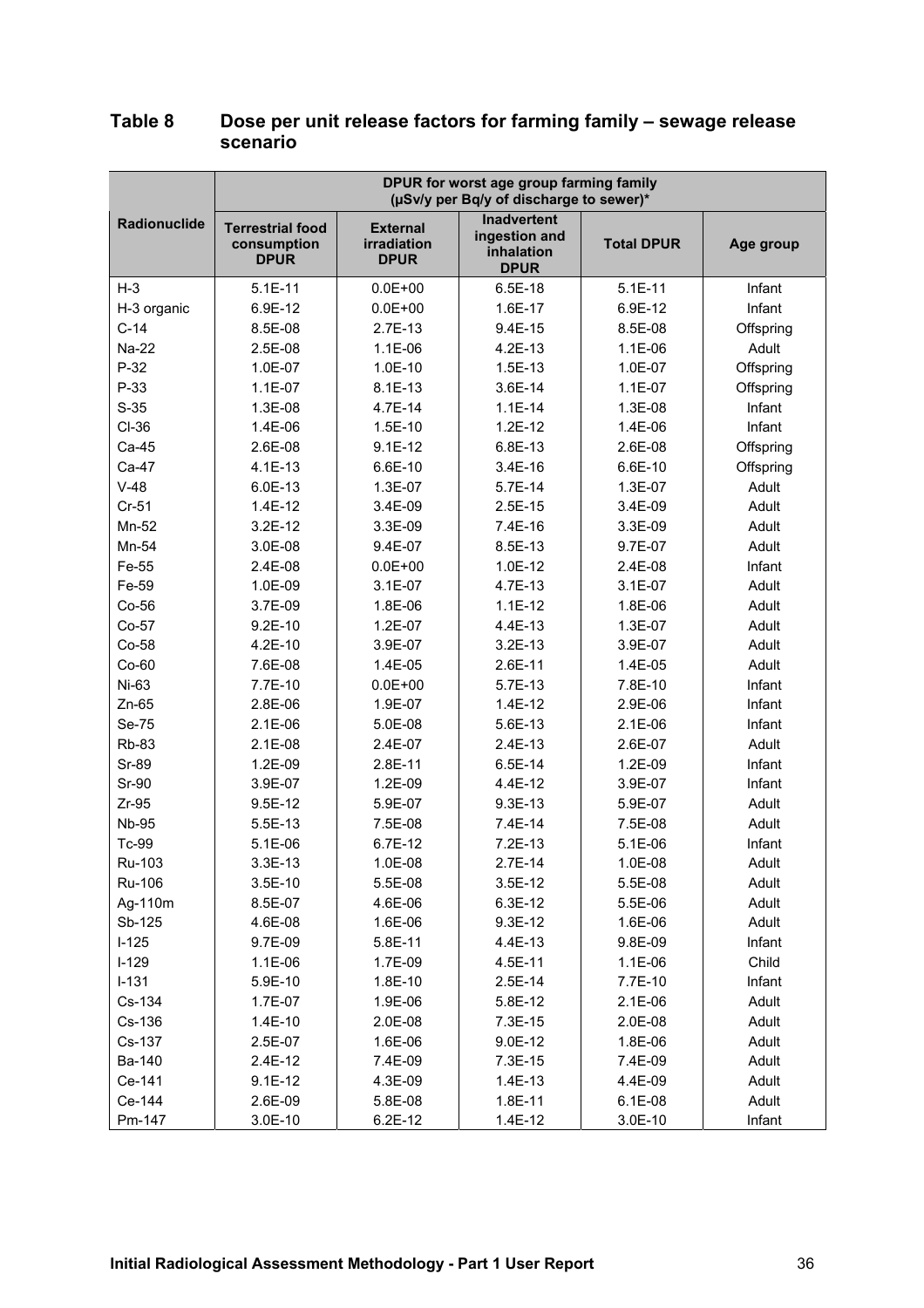|                     | DPUR for worst age group farming family<br>(µSv/y per Bq/y of discharge to sewer)* |                                               |                                                                  |                   |           |
|---------------------|------------------------------------------------------------------------------------|-----------------------------------------------|------------------------------------------------------------------|-------------------|-----------|
| <b>Radionuclide</b> | <b>Terrestrial food</b><br>consumption<br><b>DPUR</b>                              | <b>External</b><br>irradiation<br><b>DPUR</b> | <b>Inadvertent</b><br>ingestion and<br>inhalation<br><b>DPUR</b> | <b>Total DPUR</b> | Age group |
| Eu-152              | $2.2E-09$                                                                          | 4.8E-06                                       | 8.4E-11                                                          | 4.8E-06           | Adult     |
| Eu-154              | 2.6E-09                                                                            | 4.9E-06                                       | 9.7E-11                                                          | 4.9E-06           | Adult     |
| Eu-155              | $3.0E-10$                                                                          | $9.0E-08$                                     | $1.1E-11$                                                        | $9.1E-08$         | Adult     |
| Er-169              | 2.9E-13                                                                            | 4.3E-14                                       | 1.9E-15                                                          | $3.3E-13$         | Infant    |
| Lu-177              | 1.6E-14                                                                            | 4.9E-11                                       | $1.2E-15$                                                        | 4.9E-11           | Adult     |
| Pb-210              | 9.6E-06                                                                            | 3.7E-09                                       | 3.2E-09                                                          | 9.6E-06           | Infant    |
| Po-210              | 4.0E-06                                                                            | 2.8E-12                                       | 9.4E-10                                                          | 4.0E-06           | Infant    |
| Ra-223              | $2.7E-10$                                                                          | 1.9E-08                                       | $3.7E-11$                                                        | $2.0E-08$         | Adult     |
| Ra-226              | 1.0E-06                                                                            | 9.4E-06                                       | $1.3E-10$                                                        | 1.0E-05           | Offspring |
| Th-230              | 1.7E-07                                                                            | 1.7E-09                                       | $6.1E-08$                                                        | 2.3E-07           | Adult     |
| Th-232              | 1.8E-07                                                                            | 2.5E-05                                       | $1.1E-07$                                                        | $2.5E-05$         | Adult     |
| Th-234              | 2.0E-12                                                                            | 2.3E-09                                       | $3.7E-13$                                                        | $2.3E-09$         | Adult     |
| $U-234$             | $2.1E-08$                                                                          | $2.1E-11$                                     | $2.7E-10$                                                        | $2.1E-08$         | Infant    |
| $U-235$             | $1.1E-08$                                                                          | $1.2E-07$                                     | 1.5E-09                                                          | 1.4E-07           | Adult     |
| $U-238$             | 1.0E-08                                                                            | 2.5E-08                                       | 1.4E-09                                                          | 3.7E-08           | Adult     |
| Np-237              | 3.7E-07                                                                            | 9.0E-07                                       | 5.6E-08                                                          | 1.3E-06           | Adult     |
| Pu-238              | 2.5E-07                                                                            | $1.0E-10$                                     | $1.1E-07$                                                        | 3.6E-07           | Adult     |
| Pu-239              | 2.9E-07                                                                            | $2.3E-10$                                     | 1.2E-07                                                          | 4.1E-07           | Adult     |
| Pu-240              | 2.9E-07                                                                            | $1.0E-10$                                     | $1.2E-07$                                                        | $4.1E-07$         | Adult     |
| Pu-241              | 4.3E-09                                                                            | 3.9E-12                                       | 1.8E-09                                                          | $6.1E-09$         | Adult     |
| Pu-242              | 2.8E-07                                                                            | 8.8E-11                                       | 1.2E-07                                                          | 4.0E-07           | Adult     |
| Am-241              | 4.6E-07                                                                            | 5.9E-08                                       | 1.8E-07                                                          | 7.1E-07           | Adult     |
| Am-243              | 4.8E-07                                                                            | 1.3E-06                                       | 1.8E-07                                                          | 2.0E-06           | Adult     |
| Cm-242              | 1.5E-09                                                                            | $2.5E-11$                                     | 2.7E-09                                                          | 4.3E-09           | Adult     |
| Cm-243              | 3.4E-07                                                                            | 7.8E-07                                       | 1.2E-07                                                          | 1.2E-06           | Adult     |
| Cm-244              | 2.2E-07                                                                            | $1.2E-10$                                     | 1.0E-07                                                          | 3.2E-07           | Adult     |

#### **Table 8 continued**

\*For a raw sewage flow rate into the sewage treatment works of 60  $\text{m}^3$ /d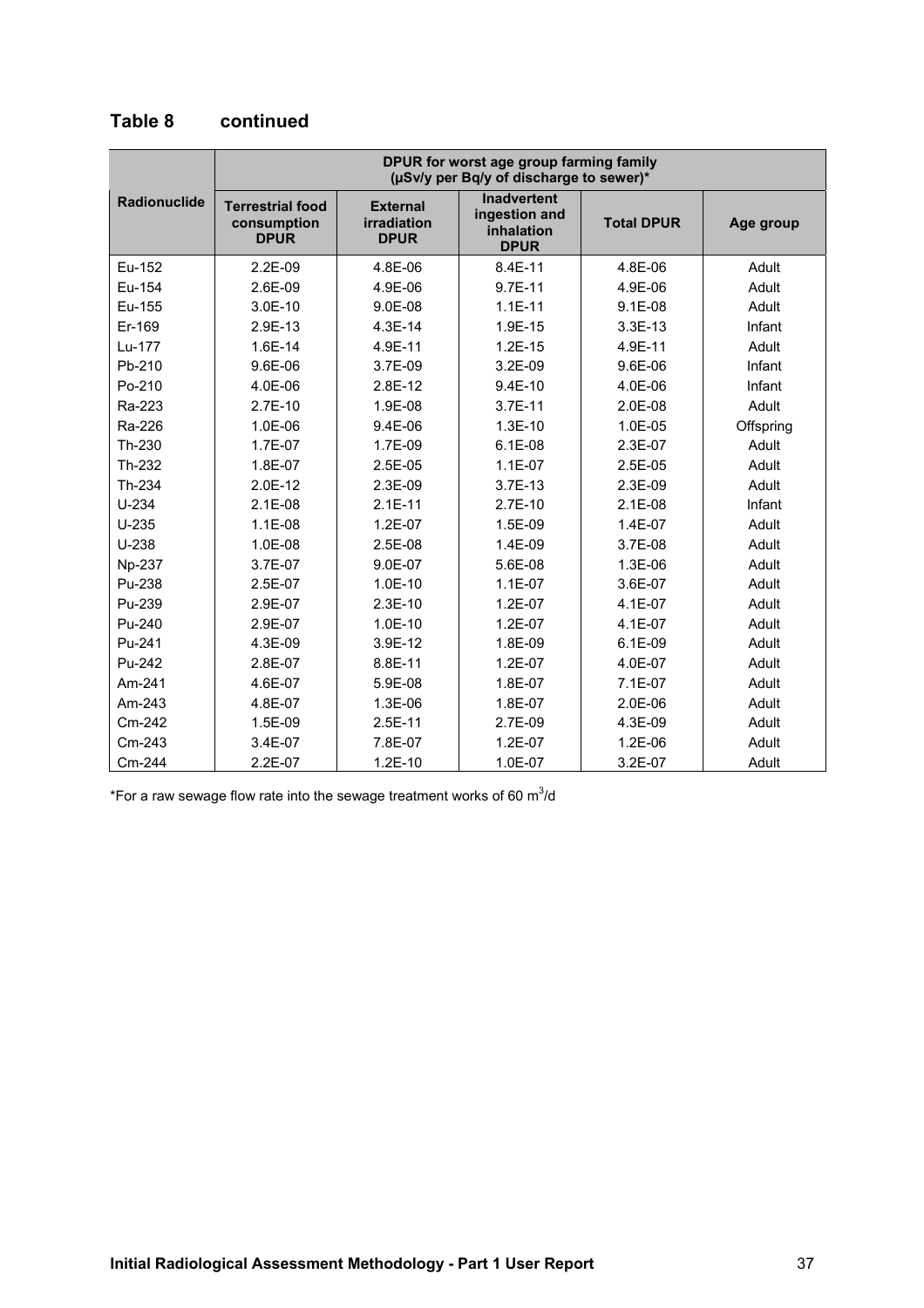|              | DPUR for worst age group children playing in brook<br>(µSv/y per Bq/y of discharge to sewer)* |                                      |                   |           |
|--------------|-----------------------------------------------------------------------------------------------|--------------------------------------|-------------------|-----------|
| Radionuclide | <b>External</b><br><b>irradiation</b><br><b>DPUR</b>                                          | <b>Inadvertent</b><br>ingestion DPUR | <b>Total DPUR</b> | Age group |
| $H-3$        | $0.0E + 00$                                                                                   | $3.1E-14$                            | $3.1E-14$         | Child     |
| H-3 organic  | $0.0E + 00$                                                                                   | 7.6E-14                              | 7.6E-14           | Child     |
| $C-14$       | $1.7E-14$                                                                                     | 3.0E-12                              | $3.0E-12$         | Child     |
| Na-22        | $6.8E-11$                                                                                     | 7.9E-12                              | 7.6E-11           | Child     |
| Na-24        | $1.1E-11$                                                                                     | 5.5E-13                              | $1.2E-11$         | Child     |
| $P-32$       | 3.7E-12                                                                                       | 3.2E-12                              | 6.8E-12           | Child     |
| $P-33$       | $9.2E-15$                                                                                     | $3.2E-13$                            | $3.3E-13$         | Child     |
| $S-35$       | 2.8E-14                                                                                       | $1.4E-12$                            | $1.4E-12$         | Child     |
| $CI-36$      | $0.0E + 00$                                                                                   | $2.7E-12$                            | $2.7E-12$         | Child     |
| Ca-45        | 1.9E-14                                                                                       | 1.6E-12                              | 1.6E-12           | Child     |
| Ca-47        | $4.2E-10$                                                                                     | $2.4E-12$                            | $4.2E-10$         | Child     |
| $V-48$       | 1.6E-10                                                                                       | 6.6E-13                              | $1.7E-10$         | Child     |
| $Cr-51$      | 1.6E-10                                                                                       | 1.3E-13                              | 1.6E-10           | Child     |
| Mn-52        | $2.5E-08$                                                                                     | 3.8E-11                              | 2.5E-08           | Child     |
| Mn-54        | 3.4E-08                                                                                       | 1.6E-11                              | 3.4E-08           | Child     |
| Fe-55        | $0.0E + 00$                                                                                   | $1.3E-12$                            | $1.3E-12$         | Child     |
| Fe-59        | 4.7E-09                                                                                       | 5.6E-12                              | 4.7E-09           | Child     |
| $Co-56$      | 4.3E-08                                                                                       | $2.0E-11$                            | 4.3E-08           | Child     |
| $Co-57$      | 8.9E-10                                                                                       | 2.0E-12                              | 8.9E-10           | Child     |
| Co-58        | 1.1E-08                                                                                       | 5.9E-12                              | $1.1E-08$         | Child     |
| $Co-60$      | 3.0E-08                                                                                       | 3.8E-11                              | 3.0E-08           | Child     |
| Ni-63        | $0.0E + 00$                                                                                   | $2.4E-12$                            | $2.4E-12$         | Child     |
| $Zn-65$      | 1.6E-09                                                                                       | 9.8E-12                              | 1.6E-09           | Child     |
| Ga-67        | 2.8E-12                                                                                       | 6.6E-14                              | 2.9E-12           | Child     |
| Se-75        | 8.5E-10                                                                                       | $9.2E-12$                            | 8.5E-10           | Child     |
| <b>Br-82</b> | $0.0E + 00$                                                                                   | 1.0E-12                              | 1.0E-12           | Child     |
| <b>Rb-83</b> | 3.5E-09                                                                                       | 7.7E-12                              | 3.6E-09           | Child     |
| Sr-89        | 2.4E-11                                                                                       | $2.3E-11$                            | 4.7E-11           | Child     |
| Sr-90        | $6.5E-11$                                                                                     | 2.4E-10                              | $3.1E-10$         | Child     |
| $Y-90$       | 5.8E-11                                                                                       | $3.1E-11$                            | 8.9E-11           | Child     |
| $Zr-95$      | 1.3E-08                                                                                       | 4.8E-12                              | 1.3E-08           | Child     |
| <b>Nb-95</b> | $2.1E-10$                                                                                     | 9.4E-13                              | $2.1E-10$         | Child     |
| Mo-99        | $2.1E-10$                                                                                     | 2.6E-12                              | $2.1E-10$         | Child     |
| Tc-99        | 1.9E-14                                                                                       | $2.2E-12$                            | $2.2E-12$         | Child     |
| Tc-99m       | 4.2E-12                                                                                       | $1.3E-14$                            | 4.2E-12           | Child     |
| Ru-103       | 1.2E-08                                                                                       | $1.3E-11$                            | 1.2E-08           | Child     |
| Ru-106       | 5.7E-09                                                                                       | 1.3E-10                              | 5.8E-09           | Child     |
| Ag-110m      | $3.1E-10$                                                                                     | 9.8E-13                              | $3.1E-10$         | Child     |
| $In-111$     | 6.0E-10                                                                                       | $1.4E-12$                            | $6.0E-10$         | Child     |
| Sb-125       | $2.2E-10$                                                                                     | 9.9E-13                              | $2.2E-10$         | Child     |
| $I-123$      | 1.7E-11                                                                                       | 3.6E-13                              | 1.8E-11           | Child     |
| $I-125$      | 2.7E-12                                                                                       | 5.0E-11                              | 5.3E-11           | Child     |
| $I-129$      | $2.2E-12$                                                                                     | $3.1E-10$                            | $3.1E-10$         | Child     |
| $I-131$      | 9.4E-11                                                                                       | 8.1E-11                              | 1.7E-10           | Child     |
| $I-133$      | 9.6E-11                                                                                       | 9.9E-12                              | $1.1E-10$         | Child     |
| $I-135$      | 8.3E-11                                                                                       | 7.5E-13                              | 8.3E-11           | Child     |

#### **Table 9 Dose per unit release factors for children playing in brook – sewage release scenario**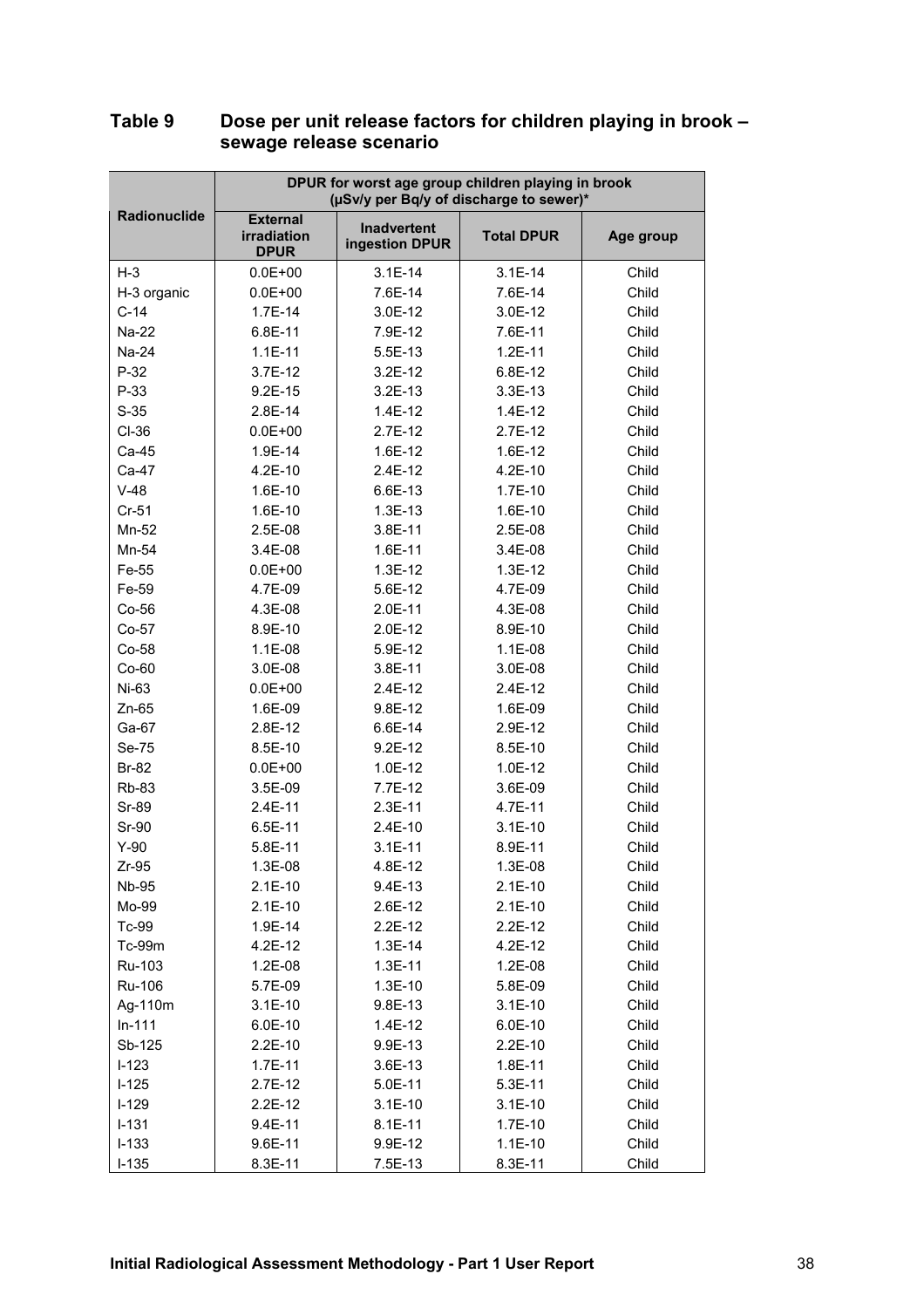|                     | DPUR for worst age group children playing in brook<br>(µSv/y per Bq/y of discharge to sewer)* |                                      |                   |           |
|---------------------|-----------------------------------------------------------------------------------------------|--------------------------------------|-------------------|-----------|
| <b>Radionuclide</b> | <b>External</b><br><b>irradiation</b><br><b>DPUR</b>                                          | <b>Inadvertent</b><br>ingestion DPUR | <b>Total DPUR</b> | Age group |
| Cs-134              | 1.1E-08                                                                                       | 4.4E-11                              | $1.1E-08$         | Child     |
| $Cs-136$            | 2.9E-09                                                                                       | $1.3E-11$                            | 2.9E-09           | Child     |
| Cs-137              | 4.0E-09                                                                                       | $3.1E-11$                            | 4.0E-09           | Child     |
| Ba-140              | 9.3E-09                                                                                       | 4.0E-11                              | 9.3E-09           | Child     |
| La-140              | $2.1E-08$                                                                                     | 6.0E-11                              | $2.1E-08$         | Child     |
| Ce-141              | 1.7E-09                                                                                       | $1.5E-11$                            | 1.7E-09           | Child     |
| Ce-144              | 1.9E-09                                                                                       | $1.1E-10$                            | 2.0E-09           | Child     |
| Pm-147              | 8.4E-14                                                                                       | $2.2E-12$                            | $2.3E-12$         | Child     |
| Sm-153              | $2.4E-10$                                                                                     | $1.3E-11$                            | 2.6E-10           | Child     |
| Eu-152              | 3.9E-08                                                                                       | $2.7E-11$                            | 3.9E-08           | Child     |
| Eu-154              | 4.2E-08                                                                                       | $4.2E - 11$                          | 4.2E-08           | Child     |
| Eu-155              | $9.4E-10$                                                                                     | 7.0E-12                              | $9.5E-10$         | Child     |
| Er-169              | 2.8E-13                                                                                       | 8.0E-12                              | 8.3E-12           | Child     |
| Lu-177              | $2.0E-10$                                                                                     | $1.2E-11$                            | $2.2E-10$         | Child     |
| Au-198              | 2.3E-09                                                                                       | 1.9E-11                              | 2.3E-09           | Child     |
| $TI-201$            | 3.6E-10                                                                                       | $1.4E-12$                            | 3.6E-10           | Child     |
| Pb-210              | $3.7E-12$                                                                                     | 1.8E-09                              | 1.8E-09           | Child     |
| Po-210              | $2.4E-14$                                                                                     | 2.5E-09                              | 2.5E-09           | Child     |
| Ra-223              | 4.3E-10                                                                                       | $5.1E-10$                            | $9.3E-10$         | Child     |
| Ra-226              | 2.5E-09                                                                                       | $9.4E-10$                            | 3.5E-09           | Child     |
| Th-230              | 6.9E-13                                                                                       | 2.9E-10                              | 2.9E-10           | Child     |
| Th-232              | 9.9E-09                                                                                       | $3.5E-10$                            | 1.0E-08           | Child     |
| Th-234              | $9.0E-11$                                                                                     | 8.8E-12                              | 9.9E-11           | Child     |
| $U-234$             | $1.5E-14$                                                                                     | $1.1E-10$                            | $1.1E-10$         | Child     |
| $U-235$             | 3.0E-11                                                                                       | $1.1E-10$                            | $1.4E-10$         | Child     |
| $U-238$             | $6.2E-12$                                                                                     | $1.0E-10$                            | $1.1E-10$         | Child     |
| Np-237              | 4.9E-12                                                                                       | 8.8E-11                              | 9.3E-11           | Child     |
| Pu-238              | 9.5E-13                                                                                       | 3.3E-09                              | 3.3E-09           | Child     |
| Pu-239              | $2.1E-12$                                                                                     | 3.8E-09                              | 3.8E-09           | Child     |
| Pu-240              | $9.1E-13$                                                                                     | 3.8E-09                              | 3.8E-09           | Child     |
| Pu-241              | 4.3E-14                                                                                       | 7.1E-11                              | 7.1E-11           | Child     |
| Pu-242              | 8.0E-13                                                                                       | 3.6E-09                              | 3.6E-09           | Child     |
| Am-241              | 6.9E-11                                                                                       | 7.0E-10                              | 7.7E-10           | Child     |
| Am-242              | $1.4E-11$                                                                                     | $1.1E-12$                            | 1.5E-11           | Child     |
| Am-243              | 1.5E-09                                                                                       | 7.0E-10                              | 2.2E-09           | Child     |
| Cm-242              | 2.4E-13                                                                                       | 7.6E-11                              | 7.6E-11           | Child     |
| Cm-243              | 9.9E-10                                                                                       | $5.1E-10$                            | 1.5E-09           | Child     |
| Cm-244              | 1.7E-13                                                                                       | 4.4E-10                              | 4.4E-10           | Child     |

#### **Table 9 continued**

\*For a brook flow rate of 0.1  $\text{m}^3\text{/s}$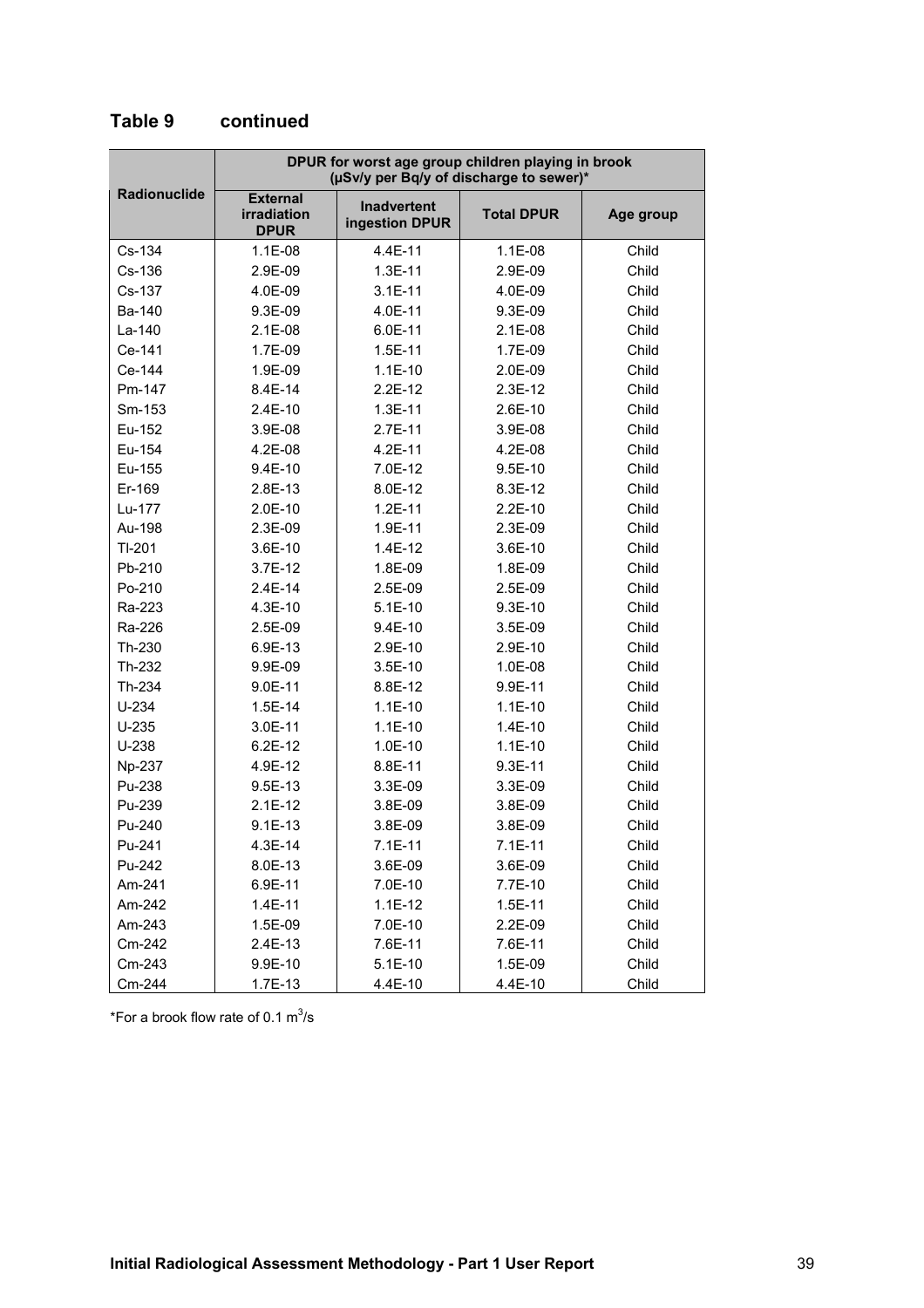#### **Table 10 Discharge rate of radionuclides from the sewage treatment works per unit release into the sewage treatment works**

| Radionuclide | Discharge rate<br>(Bq/y discharge from sewage works<br>per Bq/y of discharge into sewage works)* |
|--------------|--------------------------------------------------------------------------------------------------|
| $H-3$        | 8.5E-01                                                                                          |
| H-3 organic  | 8.5E-01                                                                                          |
| $C-14$       | 8.5E-01                                                                                          |
| Na-22        | $9.0E - 01$                                                                                      |
| Na-24        | 4.5E-01                                                                                          |
| $P-32$       | 1.9E-01                                                                                          |
| $P-33$       | 2.0E-01                                                                                          |
| $S-35$       | 8.9E-01                                                                                          |
| CI-36        | $9.0E - 01$                                                                                      |
| Ca-45        | 2.0E-01                                                                                          |
| Ca-47        | 1.8E-01                                                                                          |
| $V-48$       | 9.7E-02                                                                                          |
| $Cr-51$      | 9.8E-02                                                                                          |
| Mn-52        | 4.6E-01                                                                                          |
| Mn-54        | 5.0E-01                                                                                          |
| Fe-55        | 1.0E-01                                                                                          |
| Fe-59        | 9.9E-02                                                                                          |
| $Co-56$      | 2.0E-01                                                                                          |
| $Co-57$      | $2.0E-01$                                                                                        |
| $Co-58$      | $2.0E-01$                                                                                        |
| $Co-60$      | 2.0E-01                                                                                          |
| Ni-63        | 5.0E-01                                                                                          |
| $Zn-65$      | 5.0E-01                                                                                          |
| Ga-67        | 8.7E-02                                                                                          |
| Se-75        | 5.0E-01                                                                                          |
| <b>Br-82</b> | 6.7E-01                                                                                          |
| <b>Rb-83</b> | $2.0E-01$                                                                                        |
| Sr-89        | 8.9E-01                                                                                          |
| Sr-90        | 9.0E-01                                                                                          |
| $Y-90$       | 7.6E-01                                                                                          |
| $Zr-95$      | 9.9E-02                                                                                          |
| <b>Nb-95</b> | 4.9E-01                                                                                          |
| Mo-99        | 7.7E-01                                                                                          |
| Tc-99        | 9.0E-01                                                                                          |
| Tc-99m       | 1.6E-01                                                                                          |
| Ru-103       | 8.9E-01                                                                                          |
| Ru-106       | 9.0E-01                                                                                          |
| Ag-110m      | 9.9E-02                                                                                          |
| $In-111$     | 8.5E-02                                                                                          |
| Sb-125       | 2.0E-01                                                                                          |
| $I-123$      | 3.6E-01                                                                                          |
| $I-125$      | 7.9E-01                                                                                          |
| $I-129$      | 8.0E-01                                                                                          |
| $I - 131$    | 7.6E-01                                                                                          |
| $I - 133$    | 4.8E-01                                                                                          |
| $I-135$      | 1.7E-01                                                                                          |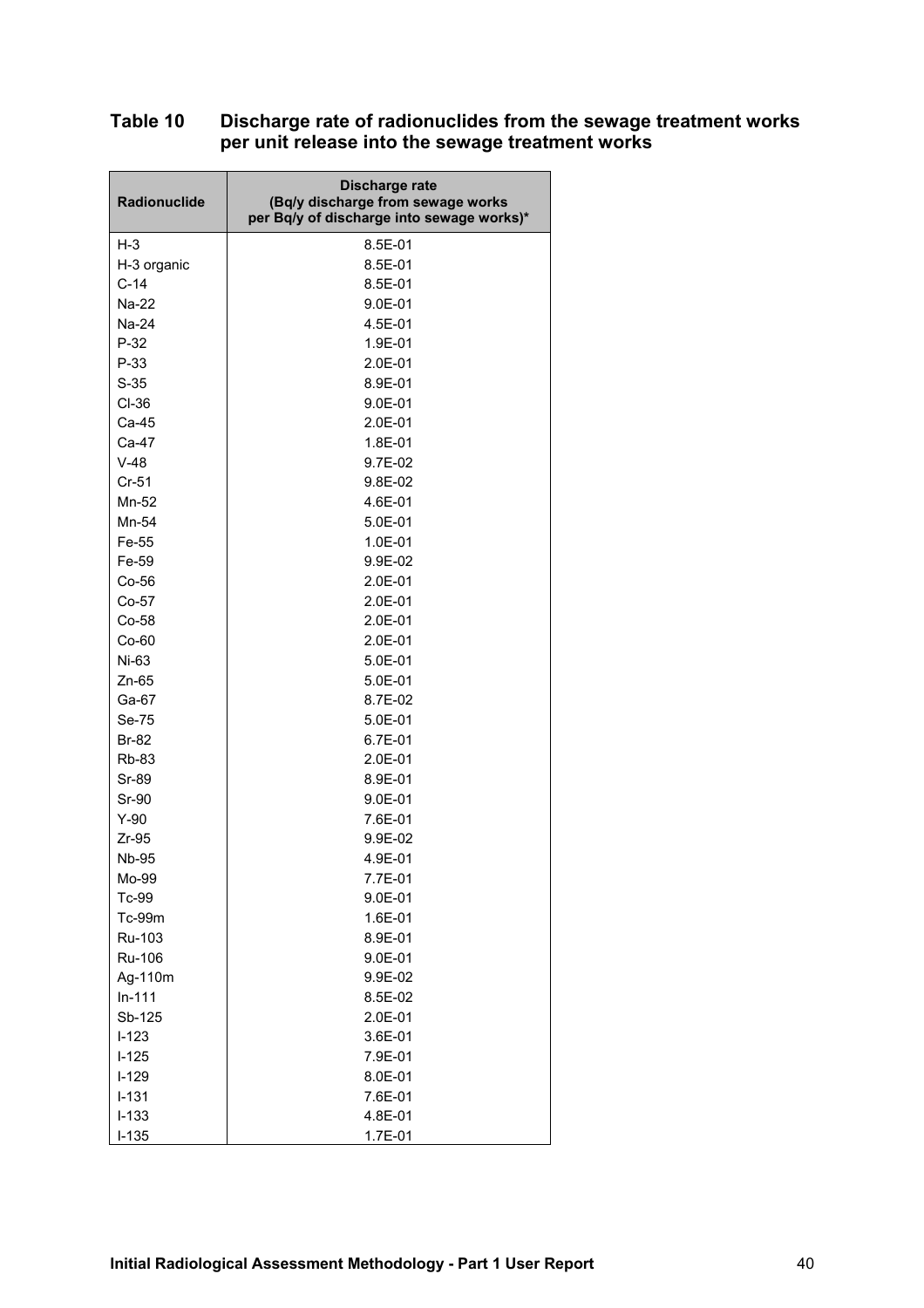| Radionuclide | Discharge rate<br>(Bq/y discharge from sewage works<br>per Bq/y of discharge into sewage works)* |
|--------------|--------------------------------------------------------------------------------------------------|
| Cs-134       | 7.0E-01                                                                                          |
| Cs-136       | 6.7E-01                                                                                          |
| Cs-137       | 7.0E-01                                                                                          |
| Ba-140       | 8.7E-01                                                                                          |
| $La-140$     | 6.9E-01                                                                                          |
| Ce-141       | 4.9E-01                                                                                          |
| Ce-144       | 5.0E-01                                                                                          |
| Pm-147       | 5.0E-01                                                                                          |
| Sm-153       | 4.0E-01                                                                                          |
| Eu-152       | 5.0E-01                                                                                          |
| Eu-154       | 5.0E-01                                                                                          |
| Eu-155       | 5.0E-01                                                                                          |
| Er-169       | 4.8E-01                                                                                          |
| Lu-177       | 4.7E-01                                                                                          |
| Au-198       | 4.2E-01                                                                                          |
| $TI-201$     | 4.3E-01                                                                                          |
| Pb-210       | 1.0E-01                                                                                          |
| Po-210       | 9.9E-02                                                                                          |
| Ra-223       | 4.8E-01                                                                                          |
| Ra-226       | 5.0E-01                                                                                          |
| Th-230       | 1.0E-01                                                                                          |
| Th-232       | 1.0E-01                                                                                          |
| Th-234       | 9.8E-02                                                                                          |
| $U-234$      | $9.0E - 01$                                                                                      |
| $U-235$      | $9.0E - 01$                                                                                      |
| U-238        | $9.0E - 01$                                                                                      |
| Np-237       | 5.0E-01                                                                                          |
| Pu-238       | 5.0E-01                                                                                          |
| Pu-239       | 5.0E-01                                                                                          |
| Pu-240       | 5.0E-01                                                                                          |
| Pu-241       | 5.0E-01                                                                                          |
| Pu-242       | 5.0E-01                                                                                          |
| Am-241       | 1.0E-01                                                                                          |
| Am-242       | 5.2E-02                                                                                          |
| Am-243       | 1.0E-01                                                                                          |
| Cm-242       | 9.9E-02                                                                                          |
| Cm-243       | 1.0E-01                                                                                          |
| Cm-244       | 1.0E-01                                                                                          |

#### **Table 10 continued**

\*The factors in this table should be used to take account of losses during transit through a sewage treatment works when assessing the doses to angler and irrigated food consumer families as a result of releases to sewer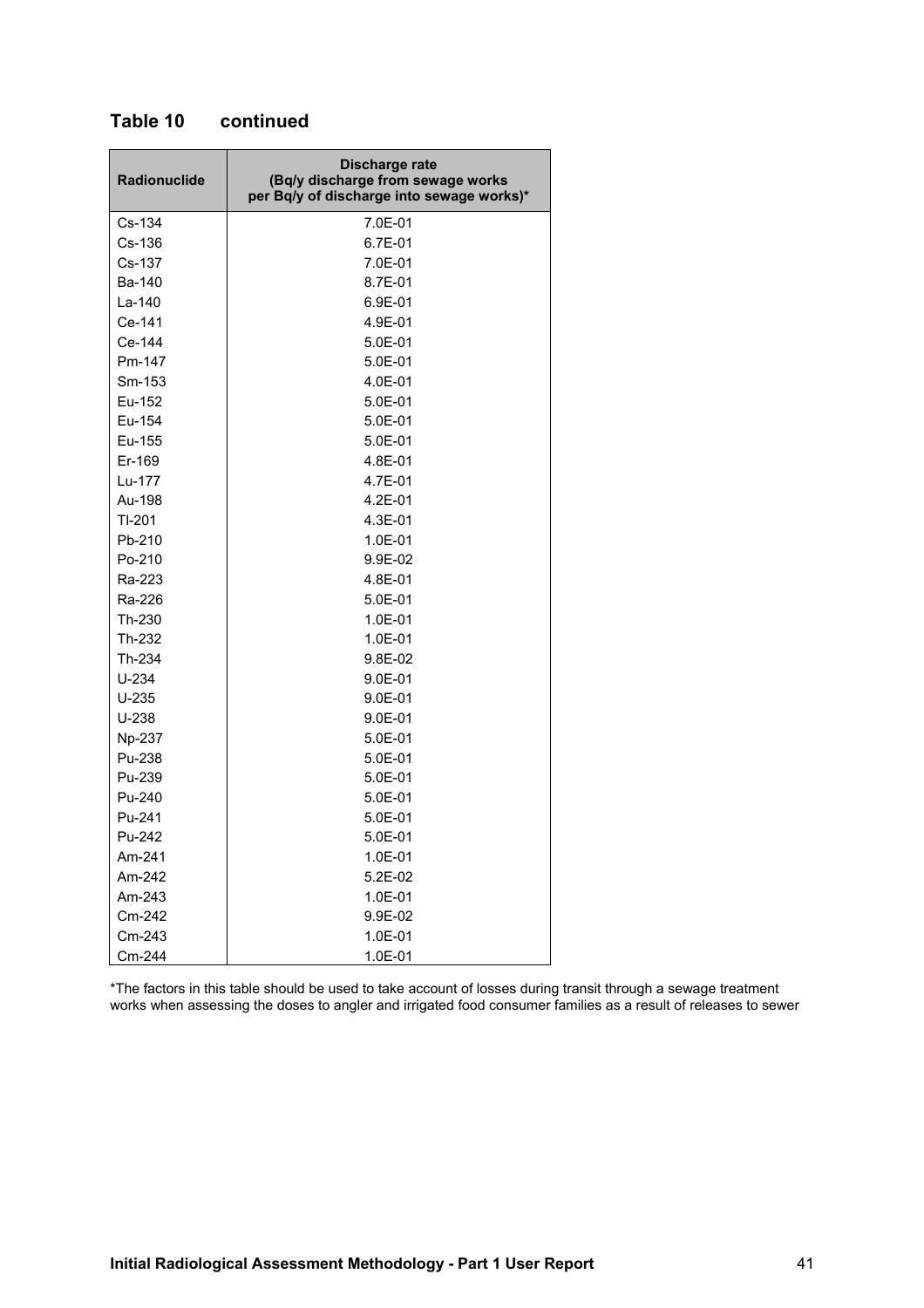#### **Table 11 Recommended default radionuclides for other alpha and other beta/gamma categories**

|                                        | Default radionuclide for each discharge scenario* |                            |              |               |  |
|----------------------------------------|---------------------------------------------------|----------------------------|--------------|---------------|--|
| Category                               | <b>Atmosphere</b>                                 | Estuary /<br>coastal water | <b>River</b> | <b>Sewage</b> |  |
| Other alpha                            | Pu-239                                            | Th-232                     | Po-210       | Th-232        |  |
| Other beta/gamma (half-life < 1 day)   | Am-242                                            | $1 - 133$                  | $1 - 133$    | Na-24         |  |
| Other beta/gamma (half-life < 10 days) | $1 - 131$                                         | Mn-52                      | Mn-52        | Mn-52         |  |
| Other beta/gamma (half-life > 10 days) | Pb-210                                            | Pb-210                     | $P-32$       | $Co-60$       |  |

\*The radionuclides shown here lead to the highest dose for each category and discharge scenario

#### **Table 12 Examples of how initial assessment methodology data can be used for site-specific assessment**

| <b>Parameter</b>                                   | <b>Examples of site-specific</b><br>information                                                                                                                                                                                                                                                                                                                                                                                             | Assessed using initial radiological assessment<br>data                                                                                                                                                                                                                                                                                                                                                                                                                                                                            |
|----------------------------------------------------|---------------------------------------------------------------------------------------------------------------------------------------------------------------------------------------------------------------------------------------------------------------------------------------------------------------------------------------------------------------------------------------------------------------------------------------------|-----------------------------------------------------------------------------------------------------------------------------------------------------------------------------------------------------------------------------------------------------------------------------------------------------------------------------------------------------------------------------------------------------------------------------------------------------------------------------------------------------------------------------------|
| <b>Releases to air</b>                             |                                                                                                                                                                                                                                                                                                                                                                                                                                             |                                                                                                                                                                                                                                                                                                                                                                                                                                                                                                                                   |
| Dispersion<br>modelling data                       | Site-specific dispersion modelling<br>data are available for persons<br>living near the site who are<br>exposed via inhalation of the<br>plume and external radiation, and<br>also for the point of local food<br>production.                                                                                                                                                                                                               | Site-specific scaling factors may be calculated to<br>replace those derived from Figure 2. Annual average<br>air concentrations per unit release are required. The<br>scaling factors are calculated by dividing the annual<br>average air concentration per unit release $(s/m3)$ by 7<br>$10^{-5}$ s/m <sup>3</sup> for the exposed person scaling factor and by<br>4 $10^{-6}$ s/m <sup>3</sup> for the food production scaling factors.<br>These scaling factors may be used in the Stage 2 pro<br>formas in Appendix A.      |
| Location of food<br>production                     | The site is in a built-up area. Fruit<br>and vegetables could be grown at<br>a distance of 500 m from the<br>release point at an allotment, but<br>the nearest farm at which milk<br>and meat products could be<br>produced is at a distance of 2 km<br>from the release point. Site-<br>specific dispersion modelling data<br>(average air concentration per<br>unit release) are available for<br>these two food production<br>locations. | Obtain DPUR factors from detailed report [6] for<br>individual food groups (e.g. green vegetables, root<br>vegetables, milk, etc.). Calculate new DPUR factors<br>for allotment-produced food and farm-produced food<br>for each age group. The DPUR factors can then be<br>multiplied by a scaling factor. The scaling factors are<br>calculated by dividing the annual average air<br>concentration per unit release at the different food<br>production locations (s/m <sup>3</sup> ) by 4 10 <sup>-6</sup> s/m <sup>3</sup> . |
|                                                    | Releases to estuary/coastal water                                                                                                                                                                                                                                                                                                                                                                                                           |                                                                                                                                                                                                                                                                                                                                                                                                                                                                                                                                   |
| Habits - fish<br>consumption<br>rate               | Habit survey data are available<br>on the consumption of fish and<br>shellfish in the estuary into which<br>the discharges flow.                                                                                                                                                                                                                                                                                                            | The individual DPUR factors for fish, molluscs and<br>crustacea are provided in the detailed report [6].<br>These DPUR factors can then be multiplied by the<br>known consumption rates divided by the consumption<br>rates used in the assessment, which are detailed in<br>Reference [6].                                                                                                                                                                                                                                       |
| Habits-<br>occupancy on<br>inter-tidal<br>sediment | Habit survey data are available<br>on the time spent on inter-tidal<br>sediment around the estuary into<br>which the discharges flow.                                                                                                                                                                                                                                                                                                       | The DPUR factors for external dose can be multiplied<br>by the known occupancy rate divided by the<br>occupancy rate used in the assessment, which is<br>detailed in Reference [6].                                                                                                                                                                                                                                                                                                                                               |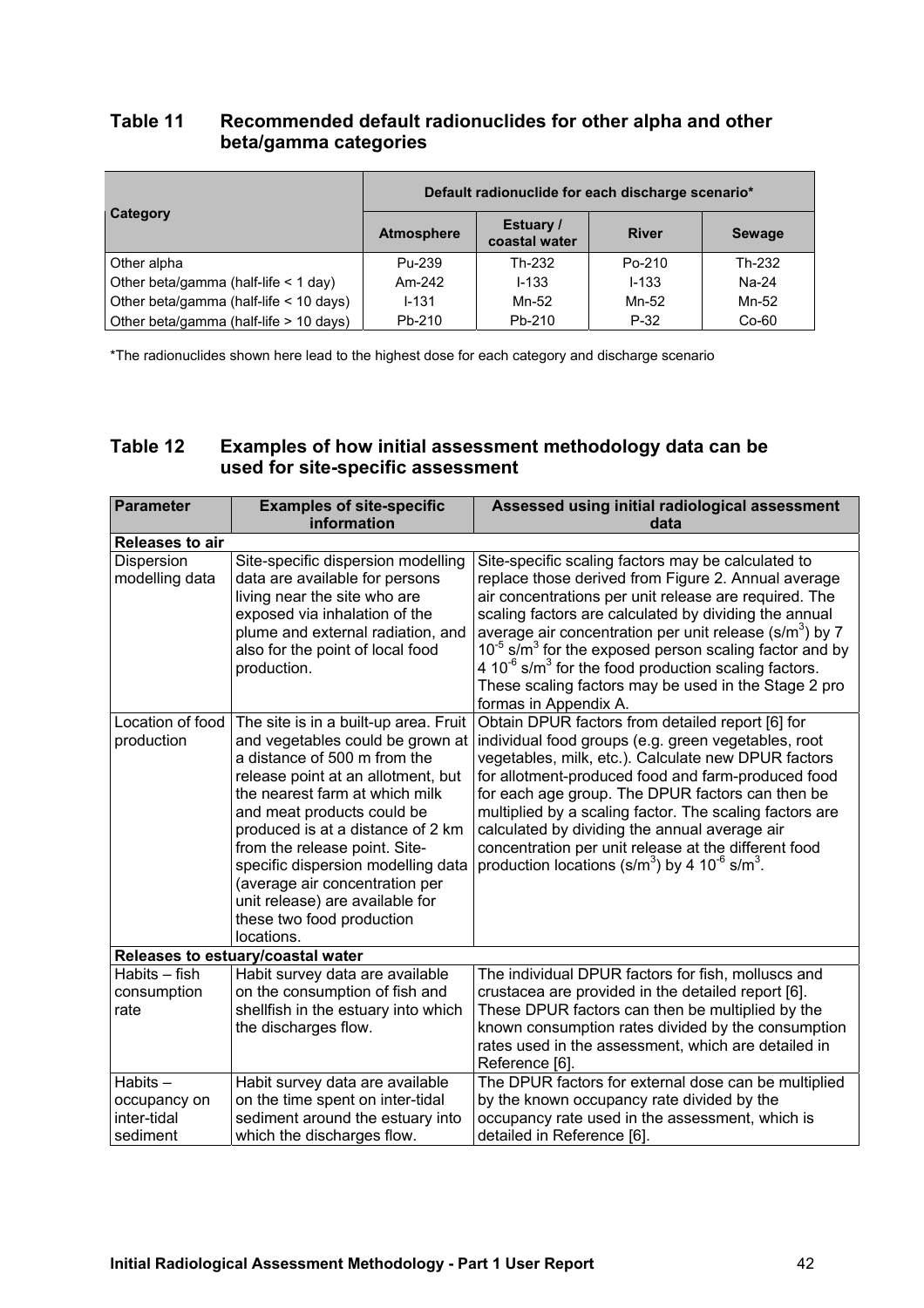#### **Table 12 continued**

| <b>Parameter</b>                             | <b>Examples of site-specific</b><br>information                                                                                                                                                                                                      | Assessed using initial radiological assessment<br>data                                                                                                                                                                                                                                                                                                                                                                                                                                                                                                                                                                                                                                                 |
|----------------------------------------------|------------------------------------------------------------------------------------------------------------------------------------------------------------------------------------------------------------------------------------------------------|--------------------------------------------------------------------------------------------------------------------------------------------------------------------------------------------------------------------------------------------------------------------------------------------------------------------------------------------------------------------------------------------------------------------------------------------------------------------------------------------------------------------------------------------------------------------------------------------------------------------------------------------------------------------------------------------------------|
| <b>Releases to river</b>                     |                                                                                                                                                                                                                                                      |                                                                                                                                                                                                                                                                                                                                                                                                                                                                                                                                                                                                                                                                                                        |
| Location of<br>drinking water<br>abstraction | The location of drinking water<br>abstraction is 5 km downstream<br>of the release point where the<br>flow rate is much higher than that<br>at the release point.                                                                                    | The DPUR factors are modified to take account of<br>different river flow rates, by dividing by the river flow<br>rate $(m^3/s)$ . The drinking water DPUR factor may be<br>modified by a different river flow rate than the DPUR<br>factor for consumption of fish and sediment.                                                                                                                                                                                                                                                                                                                                                                                                                       |
| Treatment of<br>drinking water               | Drinking water is treated and<br>stored in reservoirs - there are no<br>raw water uses.                                                                                                                                                              | The DPUR factors do not take account of removal of<br>radionuclides by treatment processes or decay of<br>radionuclides before consumption of water. The DPUR<br>factors can be multiplied by drinking water treatment<br>factors provided in Reference [8].                                                                                                                                                                                                                                                                                                                                                                                                                                           |
| Habits - fish<br>consumption<br>rate         | Habit survey data are available<br>on the consumption of freshwater<br>fish in the river. A site-specific<br>consumption rate is likely to be<br>lower than that assumed to derive<br>the DPUR factors, unless there is<br>a fish farm on the river. | The DPUR factor for fish can be multiplied by the<br>known consumption rate divided by the consumption<br>rate used in the assessment, which is detailed in<br>Reference [6].                                                                                                                                                                                                                                                                                                                                                                                                                                                                                                                          |
| Irrigated food<br>consumption                | There is no abstraction of water<br>for irrigation of food crops.                                                                                                                                                                                    | Exclude the assessment of doses to irrigated food<br>consumers.                                                                                                                                                                                                                                                                                                                                                                                                                                                                                                                                                                                                                                        |
| <b>Releases to sewer</b>                     |                                                                                                                                                                                                                                                      |                                                                                                                                                                                                                                                                                                                                                                                                                                                                                                                                                                                                                                                                                                        |
| Disposal route<br>for sewage<br>sludge       | Sewage sludge incinerated.                                                                                                                                                                                                                           | The authorisation limits for disposal to sewer can be<br>used with the DPUR factors for releases to air. A<br>Stage 2 assessment to take account of the stack<br>height may be required. The assessment may be<br>refined further by only including the activity which is<br>transferred to the sewage sludge in the assessment.<br>The partitioning coefficients for sewage which give the<br>fraction of activity retained on sewage sludge are<br>detailed in Reference [6]. Decay of the radionuclides<br>before incineration may be taken into account if site-<br>specific information is available on the delay time<br>between production of sewage sludge and its<br>subsequent incineration. |
| Occupancy at<br>sewage<br>treatment works    | The sewerage undertaker has<br>provided information on<br>occupancy of sewage treatment<br>workers around sludge tanks and<br>facilities containing raw sewage.                                                                                      | The DPUR factors for sewage treatment workers can<br>be scaled by a factor to take account of the actual<br>occupancy data. This factor is the maximum of:<br>occupancy around sludge tanks divided by 500<br>h/y;<br>occupancy around raw sewage facilities divided by<br>1,500 h/y.<br>It may also be appropriate to disregard the external<br>radiation from pure beta-emitting radionuclides, if there<br>is no contact with sludge or raw sewage.                                                                                                                                                                                                                                                 |
| Application rate<br>of sludge to<br>land     | The sewerage undertaker has<br>provided information on the<br>quantity of sewage sludge<br>produced each year and the area<br>of land over which it is spread.                                                                                       | The spreading rate in units of $kg/m^2$ /y can be<br>calculated. This can be divided by the values assumed<br>in the assessment of 8 kg/m <sup>2</sup> /y. This factor can then<br>be multiplied by the DPUR factors for the farming<br>family living on sludge conditioned land.                                                                                                                                                                                                                                                                                                                                                                                                                      |
| Decay before<br>application                  | Information has been provided on<br>the actual time between raw<br>sewage entering the sewage<br>treatment works and the time at<br>which sludge is used to condition<br>land.                                                                       | The assessment assumes a time period of 656 h<br>between raw sewage entering the sewage treatment<br>works and the time at which sludge is used to<br>condition land. Further decay of radionuclides beyond<br>the 656 h may be taken into account.                                                                                                                                                                                                                                                                                                                                                                                                                                                    |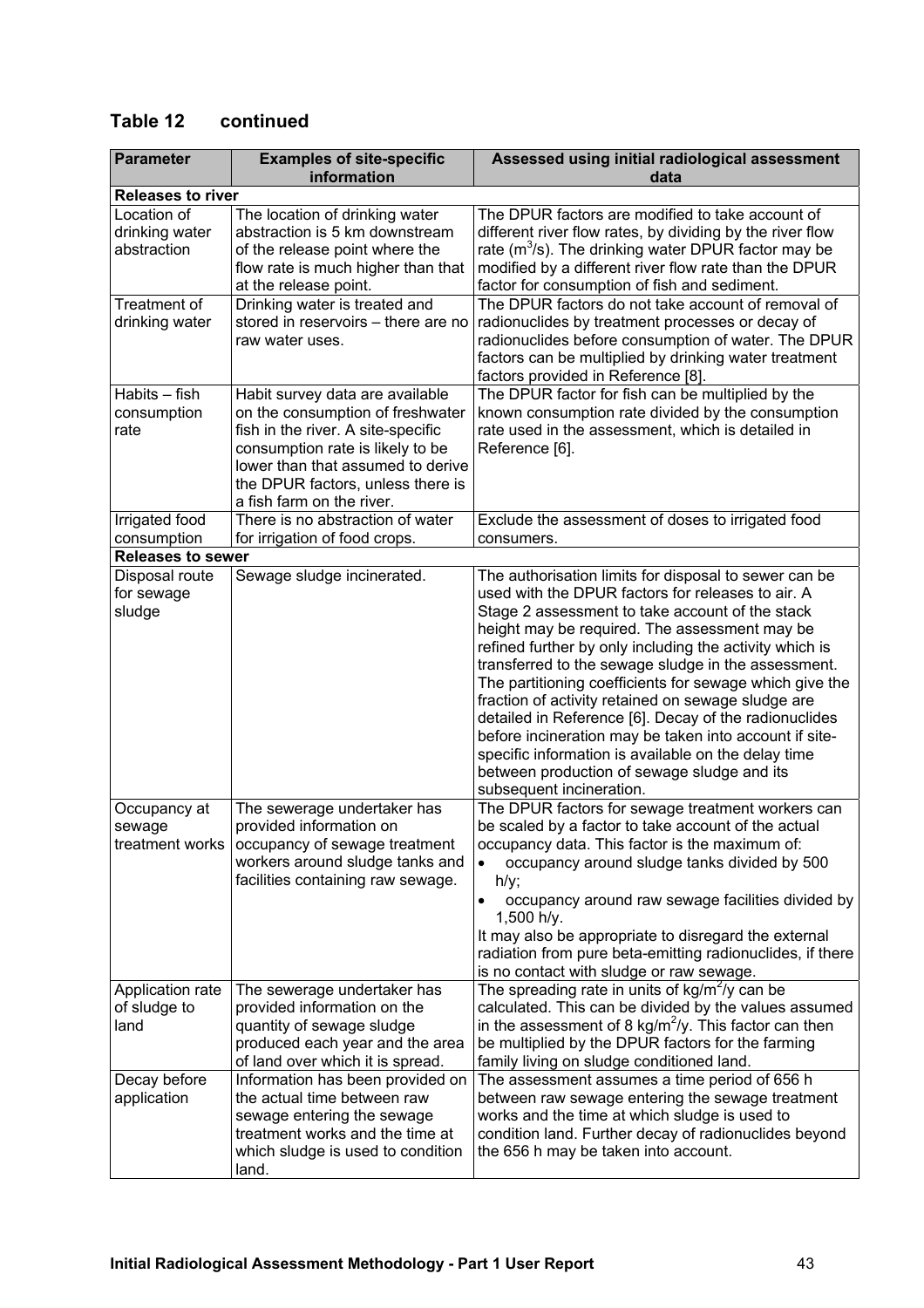#### **Table 12 continued**

| <b>Parameter</b>                                  | <b>Examples of site-specific</b><br>information                                                                                                     | Assessed using initial radiological assessment<br>data                                                                                                                                                                                                                                                                                                                                                                                                                                                                                                                                                                                                                                                                                                                                                                                                                                                            |
|---------------------------------------------------|-----------------------------------------------------------------------------------------------------------------------------------------------------|-------------------------------------------------------------------------------------------------------------------------------------------------------------------------------------------------------------------------------------------------------------------------------------------------------------------------------------------------------------------------------------------------------------------------------------------------------------------------------------------------------------------------------------------------------------------------------------------------------------------------------------------------------------------------------------------------------------------------------------------------------------------------------------------------------------------------------------------------------------------------------------------------------------------|
| <b>Releases to sewer (continued)</b>              |                                                                                                                                                     |                                                                                                                                                                                                                                                                                                                                                                                                                                                                                                                                                                                                                                                                                                                                                                                                                                                                                                                   |
| Food produced<br>on sludge<br>conditioned<br>land | Sludge is only used to condition<br>land upon which grain and cereal<br>crops are produced.                                                         | It is normal to assume that grain is mixed from a<br>variety of sources and any resultant doses will be<br>small. However, it is necessary to know whether<br>sludge could be used for conditioning pasture or soil<br>on which vegetables are grown in the future. Identify<br>the possible disposal routes for the sewage sludge for<br>the type of treatment in place at the sewage treatment<br>works, based on the Safe Sludge Matrix. Any plans by<br>the sewerage undertaker to upgrade the sewage<br>treatment works in the near future (3-5 years) should<br>be taken into account. If sludge can be used for<br>conditioning pasture or soil or will likely to be used in<br>this way in the future, then the assessment remains<br>valid. Otherwise, it can be assumed that only the<br>external dose, inhalation and inadvertent ingestion<br>pathways need to be included in the dose<br>assessment. |
| Children playing<br>in brook                      | Children may not be able to<br>access the brook receiving<br>treated effluent from a sewage<br>treatment works, perhaps<br>because it is culverted. | Exclude the assessment of doses to a child playing in<br>a brook.                                                                                                                                                                                                                                                                                                                                                                                                                                                                                                                                                                                                                                                                                                                                                                                                                                                 |
| Angler family<br>and irrigated<br>food consumer   | See releases to river.                                                                                                                              |                                                                                                                                                                                                                                                                                                                                                                                                                                                                                                                                                                                                                                                                                                                                                                                                                                                                                                                   |
| Fisherman<br>family                               | See releases to estuary/coastal<br>water.                                                                                                           |                                                                                                                                                                                                                                                                                                                                                                                                                                                                                                                                                                                                                                                                                                                                                                                                                                                                                                                   |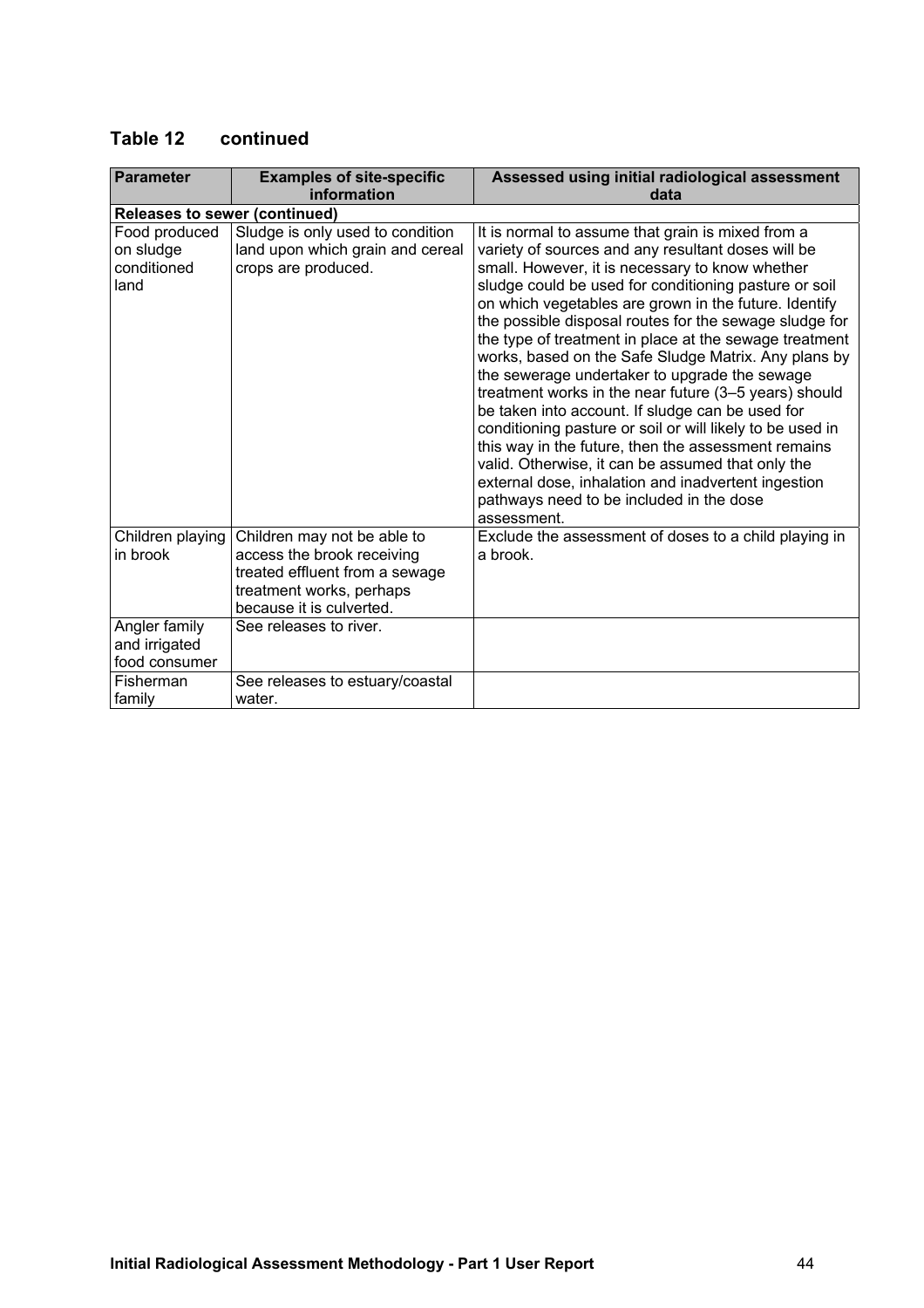# Figures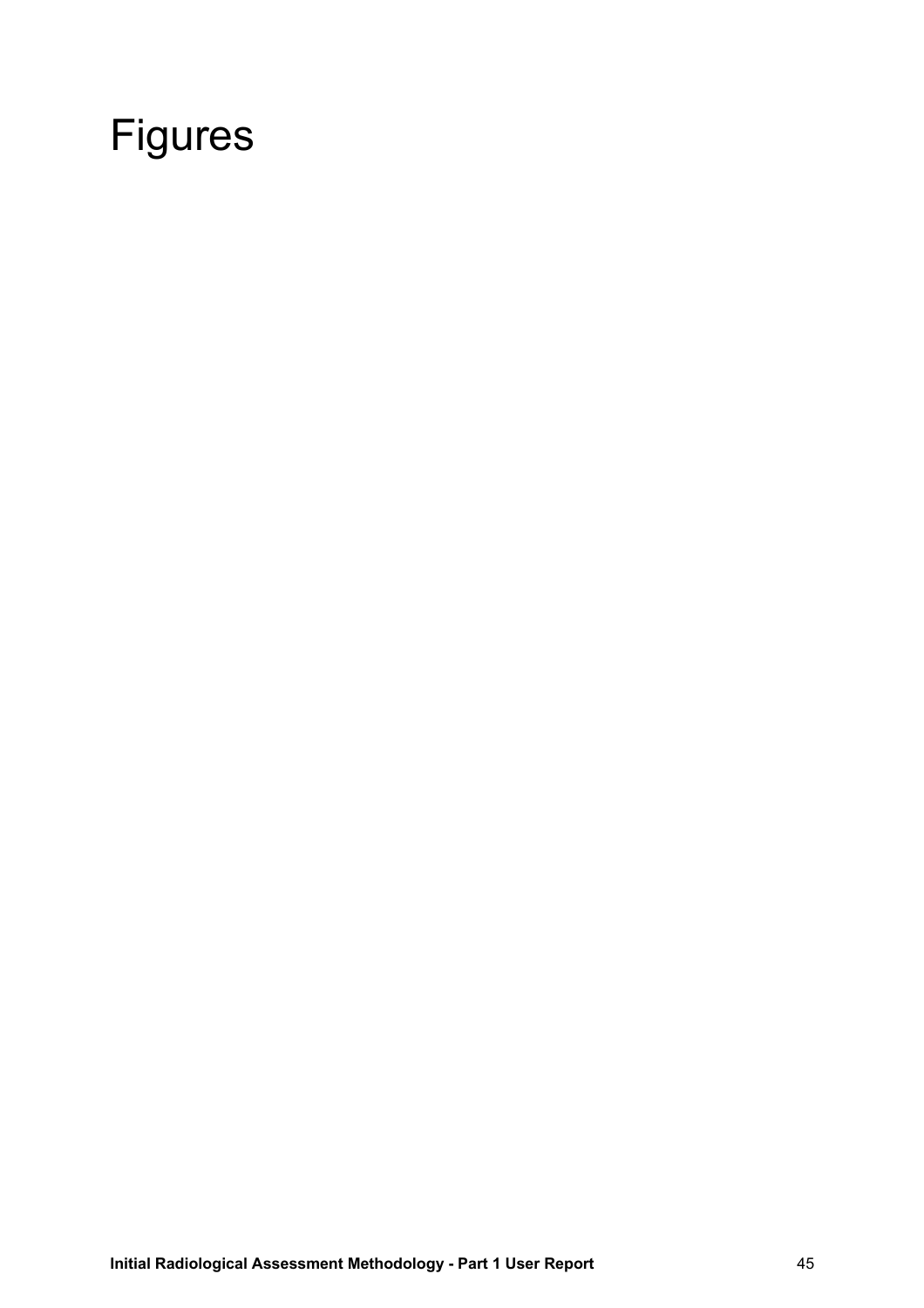

(diagram reproduced from Reference [5])

#### **Figure 1 Stages of dose assessment process for discharge authorisations**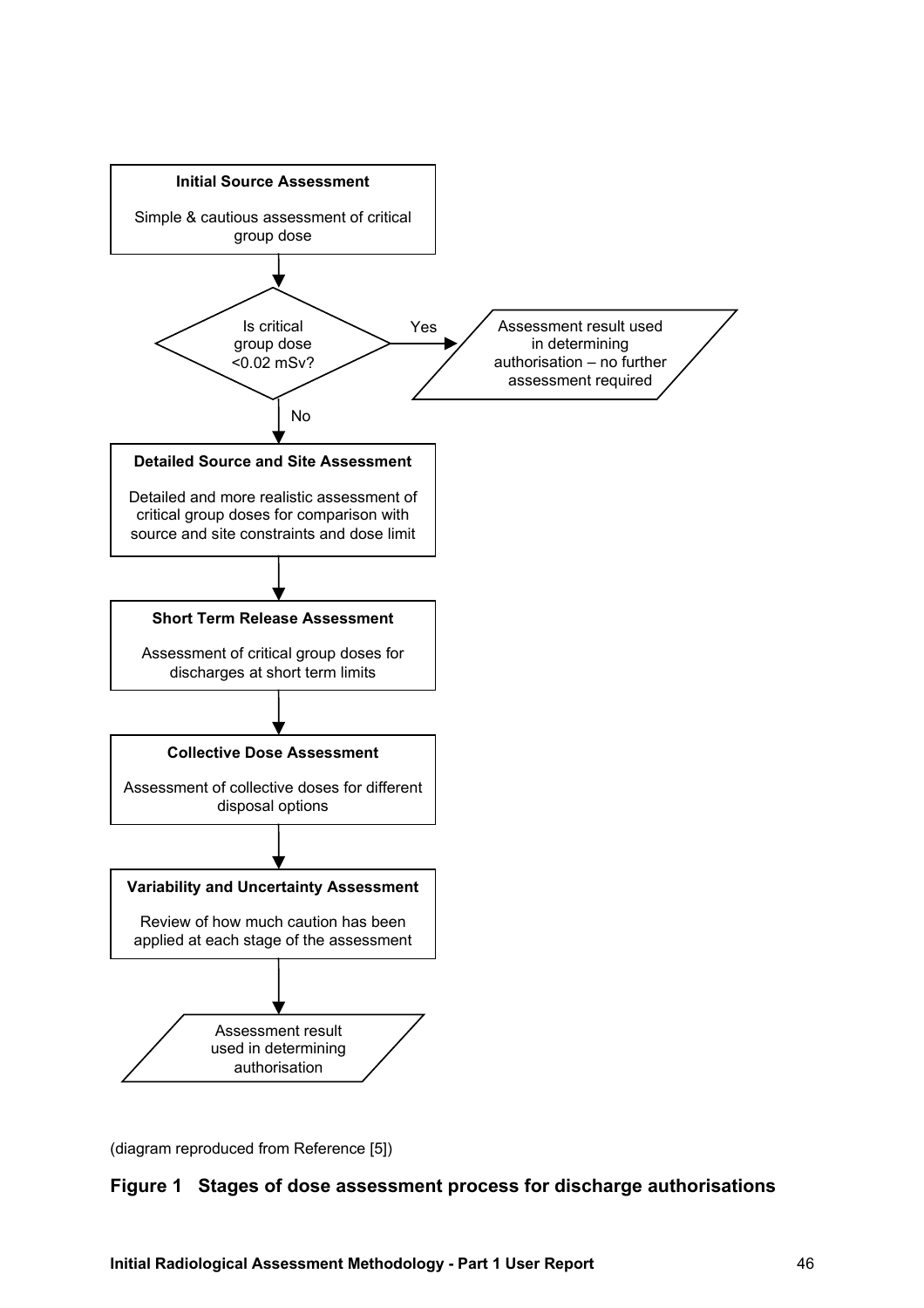

#### **Figure 2 Scaling factors for different release heights for releases to air**

The scaling factors for the inhalation and external dose pathways have been derived from the maximum ground-level concentration for each release height (at a distance no closer than 100 m to the release point) divided by the maximum ground-level concentration for a ground-level release at 100 m (7  $10^{-5}$  Bq/m<sup>3</sup> per Bq/s). Similarly, the scaling factors for the food dose pathway are derived from the maximum ground-level concentration for each release height (at a distance no closer than 500 m to the release point) divided by the maximum ground-level concentration for a ground-level release at 500 m (4  $10^{-6}$  Bq/m<sup>3</sup> per Bq/s).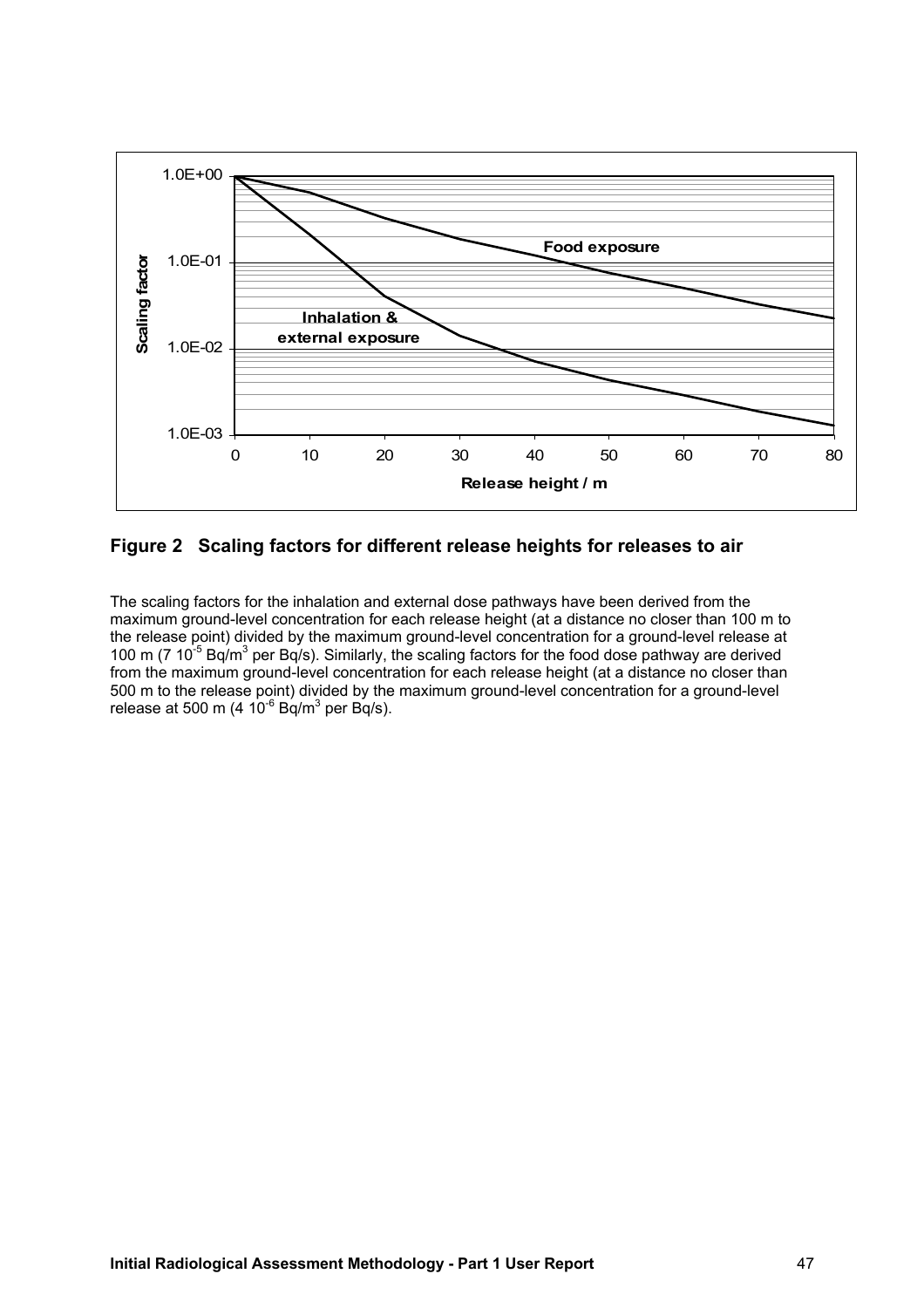# Appendix A How to use dose per unit release values

The following pro forma can be used to help guide Stage 1 and Stage 2 assessments.

## **Stage 1 – Initial assessment using default data**

#### **Releases to air**

| <b>Releases to air</b><br>Exposure group - Local resident family [1] |                            |                                                       |                             |  |  |
|----------------------------------------------------------------------|----------------------------|-------------------------------------------------------|-----------------------------|--|--|
| Radionuclide                                                         | <b>Discharge</b><br>(Bq/y) | <b>Total DPUR from</b><br>Table 2<br>(µSv/y per Bq/y) | <b>Dose</b><br>$(\mu Sv/y)$ |  |  |
|                                                                      | [A]                        | [B]                                                   | $[C] = [A] \times [B]$      |  |  |
|                                                                      |                            |                                                       |                             |  |  |
|                                                                      |                            |                                                       |                             |  |  |
|                                                                      |                            |                                                       |                             |  |  |
|                                                                      |                            |                                                       |                             |  |  |
|                                                                      |                            | Total dose (µSv/y)<br>Sum of [C]                      |                             |  |  |

#### **Releases to estuary/coastal water**

| Releases to estuary/coastal water<br>Exposure group - Fisherman family [2] |                                   |                                                              |                                                             |  |  |
|----------------------------------------------------------------------------|-----------------------------------|--------------------------------------------------------------|-------------------------------------------------------------|--|--|
| Radionuclide                                                               | <b>Discharge</b><br>(Bq/y)<br>[A] | <b>Total DPUR from</b><br>Table 3<br>(µSv/y per Bq/y)<br>[B] | Dose <sup>#</sup><br>$(\mu Sv/y)$<br>$[C] = [A] \times [B]$ |  |  |
|                                                                            |                                   |                                                              |                                                             |  |  |
|                                                                            |                                   |                                                              |                                                             |  |  |
|                                                                            |                                   |                                                              |                                                             |  |  |
|                                                                            |                                   |                                                              |                                                             |  |  |
|                                                                            |                                   | Total dose $(\mu Sv/y)$<br>Sum of [C]                        |                                                             |  |  |

# The dose should be multiplied by 3.3 for small estuaries, particularly on the east coast of Britain (see Section 3.2)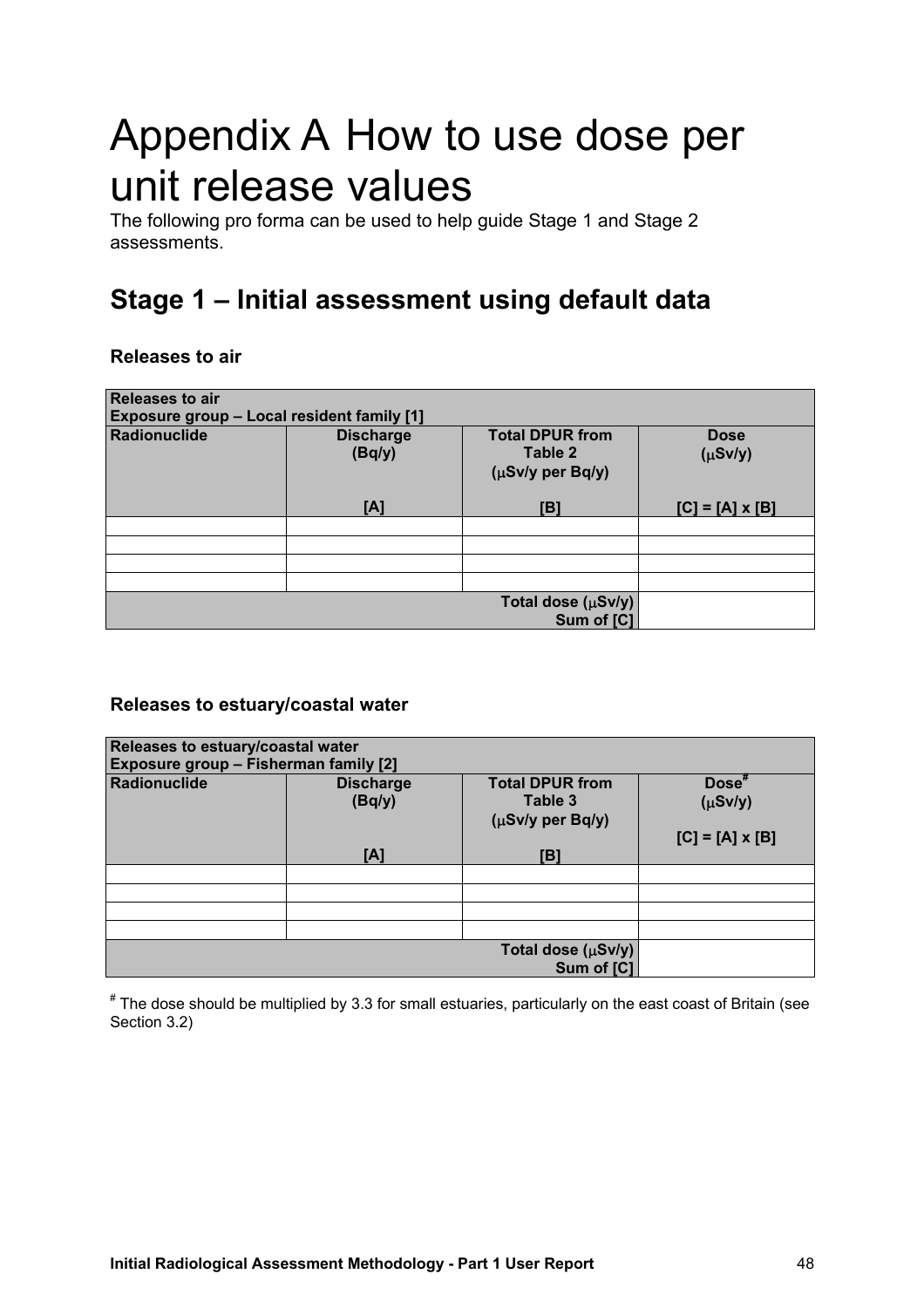#### **Releases to river**

| <b>Releases to river</b><br>Exposure group - Angler family [3] |                            |                                                       |                             |  |  |
|----------------------------------------------------------------|----------------------------|-------------------------------------------------------|-----------------------------|--|--|
| Radionuclide                                                   | <b>Discharge</b><br>(Bq/y) | <b>Total DPUR from</b><br>Table 5<br>(µSv/y per Bq/y) | <b>Dose</b><br>$(\mu Sv/y)$ |  |  |
|                                                                | [A]                        | [B]                                                   | $[C] = [A] \times [B]$      |  |  |
|                                                                |                            |                                                       |                             |  |  |
|                                                                |                            |                                                       |                             |  |  |
|                                                                |                            |                                                       |                             |  |  |
|                                                                |                            |                                                       |                             |  |  |
|                                                                |                            | Total dose (µSv/y)<br>Sum of [C]                      |                             |  |  |

| <b>Releases to river</b><br>Exposure group - Irrigated food consumer family [4] |                                                                                                                    |     |                        |  |  |
|---------------------------------------------------------------------------------|--------------------------------------------------------------------------------------------------------------------|-----|------------------------|--|--|
| Radionuclide                                                                    | <b>Total DPUR from</b><br><b>Discharge</b><br><b>Dose</b><br>Table 6<br>(Bq/y)<br>$(\mu Sv/y)$<br>(µSv/y per Bq/y) |     |                        |  |  |
|                                                                                 | [A]                                                                                                                | [B] | $[C] = [A] \times [B]$ |  |  |
|                                                                                 |                                                                                                                    |     |                        |  |  |
|                                                                                 |                                                                                                                    |     |                        |  |  |
|                                                                                 |                                                                                                                    |     |                        |  |  |
|                                                                                 |                                                                                                                    |     |                        |  |  |
| Total dose (µSv/y)<br>Sum of [C]                                                |                                                                                                                    |     |                        |  |  |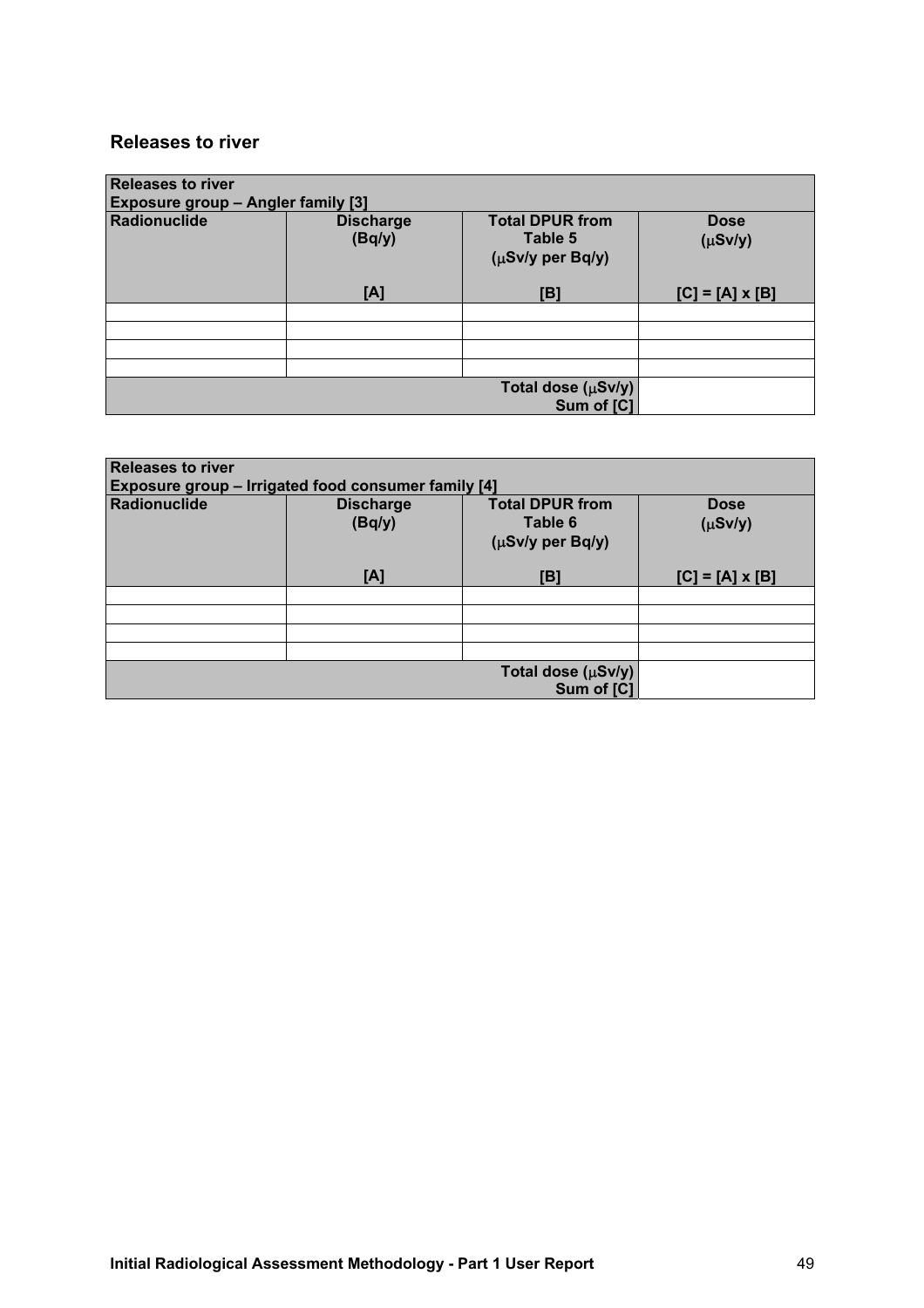#### **Releases to sewer**

| <b>Releases to sewer</b><br><b>Exposure group - Sewage treatment workers [5]</b> |                            |                                                       |                             |  |  |
|----------------------------------------------------------------------------------|----------------------------|-------------------------------------------------------|-----------------------------|--|--|
| Radionuclide                                                                     | <b>Discharge</b><br>(Bq/y) | <b>Total DPUR from</b><br>Table 7<br>(µSv/y per Bq/y) | <b>Dose</b><br>$(\mu Sv/y)$ |  |  |
|                                                                                  | [A]                        | [B]                                                   | $[C] = [A] \times [B]$      |  |  |
|                                                                                  |                            |                                                       |                             |  |  |
|                                                                                  |                            |                                                       |                             |  |  |
|                                                                                  |                            |                                                       |                             |  |  |
|                                                                                  |                            |                                                       |                             |  |  |
|                                                                                  |                            | Total dose (µSv/y)<br>Sum of [C]                      |                             |  |  |

| <b>Releases to sewer</b><br>Exposure group - Farming family on sludge conditioned land [6] |                                                                                                                    |                                  |                        |  |  |  |
|--------------------------------------------------------------------------------------------|--------------------------------------------------------------------------------------------------------------------|----------------------------------|------------------------|--|--|--|
| <b>Radionuclide</b>                                                                        | <b>Total DPUR from</b><br><b>Discharge</b><br><b>Dose</b><br>Table 8<br>(Bq/y)<br>$(\mu Sv/y)$<br>(µSv/y per Bq/y) |                                  |                        |  |  |  |
|                                                                                            | [A]                                                                                                                | [B]                              | $[C] = [A] \times [B]$ |  |  |  |
|                                                                                            |                                                                                                                    |                                  |                        |  |  |  |
|                                                                                            |                                                                                                                    |                                  |                        |  |  |  |
|                                                                                            |                                                                                                                    |                                  |                        |  |  |  |
|                                                                                            |                                                                                                                    |                                  |                        |  |  |  |
|                                                                                            |                                                                                                                    | Total dose (µSv/y)<br>Sum of [C] |                        |  |  |  |

| <b>Releases to sewer</b><br>Exposure group - Children playing in brook [7] |                            |                                                       |                             |  |  |
|----------------------------------------------------------------------------|----------------------------|-------------------------------------------------------|-----------------------------|--|--|
| Radionuclide                                                               | <b>Discharge</b><br>(Bq/y) | <b>Total DPUR from</b><br>Table 9<br>(µSv/y per Bq/y) | <b>Dose</b><br>$(\mu Sv/y)$ |  |  |
|                                                                            | [A]                        | [B]                                                   | $[C] = [A] \times [B]$      |  |  |
|                                                                            |                            |                                                       |                             |  |  |
|                                                                            |                            |                                                       |                             |  |  |
|                                                                            |                            |                                                       |                             |  |  |
|                                                                            |                            |                                                       |                             |  |  |
|                                                                            |                            | Total dose $(\mu Sv/y)$<br>Sum of [C]                 |                             |  |  |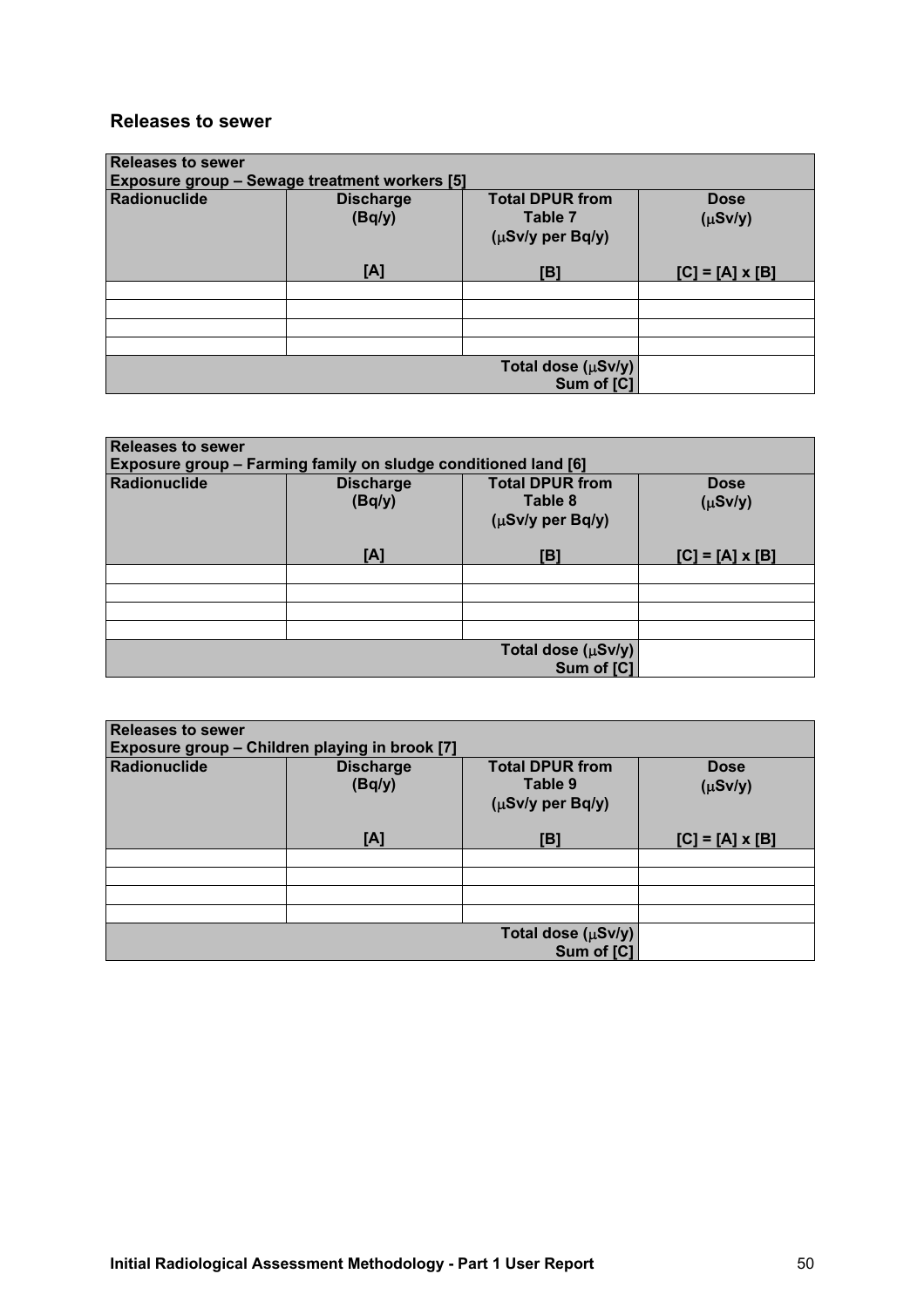| <b>Releases to sewer</b><br>Exposure group - Fisherman family [8] |                  |                   |                                  |                             |  |
|-------------------------------------------------------------------|------------------|-------------------|----------------------------------|-----------------------------|--|
| <b>Radionuclide</b>                                               | Discharge (Bq/y) | <b>Total DPUR</b> | <b>STW discharge</b>             | $Dose^*$                    |  |
|                                                                   |                  | from Table 3      | factor from<br>Table 10          | $(\mu Sv/y)$                |  |
|                                                                   | [A]              | (µSv/y per Bq/y)  |                                  | $[D] =$                     |  |
|                                                                   |                  | [B]               | [C]                              | $[A] \times [B] \times [C]$ |  |
|                                                                   |                  |                   |                                  |                             |  |
|                                                                   |                  |                   |                                  |                             |  |
|                                                                   |                  |                   |                                  |                             |  |
|                                                                   |                  |                   |                                  |                             |  |
|                                                                   |                  |                   |                                  |                             |  |
|                                                                   |                  |                   | Total dose (µSv/y)<br>Sum of [D] |                             |  |

# The dose should be multiplied by 3.3 for small estuaries, particularly on the east coast of Britain (see Section 3.2)

| <b>Releases to sewer</b><br>Exposure group - Angler family [9] |                  |                                   |                                     |                             |  |  |
|----------------------------------------------------------------|------------------|-----------------------------------|-------------------------------------|-----------------------------|--|--|
| <b>Radionuclide</b>                                            | Discharge (Bq/y) | <b>Total DPUR</b><br>from Table 5 | <b>STW discharge</b><br>factor from | <b>Dose</b>                 |  |  |
|                                                                |                  | $(\mu Sv/y$ per Bq/y)             | Table 10                            | $(\mu Sv/y)$                |  |  |
|                                                                | [A]              |                                   |                                     | $[D] =$                     |  |  |
|                                                                |                  | [B]                               | [C]                                 | $[A] \times [B] \times [C]$ |  |  |
|                                                                |                  |                                   |                                     |                             |  |  |
|                                                                |                  |                                   |                                     |                             |  |  |
|                                                                |                  |                                   |                                     |                             |  |  |
|                                                                |                  |                                   |                                     |                             |  |  |
|                                                                |                  |                                   |                                     |                             |  |  |
|                                                                |                  |                                   | Total dose (µSv/y)<br>Sum of [D]    |                             |  |  |

| <b>Releases to sewer</b>                             |                  |                                                            |                                                 |                             |  |
|------------------------------------------------------|------------------|------------------------------------------------------------|-------------------------------------------------|-----------------------------|--|
| Exposure group - Irrigated food consumer family [10] |                  |                                                            |                                                 |                             |  |
| <b>Radionuclide</b>                                  | Discharge (Bq/y) | <b>Total DPUR</b><br>from Table 6<br>$(\mu Sv/y$ per Bq/y) | <b>STW discharge</b><br>factor from<br>Table 10 | <b>Dose</b><br>$(\mu Sv/y)$ |  |
|                                                      | [A]              |                                                            |                                                 | $[D] =$                     |  |
|                                                      |                  | [B]                                                        | [C]                                             | $[A] \times [B] \times [C]$ |  |
|                                                      |                  |                                                            |                                                 |                             |  |
|                                                      |                  |                                                            |                                                 |                             |  |
|                                                      |                  |                                                            |                                                 |                             |  |
|                                                      |                  |                                                            |                                                 |                             |  |
|                                                      |                  |                                                            |                                                 |                             |  |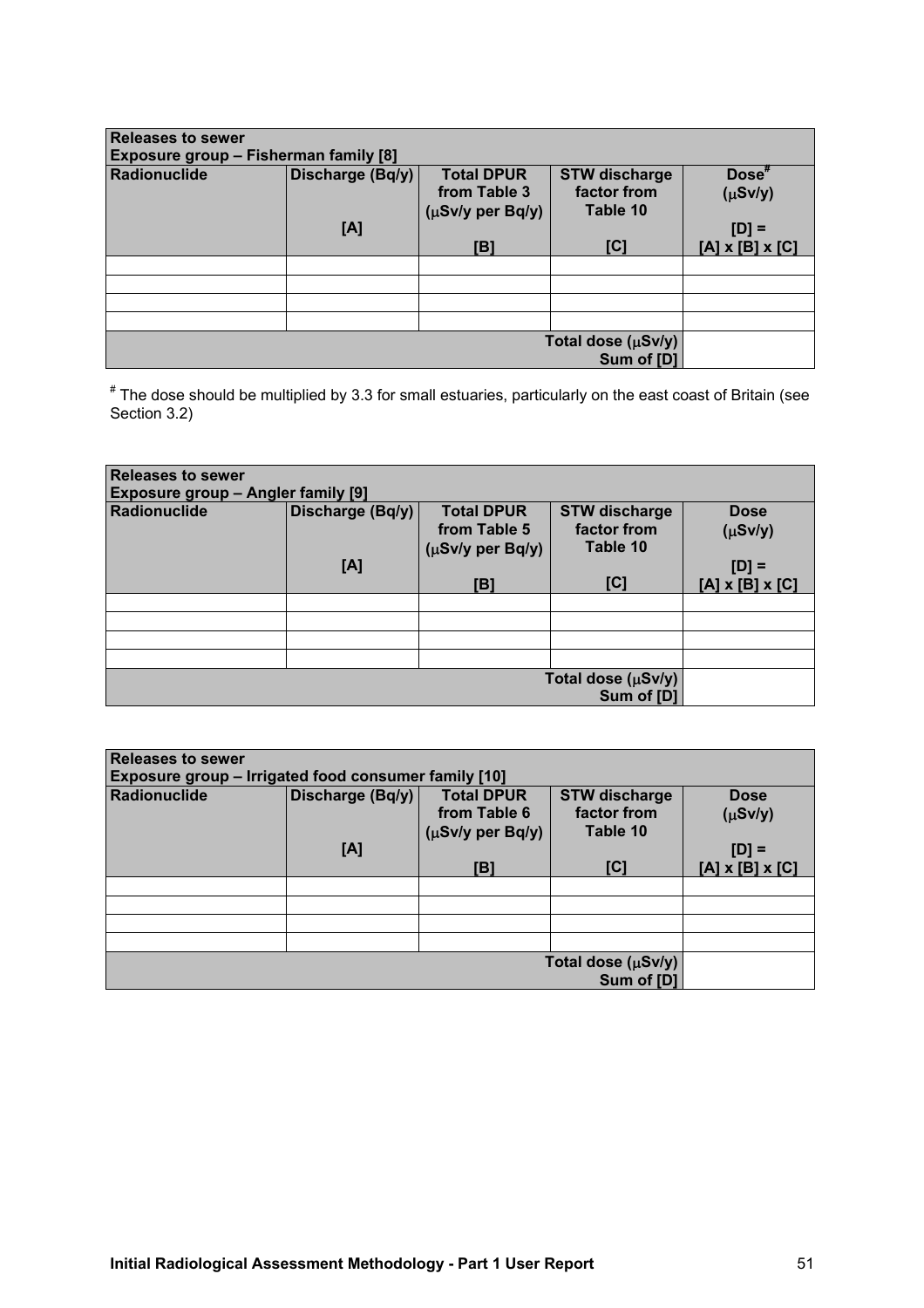|  |  | Stage 1 - Summary total dose |  |  |
|--|--|------------------------------|--|--|
|--|--|------------------------------|--|--|

| <b>Release route</b>          | <b>Exposure group</b>                            | <b>Total dose</b><br>$(\mu Sv/y)$                                     | <b>Worst total dose</b><br>$(\mu Sv/y)$ |  |
|-------------------------------|--------------------------------------------------|-----------------------------------------------------------------------|-----------------------------------------|--|
| Air                           | Local resident family [1]                        |                                                                       | $[1]$                                   |  |
| Estuary/coastal<br>water      | Fisherman family [2]                             |                                                                       | $[2]$                                   |  |
| River                         | Angler family [3]                                |                                                                       | $[12] =$<br>Maximum                     |  |
|                               | Irrigated food consumer family<br>[4]            |                                                                       | of [3] or [4]                           |  |
| Sewer                         | Sewage treatment workers [5]                     |                                                                       |                                         |  |
|                               | Farming family on sludge<br>conditioned land [6] |                                                                       |                                         |  |
|                               | Children playing in brook [7]                    |                                                                       | $[13] =$<br>Maximum                     |  |
|                               | Fisherman family [8]                             |                                                                       | of [5], [6],<br>[7], [8], [9]           |  |
|                               | Angler family [9]                                |                                                                       | or [10]                                 |  |
|                               | Irrigated food consumer family<br>[10]           |                                                                       |                                         |  |
| Direct radiation <sup>#</sup> | Local resident family [11]                       |                                                                       | $[11]$                                  |  |
|                               |                                                  | Total critical group dose (µSv/y)<br>$[1] + [2] + [11] + [12] + [13]$ |                                         |  |

# Where significant off-site dose rates have been measured from sources on-site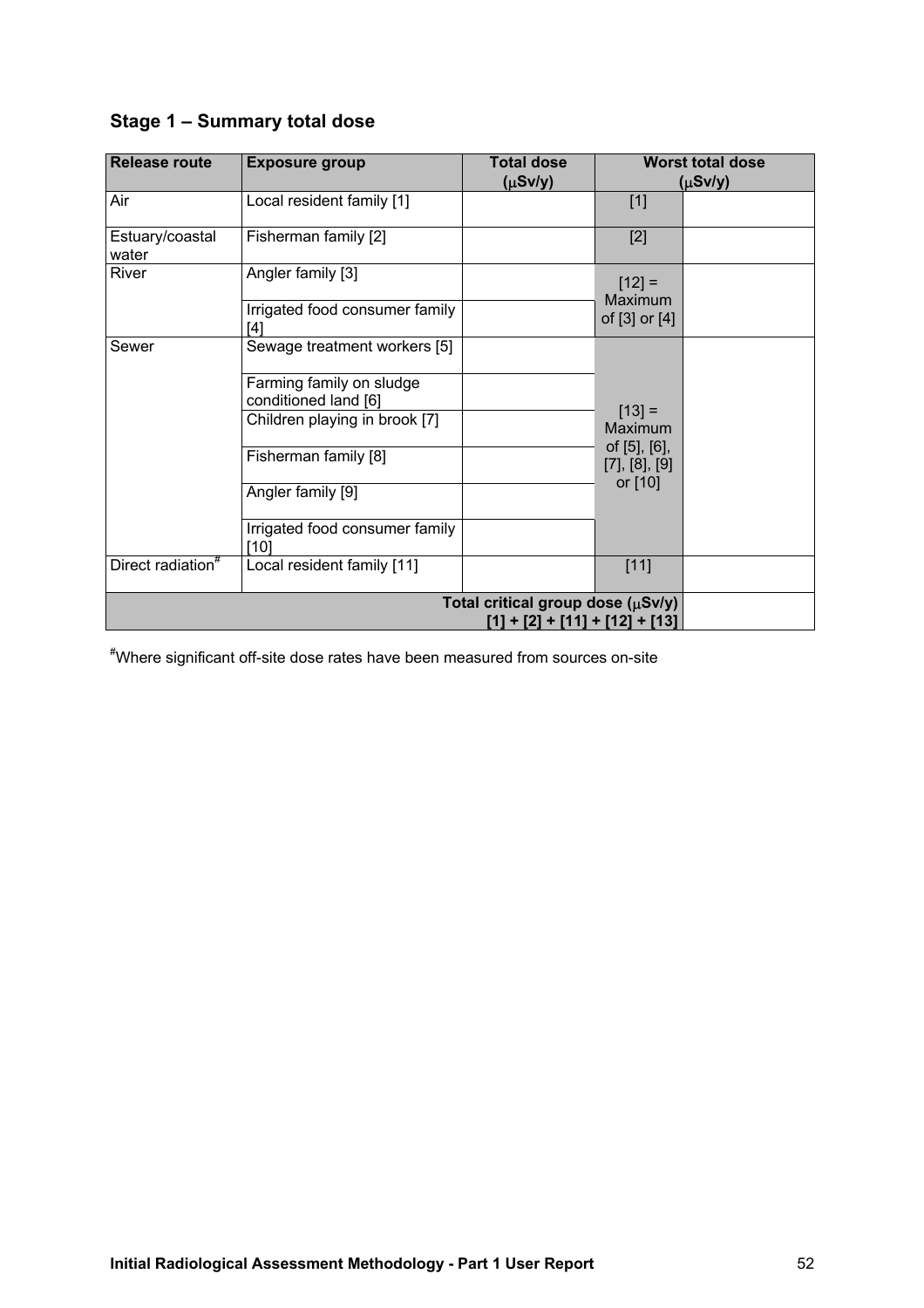## **Stage 2 – Initial assessment using refined data**

#### **Releases to air**

| <b>Releases to air</b>  |                                            |                                     | Food dose scaling factor from    |                      |                               |
|-------------------------|--------------------------------------------|-------------------------------------|----------------------------------|----------------------|-------------------------------|
|                         | Exposure group - Local resident family [1] |                                     | Figure 2 [E]                     |                      |                               |
|                         |                                            | <b>Inhalation and external dose</b> |                                  |                      |                               |
|                         |                                            |                                     |                                  |                      |                               |
|                         |                                            |                                     | scaling factor from Figure 2 [F] |                      |                               |
| <b>Radionuclide</b>     | <b>Discharge</b>                           | <b>Food DPUR</b>                    | <b>External DPUR</b>             | <b>Inhalation</b>    | Dose (µSv/y)                  |
|                         | (Bq/y)                                     | from Table 2                        | from Table 2                     | <b>DPUR from</b>     |                               |
|                         |                                            | (µSv/y per                          | $(\mu Sv/y)$ per                 | Table 2 $(\mu Sv/y)$ | $[G] =$                       |
|                         |                                            | Bq/y                                | Bq/y                             | per Bq/y)            | $[A] \times [B] \times [E] +$ |
|                         | [A]                                        |                                     |                                  |                      | $[A] \times [C] \times [F] +$ |
|                         |                                            |                                     |                                  |                      |                               |
|                         |                                            | [B]                                 | [C]                              | וסז                  | $[A] \times [D] \times [F]$   |
|                         |                                            |                                     |                                  |                      |                               |
|                         |                                            |                                     |                                  |                      |                               |
|                         |                                            |                                     |                                  |                      |                               |
|                         |                                            |                                     |                                  |                      |                               |
| Total dose $(\mu Sv/y)$ |                                            |                                     |                                  |                      |                               |
|                         |                                            |                                     |                                  | Sum of [G]           |                               |

#### **Releases to estuary/coastal water**

| Releases to estuary/coastal water<br>Exposure group - Fisherman family [2] |                            | Exchange rate $(m^3/s)$<br>$[C]$ (see Table 4) <sup>#</sup> |                                        |
|----------------------------------------------------------------------------|----------------------------|-------------------------------------------------------------|----------------------------------------|
| <b>Radionuclide</b>                                                        | <b>Discharge</b><br>(Bq/y) | <b>Total DPUR from</b><br>Table 3<br>(µSv/y per Bq/y)       | <b>Dose</b><br>$(\mu Sv/y)$<br>$[D] =$ |
| [A]                                                                        |                            | [B]                                                         | $[A] \times [B] \times 100 / [C]$      |
|                                                                            |                            |                                                             |                                        |
|                                                                            |                            |                                                             |                                        |
|                                                                            |                            |                                                             |                                        |
|                                                                            |                            |                                                             |                                        |
|                                                                            |                            | Total dose (µSv/y)<br>Sum of [D]                            |                                        |

# For small estuaries, particularly on the east coast of Britain, the exchange rate should be set to 30  $m^3$ /s (see Section 3.2)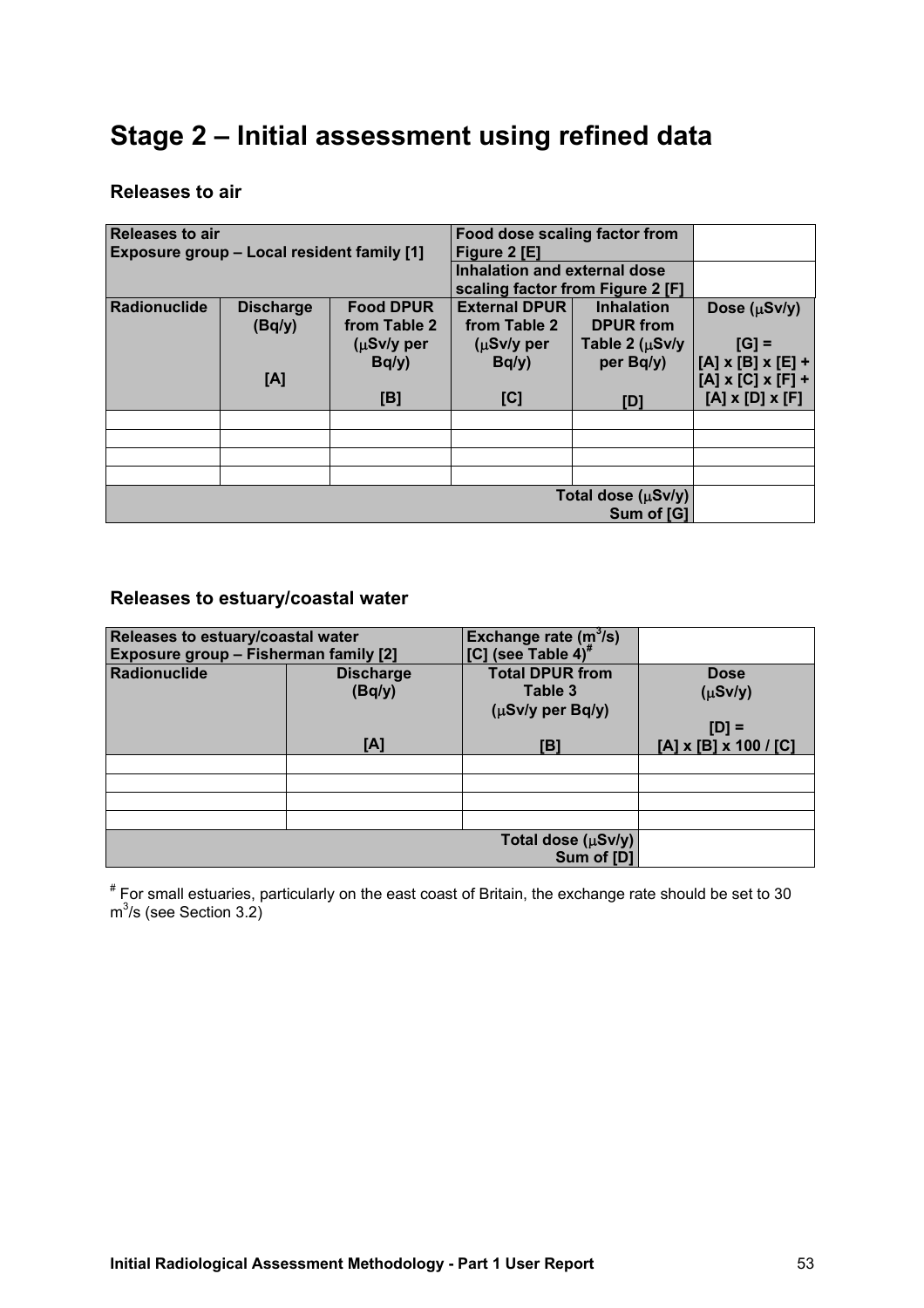#### **Releases to river**

| <b>Releases to river</b><br>Exposure group - Angler family [3] |     | River flow rate $(m^3/s)$<br>'C٦                           |                                       |  |
|----------------------------------------------------------------|-----|------------------------------------------------------------|---------------------------------------|--|
| Radionuclide<br>Discharge (Bq/y)                               |     | <b>Total DPUR from</b><br>Table 5 ( $\mu$ Sv/y per<br>Bq/y | Dose (µSv/y)                          |  |
|                                                                | [A] | [B]                                                        | $[D] = [A] \times [B] \times 1 / [C]$ |  |
|                                                                |     |                                                            |                                       |  |
|                                                                |     |                                                            |                                       |  |
|                                                                |     |                                                            |                                       |  |
|                                                                |     |                                                            |                                       |  |
|                                                                |     | Total dose $(\mu Sv/y)$<br>Sum of [D]                      |                                       |  |

| <b>Releases to river</b><br>Exposure group - Irrigated food consumer<br>family [4] |                  | River flow rate $(m^3/s)$<br>[C]                          |                                       |
|------------------------------------------------------------------------------------|------------------|-----------------------------------------------------------|---------------------------------------|
| <b>Radionuclide</b>                                                                | Discharge (Bq/y) | <b>Total DPUR from</b><br>Table 6 $(\mu Sv/y$ per<br>Bq/y | Dose $(\mu Sv/y)$                     |
|                                                                                    | [A]              | [B]                                                       | $[D] = [A] \times [B] \times 1 / [C]$ |
|                                                                                    |                  |                                                           |                                       |
|                                                                                    |                  |                                                           |                                       |
|                                                                                    |                  |                                                           |                                       |
|                                                                                    |                  |                                                           |                                       |
|                                                                                    |                  | Total dose (µSv/y)<br>Sum of [D]                          |                                       |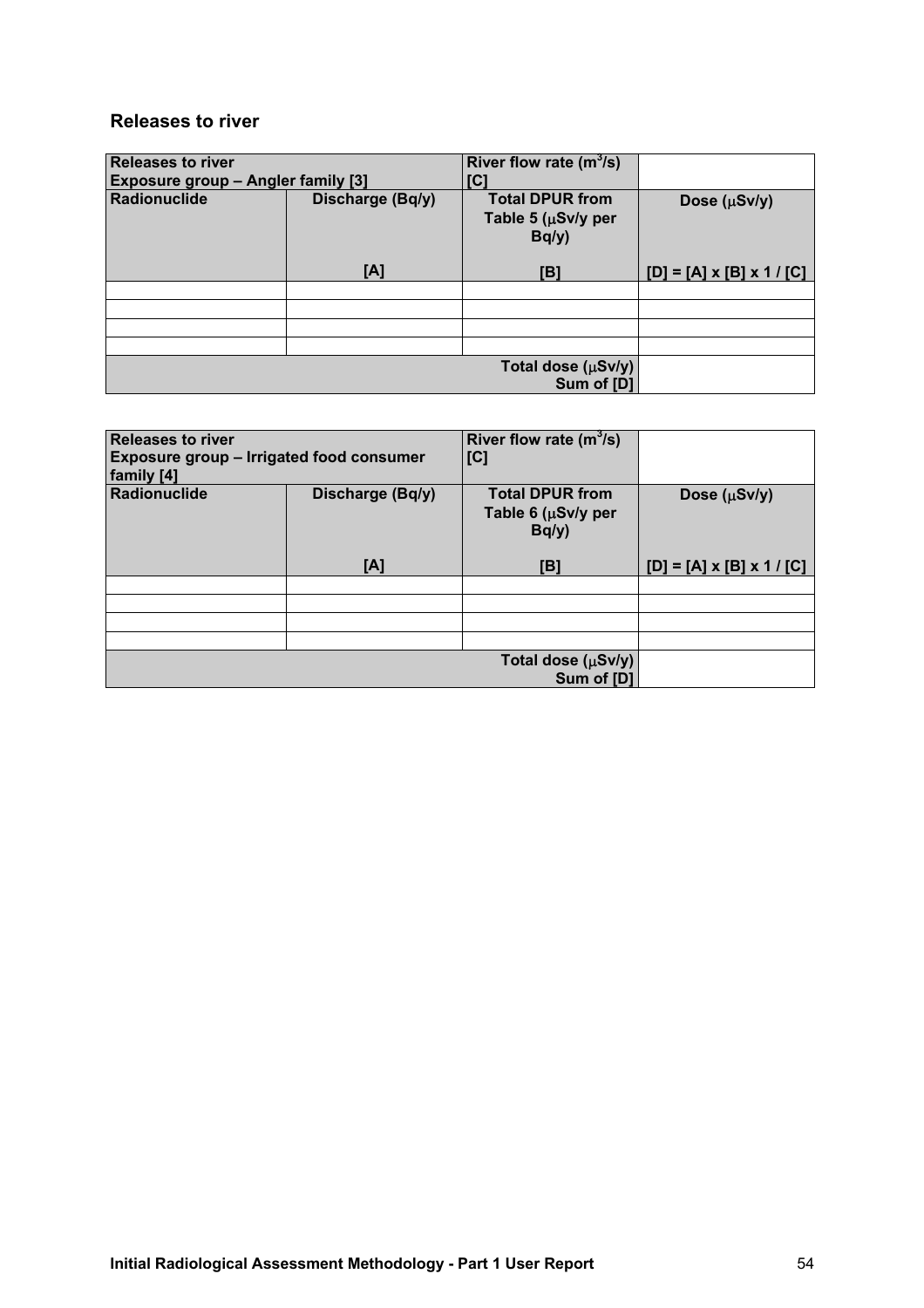#### **Releases to sewer**

| <b>Releases to sewer</b><br><b>Exposure group - Sewage treatment workers</b><br>[5] |                  | Raw sewage flow rate<br>$(m^3$ /day) [C]             |                                  |
|-------------------------------------------------------------------------------------|------------------|------------------------------------------------------|----------------------------------|
| <b>Radionuclide</b>                                                                 | Discharge (Bq/y) | <b>Total DPUR from</b><br>Table 7 (µSv/y per<br>Bq/y | Dose $(\mu Sv/y)$                |
|                                                                                     |                  |                                                      | $[D] =$                          |
|                                                                                     | [A]              | [B]                                                  | $[A] \times [B] \times 60 / [C]$ |
|                                                                                     |                  |                                                      |                                  |
|                                                                                     |                  |                                                      |                                  |
|                                                                                     |                  |                                                      |                                  |
|                                                                                     |                  |                                                      |                                  |
|                                                                                     |                  | Total dose (µSv/y)<br>Sum of [D]                     |                                  |

| <b>Releases to sewer</b><br>Exposure group - Farming family on sludge<br>conditioned land [6] |                  | Raw sewage flow rate<br>$(m^3$ /day) [C]                   |                                             |
|-----------------------------------------------------------------------------------------------|------------------|------------------------------------------------------------|---------------------------------------------|
| Radionuclide                                                                                  | Discharge (Bq/y) | <b>Total DPUR from</b><br>Table 8 ( $\mu$ Sv/y per<br>Bq/y | Dose $(\mu Sv/y)$                           |
|                                                                                               | [A]              | [B]                                                        | $[D] =$<br>$[A] \times [B] \times 60 / [C]$ |
|                                                                                               |                  |                                                            |                                             |
|                                                                                               |                  |                                                            |                                             |
|                                                                                               |                  |                                                            |                                             |
|                                                                                               |                  |                                                            |                                             |
|                                                                                               |                  | Total dose $(\mu Sv/y)$<br>Sum of [D]                      |                                             |

| <b>Releases to sewer</b>                           |                  | Brook flow rate $(m^3/s)$ |                                   |
|----------------------------------------------------|------------------|---------------------------|-----------------------------------|
| Exposure group - Children playing in brook [7] [C] |                  |                           |                                   |
| <b>Radionuclide</b>                                | Discharge (Bq/y) | <b>Total DPUR from</b>    | Dose (µSv/y)                      |
|                                                    |                  | Table 9 $(\mu Sv/y$ per   |                                   |
|                                                    |                  | Bq/y                      |                                   |
|                                                    |                  |                           | $[D] =$                           |
|                                                    | [A]              | [B]                       | $[A] \times [B] \times 0.1 / [C]$ |
|                                                    |                  |                           |                                   |
|                                                    |                  |                           |                                   |
|                                                    |                  |                           |                                   |
|                                                    |                  |                           |                                   |
|                                                    |                  | Total dose (µSv/y)        |                                   |
|                                                    |                  | Sum of [D]                |                                   |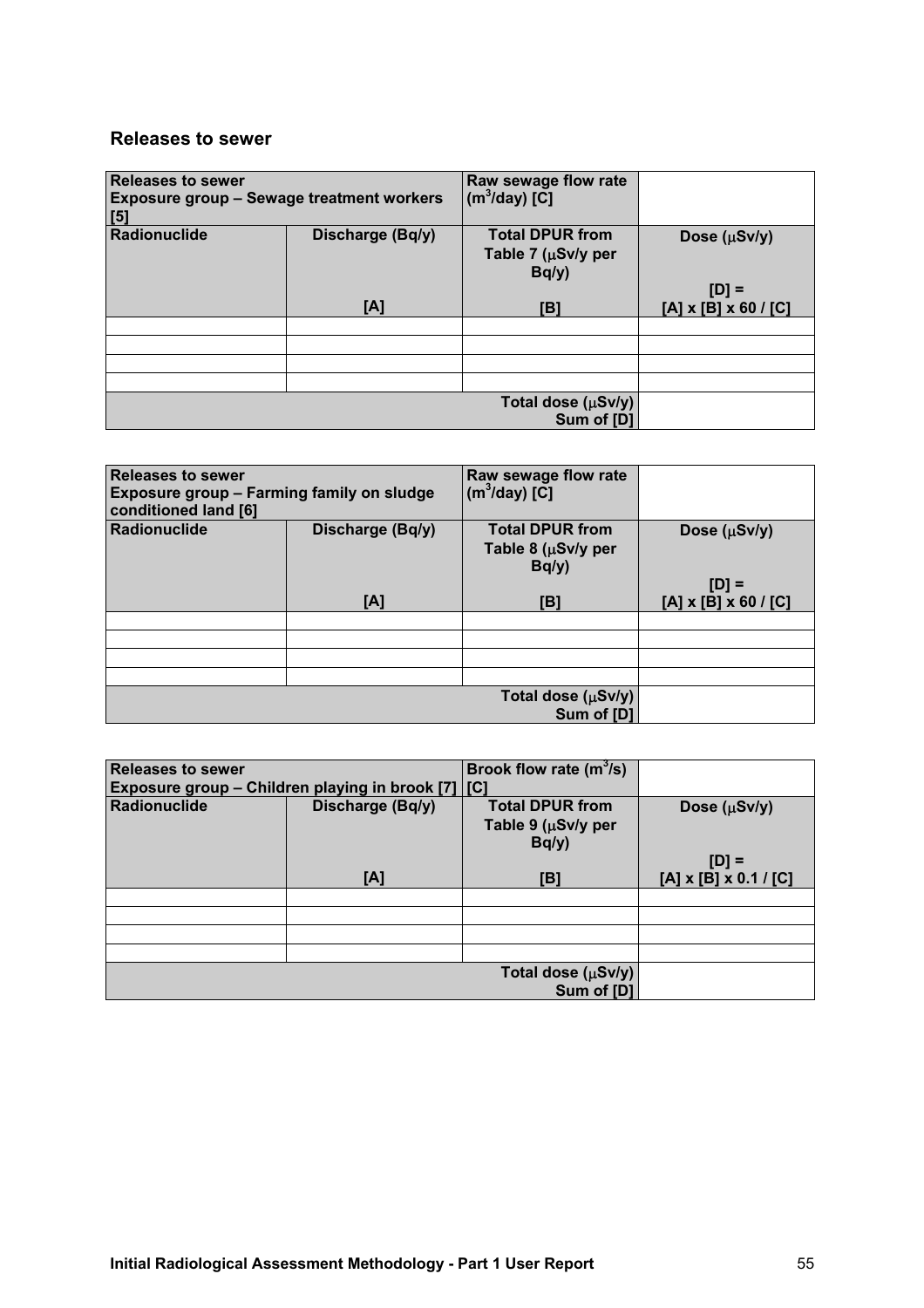| <b>Releases to sewer</b><br>Exposure group - Fisherman family [8] |                         |                                                                   | <b>Exchange rate</b><br>$(m^3/s)$ [D] (see<br>Table 10) <sup>#</sup> |                                                                                 |
|-------------------------------------------------------------------|-------------------------|-------------------------------------------------------------------|----------------------------------------------------------------------|---------------------------------------------------------------------------------|
| <b>Radionuclide</b>                                               | Discharge (Bq/y)<br>[A] | <b>Total DPUR</b><br>from Table 3<br>$(\mu Sv/y$ per Bq/y)<br>[B] | <b>STW discharge</b><br>factor from<br>Table 10<br>[C]               | Dose $(\mu Sv/y)$<br>$[E] =$<br>$[A] \times [B] \times [C] \times$<br>100 / [D] |
|                                                                   |                         |                                                                   |                                                                      |                                                                                 |
|                                                                   |                         |                                                                   |                                                                      |                                                                                 |
|                                                                   |                         |                                                                   |                                                                      |                                                                                 |
|                                                                   |                         |                                                                   |                                                                      |                                                                                 |
|                                                                   |                         |                                                                   |                                                                      |                                                                                 |

# For small estuaries, particularly on the east coast of Britain, the exchange rate should be set to 30  $m^3$ /s (see Section 3.2)

| <b>Releases to sewer</b><br>Exposure group - Angler family [9] |                  | <b>River flow rate</b><br>(m $^3$ /s) [D] |                                     |                                                |
|----------------------------------------------------------------|------------------|-------------------------------------------|-------------------------------------|------------------------------------------------|
| Radionuclide                                                   | Discharge (Bq/y) | <b>Total DPUR</b><br>from Table 5         | <b>STW discharge</b><br>factor from | Dose (µSv/y)                                   |
|                                                                |                  | $(\mu Sv/y$ per Bq/y)                     | Table 10                            | $[E] =$                                        |
|                                                                | [A]              | [B]                                       | [C]                                 | $[A] \times [B] \times [C] \times$<br>$1/$ [D] |
|                                                                |                  |                                           |                                     |                                                |
|                                                                |                  |                                           |                                     |                                                |
|                                                                |                  |                                           |                                     |                                                |
|                                                                |                  |                                           |                                     |                                                |
|                                                                |                  |                                           |                                     |                                                |

| <b>Releases to sewer</b>                             |                  | <b>River flow rate</b>            |                                     |                                    |
|------------------------------------------------------|------------------|-----------------------------------|-------------------------------------|------------------------------------|
| Exposure group – Irrigated food consumer family [10] |                  | (m $^3$ /s) [D]                   |                                     |                                    |
| Radionuclide                                         | Discharge (Bq/y) | <b>Total DPUR</b><br>from Table 6 | <b>STW discharge</b><br>factor from | Dose $(\mu Sv/y)$                  |
|                                                      |                  | $(\mu Sv/y$ per Bq/y)             | Table 10                            | [E] =                              |
|                                                      | [A]              |                                   |                                     | $[A] \times [B] \times [C] \times$ |
|                                                      |                  | [B]                               | [C]                                 | $1/$ [D]                           |
|                                                      |                  |                                   |                                     |                                    |
|                                                      |                  |                                   |                                     |                                    |
|                                                      |                  |                                   |                                     |                                    |
|                                                      |                  |                                   |                                     |                                    |
|                                                      |                  |                                   |                                     |                                    |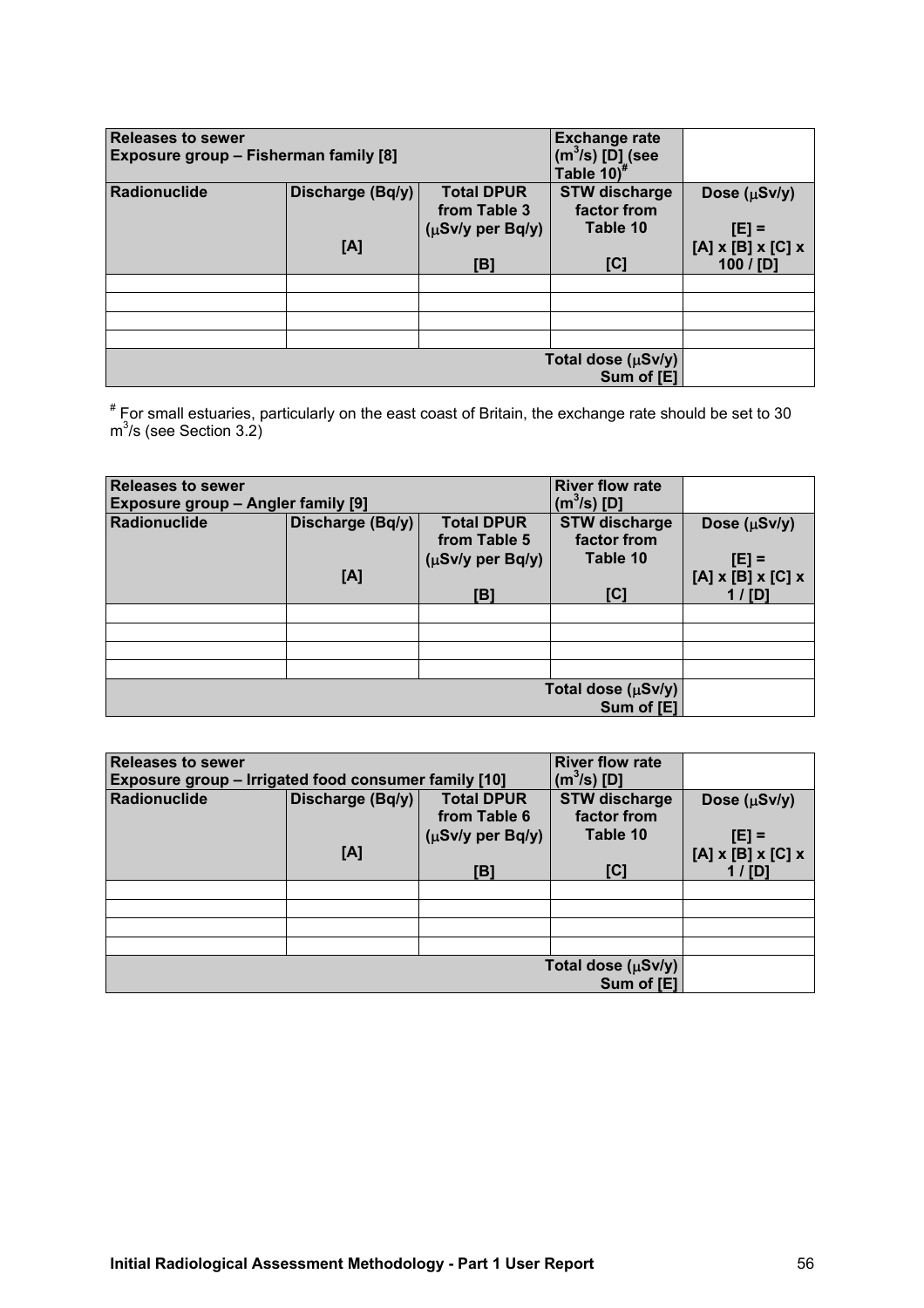#### **Stage 2 - Summary total dose**

| <b>Release route</b>          | <b>Exposure group</b>                            | <b>Total dose</b><br>$(\mu Sv/y)$                                   |                                       | <b>Worst total dose</b><br>$(\mu Sv/y)$ |
|-------------------------------|--------------------------------------------------|---------------------------------------------------------------------|---------------------------------------|-----------------------------------------|
| Air                           | Local resident family [1]                        |                                                                     | $[1]$                                 |                                         |
| Estuary/coastal<br>water      | Fisherman family [2]                             |                                                                     | $[2]$                                 |                                         |
| River                         | Angler family [3]                                |                                                                     | $[12] =$<br>Maximum                   |                                         |
|                               | Irrigated food consumer family<br>[4]            |                                                                     | of [3] or [4]                         |                                         |
| Sewer                         | Sewage treatment workers [5]                     |                                                                     |                                       |                                         |
|                               | Farming family on sludge<br>conditioned land [6] |                                                                     |                                       |                                         |
|                               | Children playing in brook [7]                    |                                                                     | $[13] =$<br>Maximum                   |                                         |
|                               | Fisherman family [8]                             |                                                                     | of [5], [6],<br>$[7]$ , $[8]$ , $[9]$ |                                         |
|                               | Angler family [9]                                |                                                                     | or [10]                               |                                         |
|                               | Irrigated food consumer family<br>[10]           |                                                                     |                                       |                                         |
| Direct radiation <sup>#</sup> | Local resident family [11]                       |                                                                     | $[11]$                                |                                         |
|                               |                                                  | Total critical group dose (µSv/y)<br>[1] + [2] + [11] + [12] + [13] |                                       |                                         |

# Where significant off-site dose rates have been measured from sources on-site

Note – It may be possible to demonstrate that the doses from some groups should not be combined (see guidance on Stage 2 in Section 4.2)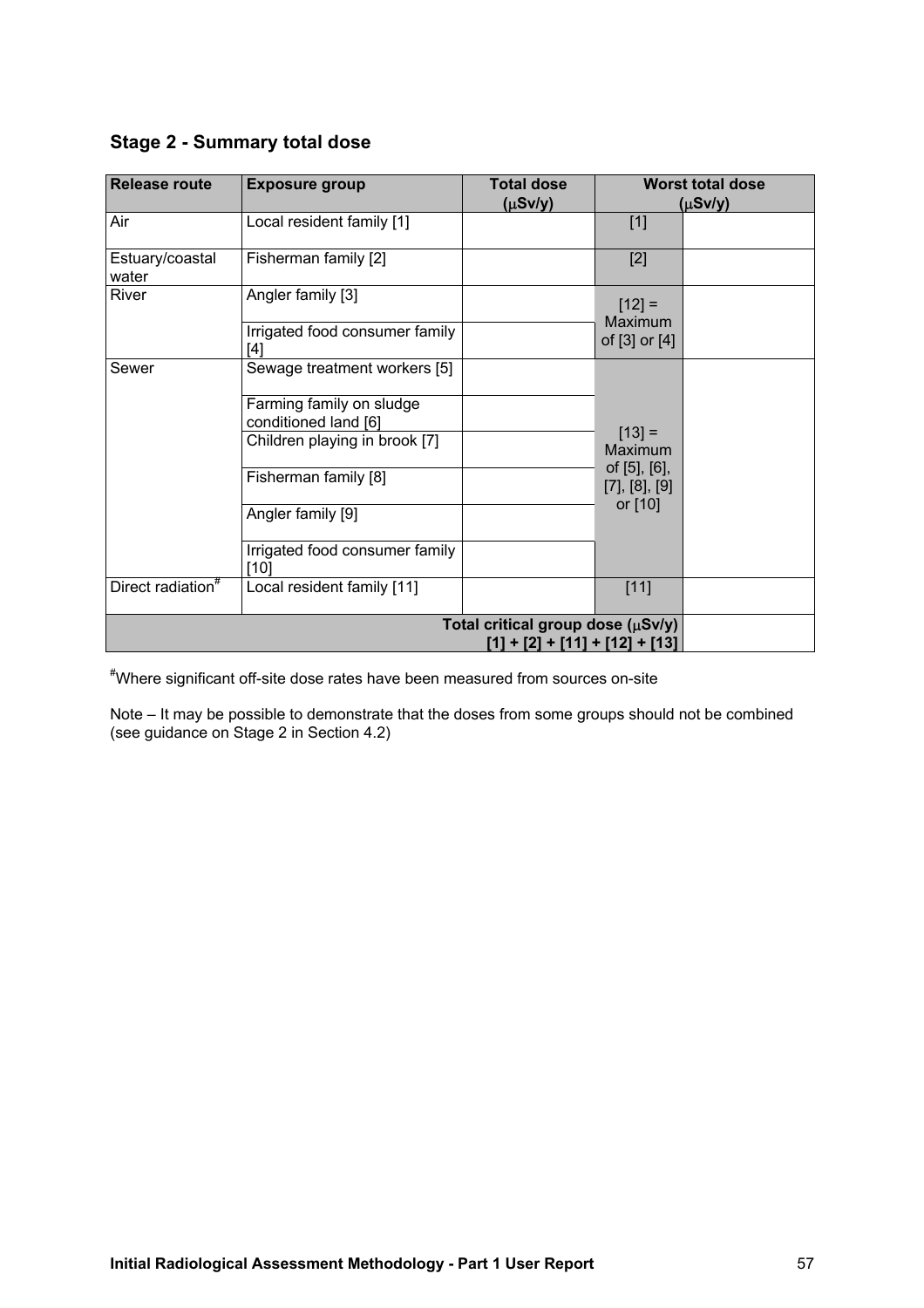# Appendix B Worked examples

## **Example 1: A hospital in the Thames Valley**

A hospital in the Thames Valley has an incinerator permitted to discharge 420 MBq/month (5.04 GBq/y) of carbon-14 to air and an authorisation permitting the discharge of 120 GBq/month (1.44 TBq/y) of iodine-131 to sewer.

#### **Stage 1 – Initial radiological assessment using default data**

The initial radiological assessment results using default data are as follows:

#### **Releases to air**

| Releases to air<br><b>Exposure group - Local resident family [1]</b> |                            |                                                            |                             |  |  |  |
|----------------------------------------------------------------------|----------------------------|------------------------------------------------------------|-----------------------------|--|--|--|
| Radionuclide                                                         | <b>Discharge</b><br>(Bq/y) | <b>Total DPUR from</b><br>Table 2<br>$(\mu Sv/y$ per Bq/y) | <b>Dose</b><br>$(\mu Sv/y)$ |  |  |  |
|                                                                      | [A]                        | [B]                                                        | $[C] = [A] \times [B]$      |  |  |  |
| $C-14$                                                               | $5.04E + 09$               | 6.8E-11                                                    | $3.4E-01$                   |  |  |  |
|                                                                      |                            | Total dose (µSv/y)<br>Sum of [C]                           | $3.4E-01$                   |  |  |  |

#### **Releases to sewer**

| <b>Releases to sewer</b><br><b>Exposure group - Sewage treatment workers [5]</b> |                            |                                                                         |                             |  |  |  |
|----------------------------------------------------------------------------------|----------------------------|-------------------------------------------------------------------------|-----------------------------|--|--|--|
| Radionuclide                                                                     | <b>Discharge</b><br>(Bq/y) | <b>Total DPUR from</b><br>Table 7<br>$(\mu S \nu / y \rho e r B q / y)$ | <b>Dose</b><br>$(\mu Sv/y)$ |  |  |  |
|                                                                                  | [A]                        | [B]                                                                     | $[C] = [A] \times [B]$      |  |  |  |
| $I - 131$                                                                        | $1.44E+12$                 | 1.5E-08                                                                 | $2.2E + 04$                 |  |  |  |
|                                                                                  |                            | Total dose (µSv/y)<br>Sum of [C]                                        | $2.2E + 04$                 |  |  |  |

| Releases to sewer<br><b>Exposure group - Farming family on sludge conditioned land [6]</b> |                                                                                                                         |         |                        |  |  |  |
|--------------------------------------------------------------------------------------------|-------------------------------------------------------------------------------------------------------------------------|---------|------------------------|--|--|--|
| Radionuclide                                                                               | <b>Total DPUR from</b><br><b>Discharge</b><br><b>Dose</b><br>(Bq/y)<br>Table 8<br>$(\mu Sv/y)$<br>$(\mu Sv/y$ per Bq/y) |         |                        |  |  |  |
|                                                                                            | [A]                                                                                                                     | IB1     | $[C] = [A] \times [B]$ |  |  |  |
| $1 - 131$                                                                                  | $1.44E+12$                                                                                                              | 7.7E-10 | $1.1E + 03$            |  |  |  |
| $1.1E + 03$<br>Total dose $(\mu Sv/y)$<br>Sum of [C]                                       |                                                                                                                         |         |                        |  |  |  |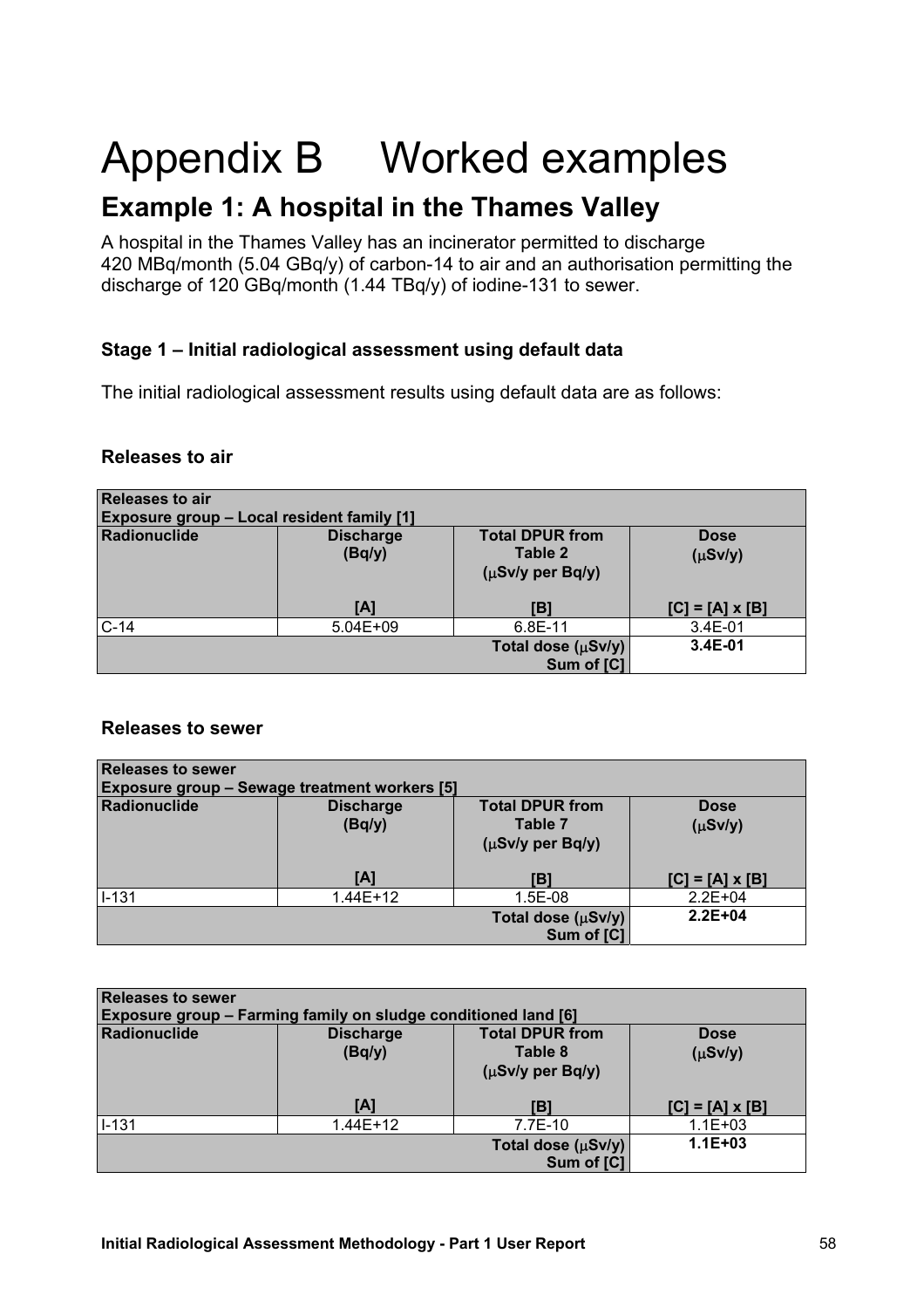| <b>Releases to sewer</b><br><b>Exposure group - Children playing in brook [7]</b> |                            |                                                            |                             |  |  |  |
|-----------------------------------------------------------------------------------|----------------------------|------------------------------------------------------------|-----------------------------|--|--|--|
| Radionuclide                                                                      | <b>Discharge</b><br>(Bq/y) | <b>Total DPUR from</b><br>Table 9<br>$(\mu Sv/y$ per Bq/y) | <b>Dose</b><br>$(\mu Sv/y)$ |  |  |  |
|                                                                                   | [A]                        | [B]                                                        | $[C] = [A] \times [B]$      |  |  |  |
| $1 - 131$                                                                         | $1.44E + 12$               | $1.7E-10$                                                  | $2.4E + 02$                 |  |  |  |
|                                                                                   |                            | Total dose (µSv/y)<br>Sum of [C]                           | $2.4E + 02$                 |  |  |  |

| Releases to sewer                            |                  |                       |                      |                             |  |
|----------------------------------------------|------------------|-----------------------|----------------------|-----------------------------|--|
| <b>Exposure group - Fisherman family [8]</b> |                  |                       |                      |                             |  |
| Radionuclide                                 | Discharge (Bq/y) | <b>Total DPUR</b>     | <b>STW discharge</b> | <b>Dose</b>                 |  |
|                                              |                  | from Table 3          | factor from          | $(\mu Sv/y)$                |  |
|                                              |                  | $(\mu Sv/y$ per Bq/y) | Table 10             |                             |  |
|                                              | [A]              |                       |                      | $[D] =$                     |  |
|                                              |                  | [B]                   | [C]                  | $[A] \times [B] \times [C]$ |  |
| $1 - 131$                                    | $1.44E + 12$     | $2.5E-12$             | 7.6E-01              | $2.7E + 00$                 |  |
|                                              | $2.7E + 00$      |                       |                      |                             |  |
|                                              |                  |                       | Sum of [D]           |                             |  |

| <b>Releases to sewer</b><br><b>Exposure group - Angler family [9]</b> |                  |                                                            |                                                 |                                        |  |
|-----------------------------------------------------------------------|------------------|------------------------------------------------------------|-------------------------------------------------|----------------------------------------|--|
| Radionuclide                                                          | Discharge (Bq/y) | <b>Total DPUR</b><br>from Table 5<br>$(\mu Sv/y$ per Bq/y) | <b>STW discharge</b><br>factor from<br>Table 10 | <b>Dose</b><br>$(\mu Sv/y)$            |  |
|                                                                       | [A]              | [B]                                                        | [C]                                             | $[D] =$<br>$[A] \times [B] \times [C]$ |  |
| $1 - 131$                                                             | 1.44E+12         | 1.7E-09                                                    | 7.6E-01                                         | $1.9E + 03$                            |  |
| $1.9E + 03$<br>Total dose $(\mu Sv/y)$<br>Sum of [D]                  |                  |                                                            |                                                 |                                        |  |

| <b>Releases to sewer</b><br>Exposure group - Irrigated food consumer family [10] |                                                                                                                             |                                     |          |                             |  |  |
|----------------------------------------------------------------------------------|-----------------------------------------------------------------------------------------------------------------------------|-------------------------------------|----------|-----------------------------|--|--|
| Radionuclide                                                                     | <b>Total DPUR</b><br><b>STW discharge</b><br>Discharge (Bq/y)<br><b>Dose</b><br>from Table 6<br>factor from<br>$(\mu Sv/y)$ |                                     |          |                             |  |  |
|                                                                                  | [A]                                                                                                                         | $(\mu S \nu / y \text{ per } Bq/y)$ | Table 10 | $[D] =$                     |  |  |
|                                                                                  |                                                                                                                             | [B]                                 | [C]      | $[A] \times [B] \times [C]$ |  |  |
| $I - 131$                                                                        | $1.44E+12$                                                                                                                  | 3.8E-11                             | 7.6E-01  | $4.2E + 01$                 |  |  |
| $4.2E + 01$<br>Total dose $(\mu Sv/y)$<br>Sum of [D]                             |                                                                                                                             |                                     |          |                             |  |  |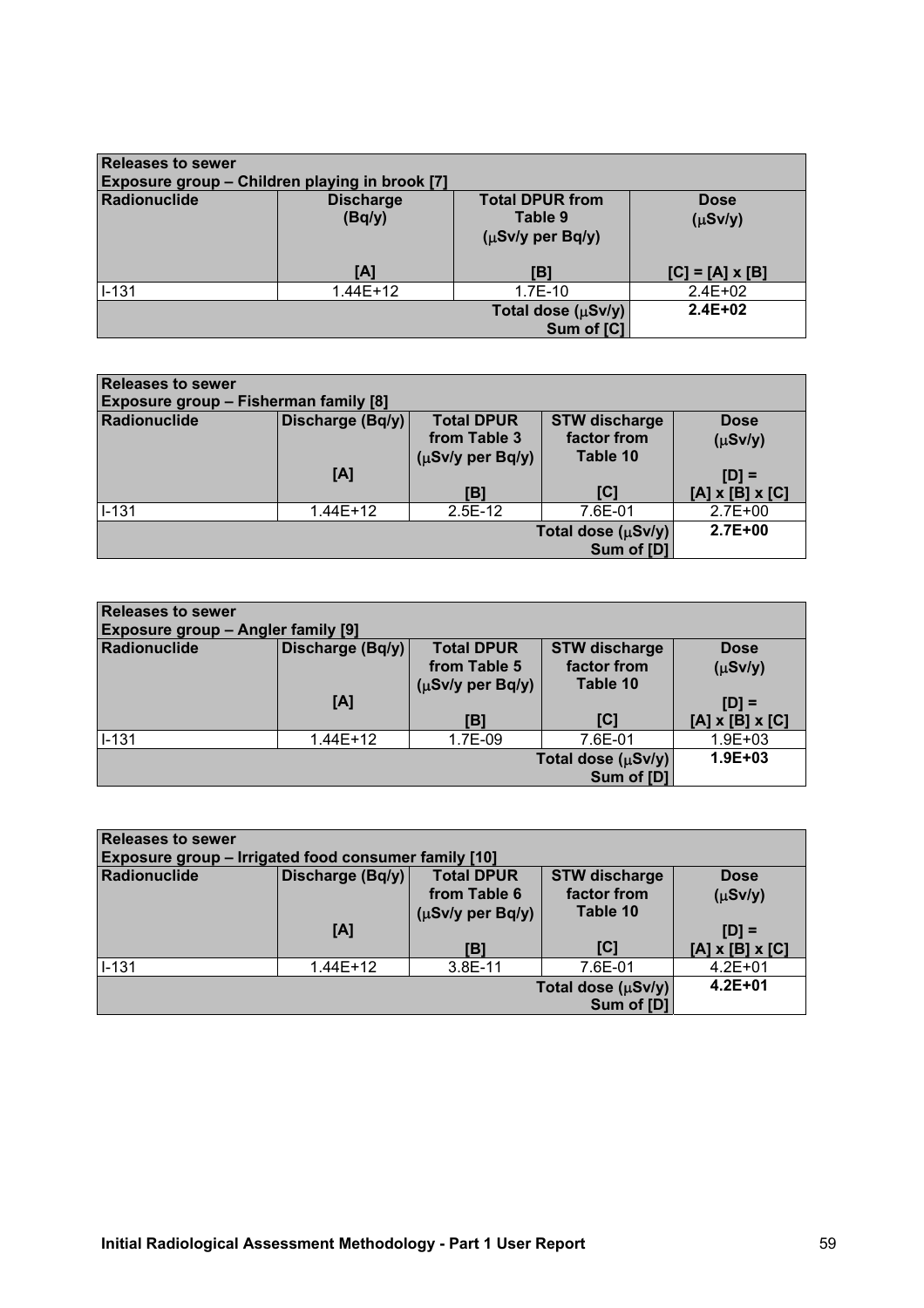|  | Stage 1 - Summary total dose |  |  |
|--|------------------------------|--|--|
|--|------------------------------|--|--|

| Release route | <b>Exposure group</b>                            | <b>Total dose</b><br>$(\mu Sv/y)$ |                                             | <b>Worst total dose</b><br>$(\mu Sv/y)$ |
|---------------|--------------------------------------------------|-----------------------------------|---------------------------------------------|-----------------------------------------|
| Air           | Local resident family [1]                        | $3.4E-01$                         | $[1]$                                       | 3.4E-01                                 |
| Sewer         | Sewage treatment workers [5]                     | $2.2E + 04$                       |                                             |                                         |
|               | Farming family on sludge<br>conditioned land [6] | $1.1E + 03$                       |                                             |                                         |
|               | Children playing in brook [7]                    | $2.4E + 02$                       | $[13] =$<br>Maximum                         |                                         |
|               | Fisherman family [8]                             | $2.7E+00$                         | of $[5]$ , $[6]$ ,<br>$[7]$ , $[8]$ , $[9]$ | $2.2E + 04$                             |
|               | Angler family [9]                                | $1.9E + 03$                       | or [10]                                     |                                         |
|               | Irrigated food consumer family<br>[10]           | $4.2E + 01$                       |                                             |                                         |
|               | $2.2E + 04$                                      |                                   |                                             |                                         |

For the release to air the dose is 0.34 µSv/y. For release to sewer, the highest dose of  $22,000 \mu$ Sv/y is predicted for the workers at the sewage treatment works. The resultant total dose of 22,000  $\mu$ Sv/y is much greater than 20  $\mu$ Sv/y. As a result, refined data should be used for the release to sewer (Stage 2).

#### **Stage 2 – Initial radiological assessment using refined data**

The refinements required relate to discharges to sewer. The main refinements are to determine which sewage treatment works receives the releases to sewer and establish the average annual raw sewage flow. The treated effluent from the sewage treatment works flows to a brook, which then enters the lower reaches of the freshwater Thames and then goes into the Thames Estuary. After periods of dry weather the brook flow is maintained by the treated effluent from the sewage treatment works. Downstream of where the brook joins the freshwater Thames, the Thames is a source of drinking water and is used by a large number of anglers for coarse fishing. The coarse fish are mostly thrown back.

Refined flow-rate data have been established are as follows:

| Raw throughput of sewage to sewage treatment works: | 30,000 $\mathrm{m}^3/\mathrm{d}$ |
|-----------------------------------------------------|----------------------------------|
| Average volumetric flow rate in the brook:          | $0.3 \text{ m}^3/\text{s}$       |
| Average volumetric flow rate in River Thames:       | 30 $m^3/s$                       |
| Average water exchange rate in the Thames Estuary:  | 380 $m^3$ /s                     |

The flow through the works is 5,000 times higher than the default for the initial assessment of 60  $m^3$ /d. The greater dilution means that the estimated doses will be much reduced.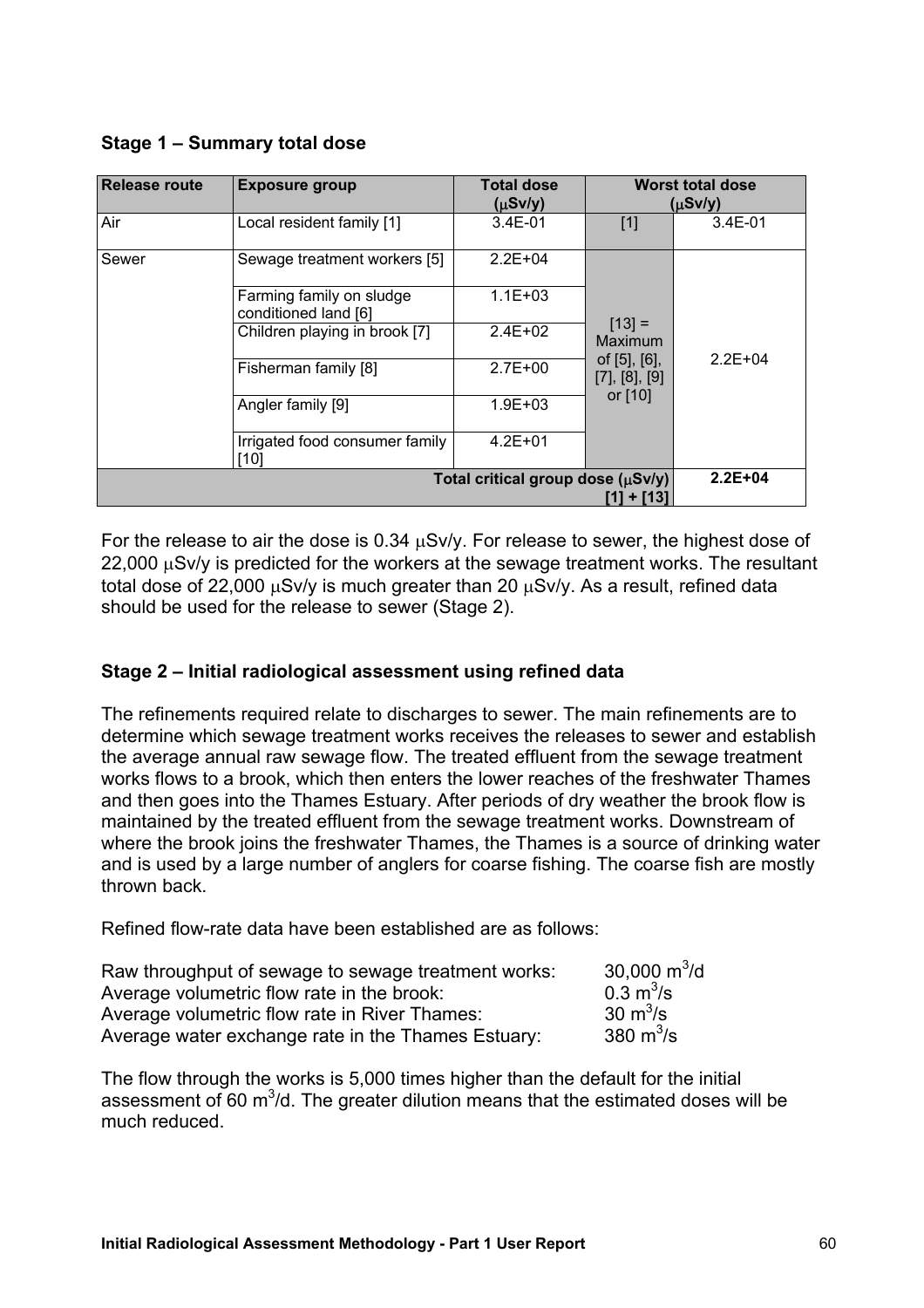| <b>Releases to sewer</b><br><b>Exposure group - Sewage treatment workers</b><br>[5] |                  | Raw sewage flow rate<br>$(m^3$ /day) [C]             | 30,000                                      |
|-------------------------------------------------------------------------------------|------------------|------------------------------------------------------|---------------------------------------------|
| Radionuclide                                                                        | Discharge (Bq/y) | <b>Total DPUR from</b><br>Table 7 (µSv/y per<br>Bq/y | Dose (µSv/y)                                |
|                                                                                     | [A]              | IB1                                                  | $[D] =$<br>$[A] \times [B] \times 60 / [C]$ |
| $1 - 131$                                                                           | 1.44E+12         | 1.5E-08                                              | $4.3E + 01$                                 |
|                                                                                     |                  | Total dose (µSv/y)<br>Sum of [D]                     | $4.3E + 01$                                 |

| Releases to sewer<br><b>Exposure group - Farming family on sludge</b><br>conditioned land [6] |              | Raw sewage flow rate<br>$(m^3$ /day) [C]                   | 30,000                                      |  |
|-----------------------------------------------------------------------------------------------|--------------|------------------------------------------------------------|---------------------------------------------|--|
| Radionuclide<br>Discharge (Bq/y)                                                              |              | <b>Total DPUR from</b><br>Table 8 ( $\mu$ Sv/y per<br>Bq/y | Dose $(\mu Sv/y)$                           |  |
|                                                                                               | [A]          | [B]                                                        | $[D] =$<br>$[A] \times [B] \times 60 / [C]$ |  |
| $1 - 131$                                                                                     | $1.44E + 12$ | 7.7E-10                                                    | $2.2E+00$                                   |  |
| Total dose $(\mu Sv/y)$<br>Sum of [D]                                                         |              |                                                            | $2.2E + 00$                                 |  |

| <b>Releases to sewer</b><br>Exposure group – Children playing in brook [7] [C] |              | Brook flow rate $(m^3/s)$                            | 0.3                                          |
|--------------------------------------------------------------------------------|--------------|------------------------------------------------------|----------------------------------------------|
| Radionuclide<br>Discharge (Bq/y)                                               |              | <b>Total DPUR from</b><br>Table 9 (µSv/y per<br>Bq/y | Dose $(\mu Sv/y)$                            |
|                                                                                | [A]          | [B]                                                  | $[D] =$<br>$[A] \times [B] \times 0.1 / [C]$ |
| $I - 131$                                                                      | $1.44E + 12$ | $1.7E-10$                                            | $8.2E + 01$                                  |
|                                                                                |              | Total dose (µSv/y)<br>Sum of [D]                     | $8.2E + 01$                                  |

| <b>Releases to sewer</b>              |                  |                   | <b>Exchange rate</b> | 380                                |
|---------------------------------------|------------------|-------------------|----------------------|------------------------------------|
| Exposure group - Fisherman family [8] |                  |                   | (m $^3$ /s) [D]      |                                    |
| Radionuclide                          | Discharge (Bq/y) | <b>Total DPUR</b> | <b>STW discharge</b> | Dose $(\mu Sv/y)$                  |
|                                       |                  | from Table 3      | factor from          |                                    |
| $(\mu Sv/y$ per Bq/y)                 |                  |                   | Table 10             | $[E] =$                            |
|                                       | [A]              |                   |                      | $[A] \times [B] \times [C] \times$ |
|                                       |                  | [B]               | [C]                  | 100 / [D]                          |
| $I-131$                               | $1.44E+12$       | $2.5E-12$         | 7.6E-01              | 7.2E-01                            |
|                                       | $7.2E-01$        |                   |                      |                                    |
|                                       |                  |                   | Sum of [E]           |                                    |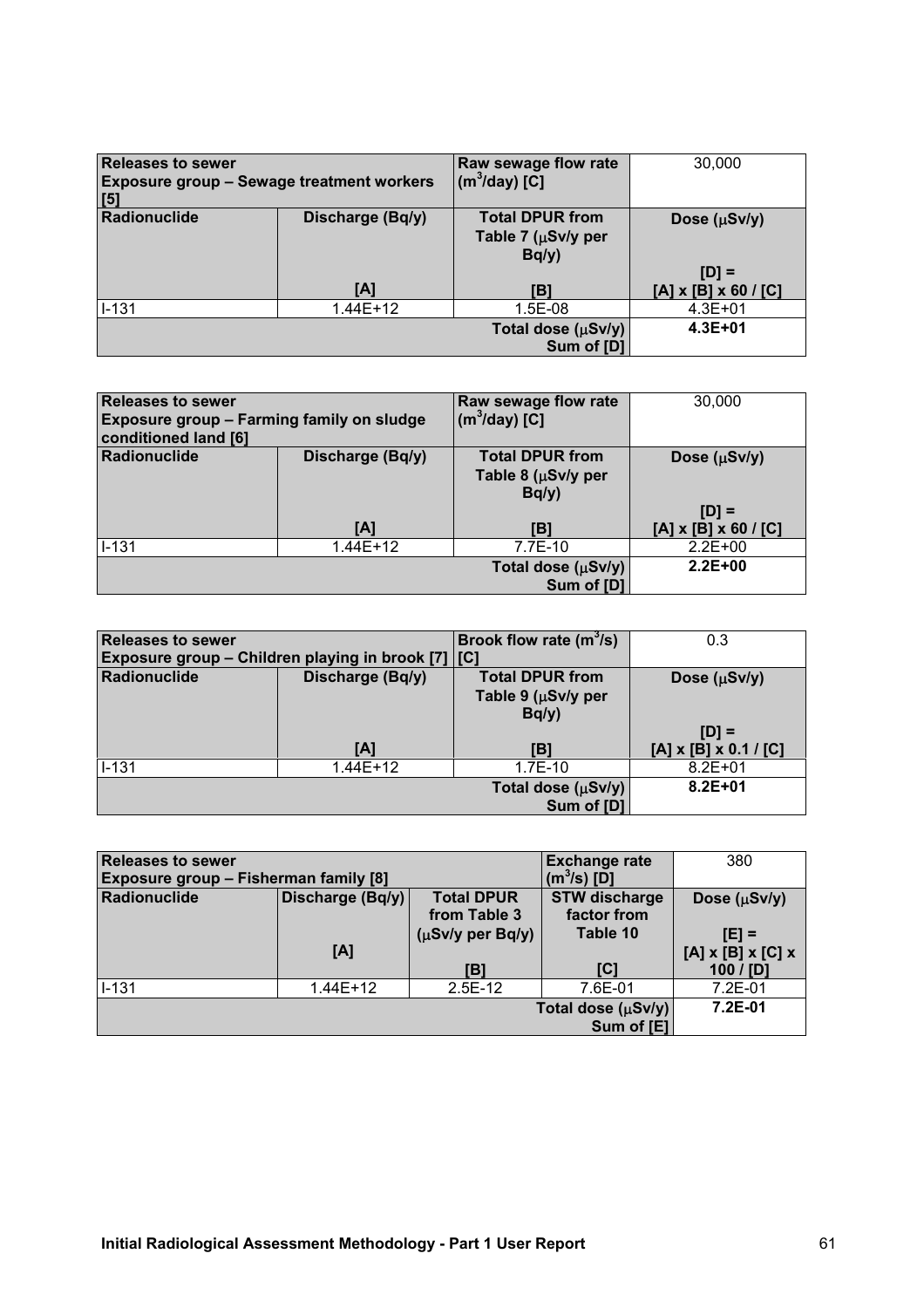| <b>Releases to sewer</b><br><b>Exposure group - Angler family [9]</b> |                  |                                   | <b>River flow rate</b><br>(m $^{3}$ /s) [D] | 30                                  |
|-----------------------------------------------------------------------|------------------|-----------------------------------|---------------------------------------------|-------------------------------------|
| Radionuclide                                                          | Discharge (Bq/y) | <b>Total DPUR</b><br>from Table 5 | <b>STW discharge</b><br>factor from         | Dose $(\mu Sv/y)$                   |
|                                                                       |                  | $(\mu Sv/y$ per Bq/y)             | Table 10                                    | $[E] =$                             |
|                                                                       | [A]              | [B]                               | [C]                                         | $[A]$ x $[B]$ x $[C]$ x<br>$1/$ [D] |
| $1 - 131$                                                             | $1.44E + 12$     | 1.7E-09                           | 7.6E-01                                     | $6.2E + 01$                         |
|                                                                       | $6.2E + 01$      |                                   |                                             |                                     |

| <b>Releases to sewer</b>                                    |              |                       | <b>River flow rate</b> | 30                                 |
|-------------------------------------------------------------|--------------|-----------------------|------------------------|------------------------------------|
| <b>Exposure group – Irrigated food consumer family [10]</b> |              | (m $^{3}$ /s) [D]     |                        |                                    |
| Radionuclide<br><b>Total DPUR</b><br>Discharge (Bq/y)       |              | <b>STW discharge</b>  | Dose $(\mu Sv/y)$      |                                    |
|                                                             |              | from Table 6          | factor from            |                                    |
|                                                             |              | $(\mu Sv/y$ per Bq/y) | Table 10               | $[E] =$                            |
|                                                             | [A]          |                       |                        | $[A] \times [B] \times [C] \times$ |
|                                                             |              | IB1                   | [C]                    | 1 / $ID1$                          |
| $1 - 131$                                                   | $1.44E + 12$ | 3.8E-11               | 7.6E-01                | $1.4E + 00$                        |
|                                                             | $1.4E + 00$  |                       |                        |                                    |
|                                                             |              |                       | Sum of [E]             |                                    |

#### **Stage 2 – Summary total dose**

| <b>Release route</b>                            | <b>Total dose</b><br><b>Exposure group</b>       |              |                                             | <b>Worst total dose</b> |
|-------------------------------------------------|--------------------------------------------------|--------------|---------------------------------------------|-------------------------|
|                                                 |                                                  | $(\mu Sv/y)$ | $(\mu Sv/y)$                                |                         |
| Air                                             | Local resident family [1]                        | $3.4E-01$    | $[1]$                                       | 3.4E-01                 |
| Sewer                                           | Sewage treatment workers [5]                     | $4.3E + 01$  |                                             |                         |
|                                                 | Farming family on sludge<br>conditioned land [6] | $2.2E + 00$  |                                             | $8.2E + 01$             |
|                                                 | Children playing in brook [7]                    | $8.2E + 01$  | $[13] =$<br>Maximum                         |                         |
|                                                 | Fisherman family [8]                             | $7.2E-01$    | of $[5]$ , $[6]$ ,<br>$[7]$ , $[8]$ , $[9]$ |                         |
|                                                 | Angler family [9]                                | $6.2E + 01$  | or [10]                                     |                         |
|                                                 | Irrigated food consumer family<br>$[10]$         | $1.4E + 00$  |                                             |                         |
| Total critical group dose (µSv/y)<br>[1] + [13] |                                                  |              |                                             | $8.2E + 01$             |

The highest dose is now for children playing in the brook at 82  $\mu$ Sv/y. The second highest dose is 62  $\mu$ Sv/y to the angler family and the third highest is 43  $\mu$ Sv/y to the sewage treatment workers. As these are still greater than 20  $\mu$ Sv/y, it is necessary to consider whether a separate detailed site-specific assessment is required (Stage 3).

#### **Stage 3 – Determine need for a separate site-specific radiological assessment**

A Stage 3 review will help determine a number of key facts such as what the actual disposal routes are for sewage sludge; whether there is access to the brook such that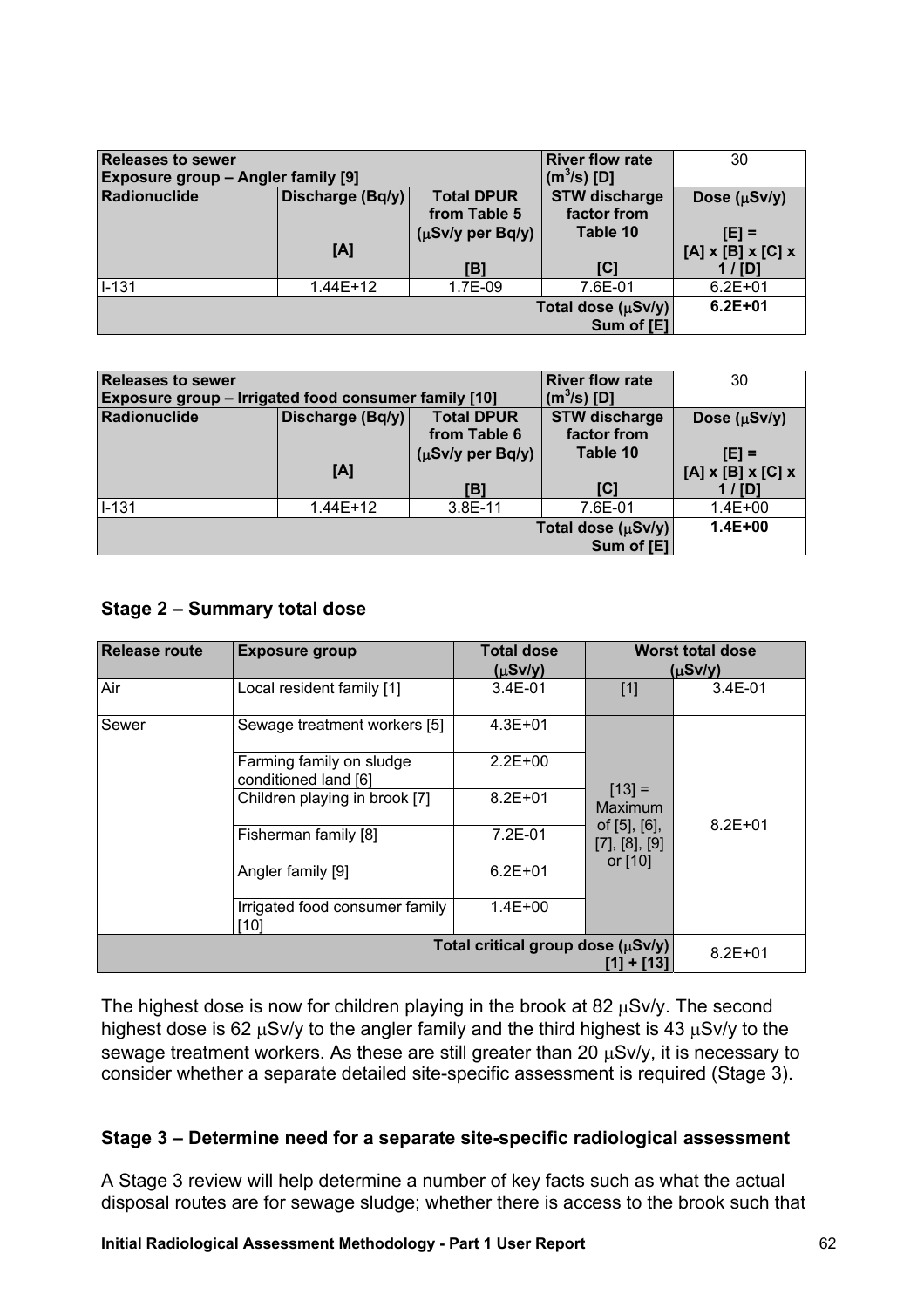children can play in the stream; what proportion of the fish caught by anglers is kept for consumption; whether there is drinking water abstraction downstream of the discharge of treated effluent from the sewage treatment works into the River Thames; whether any treatment is applied to the drinking water which could have an effect on radionuclide concentrations; and whether there are any other exposure pathways, such as the production and consumption of watercress.

An initial radiological assessment for releases to air may be undertaken if the sewage sludge is incinerated (see Table 12). The doses to children playing in a brook may be ignored, if there is no physical access to the brook. The water consumption doses may be excluded for the angler family group, if there is no drinking water abstraction downstream of the discharge point from the sewage treatment works or modified if it is subject to water treatment processes. The dose to the angler family from the consumption of freshwater fish may be scaled by lower consumption rates.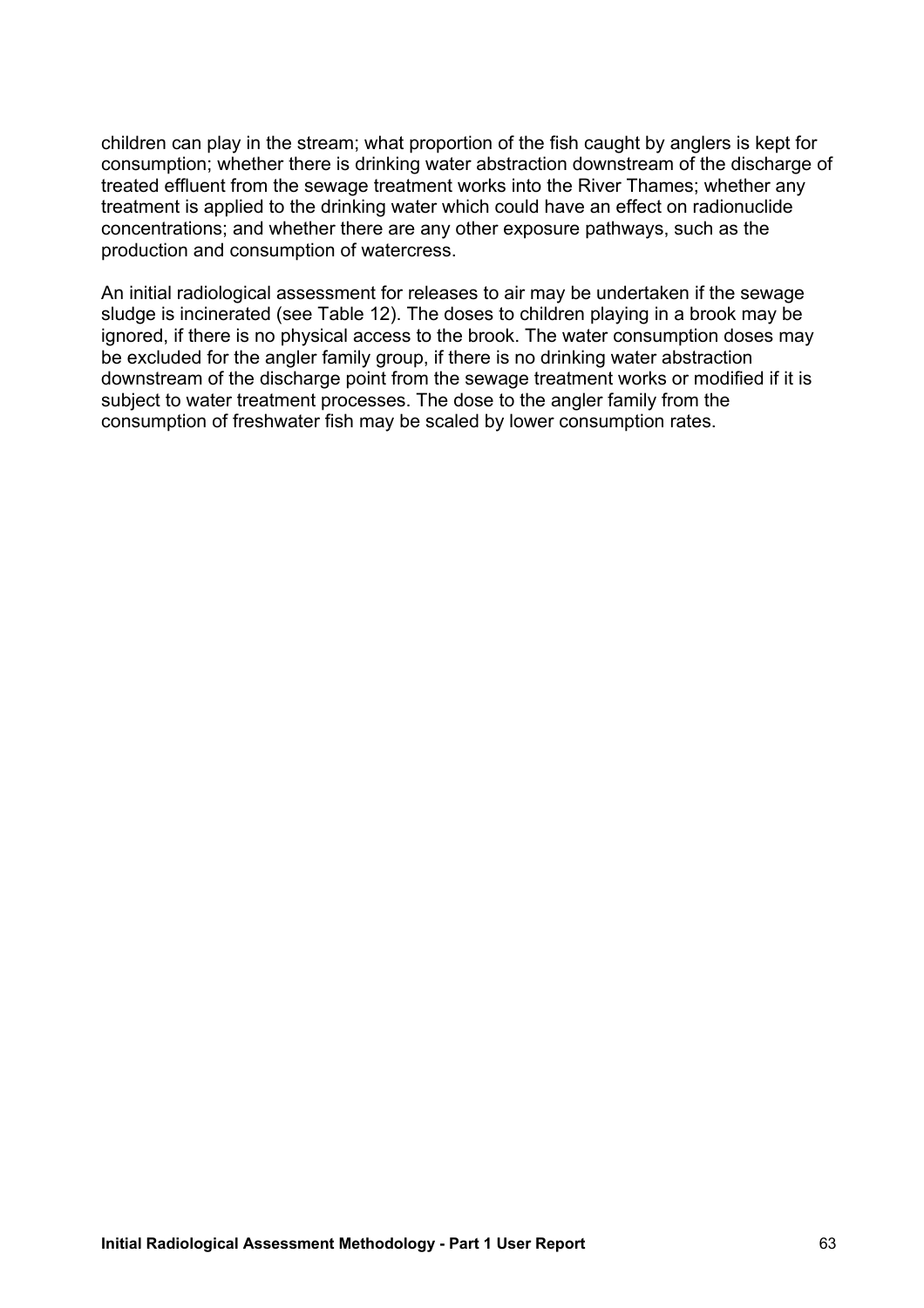## **Example 2: A university research department**

A research department in a large university is seeking an authorisation to discharge radionuclides to air. The following discharge limits are to be included: 2 MBq/month (24 MBq/y) of tritium, 4.2 MBq/month (50.4 MBq/y) of carbon-14, 4.2 MBq/month (50.4 MBq/y) of sulphur-35, 1.5 MBq/month (18 MBq/y) of iodine-125 and 260 MBq/month (3.12 GBq/y) of iodine-131.

#### **Stage 1 – Initial radiological assessment using default data**

The initial radiological assessment results using default data are as follows:

#### **Releases to air**

| <b>Releases to air</b><br><b>Exposure group - Local resident family [1]</b> |                                                                                          |                                  |                        |  |  |  |
|-----------------------------------------------------------------------------|------------------------------------------------------------------------------------------|----------------------------------|------------------------|--|--|--|
| Radionuclide                                                                | <b>Total DPUR from</b><br><b>Discharge</b><br>Table 2<br>(Bq/y)<br>$(\mu Sv/y$ per Bq/y) |                                  |                        |  |  |  |
|                                                                             | [A]                                                                                      | [B]                              | $[C] = [A] \times [B]$ |  |  |  |
| H-3                                                                         | 2.40E+07                                                                                 | 9.6E-13                          | $2.3E-05$              |  |  |  |
| $C-14$                                                                      | $5.04E + 07$                                                                             | 6.8E-11                          | 3.4E-03                |  |  |  |
| $S-35$                                                                      | $5.04E + 07$                                                                             | 8.4E-11                          | $4.2E-03$              |  |  |  |
| $1-125$                                                                     | 1.80E+07                                                                                 | $3.1E-09$                        | 5.6E-02                |  |  |  |
| ll-131                                                                      | $3.12E + 09$                                                                             | 4.5E-09                          | $1.4E + 01$            |  |  |  |
|                                                                             |                                                                                          | Total dose (µSv/y)<br>Sum of [C] | $1.4E + 01$            |  |  |  |

The total dose for the local resident family from releases to air is 14  $\mu$ Sv/y, which is below 20  $\mu$ Sv/y. As a result, no further assessments should be warranted.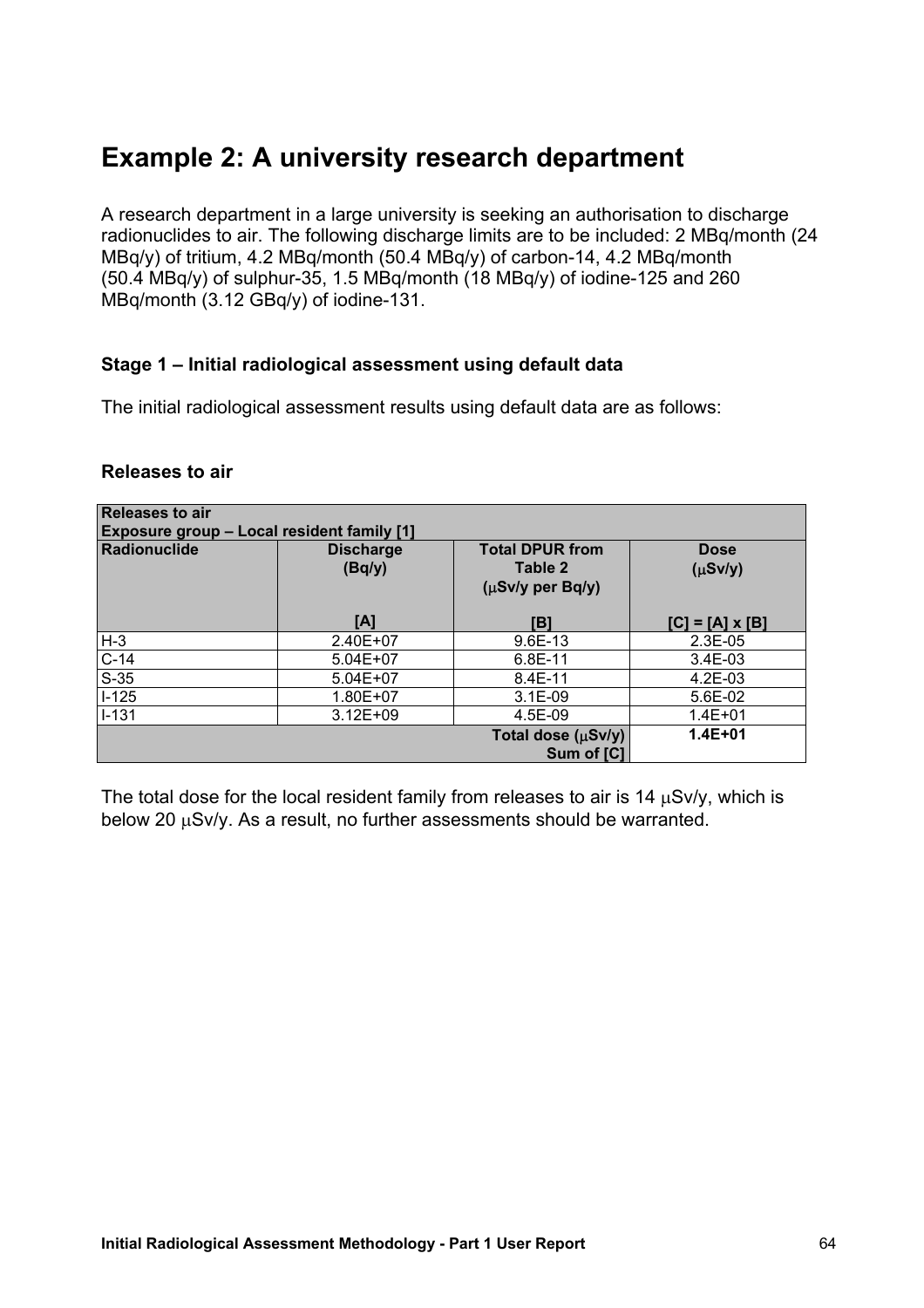## **Example 3: A nuclear power station**

A nuclear power station is licensed, under authorisation, to discharge radionuclides to air and to sea. The following rolling 12-month limits for discharges to air are included in the authorisation: 6 TBq of tritium, 5 TBq of carbon-14, 160 GBq of sulphur-35, 60 TBq of argon-41, 5 GBq of iodine-131 and 1 GBq of 'beta particulates', here represented by cobalt-60. The following rolling 12-month limits for discharges to sea are included: 1.2 PBq of tritium, 3 TBq of sulphur-35, 30 GBq of cobalt-60 and 300 GBq of 'other', here represented by caesium-137.

#### **Stage 1 – Initial radiological assessment using default data**

The initial radiological assessment results using default data are as follows:

| <b>Releases to air</b> |  |  |
|------------------------|--|--|
|------------------------|--|--|

| Releases to air<br><b>Exposure group - Local resident family [1]</b> |                            |                                                            |                             |  |  |  |
|----------------------------------------------------------------------|----------------------------|------------------------------------------------------------|-----------------------------|--|--|--|
| Radionuclide                                                         | <b>Discharge</b><br>(Bq/y) | <b>Total DPUR from</b><br>Table 2<br>$(\mu Sv/y$ per Bq/y) | <b>Dose</b><br>$(\mu Sv/y)$ |  |  |  |
|                                                                      | [A]                        | IB1                                                        | [C] = [A] x [B]             |  |  |  |
| $H-3$                                                                | $6.0E + 12$                | 9.6E-13                                                    | $5.8E + 00$                 |  |  |  |
| $C-14$                                                               | $5.0E+12$                  | 6.8E-11                                                    | $3.4E + 02$                 |  |  |  |
| $S-35$                                                               | $1.6E + 11$                | 8.4E-11                                                    | $1.3E + 01$                 |  |  |  |
| Ar-41                                                                | $6.0E + 13$                | $3.2E-12$                                                  | $1.9E + 02$                 |  |  |  |
| $1 - 131$                                                            | $5.0E + 09$                | 4.5E-09                                                    | $2.3E + 01$                 |  |  |  |
| Co-60                                                                | $1.0E + 09$                | $1.2E-08$                                                  | $1.2E + 01$                 |  |  |  |
|                                                                      |                            | Total dose (µSv/y)<br>Sum of [C]                           | $5.9E + 02$                 |  |  |  |

#### **Releases to estuary/coastal water**

| Releases to estuary/coastal water<br>Exposure group - Fisherman family [2] |                            |                             |                        |  |  |
|----------------------------------------------------------------------------|----------------------------|-----------------------------|------------------------|--|--|
| <b>Radionuclide</b>                                                        | <b>Discharge</b><br>(Bq/y) | <b>Dose</b><br>$(\mu Sv/y)$ |                        |  |  |
|                                                                            | [A]                        | IB1                         | $[C] = [A] \times [B]$ |  |  |
| $H-3$                                                                      | $1.2E + 15$                | 8.9E-16                     | $1.1E + 00$            |  |  |
| $S-35$                                                                     | $3.0E+12$                  | 7.9E-15                     | 2.4E-02                |  |  |
| $Co-60$                                                                    | $3.0E+10$                  | 2.8E-09                     | $8.4E + 01$            |  |  |
| Cs-137                                                                     | $3.0E + 11$                | $1.5E-10$                   | $4.5E + 01$            |  |  |
|                                                                            | $1.3E + 02$                |                             |                        |  |  |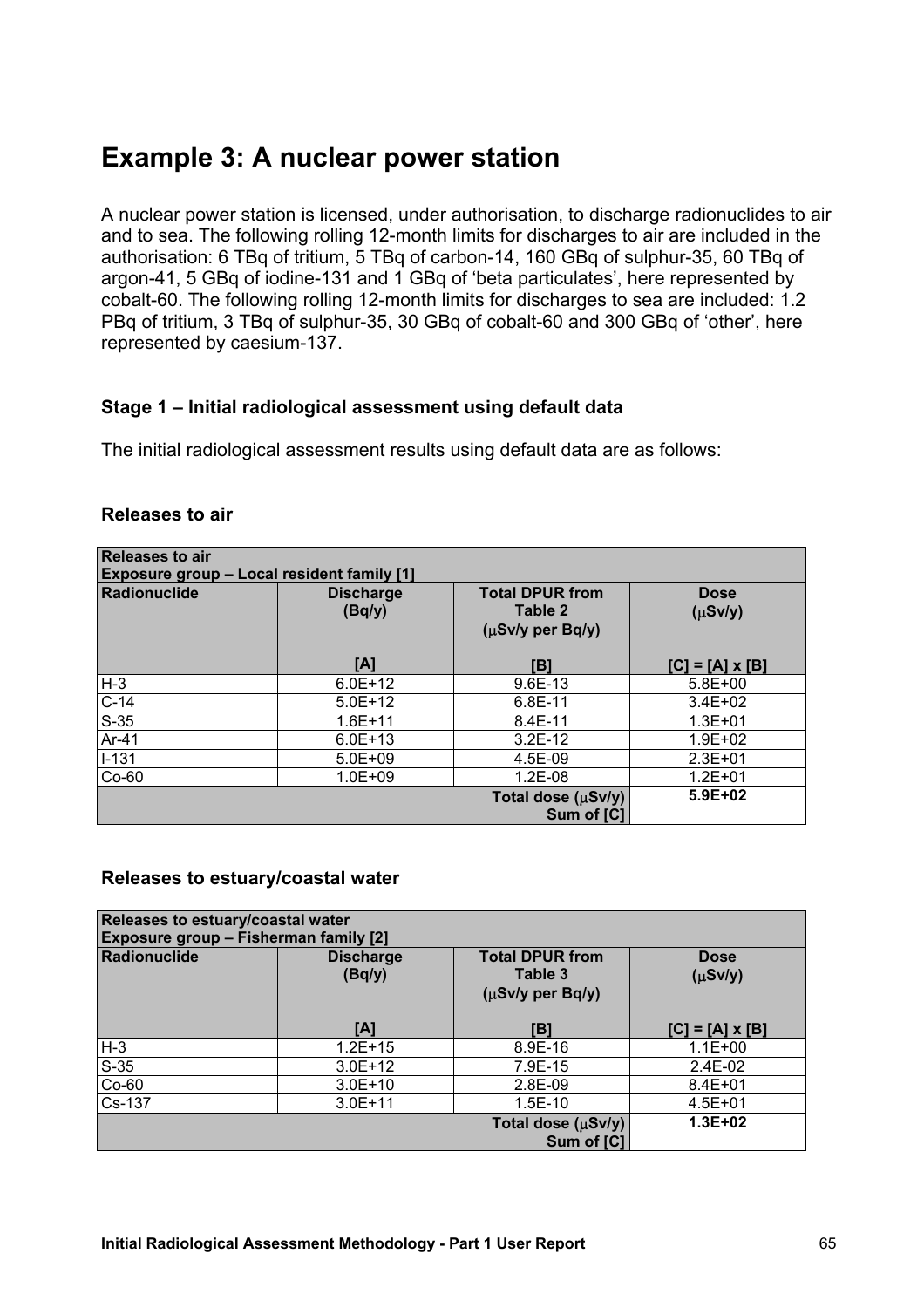#### **Stage 1 – Summary total dose**

| <b>Release route</b>                                         | <b>Exposure group</b>      | <b>Total dose</b><br>$(\mu Sv/y)$ |       | <b>Worst total dose</b><br>$(\mu Sv/y)$ |
|--------------------------------------------------------------|----------------------------|-----------------------------------|-------|-----------------------------------------|
| Air                                                          | Local resident family [1]  | 390                               | $[1]$ | 590                                     |
| Estuary/coastal<br>water                                     | Fisherman family [2]       | 130                               | $[2]$ | 130                                     |
| Direct radiation                                             | Local resident family [11] | 19                                | [11]  | 19                                      |
| Total critical group dose $(\mu Sv/y)$<br>$[1] + [2] + [11]$ |                            |                                   |       | 739                                     |

For releases to air the dose is 590  $\mu$ Sv/y and for releases to sea it is 130  $\mu$ Sv/y. There is an additional contribution from direct radiation, of 19 µSv/y. The resultant total dose of 739  $\mu$ Sv/y is greater than 20  $\mu$ Sv/y. As a result, refined data should be used for both the releases to atmosphere and the coastal environment (Stage 2).

#### **Stage 2 – Initial radiological assessment using refined data**

For the releases to atmosphere the main refinement is to determine which effective stack height the releases are made from. For this site the effective stack height is 20 m. This will have the effect of reducing air concentrations and deposition rates at the receptor locations and, in turn, doses to the local resident family.

For the liquid discharges the main refinement is to determine the characteristics of the releases and the receiving environment. At this site releases are via pipeline directly to the sea. Local beaches are used for bait digging and recreational use. Some fish and seafood are caught locally and sold on regionally. The water exchange rate of the the receiving water is 130 m<sup>3</sup>/s, which is higher than the 100 m<sup>3</sup>/s assumed in Stage 1. The resulting greater dilution will result in a reduction in estimated doses.

The fishermen do not live close to the site so it is not appropriate to sum the doses for the fisherman family and the local resident family.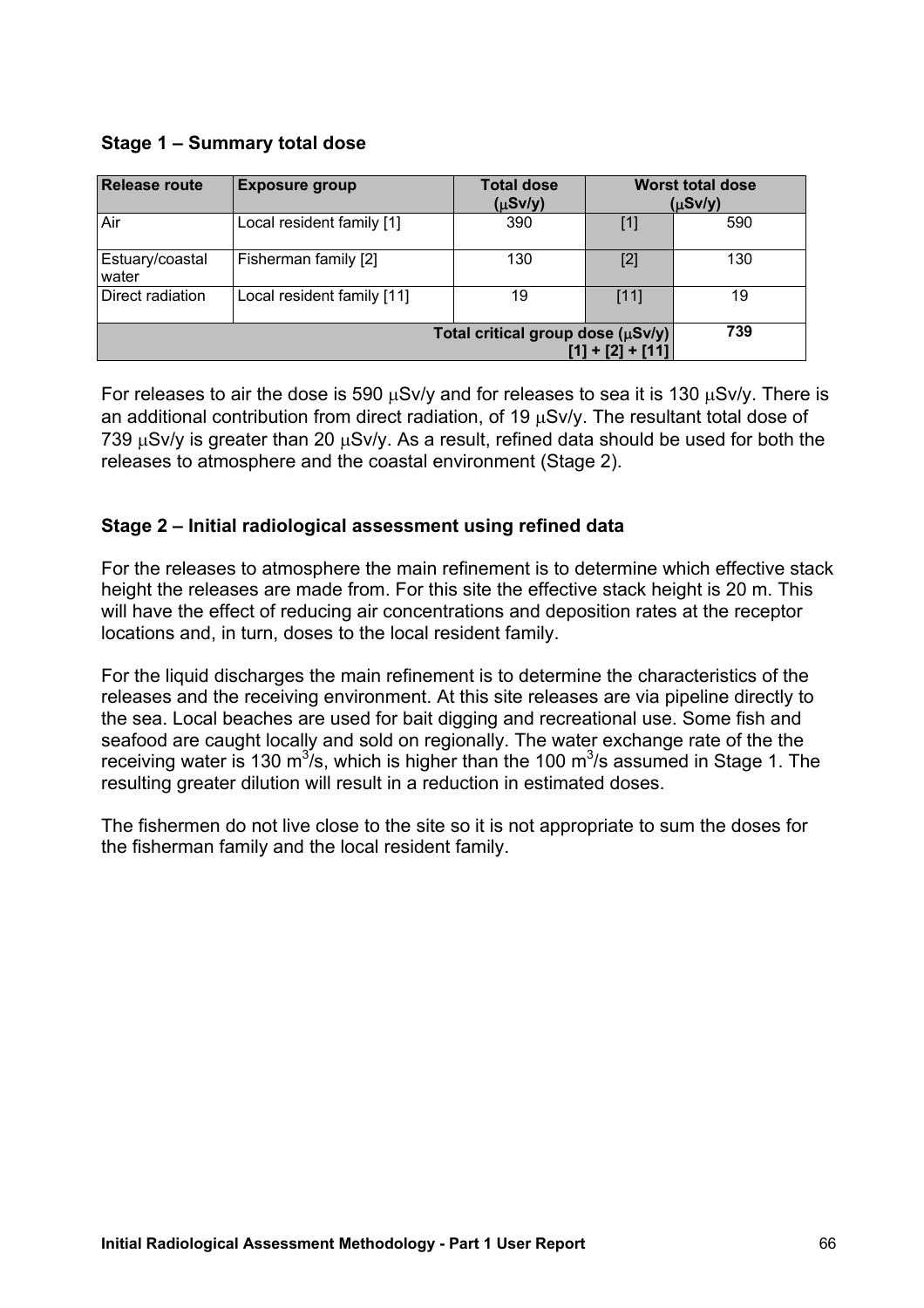#### **Releases to air**

| <b>Releases to air</b><br>Exposure group - Local resident family [1] |                            |                                  | Food dose scaling factor from<br>Figure 2 [E]                           |                   | 0.27                                     |
|----------------------------------------------------------------------|----------------------------|----------------------------------|-------------------------------------------------------------------------|-------------------|------------------------------------------|
|                                                                      |                            |                                  | <b>Inhalation and external dose</b><br>scaling factor from Figure 2 [F] |                   | 0.04                                     |
| Radionuclide                                                         | <b>Discharge</b><br>(Bq/y) | <b>Food DPUR</b><br>from Table 2 | <b>External DPUR</b><br>from Table 2                                    | Dose $(\mu Sv/y)$ |                                          |
|                                                                      |                            | $(\mu Sv/y)$ per<br>Bq/y         | Table 2 $(\mu Sv/y)$<br>$(\mu Sv/y)$ per<br>per Bq/y)<br>Bq/y           |                   | $[G] =$<br>$[A] \times [B] \times [E] +$ |
|                                                                      | [A]                        |                                  |                                                                         |                   | $[A] \times [C] \times [F] +$            |
|                                                                      |                            | [B]                              | [C]                                                                     | [D]               | $[A] \times [D] \times [F]$              |
| $H-3$                                                                | $6.0E + 12$                | $2.7E-13$                        | $0.0E + 00$                                                             | 6.9E-13           | 6.0E-01                                  |
| $C-14$                                                               | $5.0E+12$                  | $3.3E-11$                        | 6.4E-17                                                                 | $3.5E-11$         | $5.2E + 01$                              |
| $S-35$                                                               | $1.6E + 11$                | 6.0E-11                          | 7.6E-17                                                                 | $2.4E-11$         | $2.7E + 00$                              |
| Ar-41                                                                | $6.0E + 13$                | $0.0E + 00$                      | $3.2E-12$                                                               | $0.0E + 00$       | 7.7E+00                                  |
| $I-131$                                                              | $5.0E + 09$                | 4.1E-09                          | 3.8E-11                                                                 | $3.9E-10$         | $5.6E + 00$                              |
| $Co-60$                                                              | $1.0E + 09$                | 5.3E-11                          | $1.1E-08$<br>$2.2E-10$                                                  |                   | 4.6E-01                                  |
| Total dose (µSv/y)<br>Sum of [G]                                     |                            |                                  |                                                                         |                   | $6.9E + 01$                              |

#### **Releases to estuary/coastal water**

| Releases to estuary/coastal water<br><b>Exposure group - Fisherman family [2]</b> |                            | Exchange rate $(m^3/s)$<br>[C] (see Table 4) | 130                                        |
|-----------------------------------------------------------------------------------|----------------------------|----------------------------------------------|--------------------------------------------|
| Radionuclide                                                                      | <b>Discharge</b><br>(Bq/y) | <b>Total DPUR from</b><br>Table 3            | <b>Dose</b><br>$(\mu Sv/y)$                |
|                                                                                   | [A]                        | $(\mu S \nu / y \rho e r B q / y)$<br>[B]    | $[D] =$<br>$[A] \times [B] \times 100/[C]$ |
| $H-3$                                                                             | $1.2E + 15$                | 8.9E-16                                      | $8.2E - 01$                                |
| $S-35$                                                                            | $3.0E+12$                  | 7.9E-15                                      | 1.8E-02                                    |
| $Co-60$                                                                           | $3.0E+10$                  | 2.8E-09                                      | $6.5E + 01$                                |
| $Cs-137$                                                                          | $3.0E + 11$                | $1.5E-10$                                    | $3.5E + 01$                                |
|                                                                                   |                            | Total dose (µSv/y)<br>Sum of [D]             | $1.0E + 02$                                |

#### **Stage 2 – Summary total dose**

| <b>Release route</b>                | <b>Exposure group</b>      | <b>Total dose</b><br>$(\mu Sv/y)$ | <b>Worst total dose</b><br>$(\mu Sv/y)$ |     |
|-------------------------------------|----------------------------|-----------------------------------|-----------------------------------------|-----|
| Air                                 | Local resident family [1]  |                                   | $[1]$                                   | 69  |
| Direct radiation                    | Local resident family [11] |                                   | [11]                                    | 19  |
| Total dose (µSv/y)<br>[1] + [11]    |                            |                                   |                                         | 88  |
| Estuary/coastal<br>water            | Fisherman family [2]       |                                   | $[2]$                                   | 100 |
|                                     | 100<br>Total dose (µSv/y)  |                                   |                                         |     |
| Maximum critical group dose (µSv/y) |                            |                                   |                                         | 100 |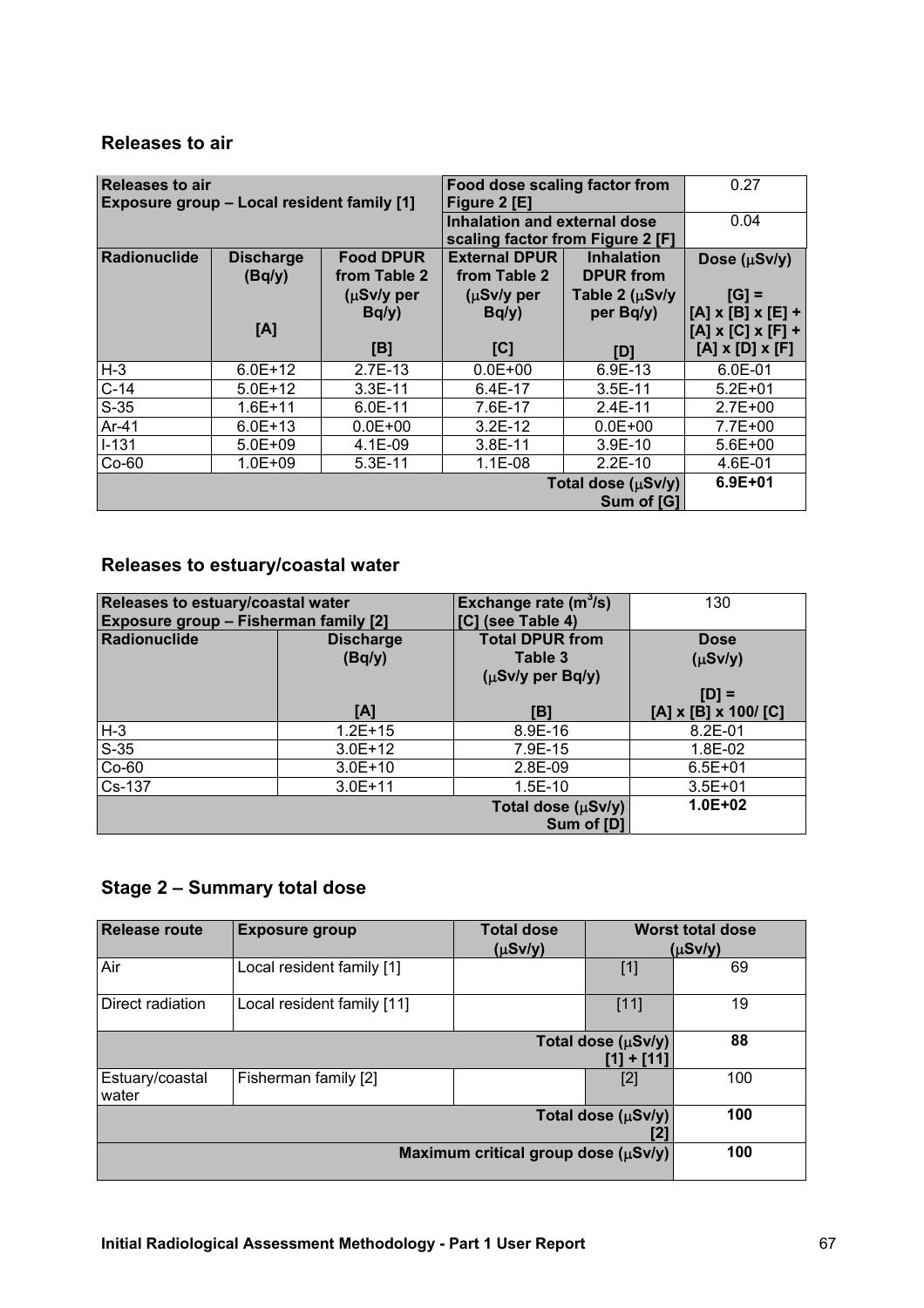The maximum dose to the exposure groups is now 100  $\mu$ Sv/y. As this is still greater than 20 µSv/y, it is necessary to consider if a separate detailed site-specific assessment is required (Stage 3).

#### **Stage 3 – Determine need for a site-specific radiological assessment**

Most of the dose from the atmospheric discharges results from the consumption of terrestrial foods. Important factors which should be reviewed are which of the foods included in the DPUR data are actually produced locally and at what distances from the release point. Other factors that are likely to have a large influence on the food consumption doses are the consumption rates of local produce. In the initial assessment it is assumed that all foodstuffs are consumed at statistically critical rates. Actual consumption rates, such as determined by a local habit survey, could be much lower.

External irradiation from argon-41 in the effluent cloud results in the second highest dose to the atmospheric exposure group. The greatest factors influencing this is the distance of the exposure group from the discharge point and the total occupancy time of members of the group at that location, so these should also be considered when making a further assessment.

There could be the need for site-specific air dispersion modelling to take account of building, coastal and terrain effects.

For the liquid discharges most of the dose arises from external irradiation from sediments deposited on local beaches. Any further assessment should consider the actual occupancy time of the exposure group on beaches within a few kilometres of the site. The second highest dose arises from caesium-137 in seafood. This should be reviewed bearing in mind actual consumption rates of locally caught fish and seafood.

For both the atmospheric and coastal assessments, 'surrogate' radionuclides were selected to represent 'other' discharges. As part of any detailed assessment it should be ascertained which are the most appropriate radionuclides to use.